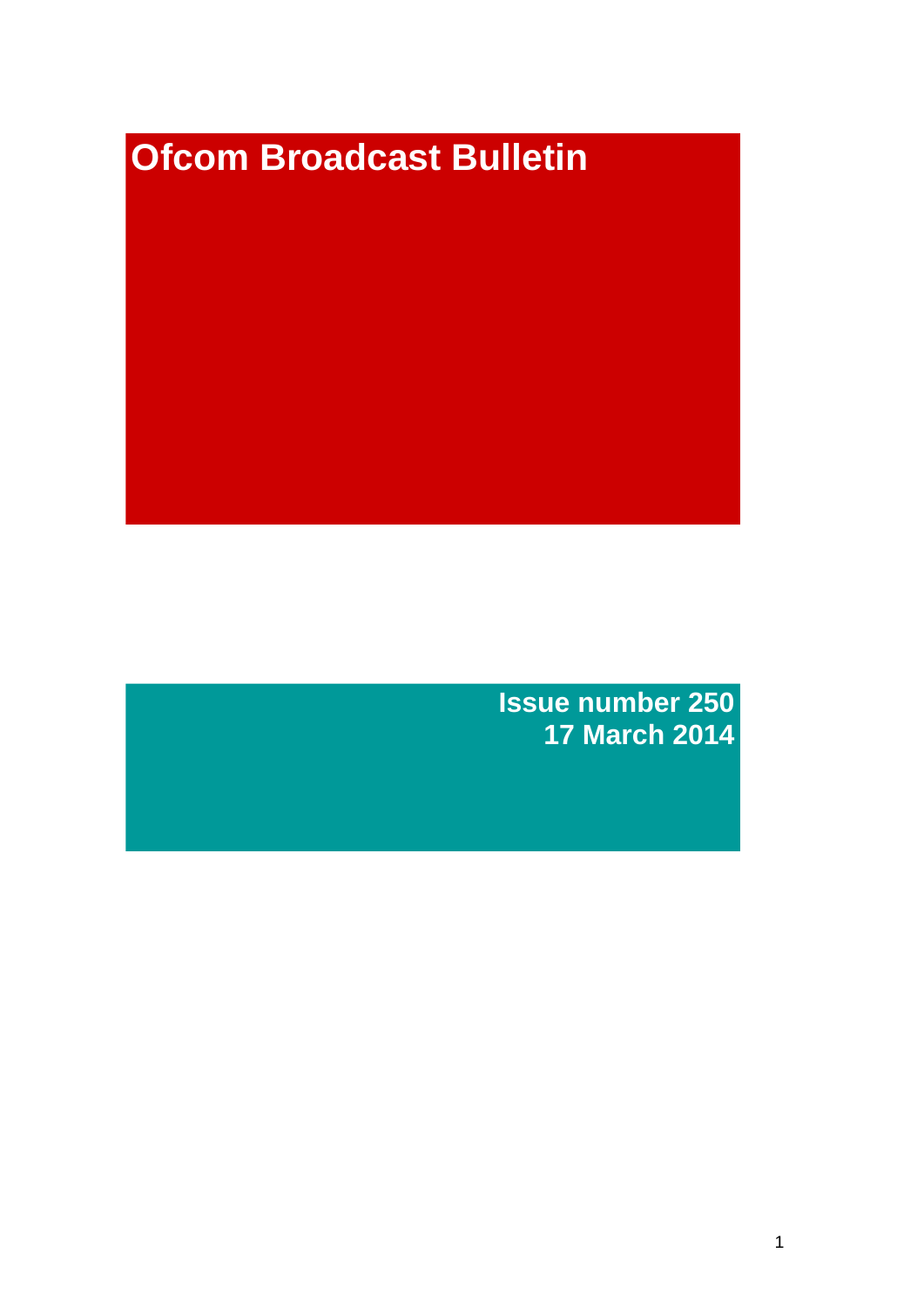# **Contents**

| Introduction                                                                                                                                   | 4  |
|------------------------------------------------------------------------------------------------------------------------------------------------|----|
| <b>Standards cases</b>                                                                                                                         |    |
| <u>In Breach</u>                                                                                                                               |    |
| <b>Big Brother</b><br>Channel 5, 15 July 2013, 22:00                                                                                           | 6  |
| <b>Maya Khan Morning Show</b><br>Prime TV, 11 September 2013, 16:00                                                                            | 23 |
| <b>Shomoyer Sathe</b><br>NTV, 28 October 2013, 23:00                                                                                           | 29 |
| <b>Advertising Scheduling cases</b>                                                                                                            |    |
| In Breach                                                                                                                                      |    |
| <b>Advertising minutage</b><br>Hidayat TV, 9 October 2013, 16:00                                                                               | 41 |
| <b>Broadcast Licence Condition cases</b>                                                                                                       |    |
| In Breach                                                                                                                                      |    |
| <b>Provision of service</b><br>OX105 FM (now Destiny 105), 2 October 2013 to present                                                           | 43 |
| <b>Fairness and Privacy cases</b>                                                                                                              |    |
| <u>Not Upheld</u>                                                                                                                              |    |
| <b>Complaint by Pinder Reaux Solicitors</b><br>on behalf of Aardvark Kennels<br>Dispatches: Undercover Designer Dogs, Channel 4, 11 March 2013 | 45 |
| <b>Complaint by Ms Joanne Cross</b><br>Countdown to Murder: Stalked to Death, Channel 5, 31 October 2013                                       | 58 |
| <b>Complaint by Limo Broker Limited</b><br>Watchdog, BBC 1, 16 October 2013                                                                    | 67 |
| <b>Other Programmes Not in Breach</b>                                                                                                          | 76 |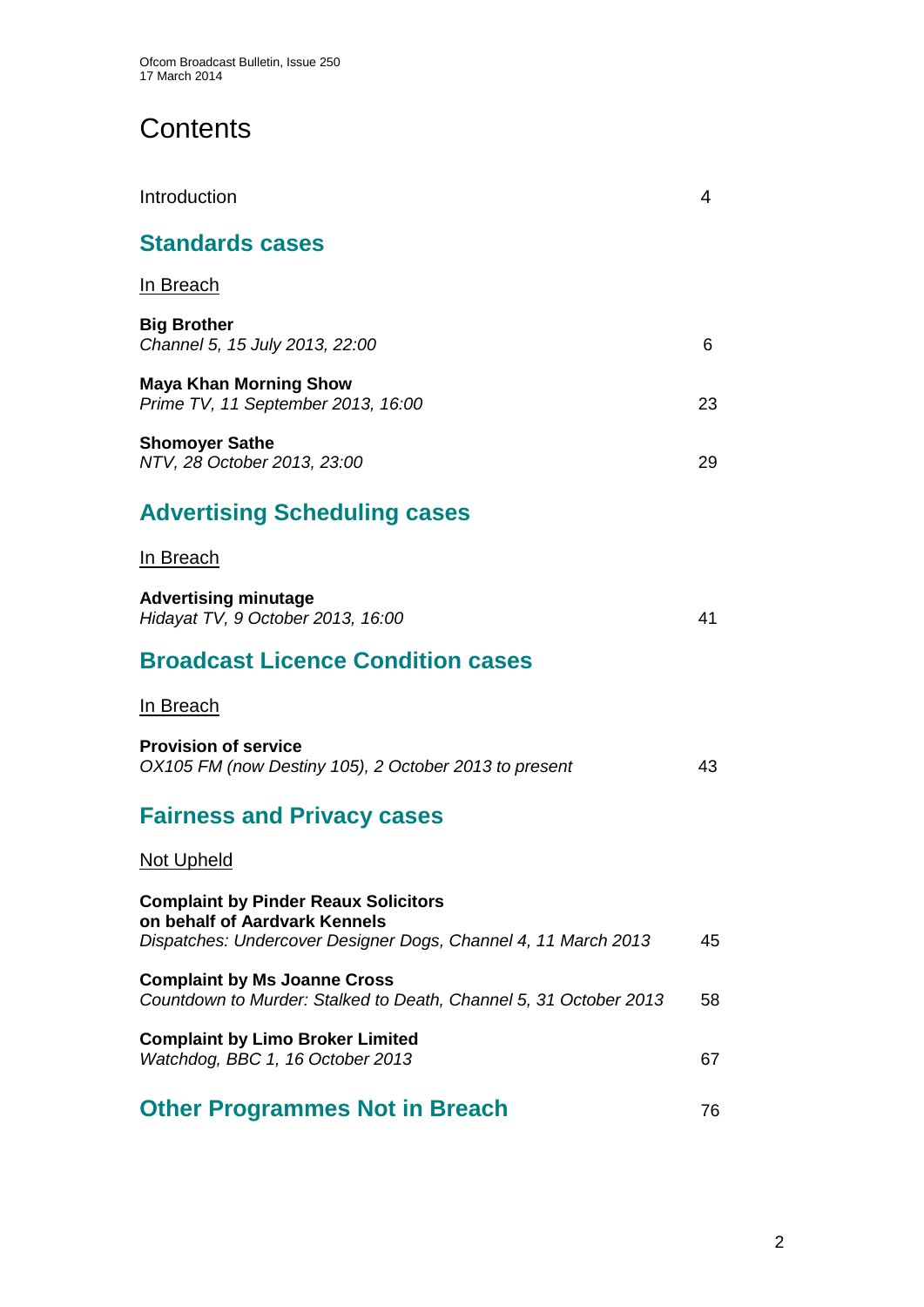# **Complaints Assessed, Not Investigated** 77

# **Investigations List** 84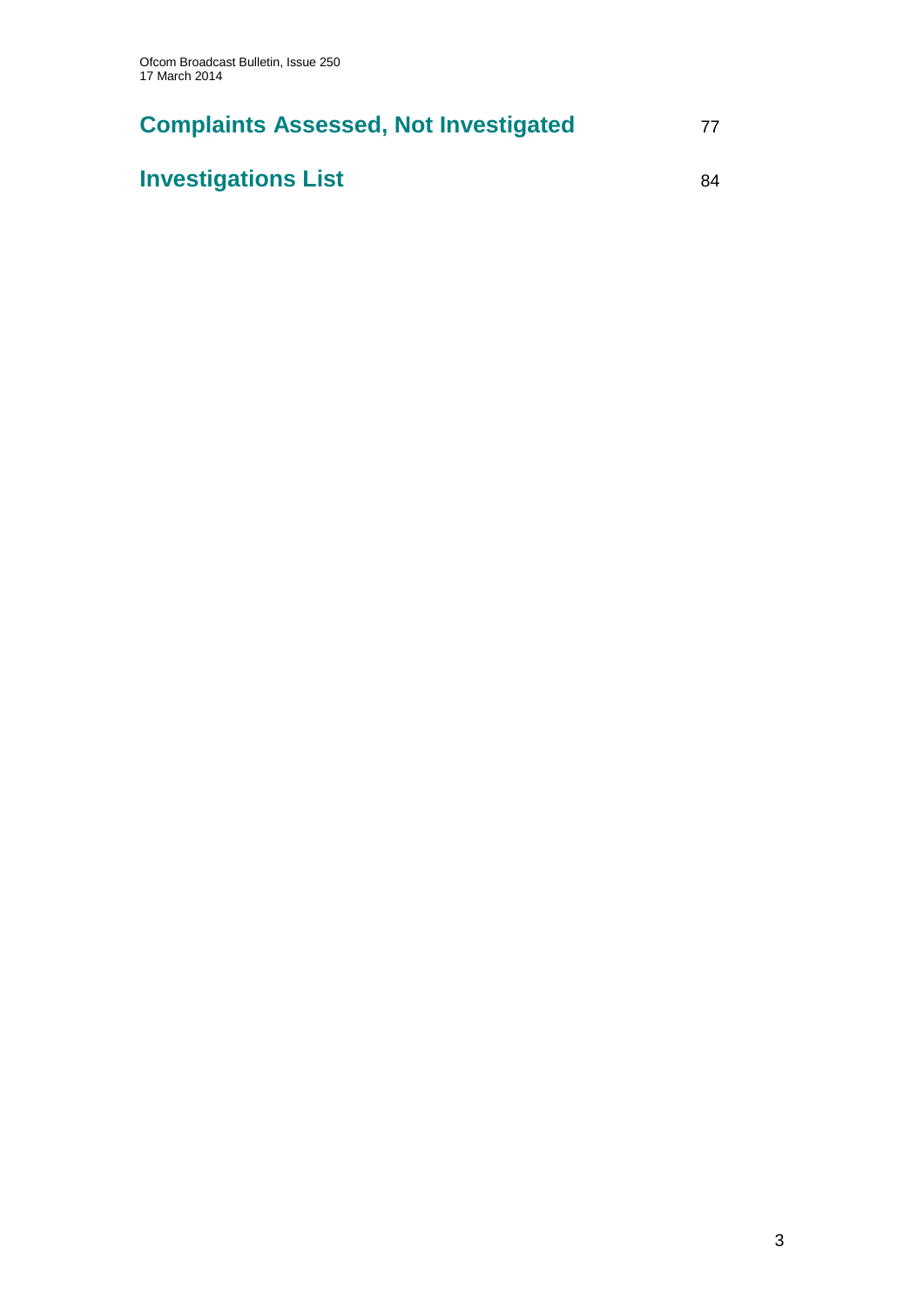# **Introduction**

Under the Communications Act 2003 ("the Act"), Ofcom has a duty to set standards for broadcast content as appear to it best calculated to secure the standards objectives<sup>1</sup>. Ofcom must include these standards in a code or codes. These are listed below. Ofcom also has a duty to secure that every provider of a notifiable On Demand Programme Services ("ODPS") complies with certain standards requirements as set out in the  $Act<sup>2</sup>$ .

The Broadcast Bulletin reports on the outcome of investigations into alleged breaches of those Ofcom codes below, as well as licence conditions with which broadcasters regulated by Ofcom are required to comply. We also report on the outcome of ODPS sanctions referrals made by ATVOD and the ASA on the basis of their rules and guidance for ODPS. These Codes, rules and guidance documents include:

- a) [Ofcom's Broadcasting Code](http://stakeholders.ofcom.org.uk/broadcasting/broadcast-codes/broadcast-code/) ("the Code").
- b) the [Code on the Scheduling of Television Advertising](http://stakeholders.ofcom.org.uk/broadcasting/broadcast-codes/advert-code/) ("COSTA") which contains rules on how much advertising and teleshopping may be scheduled in programmes, how many breaks are allowed and when they may be taken.
- c) certain sections of the [BCAP Code: the UK Code of Broadcast Advertising,](http://www.bcap.org.uk/Advertising-Codes/Broadcast-HTML.aspx) which relate to those areas of the BCAP Code for which Ofcom retains regulatory responsibility. These include:
	- the prohibition on 'political' advertising:
	- sponsorship and product placement on television (see Rules 9.13, 9.16 and 9.17 of the Code) and all commercial communications in radio programming (see Rules 10.6 to 10.8 of the Code);
	- 'participation TV' advertising. This includes long-form advertising predicated on premium rate telephone services – most notably chat (including 'adult' chat), 'psychic' readings and dedicated quiz TV (Call TV quiz services). Ofcom is also responsible for regulating gambling, dating and 'message board' material where these are broadcast as advertising<sup>3</sup>.
- d) other licence conditions which broadcasters must comply with, such as requirements to pay fees and submit information which enables Ofcom to carry out its statutory duties. Further information can be found on Ofcom's website for [television](http://licensing.ofcom.org.uk/tv-broadcast-licences/) and [radio](http://licensing.ofcom.org.uk/radio-broadcast-licensing/) licences.
- e) rules and guidance for both [editorial content and advertising content on ODPS.](http://www.atvod.co.uk/uploads/files/ATVOD_Rules_and_Guidance_Ed_2.0_May_2012.pdf) Ofcom considers sanctions in relation to ODPS on referral by the Authority for Television On-Demand ("ATVOD") or the Advertising Standards Authority ("ASA"), co-regulators of ODPS for editorial content and advertising respectively, or may do so as a concurrent regulator.

[Other codes and requirements](http://stakeholders.ofcom.org.uk/broadcasting/broadcast-codes/) may also apply to broadcasters and ODPS, depending on their circumstances. These include the Code on Television Access Services (which sets out how much subtitling, signing and audio description relevant

<sup>1</sup>  $1$  The relevant legislation is set out in detail in Annex 1 of the Code.

 $2$  The relevant legislation can be found at Part 4A of the Act.

 $3$  BCAP and ASA continue to regulate conventional teleshopping content and spot advertising for these types of services where it is permitted. Ofcom remains responsible for statutory sanctions in all advertising cases.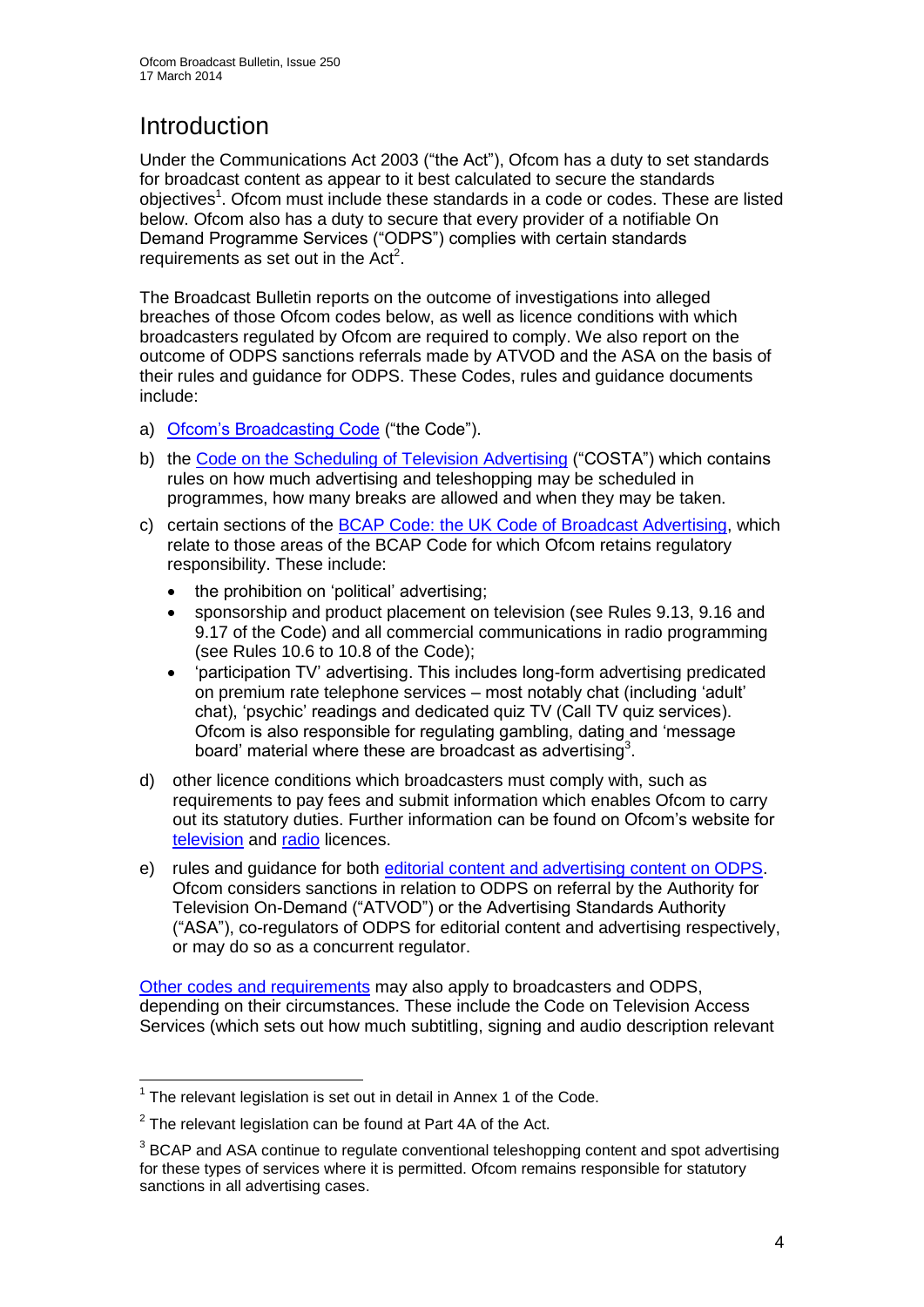licensees must provide), the Code on Electronic Programme Guides, the Code on Listed Events, and the Cross Promotion Code.

**It is Ofcom's policy to describe fully the content in television, radio and on demand content. Some of the language and descriptions used in Ofcom's Broadcast Bulletin may therefore cause offence.**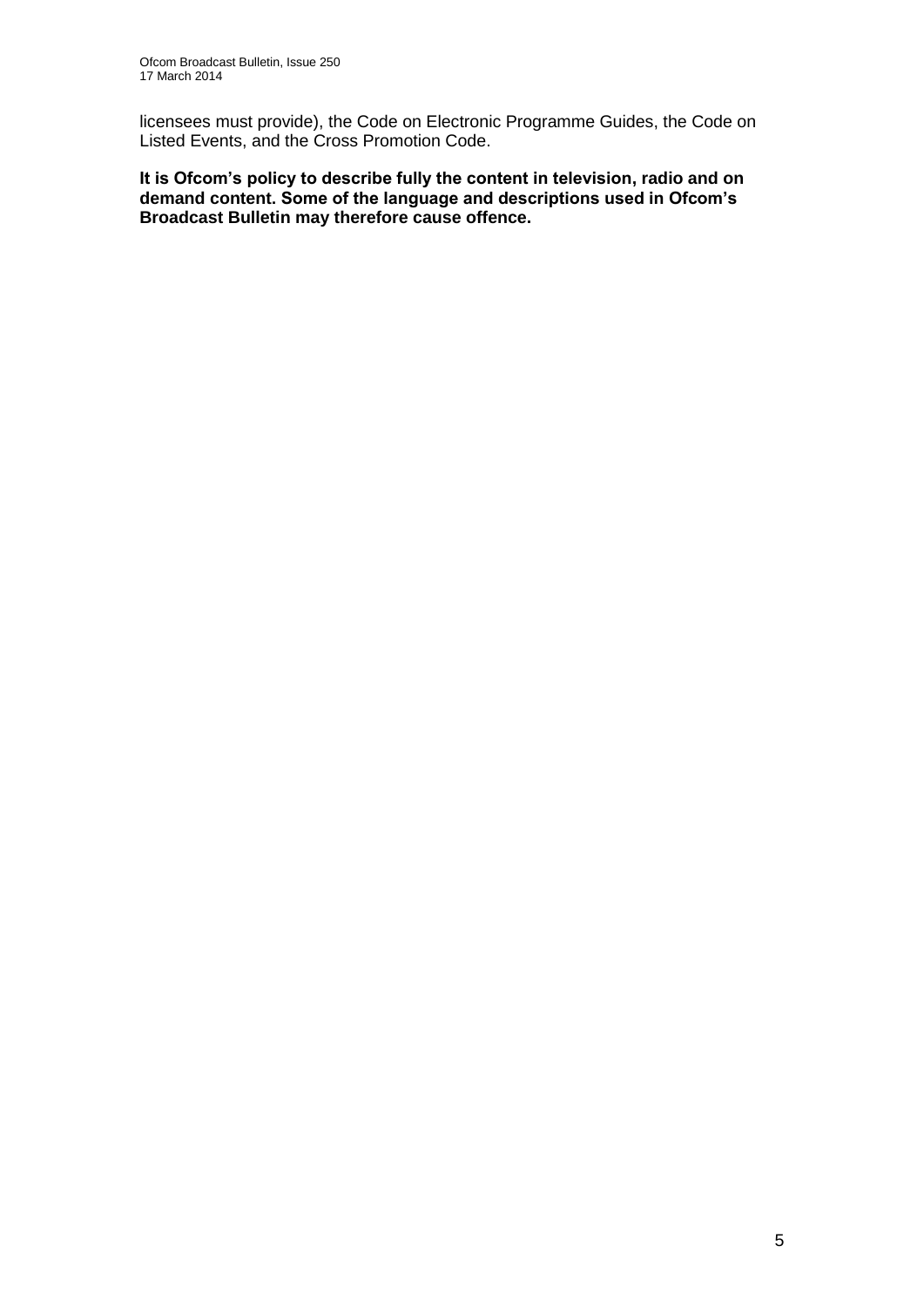# **Standards cases**

## **In Breach**

# **Big Brother**

*Channel 5, 15 July 2013, 22:00*

### **Introduction**

*Big Brother* is a well-known reality show, broadcast by Channel 5 (or "the Licensee"). Over the course of nine weeks, a number of members of the public ("the Housemates") live together in the Big Brother House ("the House") where they compete to win a cash prize. In entering the House, contestants agree to live in a controlled environment, isolated from the outside world. All the conversations and actions of the Housemates are recorded and edited into a one hour programme shown on Channel 5 every night during the series.

Housemates are directed by Big Brother, the voice of the show's producers, to undertake various tasks and competitions during their time in the House. Housemates are able to talk directly to Big Brother in the Diary Room. Big Brother can also choose to call Housemates to the Diary Room to reflect on their experiences in the House or to challenge their behaviour.

Each week Housemates are called to the Diary Room where they are asked by Big Brother to nominate two of their fellow Housemates for eviction from the House. The two Housemates with the most nominations are put up for eviction by the viewers of the programme, who are able to vote (via phone or Facebook) to save their favourite Housemate. The results of the public vote are revealed on a weekly live show broadcast on a Friday night. This format continues until a final Housemate remains and is declared the winner and receives the prize money.

Ofcom received 165 complaints regarding this programme. Complainants objected to an altercation between two Housemates Daley Ojuederie ("Daley") and Hazel O'Sullivan ("Hazel"). In summary, complainants were offended by:

- i) Daley's threatening behaviour towards Hazel (which led to Daley being called to the Diary Room by Big Brother to account for his actions); and
- ii) Big Brother intervening too late after Daley's threatening behaviour started.

In this episode of the programme, housemates Hazel and Daley were residing in the 'Luxury House', also referred to as the 'Safe House', a luxury area in the Big Brother compound where they could make requests to the other Housemates using a telephone. When Hazel or Daley used the telephone to call the other Housemates, the latter had to respond immediately or otherwise face punishment by Big Brother.

At 22:46, a sequence was shown of Hazel and Daley in the Luxury House. The sequence had been filmed earlier, starting at approximately 01:00 on the morning of the day of broadcast (15 July 2013).

The sequence commenced with Daley and Hazel initially in their separate beds within the Luxury House laughing and joking, when a pillow fight between the two ensued. During the course of the pillow fight, Hazel removed the duvet from Daley's bed. This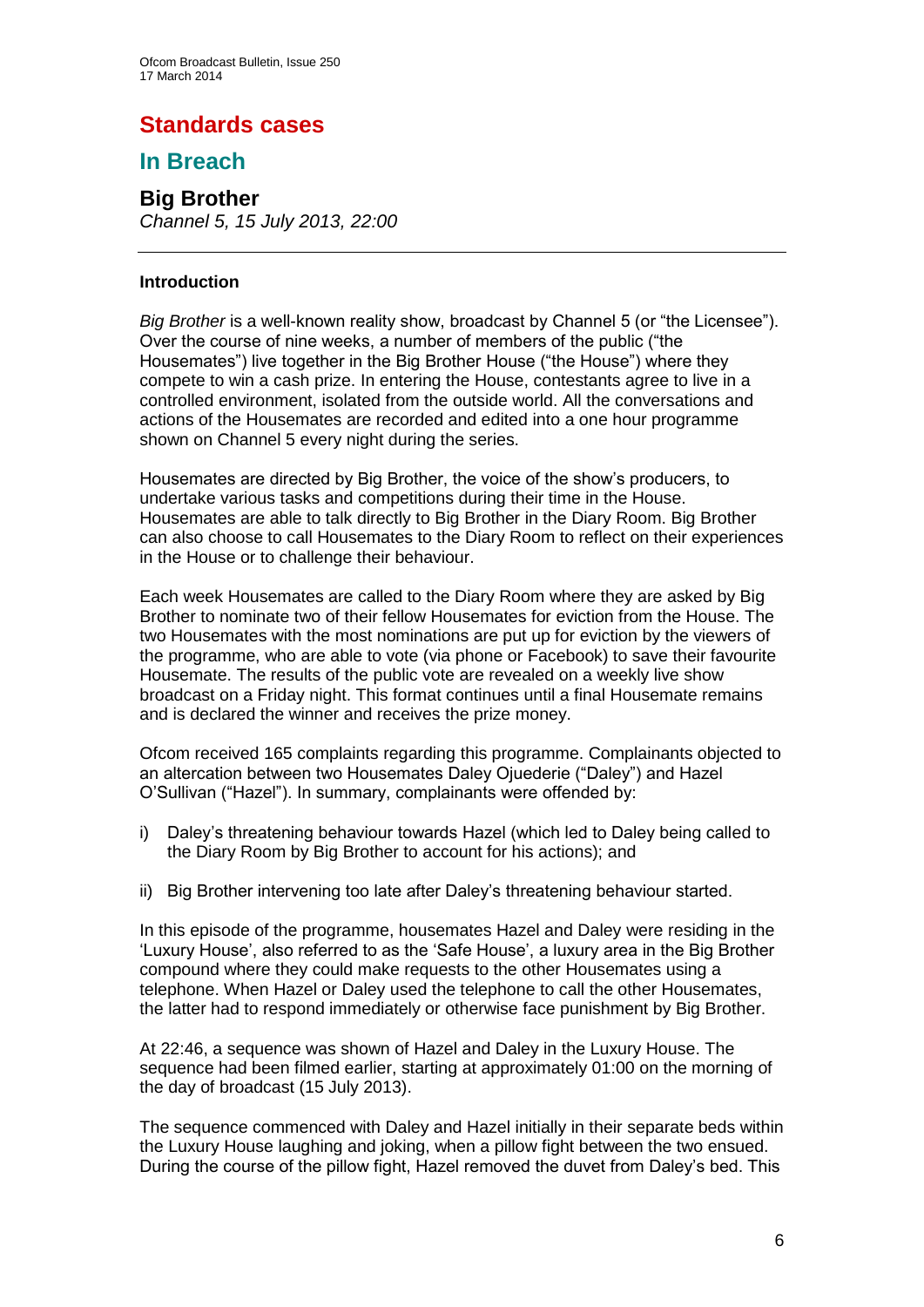appeared to upset Daley. The pair argued in an apparently light-hearted manner, with Daley asking Hazel to return his duvet, and Hazel refusing to give it back. The following exchange then took place, during which Hazel was lying on her bed with Daley's duvet beneath her:

| Daley: | "Do you want me to fucking go mad?"                                        |
|--------|----------------------------------------------------------------------------|
| Hazel: | "Yeah, you should go mad".                                                 |
| Daley: | "Do you remember when I said, yeah, when I go mad, it's fucking<br>scary?" |
| Hazel: | [Interrupts] "You'd have security all over you in two seconds".            |
| Daley: | "It doesn't mean I'm gonna to hit you, but it's scary shit".               |
| Hazel: | "Go for it".                                                               |
| Daley: | "Get the fuck off my cover".                                               |

Daley was shown standing on Hazel's bed, looking over Hazel, who was lying on the bed. Hazel then reached up and pulled down Daley's shorts. He jumped off the bed and pulled his shorts back up. The exchange then continued as follows:

Daley: *"You fucking bitch. I swear to God, you fucking bitch. Ha, oh, you wanna fucking play that game?"*

Hazel was then shown standing up on her bed, saying:

Hazel: [Laughing] *"You gonna go crazy on me, motherfucker?"*

Hazel then fell backwards onto her bed and Daley then once again stood over Hazel on the bed. The conversation continued:

- Daley: *"You're gonna try and pull my fucking shit down? On live, on fucking TV?"*
- Hazel: *"I just did".*
- Daley: "*How dare you fucking do that? How fucking dare you? Motherfucker, give me back my fucking cover".*
- Hazel: *"What did you just call me?"*
- Daley: *"Motherfucker, give me back my cover now".*
- Hazel: *"How about we do something really sensible and resolve this friendly with a hug?"*

At this point Hazel moved over so that Daley could remove his duvet from her bed, saying:

Daley: [Removing his duvet from Hazel's bed] "*Oh, well done! It's not hard is it?"*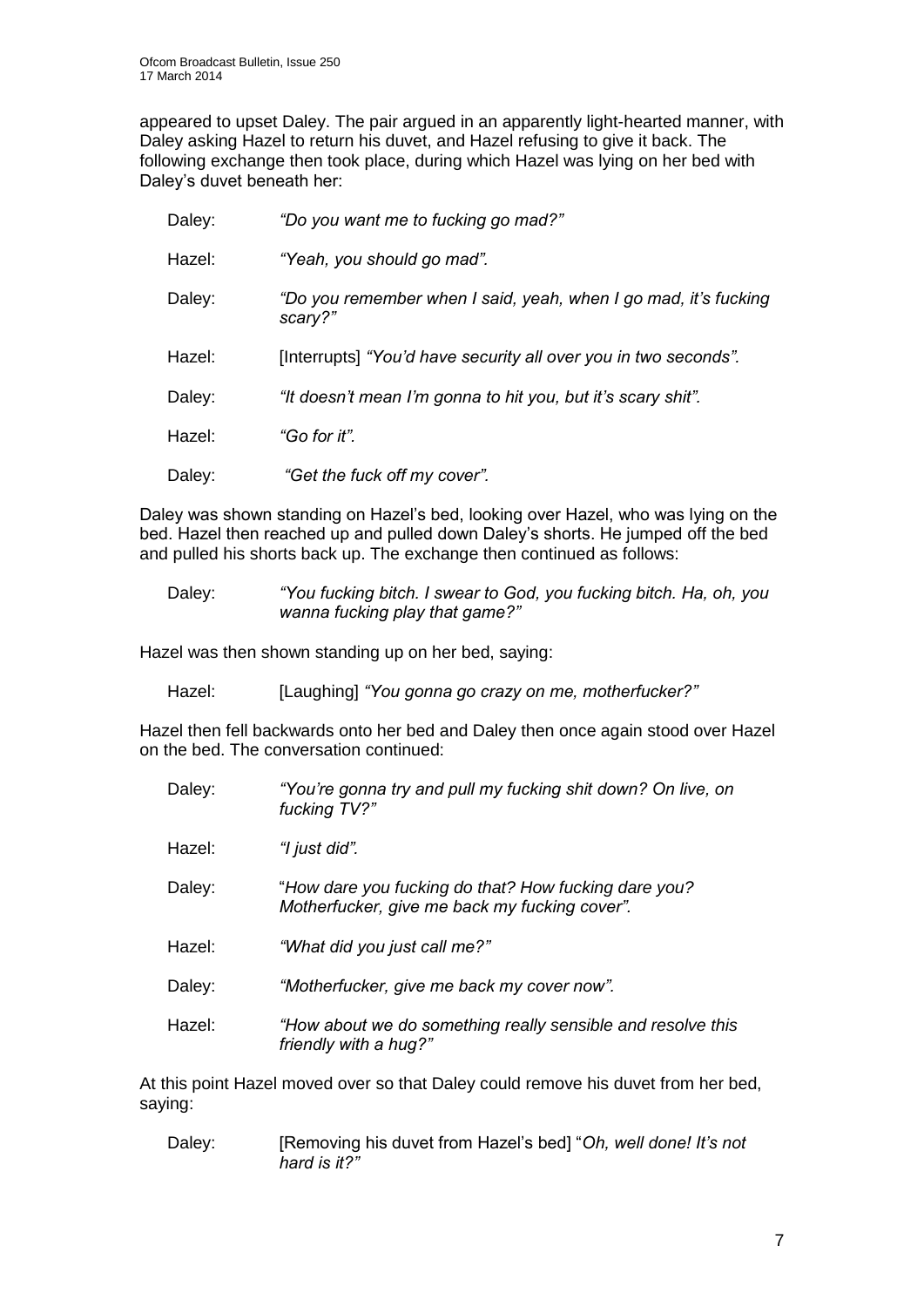Daley was then shown crouching down with his face very close to Hazel's.

| Daley: | [Whispering] "Let me tell you something, little girl, have some<br>respect for your fucking elder, 'cause if you don't" |
|--------|-------------------------------------------------------------------------------------------------------------------------|
| Hazel: | "What will you do about it?"                                                                                            |
| Daley: | "I'll finish you".                                                                                                      |
| Hazel: | [Sitting up in bed] "I think I'd finish you quicker".                                                                   |
| Daley: | "What are you talking about? Huh?"                                                                                      |
| Hazel: | "Huh? It's OK, I'm not afraid of aggressive men".                                                                       |

At this point Daley used one hand to push Hazel down on to her bed by her throat, while saying:

Daley: *"Pipe down and go to sleep now, do you understand me?"*

Hazel then made an attempt to grab Daley's neck in a similar fashion, which Daley resisted.

Daley: *"Who do you think you are? Fucking Terminator or something?"*

Daley was shown leaning over Hazel, who was still lying on her bed, and then pinning Hazel's arms down by the sides of her body.

| Daley: | "Don't fuck with me, do you understand?" |  |
|--------|------------------------------------------|--|
|        |                                          |  |

Hazel: [Inaudible].

Daley: [Miming hitting his head against Hazel's] *"Before I nut you one"*

Big Brother then interrupted the exchange as follows:

Big Brother: *"This is Big Brother. Would Daley come to the Diary Room?"*

Daley was shown leaving the Luxury House, during which time the following conversation took place:

Daley: "*Before I leave, did I say anything offensive?"*

Hazel*: "No".*

Daley: "*To you?"*

Hazel*: "No, they probably just wanna talk to you".*

In the Diary Room there was an exchange between Big Brother and Daley:

Big Brother: *"Daley, can you explain to Big Brother what was just happening in the Safe House?"*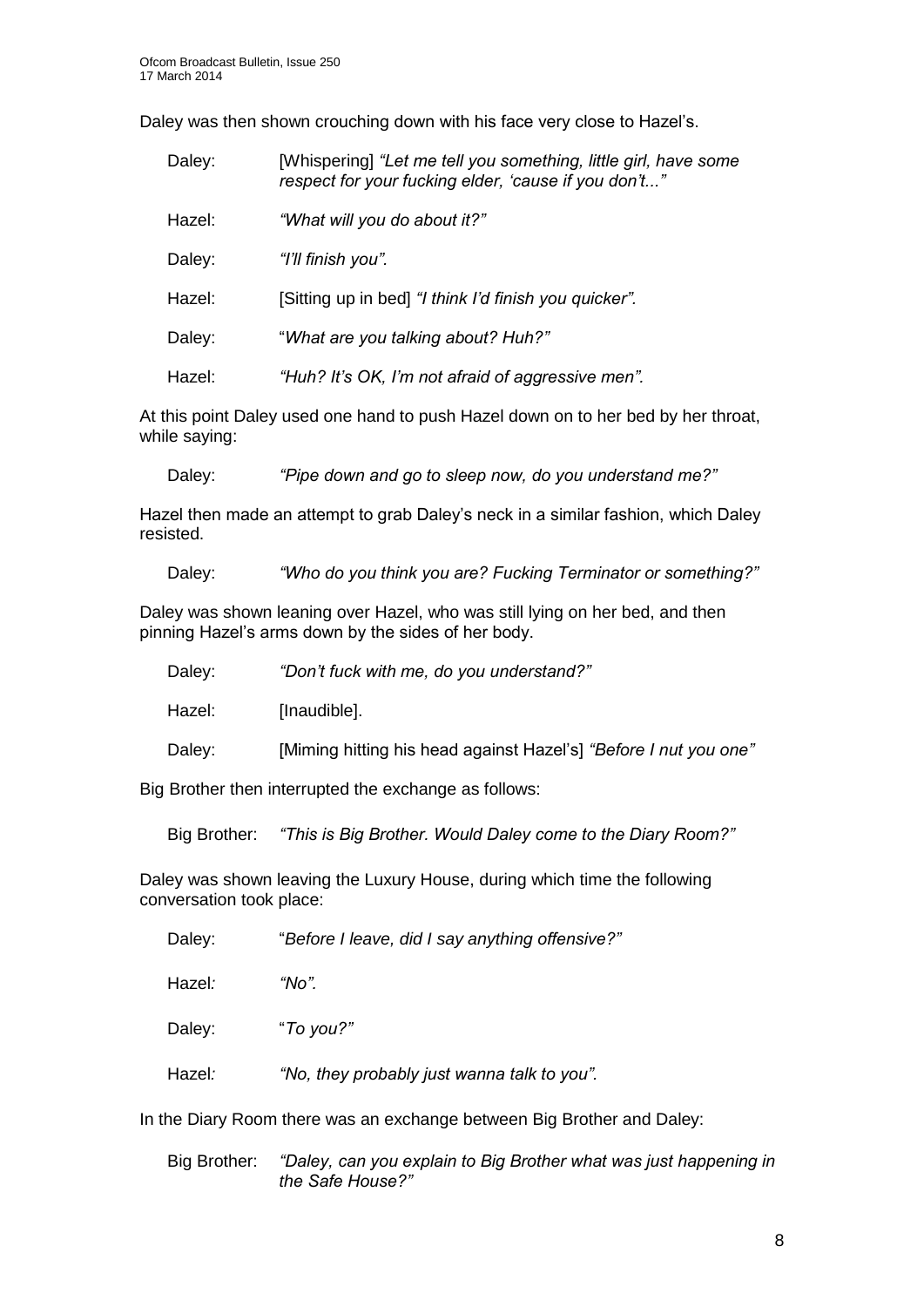- Daley: *"In what sense? What was just happening? Erm, I dunno what I can say, I was, she took the covers off me, wouldn't give them back, so we ended up play fighting for them back, hitting each other with pillows, then she eventually give them back* [sic]*, err yeah, maybe got a bit out of hand by swearing a lot, probably. Erm. Yeah, that's about it, I think".*
- Big Brother: *"Can you explain to Big Brother what you mean by 'it might have got a bit out of hand'?"*
- Daley: *"Probably, like, with me probably swearing. Maybe not, erm, recognising how much I'm swearing because I'm a bit drunk, saying 'F this, F that, give me back my F-ing cover, bla bla bla' err, or 'I'll finish you', kind of thing. It was all in a play fighting kind of way, all joking way, that's why I asked her 'did I do anything wrong to you?'"*
- Big Brother: *"Daley, as you are aware, Big Brother does not tolerate aggressive behaviour or language".*
- Daley: *"Aggressive? I never be aggressive to her* [sic]. *That's play fight, that don't mean anything".*
- Big Brother: *"Can you understand how this might come across as aggressive?"*
- Daley: *"Yeah, yeah, I can understand. So, I'll just make sure I don't do that again, or, I'll tell her to don't, not do that as well".*
- Big Brother: *"Daley, Big Brother will also speak to Hazel".*
- Daley: *"Yeah, yeah, obviously you can speak to her and things and let her know".*

The programme then showed Hazel in the Diary Room. The programme commentary, and on-screen graphics, made clear that this exchange took place at 01:38, i.e. approximately 20 minutes after Daley had left the Diary Room.

- Big Brother: *"Hazel, how are you feeling right now?"*
- Hazel: *"Um, not very good. I just, um, I'm just in an awkward position, I guess, 'cause I've never seen that side of him* [i.e. Daley] *before and it just, just, maybe it was an overreaction on my part, I dunno. I dunno, he was too close and he was just kind of in a bit of an aggressive manner. I don't know if he intended it, I don't know where it kind of got out of hand or why he felt the need to tell me to respect his elders and that he'd knock me one if, if I didn't, um. I don't know where it went from being just friendly banter to, I suppose feeling kind of a bit cornered and just, I guess I just felt threatened, I dunno, by a male presence and just being the only person in the room with him, and yeah, it was just a bit weird. I don't know where it came from, I don't know what it was to be honest".*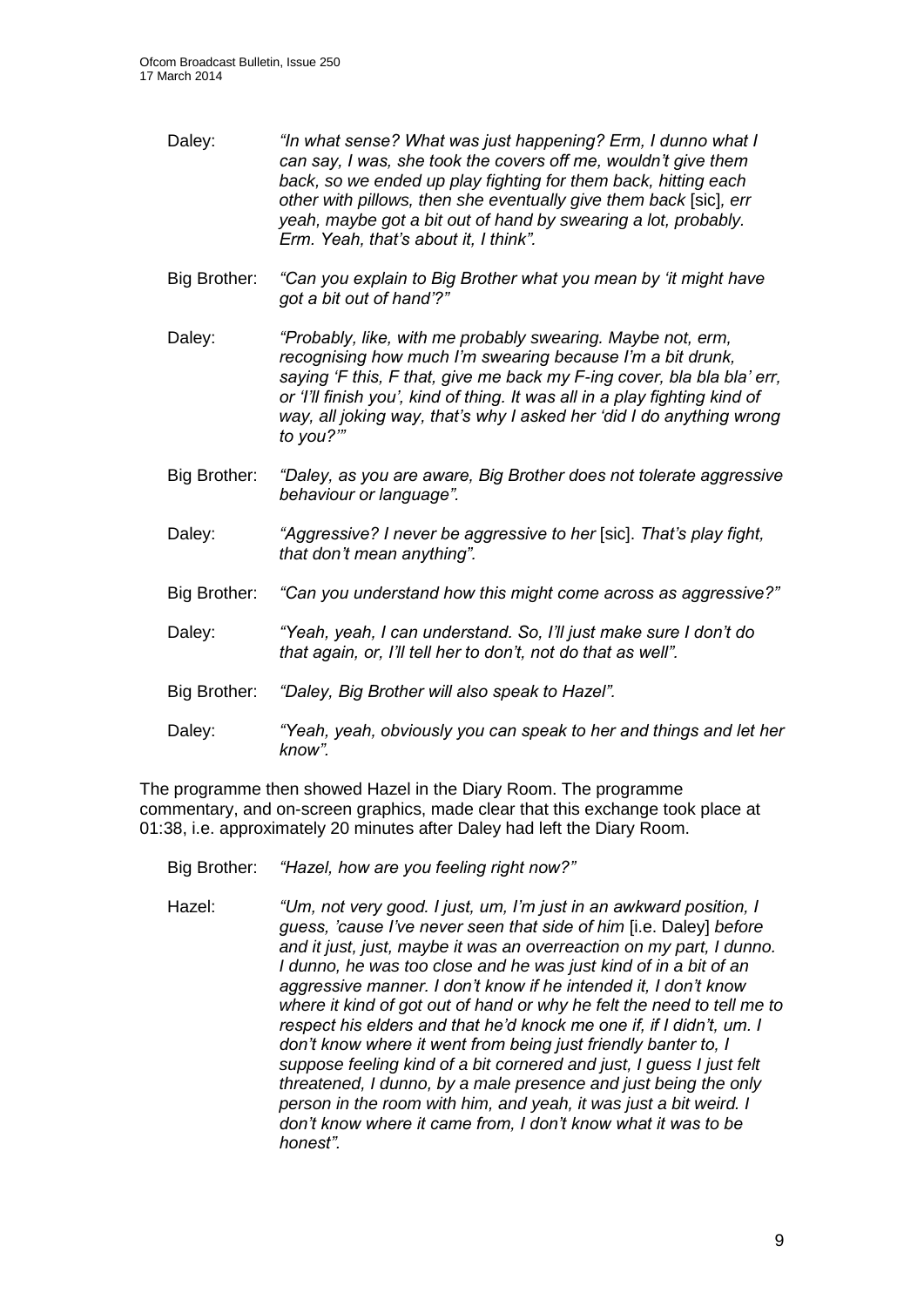The programme then showed Hazel in the Diary Room "*the next day"*<sup>1</sup> where she was given a formal warning from Big Brother for pulling down Daley's shorts and slapping his behind in the course of the pillow fight. Hazel apologised for her actions and accepted the warning.

The programme next showed Daley in the Diary Room. The following exchange took place:

- Big Brother: *"Before you entered the Big Brother House, the rules regarding unacceptable behaviour were explained to you. At 1.13am this morning, you were threatening and aggressive in your behaviour towards Hazel".*
- Daley: *"Threatening and aggressive towards Hazel?"*

Big Brother quoted some parts of the altercation that had taken place between Hazel and Daley the preceding night, as laid out above. Big Brother also listed some of the things Daley did to Hazel during the altercation:

- Big Brother: *"You slapped Hazel's behind. You also clasped Hazel around her neck and then pinned her to the bed by both arms. Do you understand that this can be seen as aggressive behaviour?"*
- Daley: *"OK, yeah, I can understand. But the way you're saying it is like I, OK, yeah, I can see, I can see".*
- Big Brother: *"Big Brother understands that as you said to Big Brother last night, you were play fighting. However, Big Brother believes that you took it too far and your behaviour became threatening towards Hazel. Hazel also confirmed last night that she felt threatened".*
- Daley: *"What?"*

1

Big Brother then quoted to Daley part of Hazel's Diary Room conversation with Big Brother, which took place soon after the altercation between Daley and Hazel. Big Brother said to Daley that Hazel had talked about feeling "a *bit cornered and...threatened"* as a result of Daley's behaviour towards her. The exchange between Big Brother and Daley continued:

- Big Brother: *"Big Brother deems this behaviour to be unacceptable. Big Brother cannot permit behaviour which may cause harm and offence, and unfortunately, what happened between you and Hazel could easily cause harm and offence. Big Brother therefore has no choice but to remove you from the House immediately. Daley, do you have anything you wish to say before you leave the Big Brother House?"*
- Daley: *"No, what can I say to that? There's no way, no way in chance, in Hell that I would be aggressive towards any Housemate, woman, man. I would not be aggressive intentionally in a way where I wanna hurt someone. How can anyone think that, man? Seriously, how can anyone think that? But if it's threatening, how comes we were cuddling like, after it all happened? And laughing why it happened? I don't know how, you know, it can be seen as like I*

 $<sup>1</sup>$  i.e. the day leading up to the broadcast on the evening of 15 July 2013.</sup>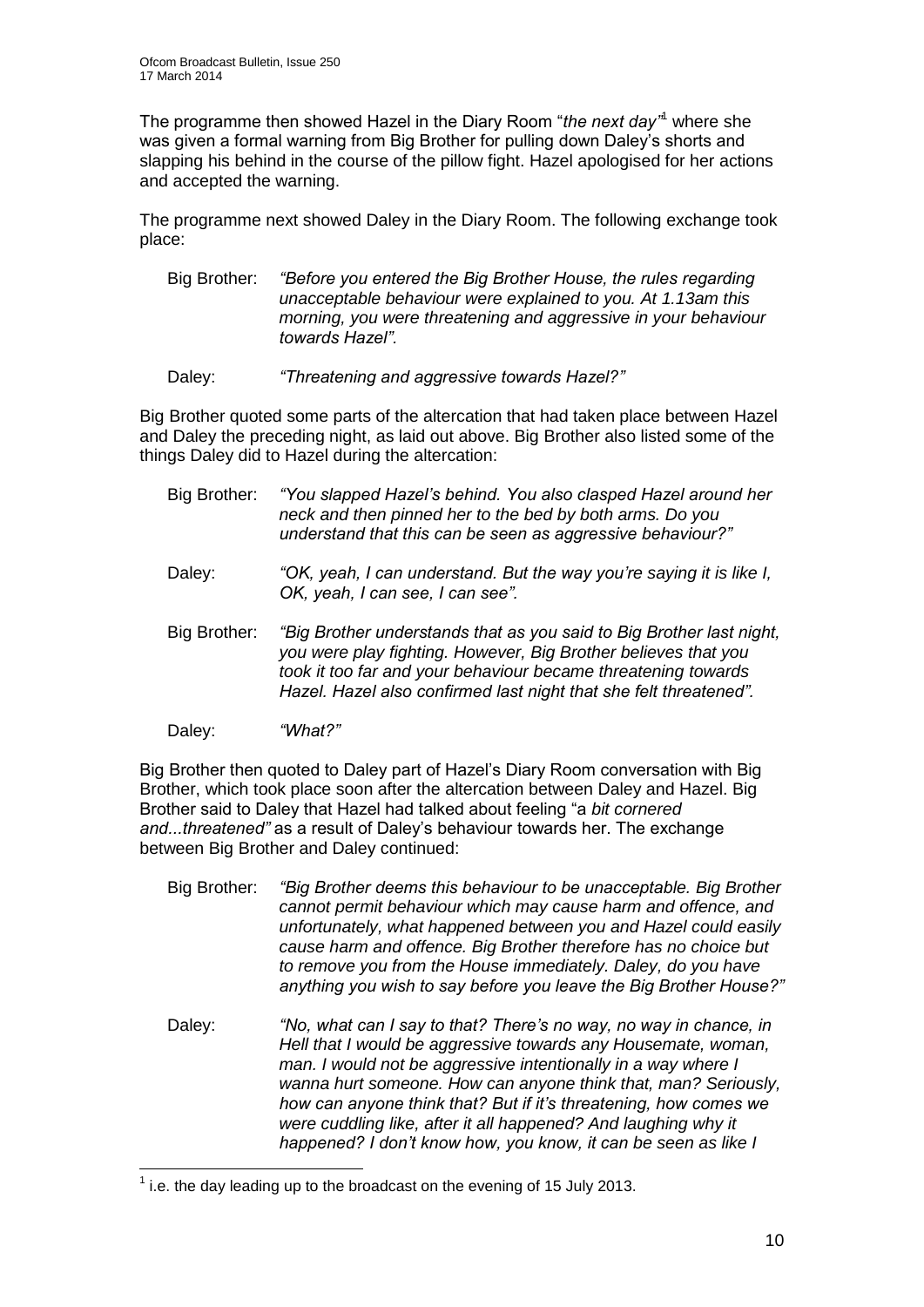*actually really wanted to do some damage. And Hazel, as well, I want everyone to know yeah, that Hazel is the most devious person, and, and, a liar as well. I'm very offended, very offended. Very offended, I tell you that now. Hazel is disrespecting me".*

Daley was then asked to leave the Diary Room and the Big Brother House.

Ofcom considered this material raised issues warranting investigation under Rule 2.3 of the Code, which states:

"In applying generally accepted standards broadcasters must ensure that material which may cause offence is justified by the context...Appropriate information should also be broadcast where it would assist in avoiding or minimising offence."

Ofcom therefore asked Channel 5 for its comments on how this content complied with this rule.

### **Response**

### Audience expectations and general background

The Licensee said that *Big Brother* has a well established reputation with viewers. Channel 5 pointed out that the series has run for over a decade, and that it "is known to raise adult themes and deal with controversial and difficult situations and confrontations between persons who may have extreme personalities". The Licensee also noted that *Big Brother*'s participants are all consenting adults who expect to deal with challenging situations which arise through living in the House. It added that "the audience would be disappointed if such situations did not arise" and that: "no viewer, even a casual viewer, is in any doubt when tuning into *Big Brother* that she or he may encounter dramatic, confrontational and sensational behaviour".

In addition, the Licensee commented that the programme had attracted about 1.8 million viewers but Ofcom had received "only" 165 complaints: "the content of the programme did not offend generally accepted standards; if the content did offend generally accepted standards, one would expect that to be reflected in the level of complaints".

In the Licensee's comments, it stressed that the current case raised a novel issue about the conduct of a Housemate which had not previously arisen in *Big Brother*:

"This was not a case where one housemate had physically assaulted another housemate; nor was it a case of racism or sexism or unacceptable intolerance. It was not a case where one Housemate had bullied another; nor was it a case where one Housemate was at a particular advantage, as to age, experience or intellect, over another".

It also remarked that the Code does not prohibit: "broadcasting material such as Daley's threatening behaviour towards Hazel. Similar scenes appear in television dramas and films without question or complaint".

### Broadcast warnings

Channel 5 said that a pre-broadcast warning was given at the beginning of the programme, which meant that "no viewer was unprepared for the scenes which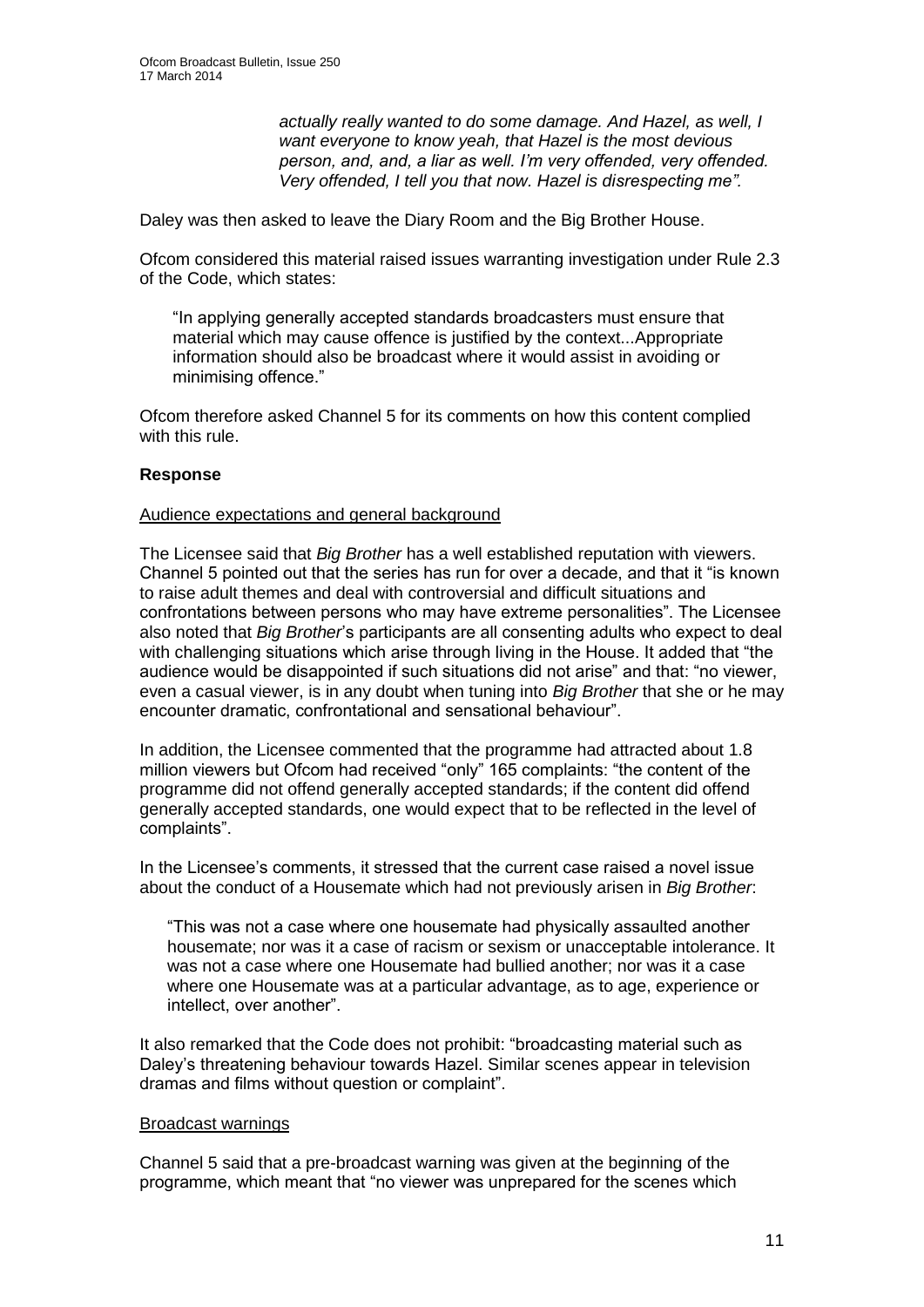apparently concerned the complainants" and it would be: "difficult to imagine how the warning about the strong nature of the content and its potential capacity to offend could have been clearer".

The Licensee added that the warning given prior to this episode was sufficiently different from those given at the beginning of other episodes to alert viewers to this strong content. It said that there is a standard warning for *Big Brother* episodes to inform viewers of strong language and adult themes. It stated that "this usual warning is varied when the circumstances of the programme demand it". In this case, the warning alerted viewers to "*scenes of a sexual nature and some scenes that some viewers may find distressing".* Channel 5 said that it believed that previously it had been sufficient, in Ofcom's view, to warn about the type of material included, and was not necessary to be too specific. It said that if a warning specifically to alert viewers of sexual violence is required, then Ofcom should state this in the Code. It did not see how specifically alerting viewers to this programme to sexual violence this "would have made any appreciable difference to the audience" compared to the warning that was actually given.

### Post-watershed content

The Licensee noted that the programme was broadcast at 22:00, with the altercation between Hazel and Daley occurring at approximately 22.40. It stated that the audience watching the programme at that time of night would have expected strong content, and that after 22:00, the strongest content is permissible.

### Fairness to voters

Channel 5 underlined that *Big Brother* is a competition which viewers interact with and during which they vote depending on their response to particular Housemates. It said that it is therefore "incumbent upon the programme makers to ensure that viewers are properly apprised of key issues which may affect [their] perceptions about which housemate [they] might want to vote to evict or save". The Licensee went on to state that it agreed with Big Brother's decision to broadcast the material showing Daley's violent conduct, because it contained information "which might affect the way a viewer did or did not vote for Hazel" and allowed viewers to take into account the context which was needed for them to form opinions regarding both the altercation and Hazel as a contestant. "[V]iewers were entitled to see how Daley had behaved, how his behaviour had affected Hazel (or not) and how Big Brother had dealt with the situation". It added that: "to do otherwise would have compromised the editorial integrity of *Big Brother*".

The Licensee added: "editorially, it was impossible to ignore the confrontation, because to do so would have deprived the viewers of seeing what happened at the end of a long period of flirtation and ribald behaviour between two prominent Housemates". It said that not to include the footage could potentially have resulted in viewers being "misled".

### Hazel's distress prior to Big Brother's intervention

Channel 5 said that there was no indication until immediately before Big Brother's intervention that Hazel was distressed by the altercation with Daley. When writing to the Licensee to ask for its comments, Ofcom had provided to the Licensee some examples of where in our view viewers might have reasonably considered that Hazel did appear distressed to some extent. These examples are set out below with Channel 5's response to each: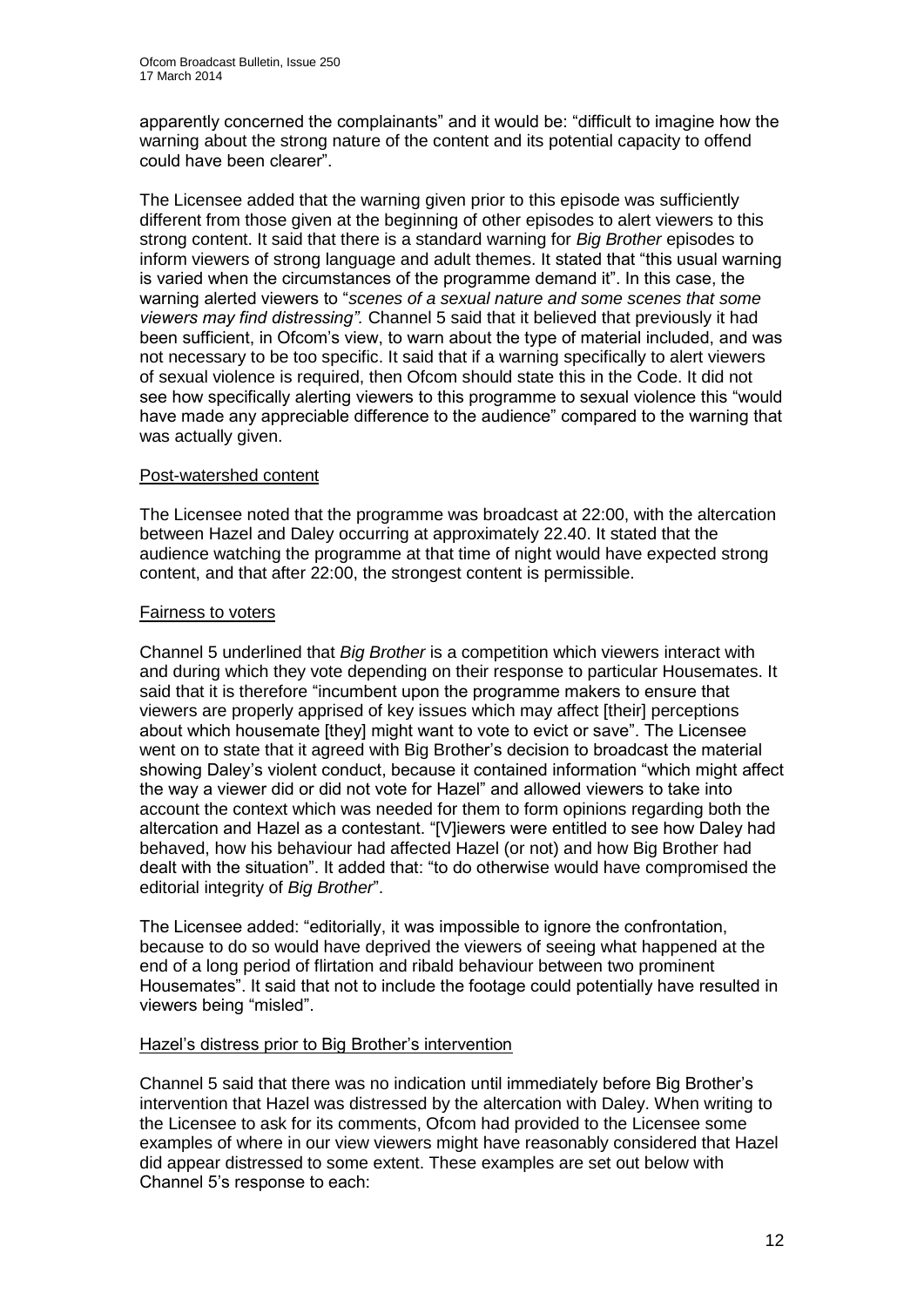1. When Hazel said "you'd have security all over you in two seconds", she could be seen to be warning Daley of the consequences of any violence as a result of him 'going crazy'.

Channel 5 stated that there was no indication that this was anything other than "'roleplaying' or 'friendly banter'". It stated that "while she might be seen as warning Daley off, that does not mean that she was fearful or distressed", adding that Hazel's comment of "yep, you should go mad" indicates that "Hazel was not afraid and Hazel was encouraging Daley to engage in "scary shit"".

2. Hazel suggested later on in the dialogue that she and Daley could have resolved the conflict with a hug, evidently attempting to defuse the situation.

The Licensee commented that the idea that a hug could resolve matters suggested in fact that Hazel was not feeling distress or fear. It stated that there were "several references to hugging and hugs" before the moment when Big Brother intervened (not included in the broadcast), which also demonstrated in its view that Hazel was not distressed by Daley's conduct.

3. Before the climax of the altercation, Hazel stated "it's ok, I'm not afraid of aggressive men", acknowledging that Daley was being aggressive, so perhaps indicating that she was feeling threatened.

Channel 5 said that this point was clearly showing Hazel matching Daley, demonstrating that she was equally as tough as him. The statement quoted above about aggressive men was actually her way of indicating that she was defiant, rather than fearful.

4. When Daley pushed Hazel down onto the bed by her throat, she attempted to put her hand on his throat to counteract and react to his aggression.

Channel 5 agreed with the above statement, but added that this did not mean that Hazel was afraid or distressed, rather that the two were engaging in a "rough and disturbing game – role-play or banter as they themselves variously put it". It added that Hazel's laughter just before Big Brother's intervention also supported its contention that Hazel was not distressed.

The Licensee added that Hazel seemed to be "wholly engaged in the confrontation and pushing the other party to the limits". It questioned how behaviour such as this could reasonably be considered to cause viewers harm or offence. The Licensee additionally said that Hazel made it clear in her initial Diary Room interview that she did not feel there was any ongoing threat to her safety, and suggested that she "did not consider that she was in danger or that Daley was a true threat to her".

Channel 5 commented that it found it unusual that, if Hazel had been feeling distressed, she did not speak about the incident to her close friend and fellow Housemate, Dan, soon afterwards. Hazel "made no attempt to discuss with Dan any aspect of what had transpired during the altercation until *after* it became clear that Daley had been evicted from the House". It suggested that "if she had been experiencing fear or distress, or if she had thought that Big Brother had mistreated her in any way, Hazel would have confided in Dan" and that "the fact that she did not turn to Dan as soon as she was able to see him after the altercation indicates quite strongly that Hazel had not suffered greatly and did not feel any sense of ongoing distress or fear".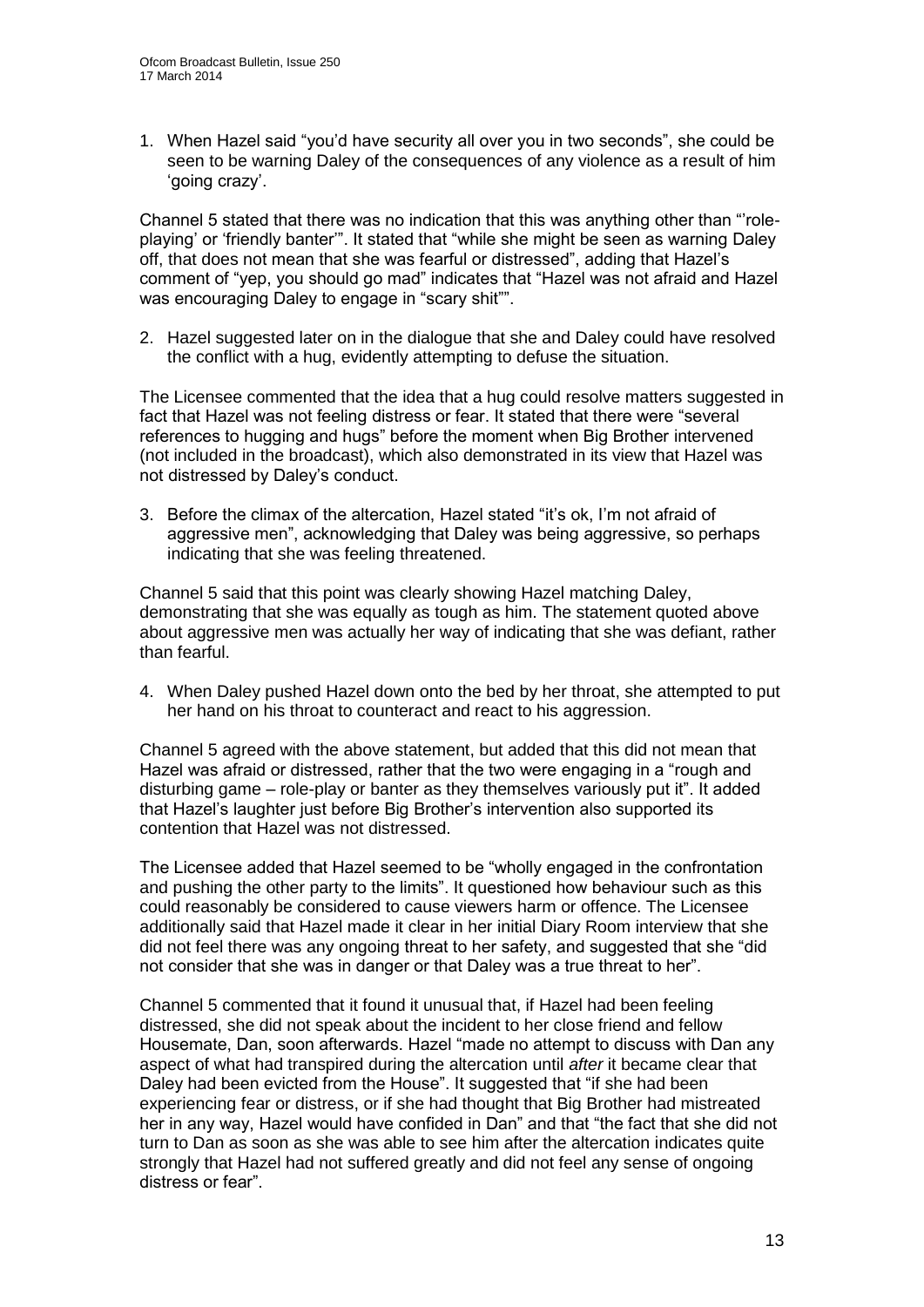### Daley's initial Diary Room warning

Channel 5 commented on whether – when Daley was first summoned to the Diary Room – Big Brother's comments demonstrated sufficient condemnation of Daley's violent behaviour so as to mitigate the potential offence caused to viewers by showing it. In response the Licensee said that "apart from evicting him on the spot, there was nothing else that Big Brother could have done to make clear to Daley and viewers that Daley's behaviour was completely unacceptable to Big Brother*".*  Channel 5 remarked that one clear aim of Big Brother's intervention was to defuse the situation, and that the other "frankly obvious" purpose was to "convey concern about what had been happening to both Daley and Hazel". It added:

"By intervening, Big Brother *did* make clear that Daley's behaviour was completely unacceptable. By speaking with Daley in the manner and tone adopted and stating that *"Big Brother does not tolerate aggressive behaviour"*, Big Brother made clear to Daley that Big Brother considered his actions completely unacceptable. Big Brother put to Daley that his actions could be seen as aggressive and Daley accepted that".

### Time taken between intervention and eviction

Channel 5 commented that in the programme as broadcast, 12 minutes and 44 seconds elapsed between the audience watching the altercation and the eviction of Daley in the Diary Room. It pointed out that the normal process for a *Big Brother*  episode would be to show the previous day's footage (from the first Housemate waking up, to the last Housemate going to sleep) in the following day's programme. The Licensee stated that in this particular instance that was not the case. The production team took the decision to put the whole sequence from the incident/intervention to eviction into one episode (even though these events took place on different days) to mitigate offence and ensure that "no person was left wondering what was going on or how any party was feeling". Channel 5 added that: "all relevant aspects of the matter were dealt with during the course of one programme (indeed during the course of the last thirteen minutes of one programme) it is difficult to see how it would be possible for there to have been any greater degree of mitigation".

### Responsibility of Hazel and Daley for the incident

The Licensee mentioned that by the time of broadcast of the programme investigated in this case, the audience for this series of *Big Brother*: "had seen Hazel and Daley develop a flirtatious and quite sexually charged relationship". It added that "the sequence [of Daley's threatening behaviour] represents the culmination of weeks of chattering, gossip, innuendo and sexual banter" and that: "from *Big Brother*'s point of view, the entire confrontation was an extension of the game of sexual intrigue the two housemates had been engaged on for some time".

Channel 5 referred to what it viewed as the important role that Hazel had had in provoking Daley's behaviour towards her. It stated that: "throughout the confrontation, which *both* parties later described as play fighting, Hazel was a dominant and aggressive force". It added that Hazel was not "a naϊve debutante", and that she was: "fully aware of her feminine charms and was unashamed about using them to get her way".

In this context, Channel 5 said that: "the simple, inalienable fact is that, but for Hazel's aggressive sexual conduct the confrontation which results in Daley's eviction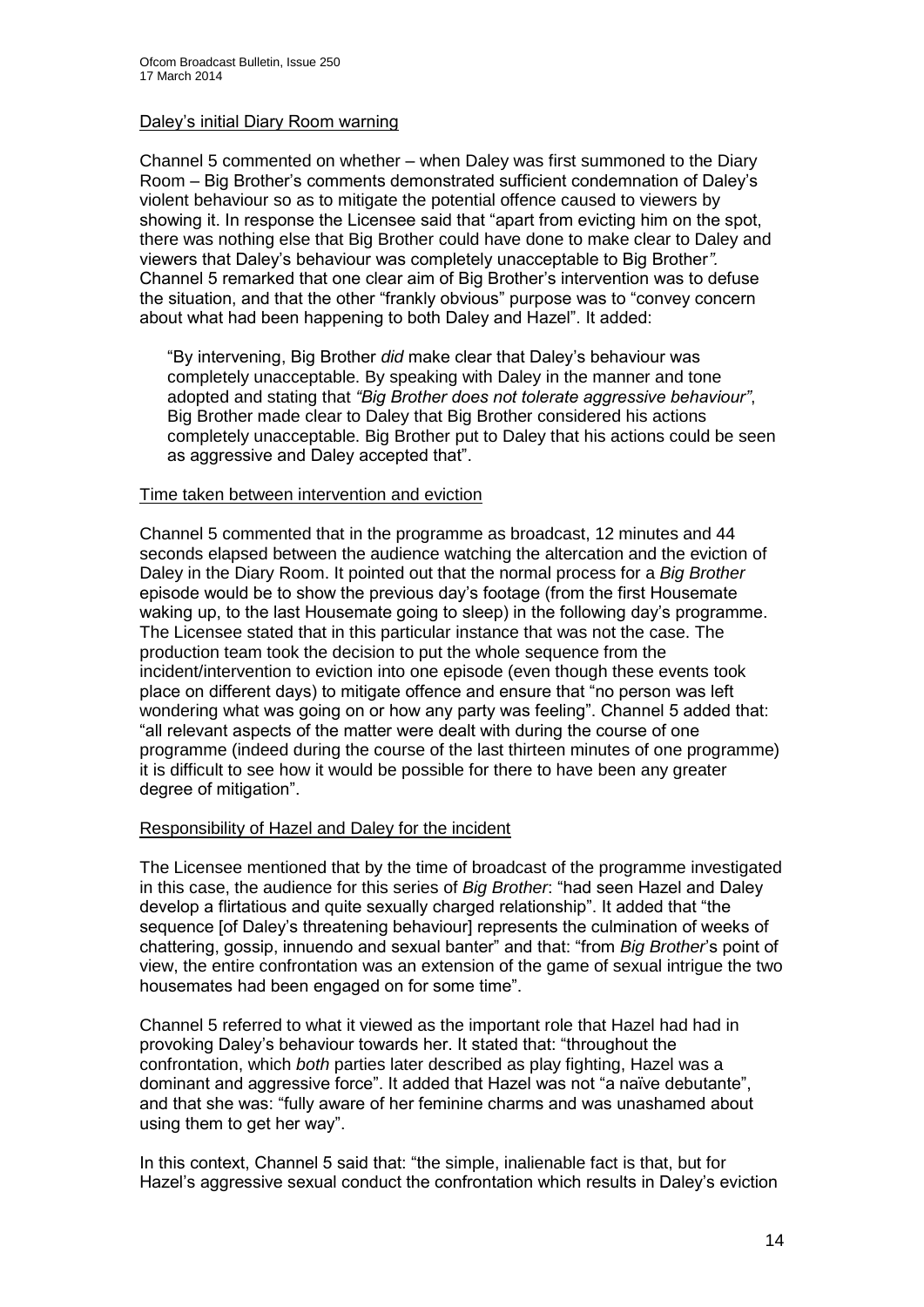would not have occurred – or, at least, would not have occurred in the way it did". Channel 5 expressed its view that: "it was Hazel's behaviour towards Daley, in particular removing his shorts on national television and briefly exposing his genitalia, which appeared to be the trigger point for Daley's more aggressive behaviour towards Hazel".

The Licensee stated that this was not an attempt to justify Daley's actions, but to: "provide context for the inclusion of the segment in the programme which justified that inclusion, nothing more". It went on to add that "Hazel's actions are part of the relevant context in which any possible offence caused by Daley's actions must be judged" and that: "the context in which violent conduct occurs is always relevant to any assessment of the violent conduct and its consequences."

Channel 5 also commented on the appropriateness of Big Brother's response to Daley's conduct. It said that it had been right to evict Daley from the House because: "he had crossed the line and his conduct was, in all the circumstances, unacceptable. Threatening physical violence to a woman, or appearing to threaten physical violence to a woman, especially in a sexual context, is unacceptable in a reality television environment and Daley's conduct in doing so required his eviction".

The Licensee commented on the point in the dispute between Daley and Hazel when Daley's behaviour led to Big Brother intervening and calling Daley to the Diary Room. It stated that: "it was not until Daley mimed hitting his head against hers that Hazel showed any sign of being disturbed by the course of events". Daley's actions at this point were described by the Licensee as: "conduct of a kind and a degree which is harsher, more violent and more unacceptable than any of the earlier conduct Daley displayed". Therefore, Channel 5 said that: "It is not surprising, then, that this is the moment that, appropriately in Channel 5's view, Big Brother intervenes and separates the Housemates".

However, with the event ending as it did, the Licensee stated that it would be important for the production team to include Daley's conduct in the programme.

### Hazel's comments on "throat grabbing"

As part of its response, Channel 5 highlighted a discussion between some Housemates which took place on 23 June 2013, approximately three weeks prior to the programme in question, but had not been broadcast. The conversation was between Hazel and Daley and other Housemates Joe, Jack, Sam and Jemima. During this discussion, the Housemates talked, in passing, about holding a partner by the throat as a way of increasing sexual pleasure. Below are some excerpts from that conversation, provided to Ofcom by the Licensee:

| Jack:  | "You're going to look like you've been strangled but you haven't |
|--------|------------------------------------------------------------------|
| Hazel: | That's ok I'm used to that                                       |
| Jack:  | Did she say she's used to that?                                  |
| Hazel: | Yeah"                                                            |
| .      |                                                                  |
| Daley: | "Some girls like that though                                     |
| Hazel: | Some girls do                                                    |
| Jack:  | [shouting] I am that girl                                        |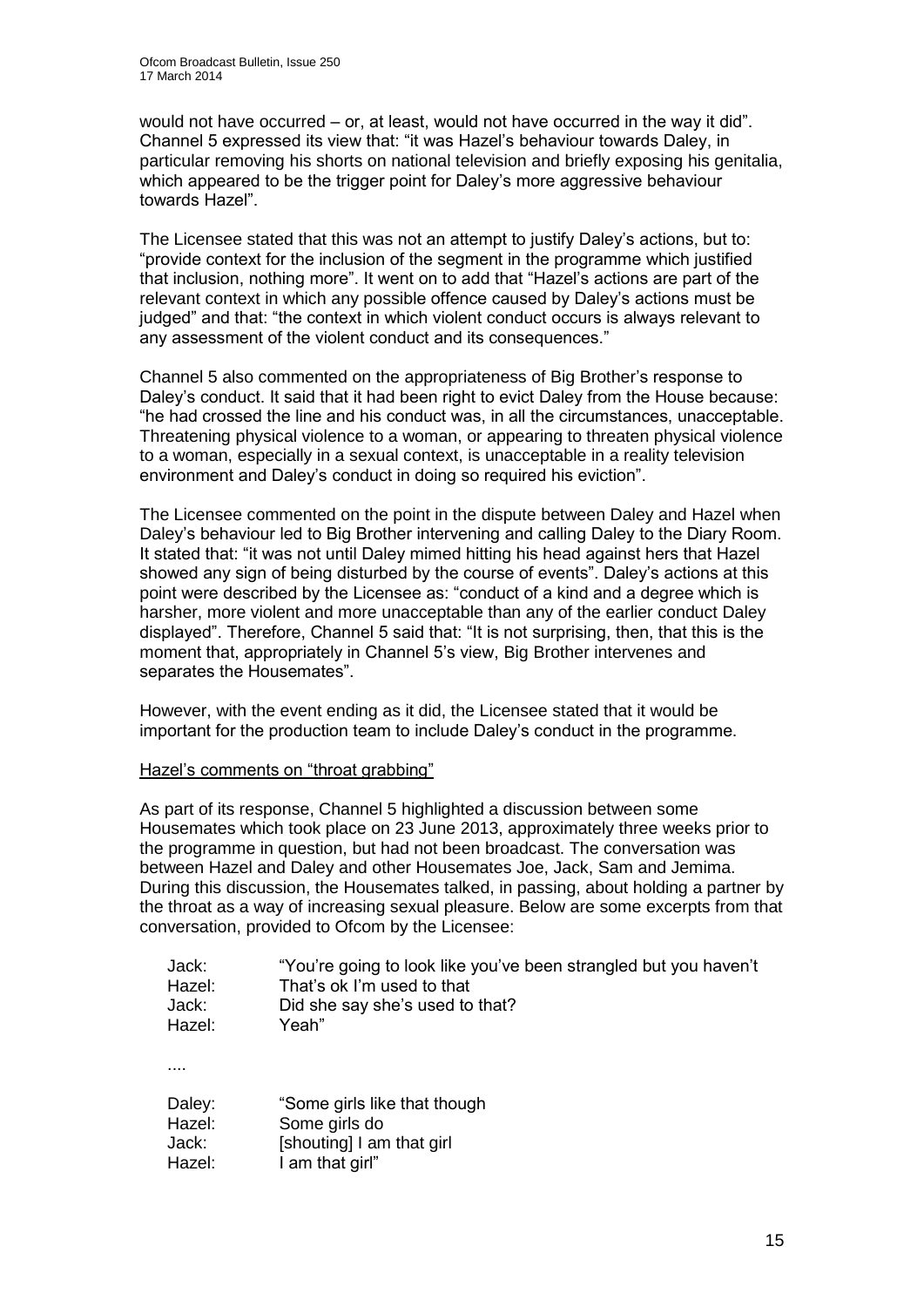Ofcom Broadcast Bulletin, Issue 250 17 March 2014

....

Daley: "You don't kill them to death, but Hazel: **Just, just about** Daley: Just, just about" .... Hazel: "You have to have a bit of neck grabbing" ....

Hazel: "You don't need whips and chains when you have hands"

Channel 5 said that these exchanges indicated that during the actual confrontation between Hazel and Daley, Hazel was being sexually provocative with Daley and Daley was responding to this. It said that: "Daley knew, because Hazel had said so, that she enjoyed "throat grabbing" in the context of sexual play". The Licensee added that the fact that Hazel and Daley grabbed each other's throats during the altercation needed to be assessed in the context of this earlier conversation where Hazel had previously expressed views on this form of sexual gratification, and that "Hazel's previously expressed views [see immediately above] were consistent with the kind of aggressive sexual behaviour Hazel was and had been exhibiting during the altercation. That she should grab Daley's throat (and Daley grab hers) had to be assessed in light of all the relevant circumstances, including her previously expressed views." Channel 5 referred to these exchanges above as evidence to support its assertion that "both [Hazel and Daley] were freely participating in a rough and disturbing game – role-play or banter as they themselves variously put it."

### **Decision**

Under the Communications Act 2003 ("the Act"), Ofcom has a duty to set standards for broadcast content as appear to it best calculated to secure the standards objectives, including that "generally accepted standards" are applied so as to provide adequate protection for members of the public from the inclusion of harmful and/or offensive material. These objectives are reflected in Section Two of the Code:

Rule 2.3 requires broadcasters to ensure that the broadcast of potentially offensive material must be justified by the context.

In applying Rule 2.3, Ofcom must have regard to the need for standards to be applied "in the manner that best guarantees an appropriate level of freedom of expression". The Code is drafted in accordance with Article 10 of the European Convention of Human Rights, which sets out the right of a broadcaster to impart information and ideas and the right of the audience to receive them without unnecessary interference by public authority. In accordance with the fundamental right to freedom of expression, the Code does not prohibit the broadcast of potentially offensive material. However, broadcasters are required to ensure that potentially offensive material is justified by the context.

### **Background**

*Big Brother* is a long-running entertainment series, one in which conflict and tensions are common due to the unique circumstances in the House. Ofcom understands that the audience expects that heated exchanges and clashes between Housemates will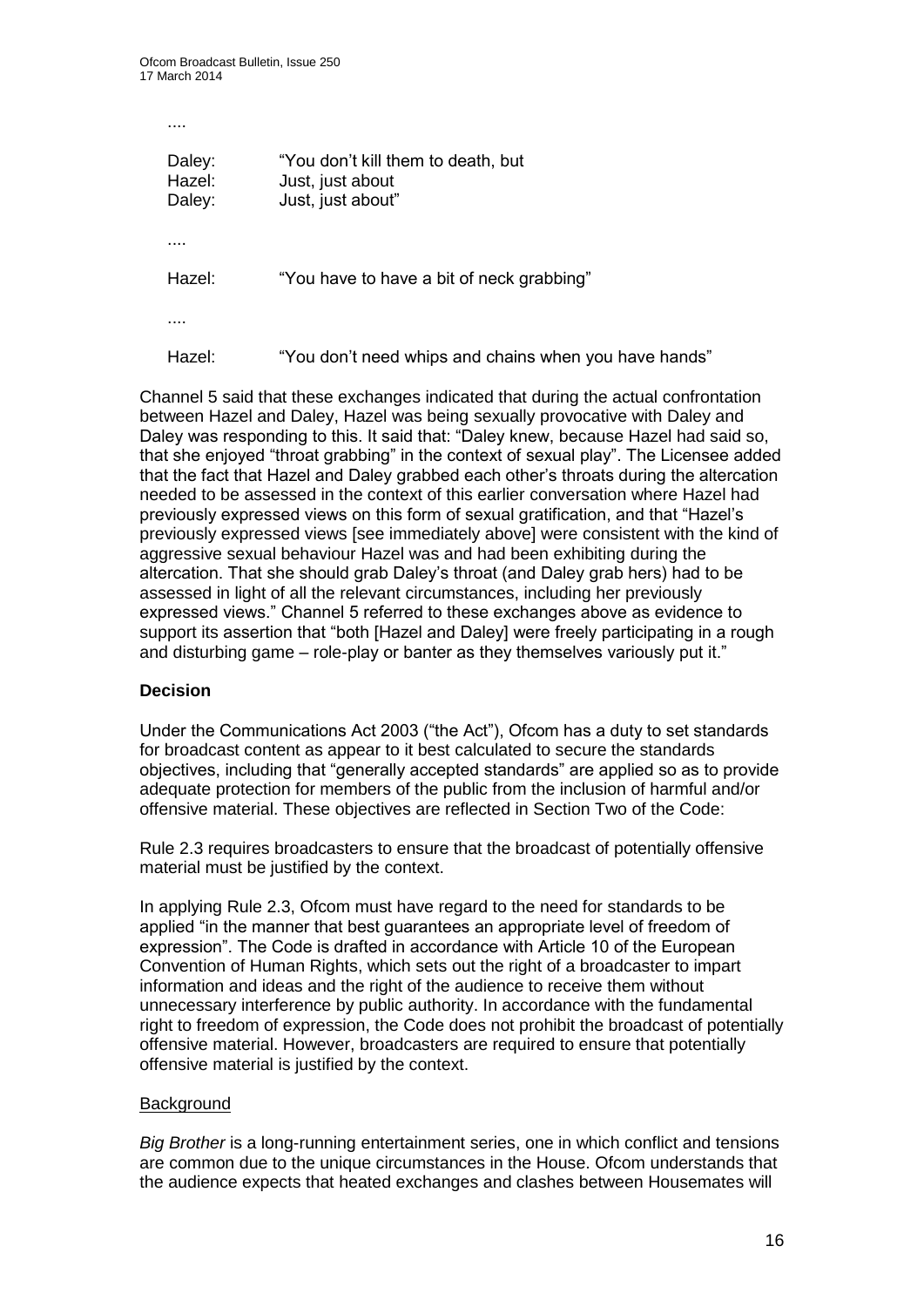take place over the course of the series, and for these incidents to be included in the nightly highlights programme, because such exchanges will inform the audience's voting decisions.

However, the audience also expects offensive language and behaviour by Housemates to be challenged by Big Brother in an adequate, timely and proportionate manner and for the tone of the programme clearly to indicate where Housemates have behaved in a potentially offensive way. One of the established mechanisms for challenging Housemates' behaviour in the House, and thereby to provide context for any potentially offensive language or behaviour, is through interventions by Big Brother in the Diary Room.

Ofcom considered first whether this broadcast material had the potential to cause offence.

### Potential to cause offence

In Ofcom's view, Daley's comments and actions (set out in detail in the Introduction) were clearly capable of causing grave offence. His remarks contained clear descriptions and threats of violence against Hazel, and his actions compounded these verbal threats. For example he pushed Hazel onto the bed and held her there by her throat, and subsequently pinned her arms down in what was deemed by Ofcom, and implicitly acknowledged by the Licensee, as an act of sexual violence. Ofcom considered that Daley's actions, combined with the verbal threats towards Hazel (e.g. "*Don't fuck with me, do you understand?... Before I nut you one"*) had the potential to cause offence to a substantial proportion of the audience.

We noted that Channel 5 in its submissions to Ofcom said that the Code does not prohibit "broadcasting material such as Daley's threatening behaviour towards Hazel. Similar scenes appear in television dramas and films without question or complaint". Ofcom agrees. However, depending on the level and type of violence and the context in which it is shown, the violence may need to be limited and justified by the context. *Big Brother* is a reality television programme, and due to its nature as such is understood by the viewer to reflect real events. There is, in Ofcom's view, a distinct difference in audience expectations between the broadcasting of dramatised, fictional violence and real violence in the context of a reality television format. This is because the audience recognises that with reality television, the broadcaster has a fundamental role in placing real individuals in scenarios which might cause tension and conflict. The audience would therefore be likely to expect the broadcaster to intervene, and in a robust way, at the earliest opportunity when dealing with any instances of violence in the reality programme format.

Ofcom acknowledged that broadcasters face particular challenges when making decisions about when and how to intervene when producing reality programmes. However, in programmes edited for subsequent transmission (as here), the broadcaster does have both the opportunity and a responsibility to make appropriate editorial decisions to mitigate any offence that might be caused to viewers as a result of the broadcast.

In this case, we took into account that Channel 5 decided not to edit the content featuring Daley's aggressive behaviour towards Hazel for the purpose of limiting offence, and instead decided to broadcast the incident up to the point of Big Brother's intervention, to show, as the Licensee put it in its response: "how Daley had behaved, how his behaviour had affected Hazel (or not) and how Big Brother had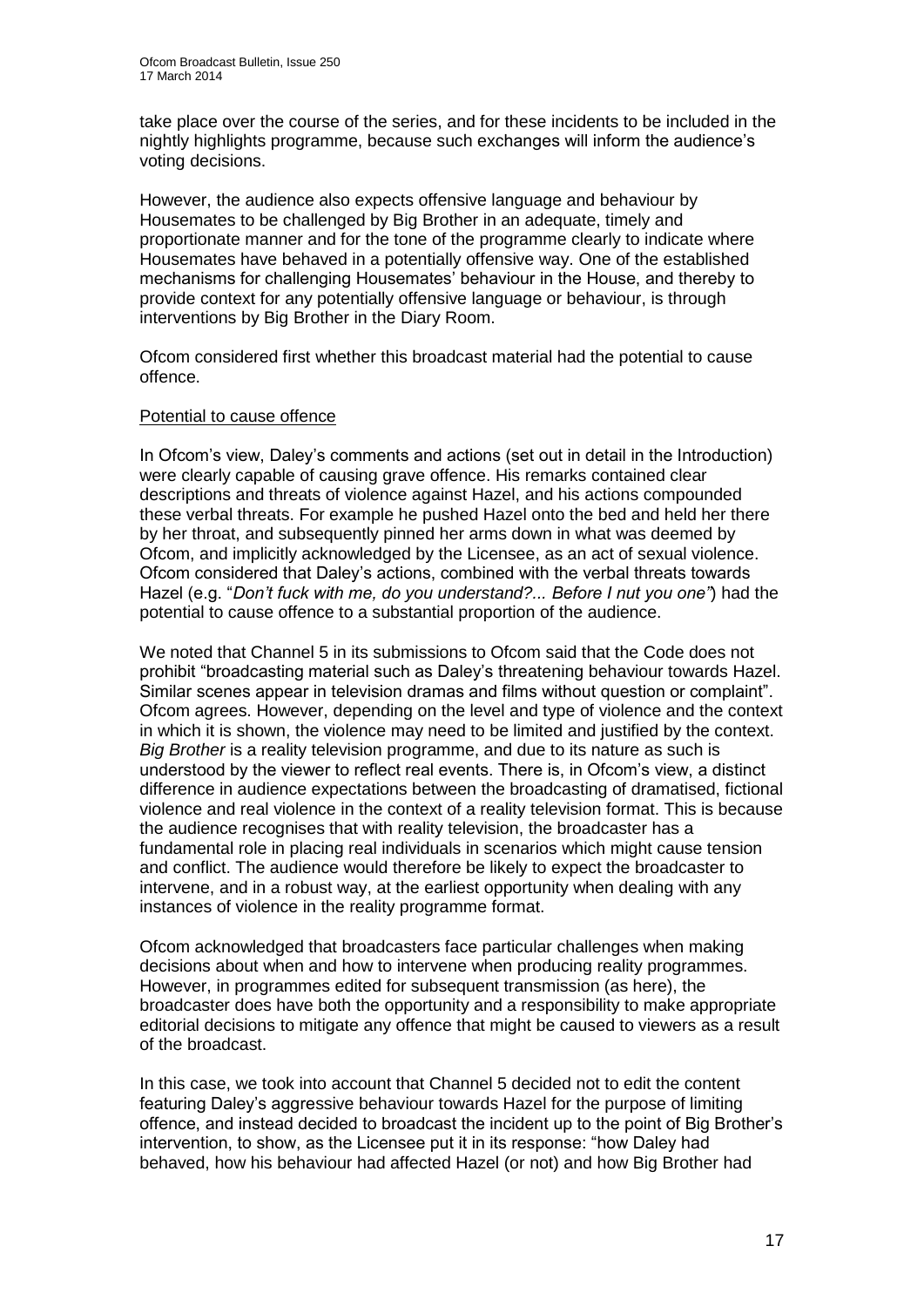dealt with the situation". In Ofcom's opinion, Channel 5's decision to show the incident as it did heightened the level of offence caused to viewers.

We also considered the level of offence arising from Hazel's distress during the incident. We noted that Channel 5 put forward the argument that it was not clear earlier during the incident that Hazel was distressed. It said for example that:

"...Hazel did not appear to exhibit any signs of fear or distress until immediately before Big Brother intervened and called Daley to the Diary Room. It was not until Daley mimed hitting his head against hers that Hazel showed any sign of being disturbed by the course of events. Indeed, just before that, she had done two things which clearly indicated that she was not in distress: she told Daley she was 'not afraid of aggressive men' and she put her hands around his throat, imitating the position he had taken in relation to her."

Ofcom considered that it was reasonable to interpret Hazel's behaviour differently. In Ofcom's view, there were a number of indications that Hazel was experiencing an increasing level of threat and distress in advance of Daley miming hitting his head against hers.

For example, when Hazel said *"you'd have security all over you in two seconds"*, she appeared to be warning him of the consequences of any violence as a result of him 'going crazy'. Hazel also suggested later on in the dialogue that she and Daley could have resolved the conflict with a hug, evidently attempting to defuse the situation. Before the climax of the altercation, Hazel stated defensively *"it's ok, I'm not afraid of aggressive men"*. In Ofcom's opinion, it was reasonable to interpret this acknowledgement that Daley was being aggressive as Hazel indicating that she was feeling threatened. Finally, when Daley pushed Hazel down onto the bed by her throat, she attempted to put her hand on his throat to counteract and react to his aggression. Ofcom considered that a reasonable viewer would have concluded, from these actions and statements, that Hazel was in some distress prior to Big Brother's intervention. This in turn contributed to the serious level of offence caused by Daley's violent conduct, which triggered Big Brother's intervention after Daley pinned Hazel to the bed, and threatened her with violence.

Therefore, in Ofcom's view, there were indications that Hazel was distressed in advance of Big Brother's intervention and there were reasons for Big Brother to have intervened earlier and before the point at which Daley pinned her to the bed with his hands at her throat. Ofcom considered that had this been the case, the level of offence caused to viewers would have been reduced to some extent.

Having decided that broadcasting the altercation between Hazel and Daley up to the moment of Big Brother's intervention was capable of causing viewers a considerable level of offence, Ofcom went on to consider whether the broadcast of this material was justified by the context.

### Context: format, audience expectations and Hazel's conduct towards Daley

We took into account first that Big Brother is an established post-watershed programme format. Its audience has come to expect moments of tension and conflict between Housemates, and for Big Brother to intervene to warn Housemates as appropriate about the acceptability of their behaviour. In this programme, this sequence involved two Housemates with a history of flirtatious behaviour between them being confined to a separate part of the Big Brother House, the Luxury House. While there, these two Housemates were shown engaging in a pillow fight. The pillow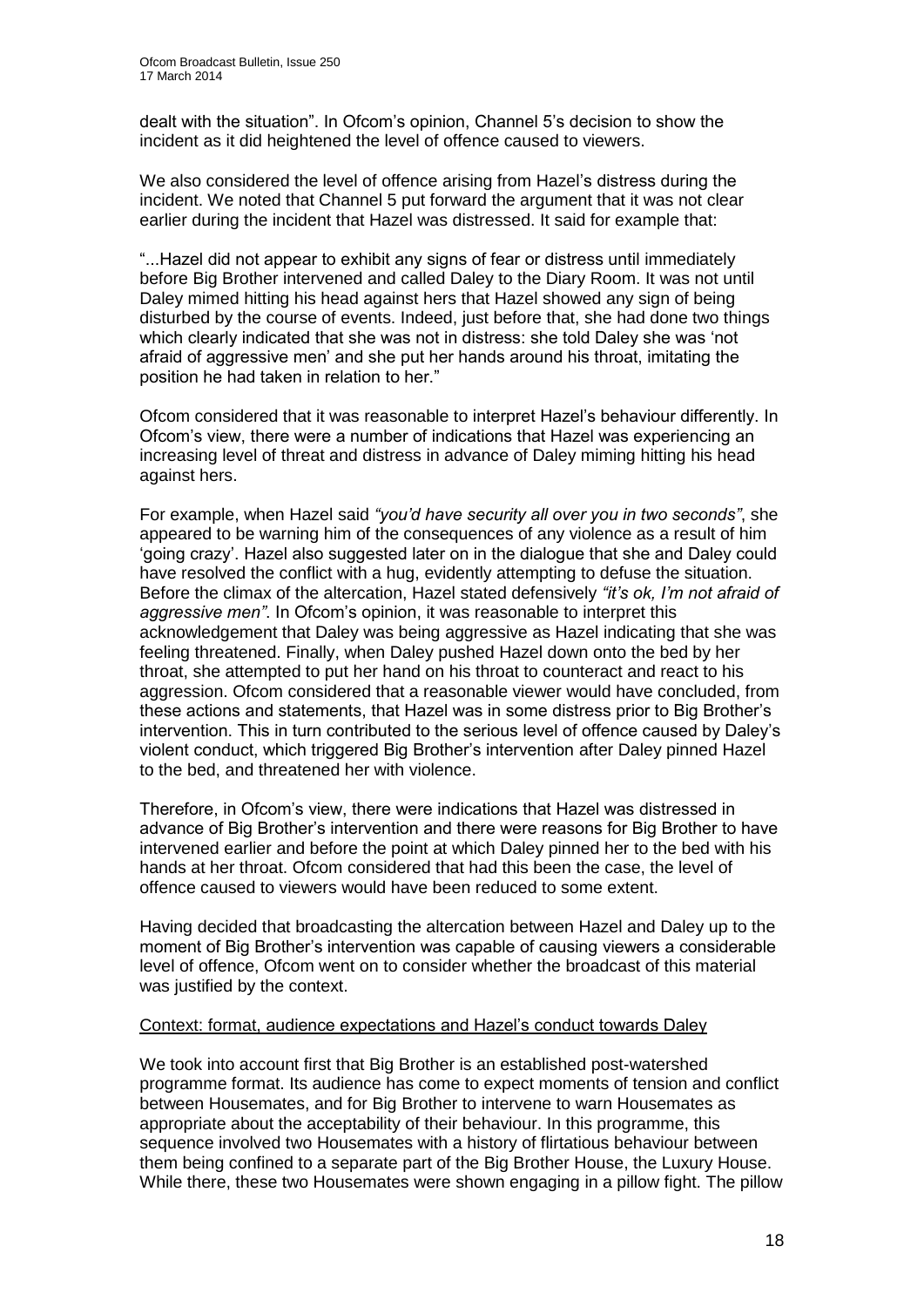fight, while initially light-hearted and flirtatious, took a notably more serious turn. When Hazel snatched Daley's duvet and would not give it back, this caused a deterioration in Daley's temper, ultimately leading him to exhibit the seriously offensive behaviour described above.

We considered that in line with the *Big Brother* format and audience expectations for the programme, it is understandable that Channel 5 wished to inform viewers about the altercation that occurred in the House, especially one that led to the eviction of a Housemate. However, we did not consider that these factors alone provided sufficient justification on their own to ensure the broadcast of Daley's violently aggressive behaviour complied with Rule 2.3.

In Channel 5's response, it stated:

"It is important not to lose sight of the fact that *Big Brother* is a competition and one in which the viewers actively participate. It is, therefore, incumbent upon the programme makers to ensure that viewers are properly apprised of key issues which may affect a viewer's perceptions about which housemate the viewer might want to vote to evict or save".

Although the argument that voters need to see key events happening in the House does have some merit, it does not mean in Ofcom's view that Channel 5 had an obligation and justification to broadcast everything that went on in the House in order not to mislead viewers, regardless of the level of potential offence that might be caused to viewers. In the circumstances of this case, Ofcom considered that it was possible for Channel 5 to broadcast the altercation and apply generally accepted standards. However, by taking the editorial decision to show the sequence of events as it did, because of the seriously offensive behaviour shown, the Licensee needed to take correspondingly greater steps to mitigate the offence to the audience.

We took account of the Licensee's arguments about Hazel's role in provoking Daley. Channel 5 said, for example, that "the simple, inalienable fact is that, but for Hazel's aggressive sexual conduct the confrontation which results in Daley's eviction would not have occurred", and that "there is no doubt that what happened between Daley and Hazel in this programme happened because Hazel set out, quite deliberately, to engage in sexually charged games with Daley". In making these points Channel 5 said it was not in any way attempting to justify Daley's actions, but trying to provide context for the inclusion of the altercation in the programme. Ofcom accepted that the Licensee was legitimately able to feature the incident, provided it was justified by the context. In assessing that context however, Ofcom considered that, whatever the preceding events were in the House involving Hazel and Daley, Daley's conduct during the altercation became clearly unacceptable, and nothing Hazel had said or done earlier should be taken into account in mitigating the offence his violent conduct caused to viewers.

### Context: steps taken by Channel 5 to mitigate offence to viewers

In Ofcom's view, because Channel 5 had decided not to edit the incident for the purpose of reducing offence, the steps available to it to mitigate the offence were limited.

We took into account Channel 5's argument that the production team had sought to mitigate offence caused to viewers by compressing the entire incident, from altercation to eviction, into one day's episode, spanning 12 minutes and 44 seconds in total. This was a change from *Big Brother*'s usual format, in which a programme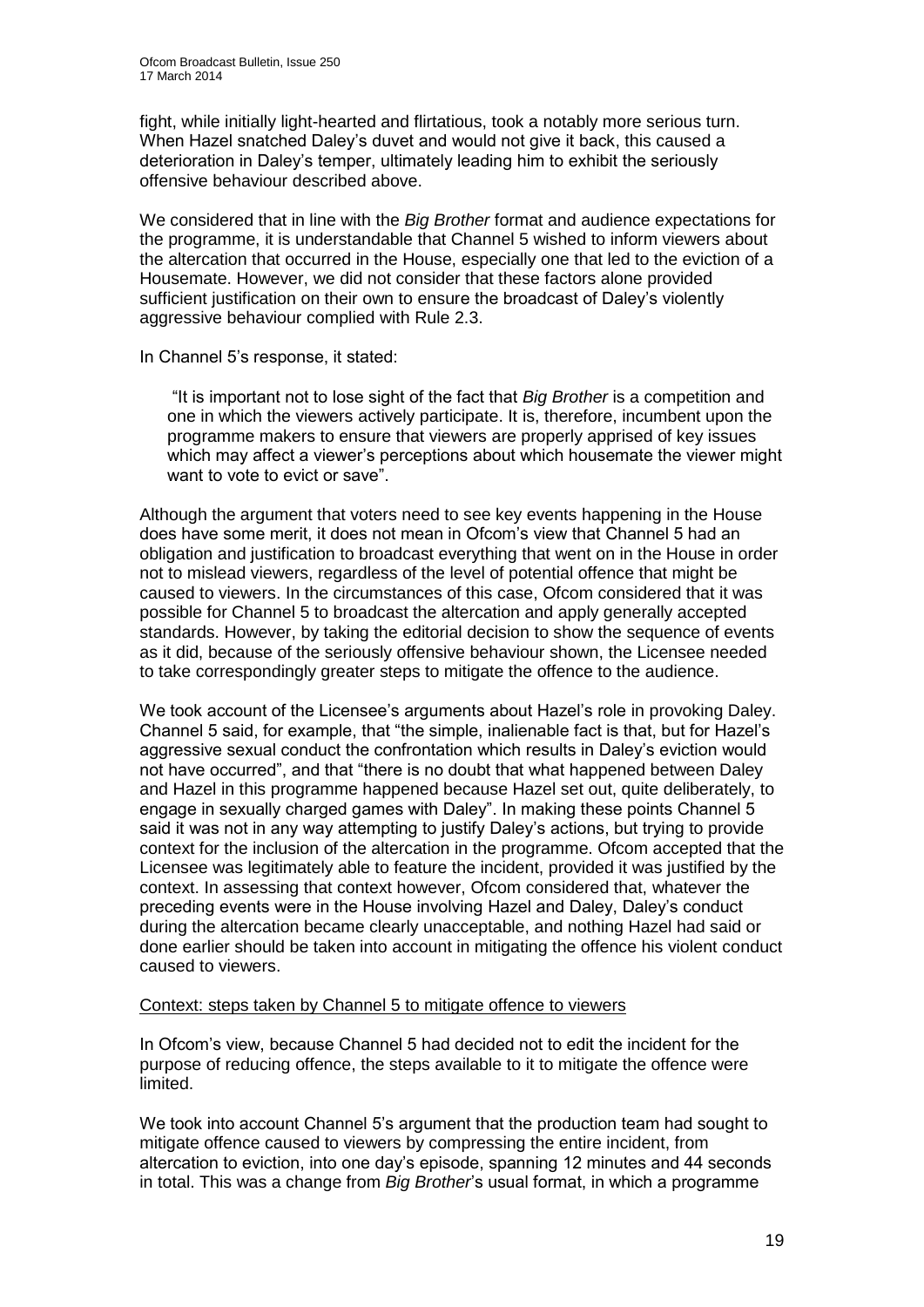features all the previous day's events (from the time that the first Housemate wakes up, until the last Housemate goes to sleep). In this instance, the production team took the decision to broadcast the altercation, which took place the night before, in the same programme as the eviction, and to telescope this sequence of events into less than thirteen minutes. This meant that viewers were not left wondering what the consequences of Daley's actions were until the following day and to that extent helped mitigate offence caused to viewers.

We then examined Daley's initial Diary Room interview, after Big Brother's intervention. Daley was asked to explain his conduct towards Hazel. The key exchange was:

| Big Brother: | "Daley, as you are aware, Big Brother does not tolerate aggressive<br>behaviour or language".                                      |
|--------------|------------------------------------------------------------------------------------------------------------------------------------|
| Daley:       | "Aggressive? I never be aggressive to her [sic]. That's play fight,<br>that don't mean anything".                                  |
| Big Brother: | "Can you understand how this might come across as aggressive?"                                                                     |
| Daley:       | "Yeah, yeah, I can understand. So, I'll just make sure I don't do<br>that again, or, I'll tell her to don't, not do that as well". |

Channel 5 argued that these words were sufficient to signal clearly to Daley and viewers that Big Brother considered Daley's conduct to be unacceptable, and that "apart from evicting him [Daley] on the spot, there was nothing else that Big Brother could have done". Ofcom disagreed. It was Ofcom's view that Big Brother did not at this point make it clear enough through the wording used in the Diary Room that Daley's behaviour was unacceptable. Although of course it was open to Big Brother to evict Daley immediately, it decided not to do so. By keeping Daley in the House longer however it was important, while Channel 5 took some time to assess the appropriate next steps, that in the interim viewers were made aware that Daley had been firmly reprimanded for his offensive actions, and that Big Brother demonstrated to Daley, unequivocally, that his behaviour was unacceptable. Ofcom's view is that during Daley's initial Diary Room intervention, the reprimand issued to Daley did not reflect sufficiently the seriousness of the situation.

That the Licensee could have used more robust wording was demonstrated when Daley was expelled from the House the next day. In the Diary Room Big Brother first summarised the conduct and comments of Daley that caused concern and then said:

Big Brother: *"Big Brother deems this behaviour to be unacceptable. Big Brother cannot permit behaviour which may cause harm and offence, and unfortunately, what happened between you and Hazel could easily cause harm and offence. Big Brother therefore has no choice but to remove you from the House immediately".*

Ofcom's view is that it was made unambiguously clear in the form of words, through Big Brother's unambiguous condemnation of Daley's conduct, only the next day to Daley (and the audience) that his behaviour was unacceptable.

As regards mitigating offence to viewers, that clearer condemnation in the Diary Room was buttressed by the decision to evict him from the House immediately. Channel 5 explained that the delay in deciding on the expulsion was caused by the need to seek and take account of Hazel's comments and for the Licensee to reach a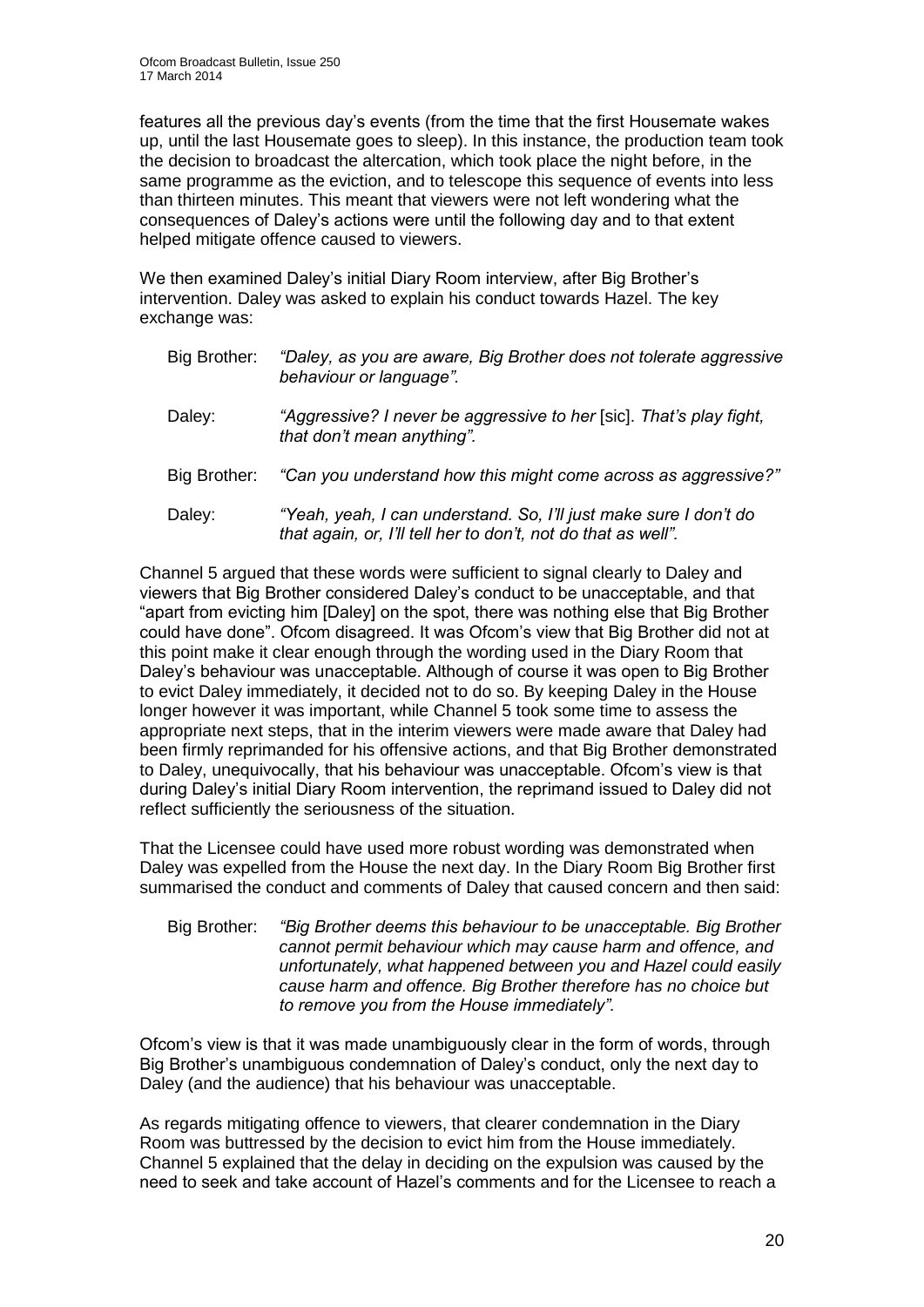considered view on the appropriate next steps, taking a number of issues into account. Ofcom recognised that decisions on the timing and tone of Big Brother's interventions in the Diary Room and when to expel a Housemate are matters of judgement, which often need to be made quickly. Nonetheless they must be appropriate to ensure that any offence caused to the audience by the broadcast of material is mitigated so that Rule 2.3 is complied with. In this case Ofcom's view was that Daley's conduct and comments involving Hazel were from the outset unacceptable (as was acknowledged by Channel 5 in its representations). Although we understood the reasons for, and do not question the delay in Daley's expulsion from the House, Ofcom's view was that Big Brother could and should have condemned Daley's actions more clearly when he was first called to the Diary Room.

We noted that Channel 5 provided a pre-broadcast warning to viewers at the start of the programme at 22:00, adding to its usual warning of strong language and adult themes that there were "*scenes of a sexual nature and some scenes that some viewers may find distressing".* There were no other warnings to viewers, for example after the advertising break immediately before 22:40 when the altercation was shown. According to Rule 2.3 of the Code, broadcasters should supply "[a]ppropriate information...where it would assist in avoiding or minimising offence". Warnings - in content, number and placing – therefore need to be tailored to the specific circumstances. Ofcom considered that the warning in this case was not sufficiently different from other warnings shown in an average episode of *Big Brother*, and did not adequately prepare the viewer for the specific events which were broadcast in this case. Although the warning mentioned *"scenes of a sexual nature and some scenes that some viewers may find distressing"*, this warning did not in the circumstances of this case give viewers sufficient information to make an informed decision regarding the content of the programme. For example, the pre-programme warning did not explicitly mention that violence or sexual violence would be featured in the episode. We disagree with Channel 5's comment that stating that the programme specifically contained this type of content would not have made an appreciable difference to the audience

### Context: other issues

In reaching a final decision Ofcom also had regard to some other points put forward by Channel 5.

In assessing context, Ofcom noted the various exchanges mentioned in Channel 5's response, in which Daley, Hazel and some other Housemates discussed the use of strangulation or "throat grabbing" as a means of sexual gratification. These exchanges were never broadcast. We noted that Channel 5 and the production team would have been aware of these exchanges at the time of the events leading up to the altercation, and that they may have helped provide some additional context for people aware of this information to interpret the nature of the altercation between Daley and Hazel which led to his eviction. However, when viewing the programme, the audience would not have been aware of this additional information. They would have been able to rely only on the content as broadcast to assess whether, as Channel 5 asserted, Hazel was not feeling fear and distress during the incident, and the altercation was, "a rough and disturbing game – role-play or banter". Since the audience was not aware of this previous discussion about "throat-grabbing", it could not have helped mitigate the offence caused to them by seeing Daley's violent behaviour.

The Licensee pointed to the disparity between the audience in this case (approximately 1.8 million) and the number of complaints (165) received by Ofcom in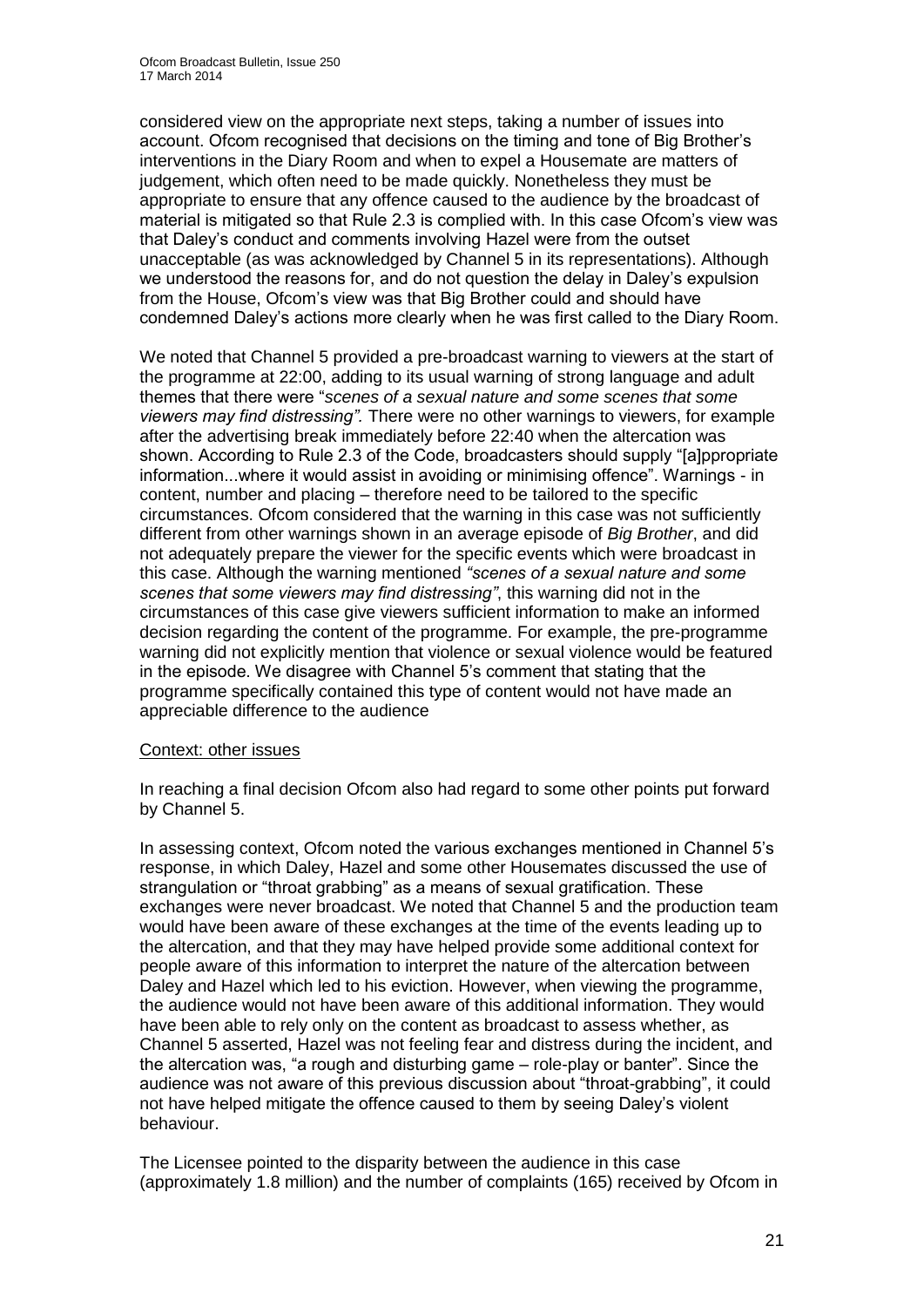this case, as indicating that the content: "did not offend generally accepted standards". While useful in alerting Ofcom to potential issues under the Code and to some extent in some cases the level of public concern about a potential issue, the number of complaints is not in any way determinative in deciding whether generally accepted standards have been complied with in any particular case.

### **Conclusion**

Ofcom recognises that reality television programmes can pose particular difficulties for broadcasters in terms of ensuring potential offence to the audience is appropriately justified by the context. They often involve complex editorial decisions that must be made quickly and in changing circumstances. We also recognise that stronger, more challenging content can be shown well after the watershed at the time that this programme was broadcast. Broadcasters must nevertheless ensure that generally accepted standards are applied.

In this difficult case Ofcom's view is that Channel 5 did take a number of steps to seek to contextualise the offence in this case, including compressing the incident into one broadcast so that viewers could see the outcome, and ultimately evicting Daley from the House as a result of his violent behaviour.

However, the decision not to edit the material for the purpose of limiting offence – despite its clear potential to cause offence – coupled with the generalised nature of the pre-broadcast warning 40 minutes before the incident and the lack of clarity that Daley's conduct was unacceptable when Big Brother first intervened led Ofcom to conclude that the offence to viewers was not justified by the context.

For these reasons, on balance, Channel 5 did not apply generally accepted standards and Rule 2.3 was breached.

### **Breach of Rule 2.3**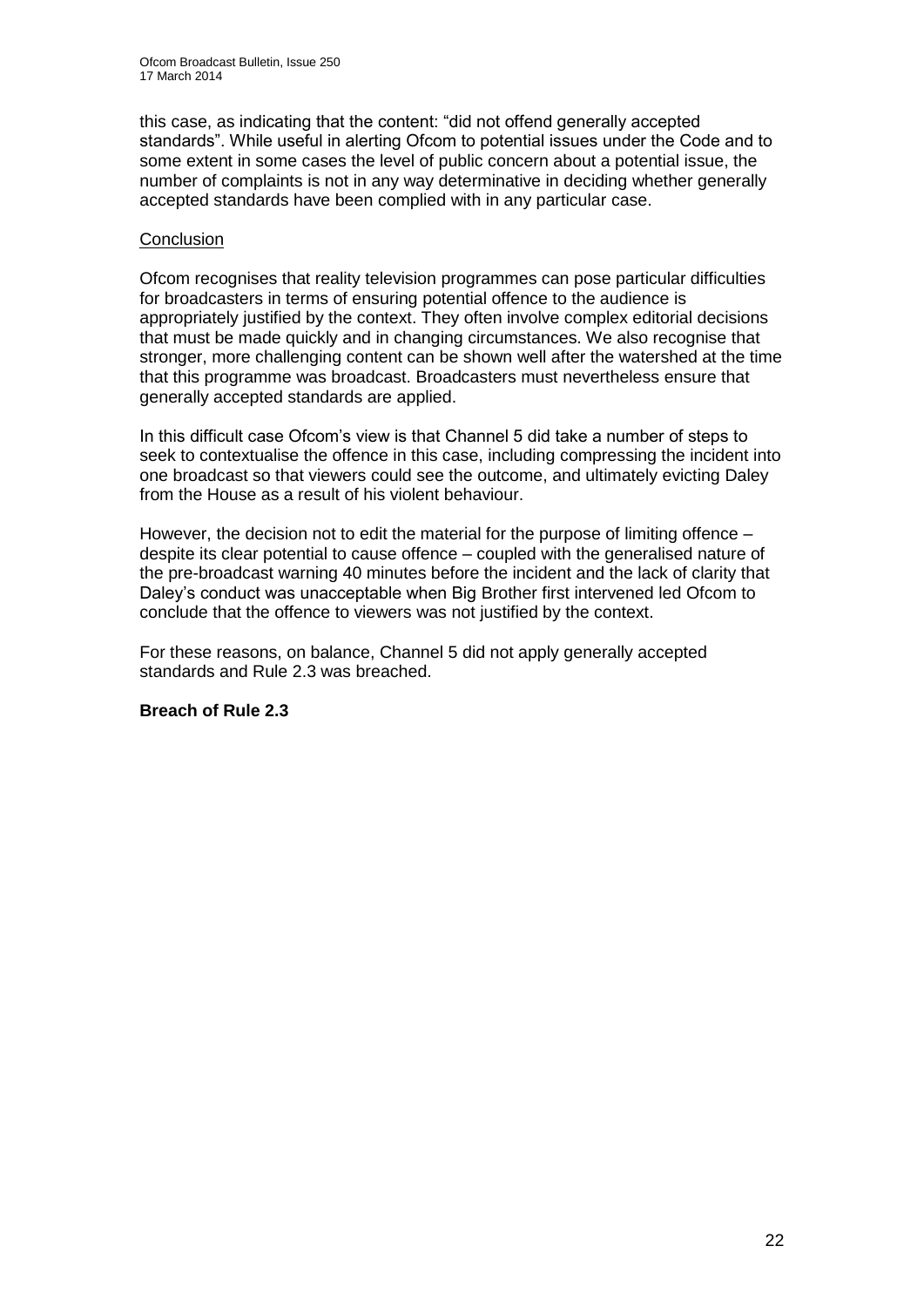# **In Breach**

### **Maya Khan Morning Show**

*Prime TV, 11 September 2013, 16:00*

### **Introduction**

Prime TV is a general entertainment satellite channel. Predominantly serving the Pakistani community, it primarily broadcasts in Urdu, with some programmes in Punjabi and Gujarati. The licence for this service is held by PAK (UK) T.V. Limited ("PAK (UK) TV" or "the Licensee").

*Maya Khan Morning Show* is a general interest magazine programme hosted by the Pakistani presenter, Maya Khan.

Ofcom received a complaint that the programme broadcast on 11 September 2013 featured what purported to be real-life exorcisms carried out on two girls, aged 17 and 11, who had allegedly been possessed by "jinni<sup>1</sup>".

Ofcom commissioned an independent translation of the content of the programme from the original Urdu into English. Ofcom then viewed the programme and noted the following content:

- During the first 30 minutes of the programme a 17 year old girl, Annam, together with her mother, appeared in a studio discussion with Maya Khan, and three Islamic holy men or scholars known as Pirs. During the discussion, Maya Khan explained that Annam had been possessed by jinni. At one point, Annam appeared distressed and started to leave the studio, followed by one of the Pirs, Mr Nuri. As Mr Nuri approached Annam, she started screaming and repeatedly pushed him away. At this stage, Mr Nuri recited verses from the Qu'ran and Annam groaned, as if in pain. Mr Nuri and Annam were shown struggling with one another and Mr Nuri forced Annam into a chair, holding her by the top of her niqab. He then sprinkled holy water on her and she cried out.
- The subsequent 55 minutes featured an 11 year old girl, Muqades, together with her mother and the same three Islamic Pirs. At one point, Mr Nuri blew into Muqades' eyes saying: *"Present yourself* [referring to the alleged jinni possessing the girl]*".* Muqades began growling like an animal, at which point Mr Nuri put his hand around the girl's throat and the following exchange took place:
	- Mr Nuri: *"I will burn you to ashes. Do you want to get burned or tell your name? I am not against you but against your act which you are doing with this girl. Tell your name. Introduce yourself. Perhaps we could help each other. Speak up."*

Muqades: *"*[speaking in a deep growling voice] *Will you not beat me up?"*

Mr Nuri: *"Yes. Carry on".*

Mr Nuri blew into Muqades' eyes and grabbed and held her by her hair. He then raised a bottle of holy water and said:

<sup>1</sup>  $<sup>1</sup>$  In Muslim belief, jinni are spirits who can influence people using supernatural powers.</sup>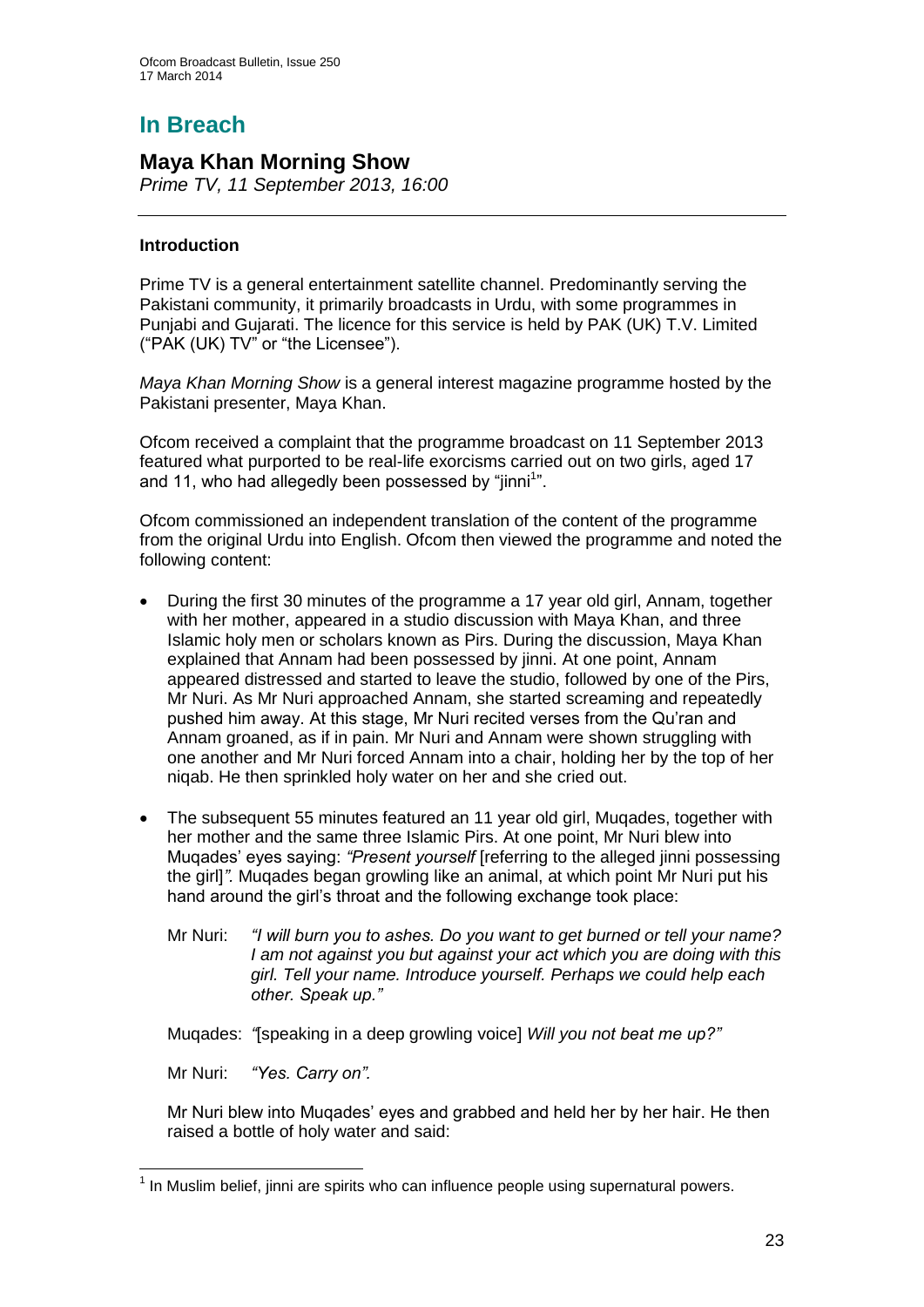*"Will you tell your name or should I burn you? Should I burn you?"*

This was shortly followed by the following conversation:

Mr Nuri (to Muqades):

*"We are not going to give you this girl* [i.e. Muqades]. *We can give you an offering or we will kill you".*

Muqades: *"*[speaking in a deep growling voice] *You cannot kill me".*

Mr Nuri: *"We have eliminated many things like you"*.

Mr Nuri then pulled out some individual hairs from Muqades' head and a few moments later, Muqades fell unconscious in her chair. After a period of approximately two minutes, Muqades came to, but appeared drowsy and upset for the remainder of her appearance on the programme.

Having assessed the programme, Ofcom considered that the programme raised issues under the following rules of the Code:

- Rule 1.27: "Demonstrations of exorcisms, occult practices and the paranormal (which purport to be real), must not be shown before the watershed (in the case of television) or when children are particularly likely to be listening (in the case of radio). Paranormal practices which are for entertainment purposes must not be broadcast when significant numbers of children may be expected to be watching, or are particularly likely to be listening."
- Rule 2.3: "In applying generally accepted standards broadcasters must ensure that material which may cause offence is justified by the context (see meaning of "context" below). Such material may include, but is not limited to, offensive language, violence, sex, sexual violence, humiliation, distress, violation of human dignity, discriminatory treatment or language (for example on the grounds of age, disability, gender, race, religion, beliefs and sexual orientation). Appropriate information should also be broadcast where it would assist in avoiding or minimising offence."

We therefore asked Prime TV how the material complied with these rules.

Ofcom also investigated the content against Rules 1.28 (due care must be taken over the welfare of under eighteens who take part in programmes) and 1.29 (under eighteens must not be caused unnecessary distress or anxiety by their involvement in programmes) of the Code. Ofcom noted the Licensee's representations (see "Response" section of this decision) that: *Maya Khan Morning Show* is acquired from a third party broadcaster based in Pakistan; as a result it has no role at all in the making of the programme; and that in this case the inappropriate version of the programme was only shown by mistake. In light of these points, we concluded that, in the particular circumstances of this case, it was not appropriate to proceed further under Rules 1.28 or 1.29.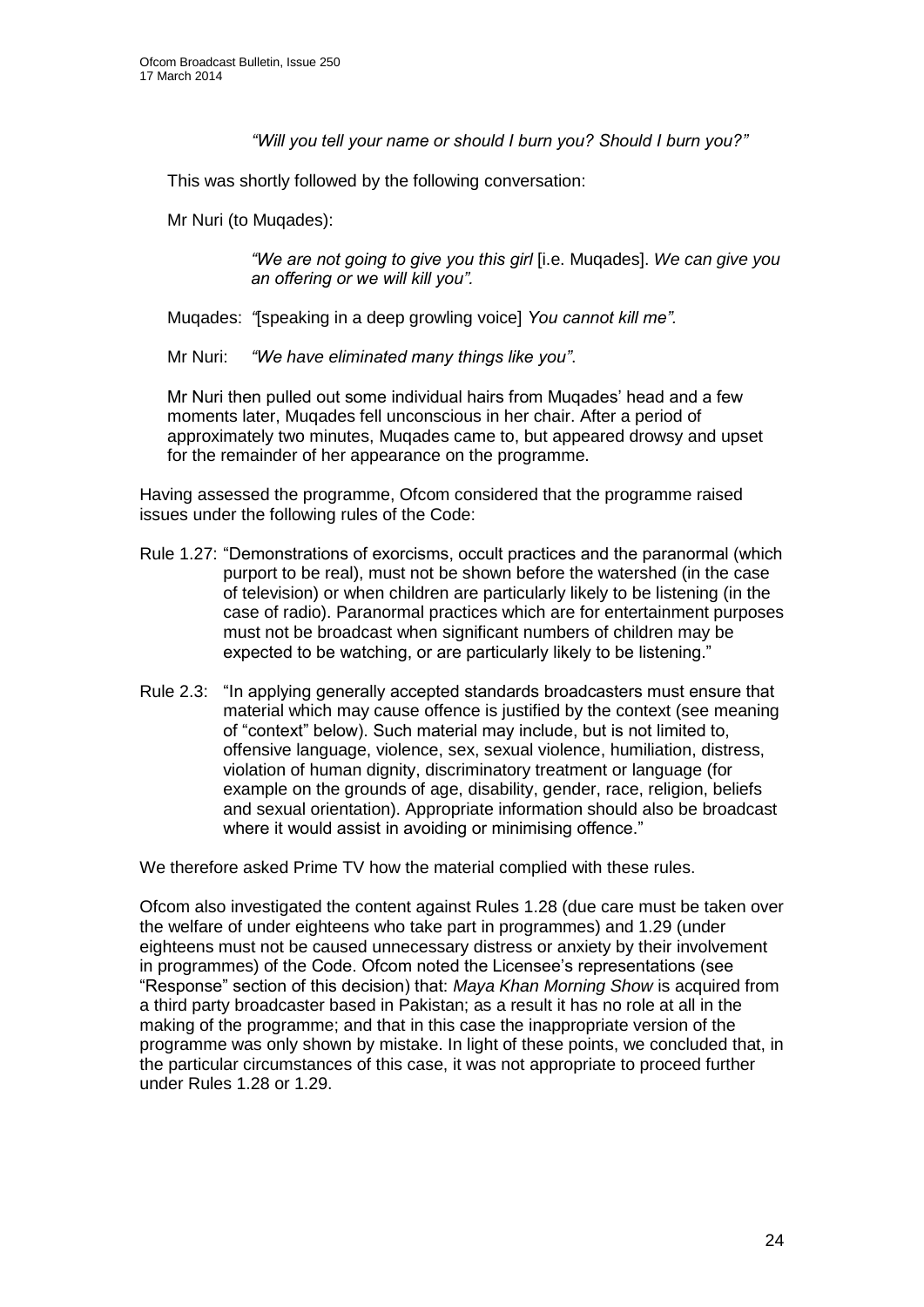### **Response**

PAK (UK) TV told Ofcom that it had broadcast this episode of *Maya Khan Morning Show* by mistake. The Licensee explained that the programme is purchased from a third party provider in Pakistan, and that for the previous 18 months, *Maya Khan Morning Show* had been "solely a wedding and fashion show".

The Licensee explained that the programme is first broadcast in Pakistan before being sent the same day to Prime TV so that it can "be prepared for broadcasting in the UK with the intention that the content of the show could be kept up to date for its viewers".

PAK (UK) TV said that once it receives the programme from the third party provider it goes through its various internal compliance checks. On this occasion, the episode featuring the purported exorcisms was edited "so that it was compliant with Ofcom rules of the Code". To ensure that the show was long enough for its slot, clips from previous episodes of *Maya Khan Morning Show* were included. The Licensee said that this edited version of the show was then sent to the scheduler. However "the scheduler had saved the new edited version of the show...with the same file name as the [original] version" that was not compliant with the Code. This led to a "genuine error...whereby the transmission team received the wrong version of the show...from the scheduler" and this was broadcast in error.

PAK (UK) TV apologised for "this uncharacteristic error". It explained to Ofcom that the following safeguards have been put in place to prevent incidents of a similar nature in the future, including that:

- a programme purchased from a third party can only be broadcast after it has been viewed by a senior member of staff and signed off by the Chief Executive Officer of Prime TV;
- the scheduling and compliance teams will no longer be sent the programme at the same time. Programmes will now first be sent to the compliance team; and
- programmes which have been complied and edited ready for transmission will be stored in a more secure way by the scheduling team to ensure that only material appropriate for transmission will be broadcast.

In summary, the Licensee said that it would be "highly unjust, unfair and unreasonable" for Ofcom to record breaches of the Code against PAK (UK) TV in this case because: the programme had been broadcast in error; new measures had been implemented to prevent similar errors in the future; the Licensee has acted "with full honesty throughout this matter"; and, "Prime TV has made no similar violations in thirteen years of broadcasting".

### **Decision**

Under the Communications Act 2003, Ofcom has a statutory duty to set standards for broadcast content as appears to it best calculated to secure the standards objectives, including that "persons under the age of eighteen are protected" and "generally accepted standards" are applied so as to provide adequate protection for members of the public from the inclusion in such services of offensive and harmful material.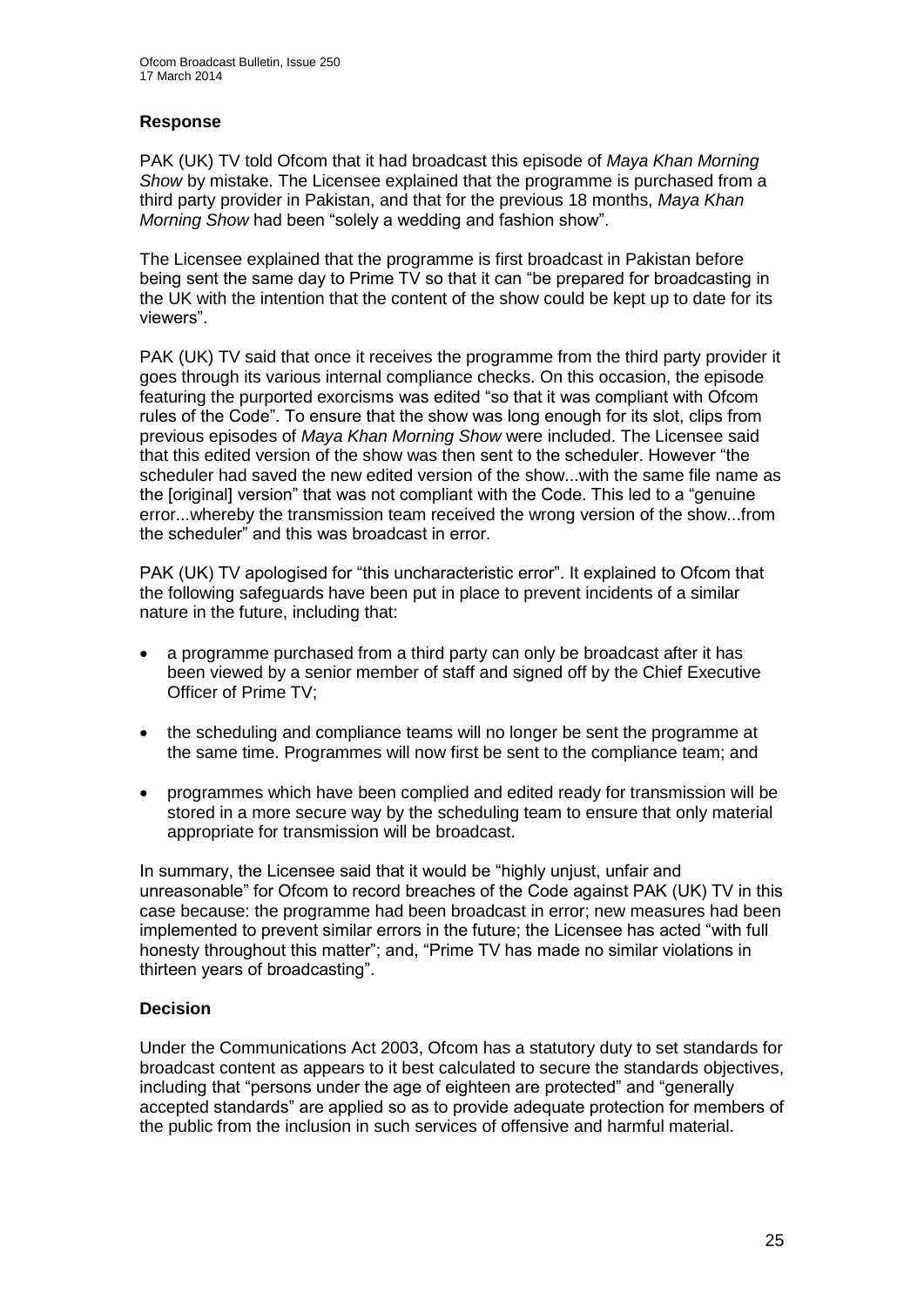These duties are reflected in Sections One and Two of the Code respectively. Broadcasters are required to comply with the rules in Section One of the Code to ensure that children are protected. Broadcasters are also required under Rule 2.3 of the Code to ensure that material which may cause offence is justified by the context.

In reaching a decision in this case, Ofcom has taken into account the fact that broadcasters have a right to freedom of expression which gives them a right to transmit and the audience a right to receive creative material, information and ideas without interference from a public body, but subject to restrictions prescribed by law and necessary in a democratic society. This is set out in Article 10 of the European Convention on Human Rights. However, although broadcasters and viewers have this right, it is the responsibility of the broadcasters to ensure that the material they transmit is in accordance with the general law and the Code.

### Rule 1.27

As Ofcom's published Guidance Notes on Rule 1.27 point out<sup>2</sup>, issues of the paranormal are complex because what may be considered an acceptable paranormal practice by one person could be considered to be a dangerous occult practice by another. As a result every case must be dealt with based on the individual facts.

Rule 1.27 specifically aims at protecting children from harm or from unsuitable material relating to the paranormal. Rule 1.27 states in particular that:

"Demonstrations of exorcisms, occult practices and the paranormal (which purport to be real), must not be shown before the watershed...".

In the Guidance Notes on Rule 1.27, Ofcom defines exorcism as: "...the expulsion or banishing of unwanted forces or entities from a person place or thing. The expulsion may take place by ritual prayer, incantations, conjuration, spells, symbolism, commanding or persuasion. The force or entity may include Satan, one or more other demons, evil spirits or ghosts. It may be done in the name of religion or not".

In this programme, two girls aged 17 and 11 were featured and described as being possessed by "jinni". Three Islamic Pirs (or holy men) were also in the programme, who claimed to be able to "cure" the girls or make them "alright". Over the course of the programme, the Pirs attempted to cast out the alleged "jinni" in a variety of ways, including sprinkling holy water on the girls and reciting verses of the Qu'ran. Ofcom therefore considered that the programme clearly presented two attempts at exorcism.

Ofcom noted the unusual circumstances of this case in which the two exorcisms were presented within the context of a daytime talk show broadcast at 16:00. Taking into account the manner in which the exorcisms were shown and the usually factual nature and content of the programme, we concluded that they were presented to the audience as, and purported to be, real.

We considered that the presentation of the two purported exorcisms in this programme was likely to be capable of distressing and upsetting child viewers. Both Annam and Muqades were presented as possessed by evil spirits which needed to be cast out. They both appeared to be in pain and anguish, and shouted and screamed, as though their behaviour was controlled by such spirits. We considered

 2 <http://stakeholders.ofcom.org.uk/binaries/broadcast/guidance/831193/section1.pdf>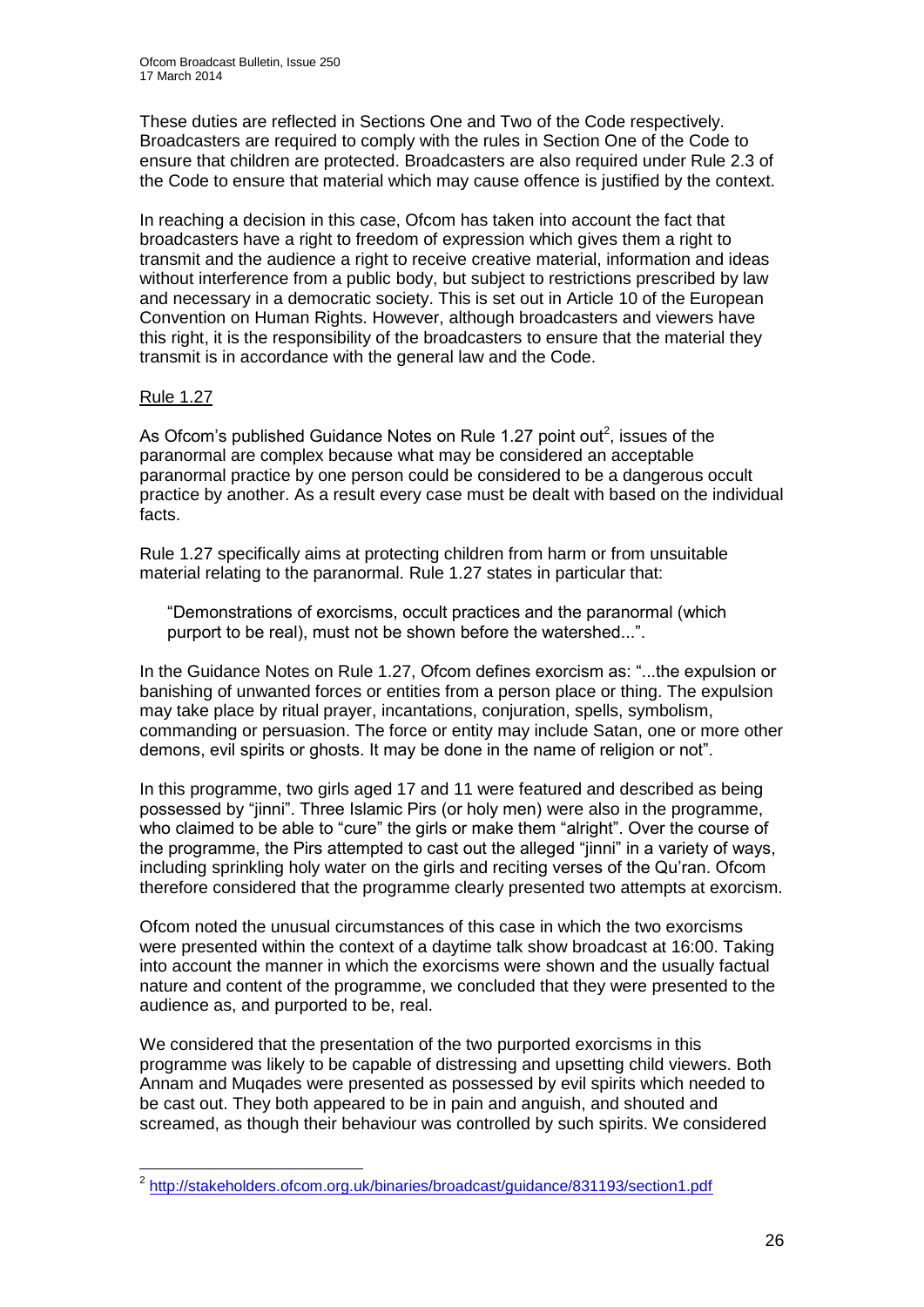that this likelihood of upsetting child viewers was increased because the subjects of the purported exorcisms were both under 18, one of them only 11 years old.

We noted the Licensee's representations that it had recognised that the content of this edition of *Maya Khan Morning Show* was not suitable for daytime transmission and it had been broadcast as a result of an "error".

We concluded that the programme was in clear breach of Rule 1.27.

### Rule 2.3

Rule 2.3 requires that broadcasters must ensure that the broadcast of potentially offensive content is justified by the context.

Ofcom first considered whether the material had the potential to cause offence.

We noted that the programmes included purported exorcisms on two girls, aged 17 and 11. During the programme, the girls were presented as possessed by evil spirits. Both shrieked and shouted, and the 11 year old, Muqades, spoke in a deep growling tone. At times, as the Pirs attempted to treat them, they both appeared in pain and in mental anguish. Ofcom considered that the broadcast of the girls' distress as part of a demonstration of exorcism had the potential to cause considerable offence.

We then considered whether the offensive content in this broadcast was justified by the context. Context includes factors such as: information provided to viewers; the editorial content of the programme and the nature of the offensive content in this case; and, the likely expectations of the audience.

Ofcom noted that the programme began with the following written warning (in English):

*"General viewing, but some scenes may be unsuitetable* [sic] *for some children. Unaccompanied children of any age may watch. A 'PG' film should not disturb a child around eight or older. However, parents are advised to consider whether the content may upset younger or more sensitive children"*.

The provision of such information – while it may be useful as a guide to viewers in some circumstances – is not normally, in itself, sufficient to justify by the context the broadcast of offensive content. Ofcom considered that this particular warning also failed to give any specific advice about the type of content featured in the programme. In addition, the warning was contradictory, indicating to viewers that some scenes may be unsuitable for children yet unaccompanied children of any age may watch.

In addition, we noted that this warning was accompanied by the triangular symbol for the British Board of Film Classification's ("BBFC") "PG" (Parental Guidance) certificate. The symbol was also shown throughout the programme in the upper righthand corner of the screen.

Ofcom was very concerned at this use of the BBFC's Parental Guidance symbol on a programme that had not been certified by it. While the Licensee may have considered it was suitable to apply a rating to the programme, it was clearly inappropriate to do so in a way which was likely to have led viewers to believe this version had been officially certified by the BBFC, when in fact it had not. All broadcasters should note that the BBFC symbols are the property of the BBFC and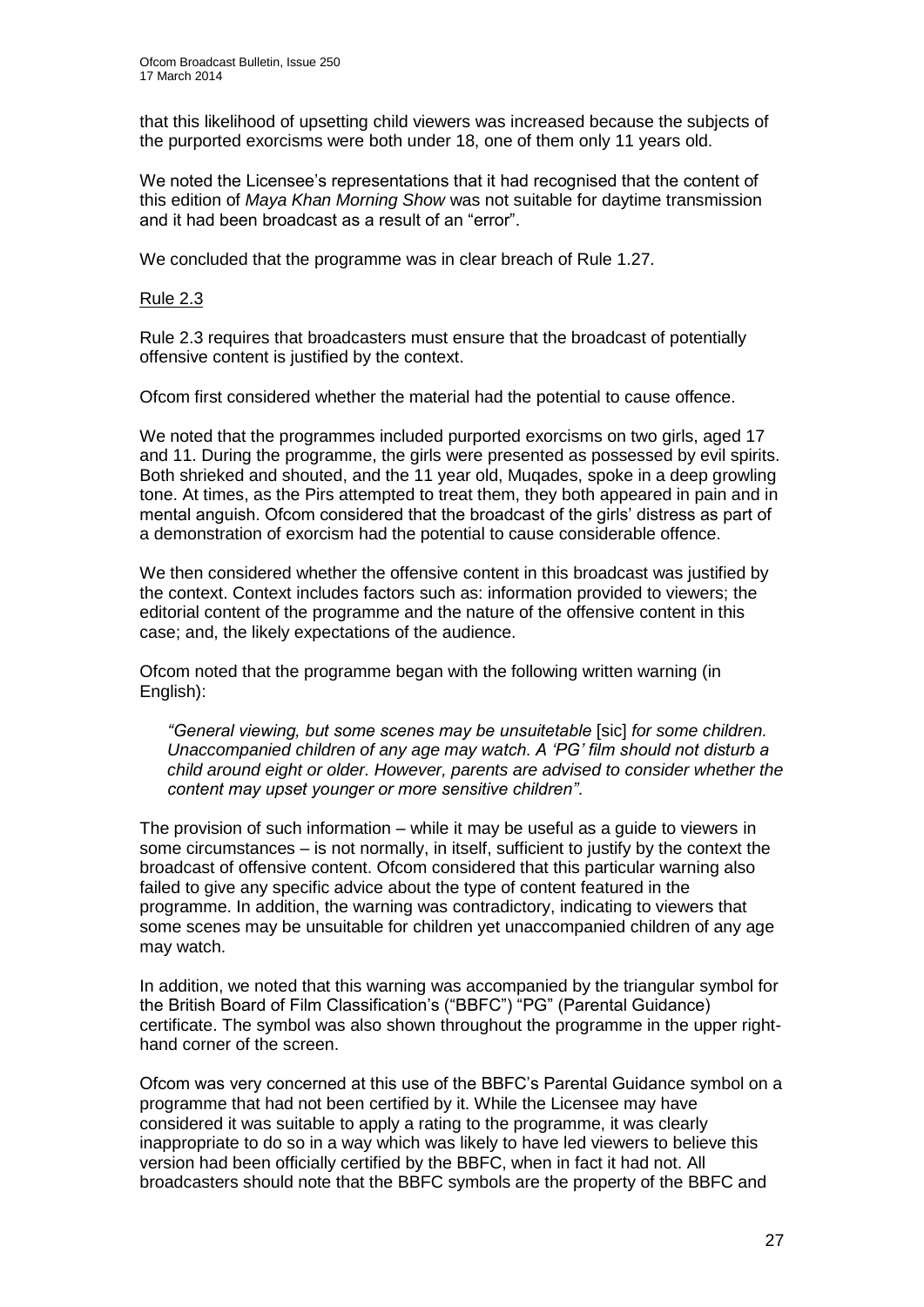cannot be used unless under licence. Ofcom advises broadcasters not to use BBFC symbols or similar-looking symbols without prior consultation with the BBFC.

This episode of *Maya Khan Morning Show* was broadcast at 16:00 on a Wednesday well before the watershed and, as we have already pointed out, contained material that had the potential to cause considerable offence.

Further we consider that this material was not in keeping with the likely expectations of the audience for *Maya Khan Morning Show* on this channel. PAK (UK) TV said in their representations that *Maya Khan Morning Show* had, for the previous 18 months, "been solely a wedding and fashion show". Taking this into account, along with the broadcast time of the programme, we considered that such a detailed treatment and presentation of paranormal practices would have been well outside audience expectations for this series.

Taking all the factors into account, Ofcom concluded that this potentially offensive material was not justified by the context.

Ofcom noted from the Licensee's representations that it: did not seek to justify the broadcast of this programme before the watershed; said that it had been shown as a result of an "uncharacteristic error"; and, had taken various measures to ensure a similar mistake would not happen again. Ofcom was concerned about the nature of the breaches in this case. We therefore considered it appropriate to record breaches of Rules 1.27 and 2.3, and further to put the Licensee on notice that there should be no recurrence of similar compliance failures.

### **Breaches of Rules 1.27 and 2.3**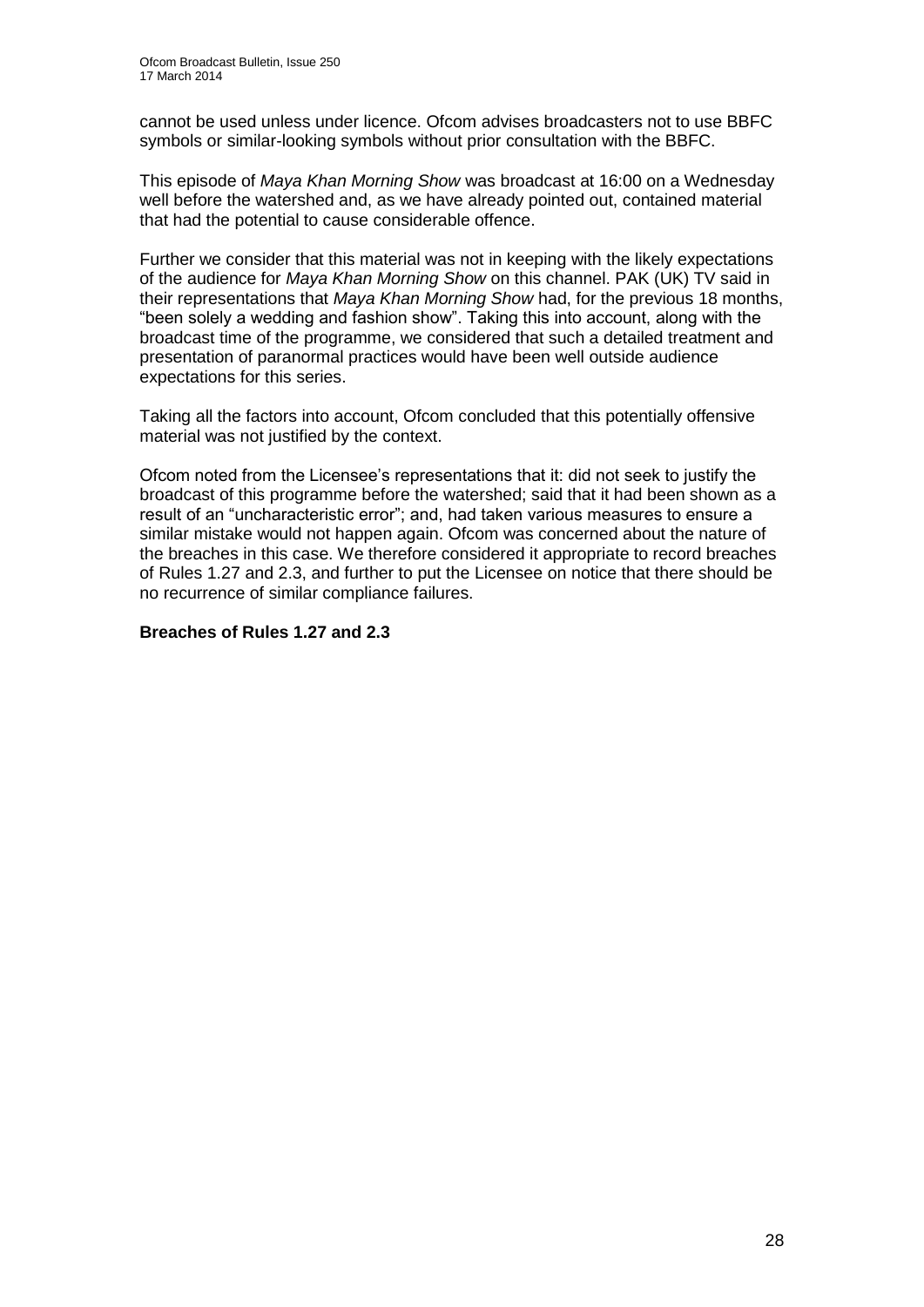# **In Breach**

**Shomoyer Sathe** *NTV, 28 October 2013, 23:00*

### **Introduction**

NTV is a news and general entertainment channel broadcast in Bangla and serving a Bangladeshi community in the UK and Europe. The licence for NTV is held by International Television Channel Europe Limited ("ITCE" or "the Licensee").

A complainant alerted Ofcom to an interview on NTV with Lutfur Rahman<sup>1</sup>, the Executive Mayor of Tower Hamlets. The complainant considered that the interview was: "a soft interview with no attempt to present an alternative or even ask probing questions. Far from being an interview it was an advertorial".

Ofcom commissioned a transcript of the interview with Mr Rahman, translated from the original Bangla into English by an independent translator. We noted that this programme featured Mr Rahman being asked questions about his record as Mayor of Tower Hamlets by: the programme host; members of the studio audience; and members of the viewing audience by telephone. We noted that questions were asked on a range of topics, including housing, parking and education. We also noted that, in posing their questions, various audience members made supportive or positive references to Mr Rahman and his policies and record, as follows (with wording taken directly from the translation commissioned by Ofcom):

*"*...*I would like to first thank, our pride, our dream, the mayor of Tower Hamlets who was elected with votes from all people irrespective of colour, race and religion, honourable Mayor Lutfur Rahman. I thank him for coming today in front of us*...*"*.

\*\*\*\*

\*\*\*\*

*"*...*the Mayor is a Bengali and is pride to the Bengali Nation*...*"*.

*"*...*I would like to thank you* [Mr Rahman] *for inaugurating the second round faith*  grant<sup>2</sup>. Many institutions, especially the religious institutions are being benefitted *from this...I thank you on our behalf...Your faith grant is very much praised...".*

*"*...*The Mayor promised in his election manifesto that he would make our homes, decent homes. He has made quite a few and my house has also been done...".*

*\*\*\*\**

 $2$  Tower Hamlets Borough Council runs a Community Faith Buildings support scheme whose purpose is: "to offer assistance to faith communities to repair, adapt and improve buildings in Tower Hamlets in which faith-based activities occur" (see [http://www.towerhamlets.gov.uk/lgsl/601-650/faith\\_buildings\\_grant.aspx\)](http://www.towerhamlets.gov.uk/lgsl/601-650/faith_buildings_grant.aspx).

<sup>1</sup>  $1$  Lutfur Rahman is the first directly elected Executive Mayor of Tower Hamlets, who was elected to office on 21 October 2010. The next election for this position will take place on 22 May 2014.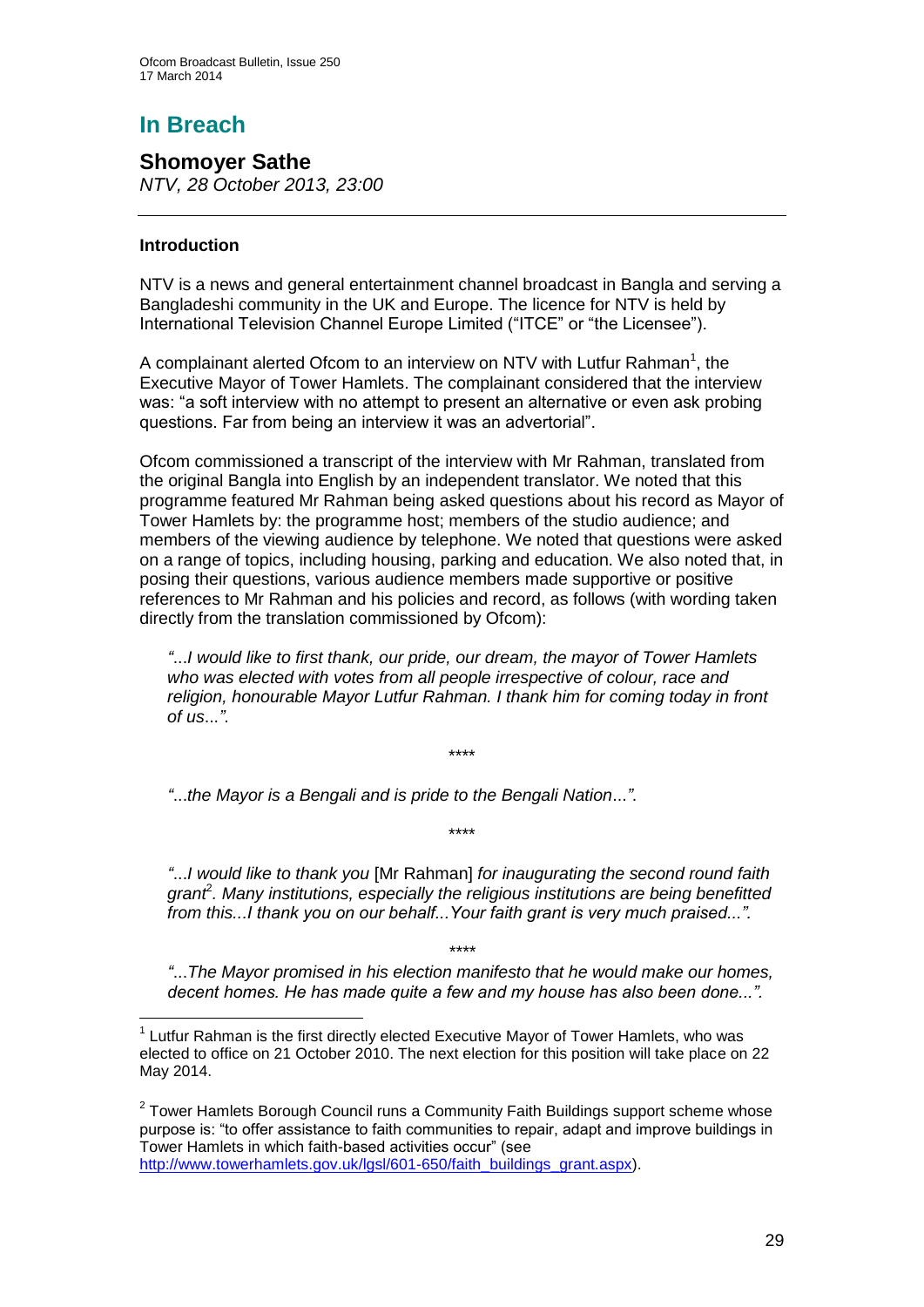*\*\*\*\**

*\*\*\*\**

*"*...*I thank our respected Mayor for passing his three years, successful three years*...*"*.

*"*...*We are very proud that you are the first elected Mayor. This year we saw in English news paper that you are number 53 among the 100 influential people in Britain. I welcome you for this on our behalf. You have done lot of things for us. We can understand that by looking at changes in the roads and housing that something is being done in our borough...".*

*\*\*\*\**

*"*...*We are proud that you are a Mayor from Bangladeshi origin. I don't want to ask any question to the Mayor. I would like to know one thing. I came in Tower Hamlets three years back for a visit. The roads and houses were then not in a good condition. But I can now see lot of changes. I visited a home today evening and saw the house was very nice. If I know what steps you took to make these changes. If I can know these, I will try to organise my Union in Bangladesh accordingly"*.

*"*...*I feel proud and the whole Bengali nation feels proud for Mayor Lutfur Rahman. Many best wishes to you. We acknowledge that he contributed a lot for education, this is undeniable...".*

\*\*\*\*

*"I am the vice president of a Bangladeshi student union. We held a meeting with you before. You have helped us spontaneously and we thank you for that...".*

*\*\*\*\**

The programme host concluded the programme by saying:

*"*...*Dear viewers, we feel very proud of this Bangladeshi Mayor. We will like more Bangladeshi Mayors, MPs and public representatives..."*.

As discussed in more detail below, it was Ofcom's view that this programme was dealing with a matter of political controversy and a matter relating to current public policy i.e. the political debate surrounding the policies and actions of the Mayor of Tower Hamlets, Mr Rahman. We therefore considered this content raised issues warranting investigation under the following rule of the Code:

Rule 5.5: "Due impartiality on matters of political or industrial controversy and matters relating to current public policy must be preserved on the part of any person providing a service...This may be achieved within a programme or over a series of programmes taken as a whole".

We therefore asked the Licensee for its comments on how the content complied with this rule.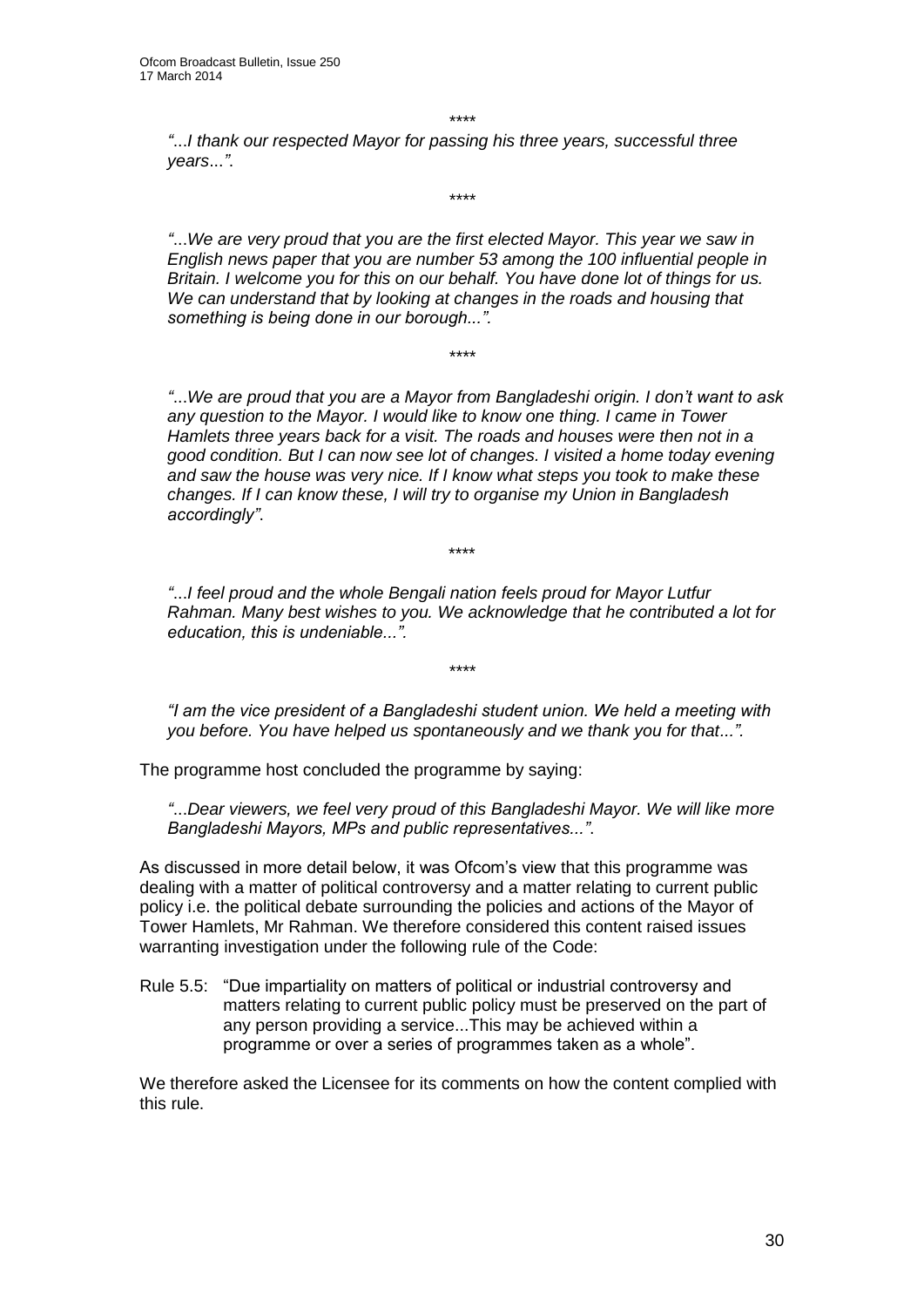### **Response**

1

By way of background, ITCE said that this programme was part of a series considering: "successful members of the Bangladeshi community and issues which affect and are of interest to the Bangladeshi community, in particular the British Bangladeshi community".

The Licensee provided background to the various statements identified by Ofcom in the Introduction above. For example, it said that: "While a literal translation of the expressions used by the audience may sound overly 'positive' in an English context, to address Mr Rahman, a man of high political and community stature in the way the audience did in the programme, is in no way unusual. Indeed, it is expected to refer to someone of Mr Rahman's stature in this way, whether one agrees with him or not. To do otherwise would be perceived as extremely rude". ITCE added that one member of the audience: "spoke to Mr Rahman in this respectful and deferential way but went on to ask a question critical of Mr Rahman's policies". In addition, the Licensee said that when the programme host concluded the programme with a positive reference<sup>3</sup> to Mr Rahman this: "was a reference to the pride the Bangladeshi community feel in Mr Rahman, as a tremendously successful member of the Bangladeshi community and the interviewer's feeling of gratification that Mr Rahman was willing, in spite of his busy schedule and his success, to be interviewed by a small community television channel".

ITCE submitted that the programme did not engage the rules in Section Five because the programme was: "not a critique of any controversy surrounding Mr Rahman's policies nor was it a detailed discussion of Mr Rahman's policies". Rather, the programme "was intended to give an insight into Mr Rahman, the person, and not the politician" (and this was made clear at the beginning of the programme by the programme host), and "was intended to promote and showcase the achievements of members of the community to inspire community pride in an attempt to redress some of the well documented disadvantages the community experiences".

However, if Rule 5.5 had been engaged in this case, ITCE summarised ways in which, in its view, alternative viewpoints had been presented. Firstly, members of the studio audience and callers by telephone asked "difficult and challenging questions" which were "asking [Mr Rahman] to justify his policies and the interviewer referred to the questions several times as a process of holding him to account". For example, in a question about housing refurbishment, the Licensee said that the programme host: "went on to challenge Mr Rahman as to *why* the standards in the housing refurbishment was not satisfactory". Second, alternative viewpoints are featured on NTV in: "a variety of other programs where political debate and discussion are discussed, and where views from different sides are debated".

The Licensee also cited paragraph  $1.33<sup>4</sup>$  of Ofcom's published Guidance to Section Five of the Code as being relevant in this case, and argued that the application of

 $3$  The programme host said: "Dear viewers, we feel very proud of this Bangladeshi Mayor. We will like more Bangladeshi Mayors, MPs and public representatives...".

 $<sup>4</sup>$  Paragraph 1.33 states: "It will not always be necessary to present an opposing view which is</sup> at odds with the established view of the majority or inconsistent with established fact in order to preserve due impartiality. Further, whether or not due impartiality has been preserved will also be dependent on a range of other factors such as: the nature of the programme; the programme's presentation of its argument; the transparency of its agenda; the audience it is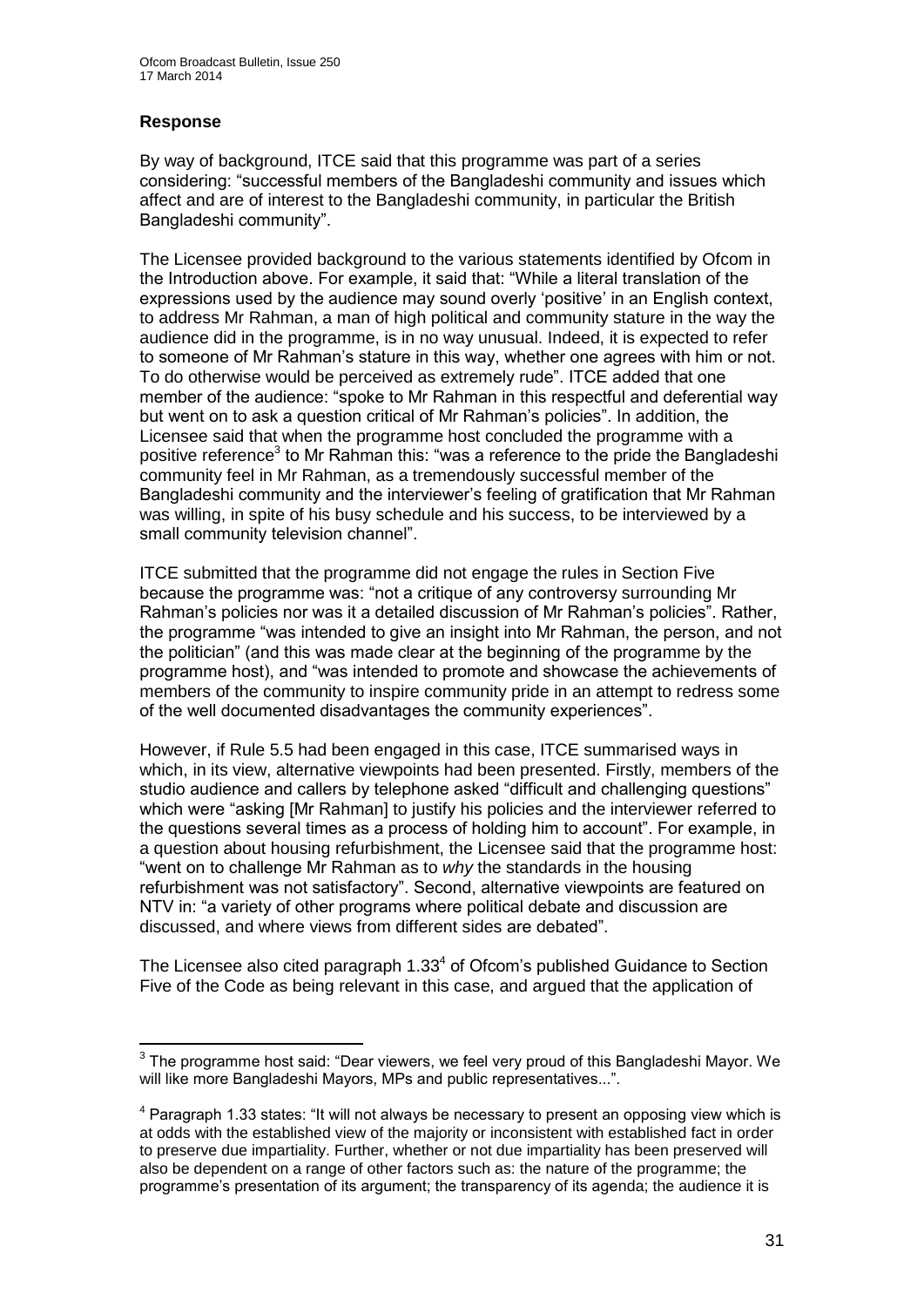due impartiality should be considered: "within the context of the cultural identity of the audience it serves". ITCE said that this programme was aimed at: "members of the British Bangladeshi first generation immigrant community". However, according to the Licensee a: "detailed high level political debate on policy issues would not have been appropriate for the audience who would have been offended had a successful and prominent member of their community been interviewed in a manner that would be considered normal in English language programming aimed at a wider British audience". Therefore, in this case: "The audience's expectation in this context [was] not to 'grill' what the audience would perceive as 'their' Mayor, but to get an insight into who their Mayor is and what is happening in their local area and what the future plans are for their local area".

In conclusion, ITCE accepted it: "could have reflected opposing view points to those of Mr Rahman using some of the editorial techniques outlined in paragraph 1.37<sup>5</sup>" of Ofcom's published Guidance to Section Five of the Code. It added that it would be interviewing "some of Mr Rahman's political opponents" as part of a series of programmes taken as a whole. In particular, it had interviewed John Biggs, the Labour Party candidate running against Mr Rahman in the May 2014 Tower Hamlets Mayoral election, in an edition of *Shomoyer Sathe* broadcast on 3 March 2014. The Licensee added that the programme would also include, later in March 2014, an interview with Chris Wilford, the Conservative Party candidate running against Mr Rahman in the May 2014 Tower Hamlets Mayoral election. In addition, ITCE said that it had engaged a consultant to: "develop tighter internal guidelines in dealing with political interviews and to improve the training of interviewers and those making editorial decisions".

### **Decision**

1

Under the Communications Act 2003 ("the Act"), Ofcom has a statutory duty to set standards for broadcast content as appear to it best calculated to secure the standards objectives, including that the special impartiality requirements set out in section 320 of the Act are complied with. This objective is reflected in Section Five of the Code.

Broadcasters are required to comply with the rules in Section Five to ensure that the impartiality requirements of the Act are complied with, including that due impartiality is preserved on matters of political or industrial controversy and matters relating to current public policy.

When applying the requirement to preserve due impartiality, Ofcom must take into account Article 10 of the European Convention on Human Rights. This provides for the broadcaster's and audience's right to freedom of expression, which encompasses the right to hold opinions and to receive and impart information and ideas without undue interference by public authority. The broadcaster's right to freedom of expression is not absolute. In carrying out its duties, Ofcom must balance the right to freedom of expression on one hand, with the requirement in the Code to preserve "due impartiality" on matters relating to political or industrial controversy or matters relating to current public policy.

aimed at, and what the audience's expectations are". (See [http://stakeholders.ofcom.org.uk/binaries/broadcast/guidance/831193/section5.pdf\)](http://stakeholders.ofcom.org.uk/binaries/broadcast/guidance/831193/section5.pdf).

 $5$  Paragraph 1.37 suggests a number of editorial techniques that broadcasters might consider employing, where programmes handle, for example, controversial policy matters and where alternative views are not readily available.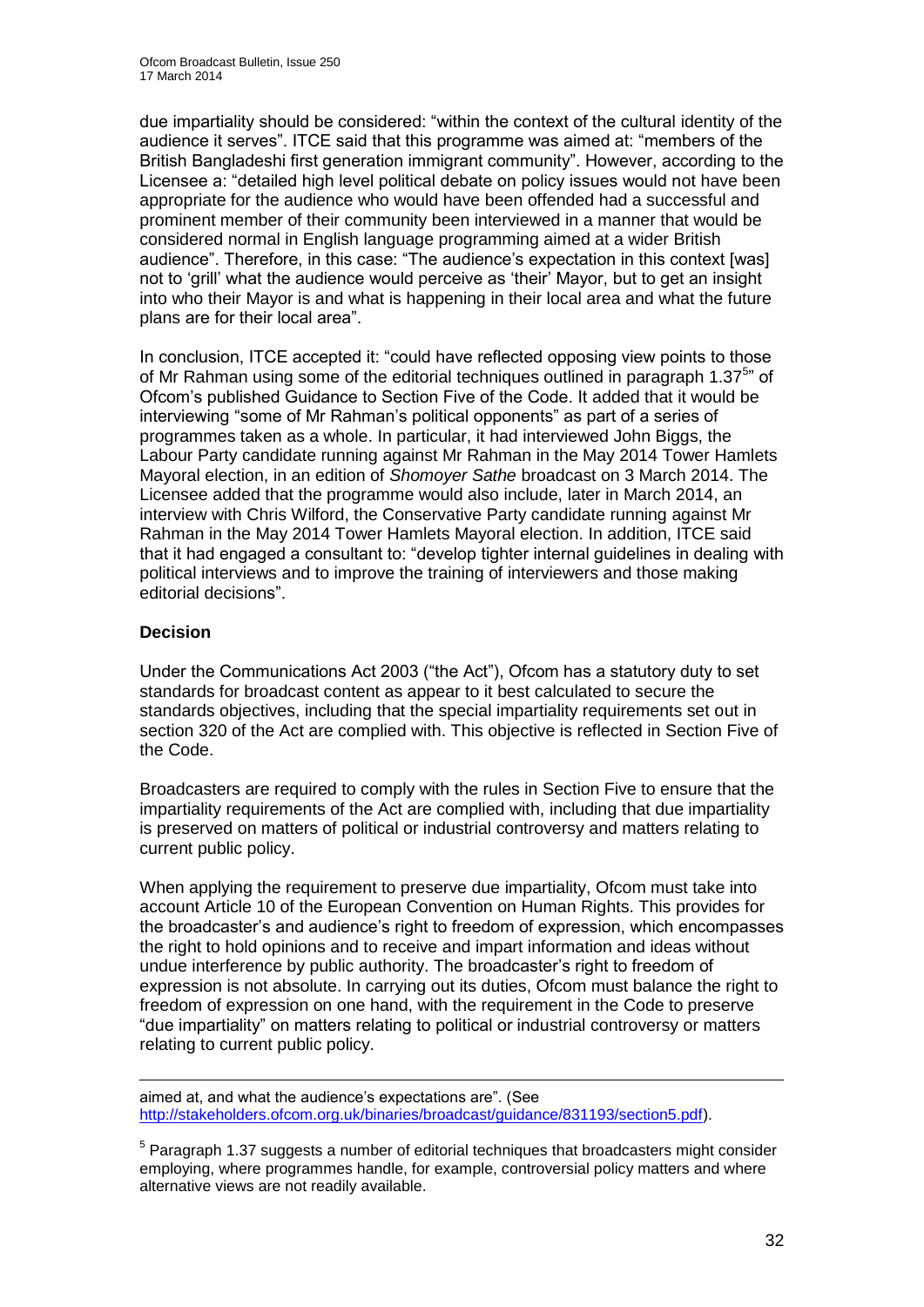Section Five of the Code acts to limit, to some extent, freedom of expression because its application necessarily requires broadcasters to ensure that neither side of a debate relating to matters of political or industrial controversy and matters relating to current public policy is unduly favoured. Therefore, while any Ofcom licensee has the freedom to discuss any controversial subject or include particular points of view in its programming, broadcasters must always comply with the Code.

In reaching decisions concerning due impartiality, Ofcom underlines that the broadcasting of comments either criticising or supporting the policies and actions of any political organisation or elected politician is not, in itself, a breach of due impartiality. Any broadcaster may do this provided it complies with the Code.

Rule 5.5 of the Code requires that: "Due impartiality on matters of political or industrial controversy and matters relating to current public policy must be preserved on the part of any person providing a service...This may be achieved within a programme or over a series of programmes taken as a whole". Depending on the specific circumstances of any particular case, it may be necessary to reflect alternative viewpoints in an appropriate way to ensure that Rule 5.5 is complied with. In addition, in judging whether due impartiality has been preserved in any particular case, the Code makes clear that the term "due" means adequate or appropriate to the subject matter. Therefore "due impartiality" does not mean an equal division of time has to be given to every view, or that every argument and every facet of the argument has to be represented. Due impartiality may be preserved in a number of ways and it is an editorial decision for the broadcaster as to how it ensures due impartiality is maintained.

Ofcom first considered whether the requirements of Section Five of the Code needed to be applied in this case: that is, whether this programme concerned matters of political or industrial controversy or matters relating to current public policy. This programme lasted approximately 75 minutes and featured Mr Rahman being given the opportunity to speak at length about his policies and actions since becoming the elected Mayor of Tower Hamlets in October 2010. In addition, as detailed in the Introduction, we noted that the programme included a range of statements made by members of the studio audience that could be characterised as being supportive or positive references to Mr Rahman and his policies. For example, these statements included the following:

*"The Mayor promised in his election manifesto that he would make our homes, decent homes. He has made quite a few and my house has also been done...".*

*\*\*\*\**

*"*...*I thank our respected Mayor for passing his three years, successful three years*...*"*.

*\*\*\*\**

*"You have done lot of things for us. We can understand that by looking at changes in the roads and housing that something is being done in our borough...".*

*\*\*\*\**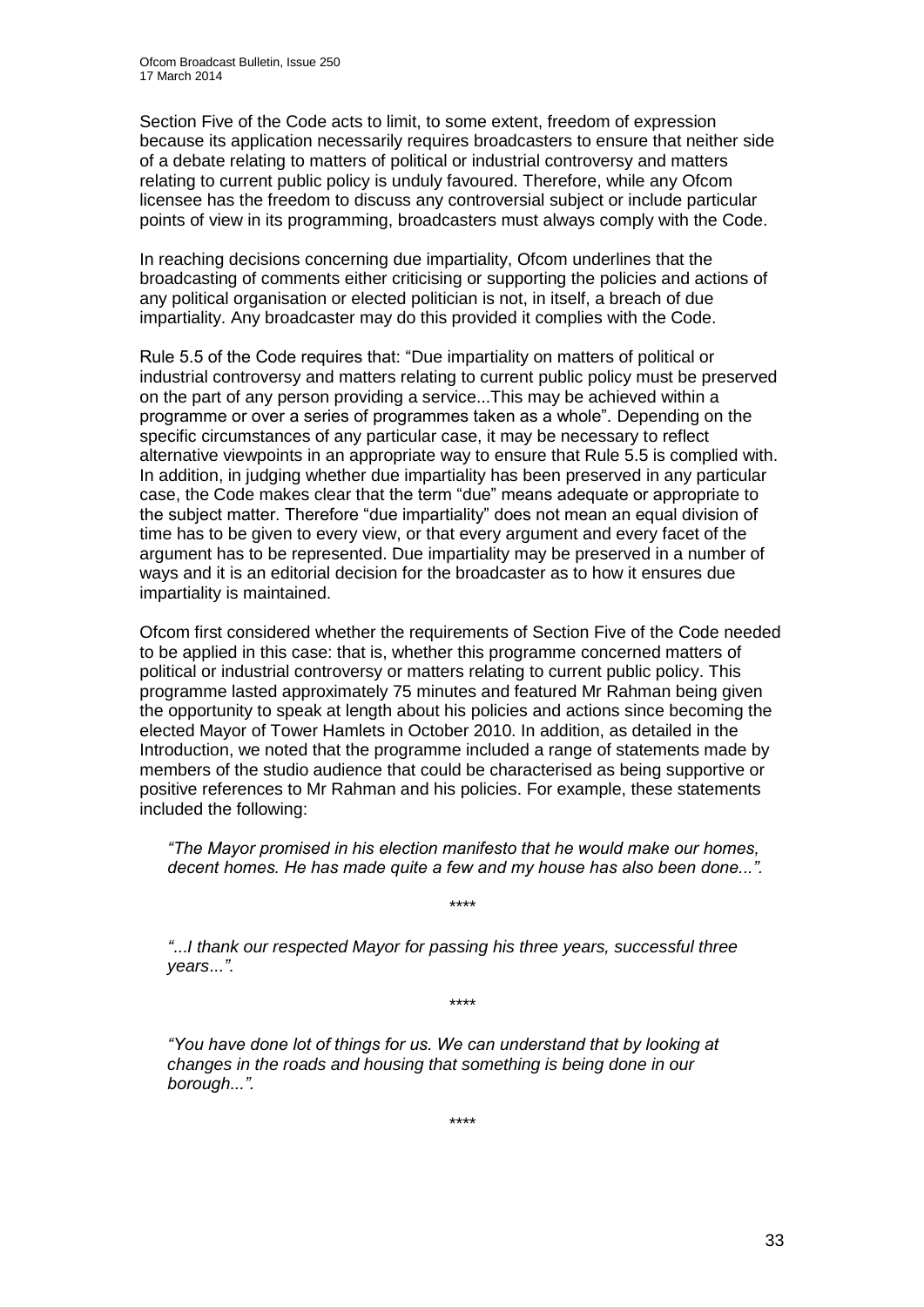*"I came in Tower Hamlets three years back for a visit. The roads and houses were then not in a good condition. But I can now see lot of changes. I visited a home today evening and saw the house very nice"*.

During the programme, Mr Rahman was asked by audience members, both in the studio and by telephone, what he and his administration had achieved since he had been elected, on a range of policy areas. In our view, this programme clearly dealt with a matter relating to current public policy, namely, the political debate surrounding the policies, actions and record of the Mayor of Tower Hamlets, Mr Rahman. In reaching this view, we took into account the Licensee's arguments that Section Five was not engaged in this case.

Firstly, ITCE argued that the programme was "not a critique of any controversy surrounding Mr Rahman's policies nor was it a detailed discussion of Mr Rahman's policies" but "was intended to give an insight into Mr Rahman, the person, and not the politician" and "was intended to promote and showcase the achievements of members of the community to inspire community pride in an attempt to redress some of the well documented disadvantages the community experiences". We disagreed with these arguments. We considered that this programme did not focus on the background to, and non-political aspects of, Mr Rahman's life, nor did it deal more widely with "the achievements of members of the [Bangladeshi] community". Rather, the programme principally featured Mr Rahman, in some detail, explaining in response to audience questions what he and his mayoral administration had done and achieved in relation to various policy areas. Examples of the questions posed to Mr Rahman included the following:

*"My question is whether there will be a permanent graveyard in Tower Hamlets. If there is a plan for one, when the work will be completed, whether it will be completed during the current tenure of the Mayor and which place has been selected for this?"* 

*\*\*\*\**

*"The Mayor has started a scheme that if someone has a three-bedroom house and previous resident permit, they can apply for another one. I would like to know that those who did not have this permit and now have three or four bedroom houses what will be for them?"*

*"The Mayor promised in 2010 that he would allocate 1000 houses each year. My question is how many houses you have allocated up until now and how many houses have been built. Will we get better houses?"*

*\*\*\*\**

*\*\*\*\**

*"How would you address the issue of overcrowding within Tower Hamlets? Also how would you help the disabled people in terms of housing and young people at the age of 18 to apply for home within Tower Hamlets?"*

In summary, therefore, we considered that these questions were clearly relating to matters of current public policy, namely the policies of Mr Rahman and his mayoral administration in Tower Hamlets.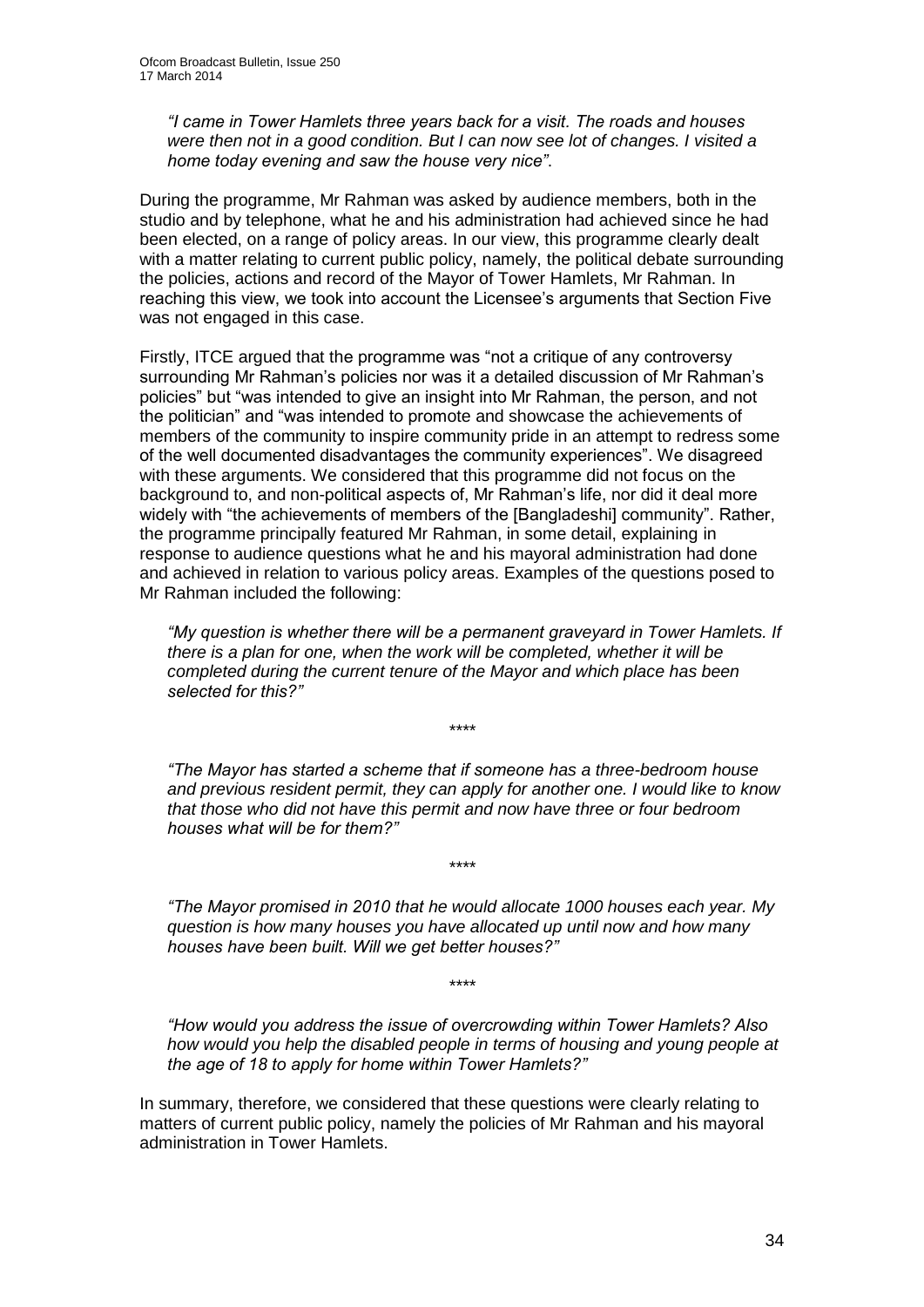Second, we took into account the Licensee's argument that the programme host's introduction to the programme signalled that the programme was aiming to give: "an insight into Mr Rahman, the person, and not the politician". In this regard, we noted that the programme host gave the following general introduction:

*"Peace be upon you dear viewers. Welcome to the NTV Screen to watch the programme 'Shomoyer Sathe'. We discuss 'present Bangladesh' in this programme every Monday of the week, meaning what has been happening in Bangladesh and what will happen in Bangladesh. It is different today, we will discuss about a Bengali today, not about Bangladesh. What people of Bangladesh have been doing in the UK? We will discuss about our success and*  failures. Today we have invited such a person in this programme who is a pride *for Bangladesh, and a pride of Bengali nation. He is the 53rd of the 100 most influential Bengalis in Britain. He is the honourable executive Mayor of the London Borough of Tower Hamlets, Mr Lutfur Rahman...".*

However, a few seconds later, the programme host went to say the following, which in our view made clear that the programme planned to discuss Mr Rahman's policies and record in office to some degree:

*"Dear viewers, there are 12 honourable people in the studio today as audience. There are established on their own rights. The people are successful in business, education and politics. They will ask questions to the mayor regarding the help and support they received and did not get in the last three years. This means today we would like to know what are the success and failures of Mayor Lutfur Rahman in the last three years"*.

Given the above, therefore, we considered that Section Five was applicable in this case, and that NTV needed to comply with the requirements of that Section. Ofcom then went on to assess whether the programme preserved due impartiality by, for example, containing sufficient alternative viewpoints.

In our view, this programme presented a very one-sided treatment of the policies and record of Mr Rahman in his role as Mayor of Tower Hamlets. This was due to a combination of factors. Firstly, questions from audience members were generally couched in terms that could be characterised as supportive of, or did not seek to challenge, Mr Rahman. Second, Mr Rahman was given numerous opportunities to set out his position, at length and uninterrupted and unchallenged, on his policies and record. In effect the programme gave him a platform to promote himself as a local politician in Tower Hamlets. For example, we noted the following statements by Mr Rahman:

*"Our budget is £1.2 billion. When I was the council leader for two years, we used to take a cut of £3 million each year. It was difficult to take the cut of two thirds of a million pounds and now you can think, how difficult it is to take a cut of £123 million. Praise be to God, we have taken this burden of cut without cutting any fundamental services. We have invested more in the libraries. You can see the Watney Market Library; it's a community facility and a library. We have continued swimming pools, leisure facilities and libraries and we have invested more in fundamental services. Community facilities are similarly very important to us. Despite the cut, we did not close any community facilities. Shadwell centre is open and ongoing; similarly Bethnal Green Centre is open and ongoing. All other centres throughout the council are open. We continue them and resource them"*.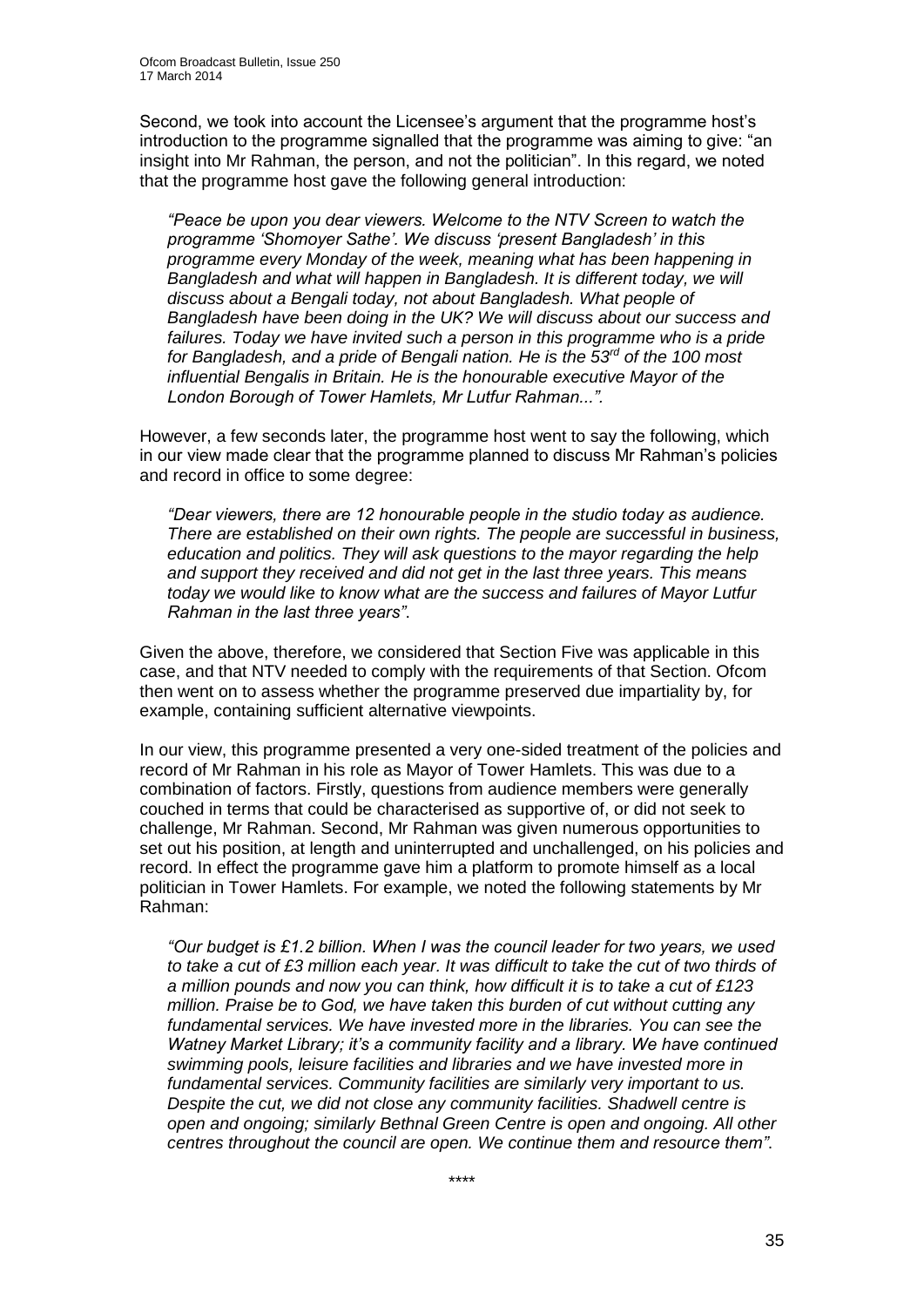*"We have arranged to give a grant to the faith community. This is the first time in the history of the country that a council has done this. It is not for activities but to protect and preserve the buildings up to £3 million. All organisations, who applied in the 1st round, got £20,000 to £25,000 except one. The second round will be up to £300,000. Every community has been benefitted"*.

\*\*\*\*

*"It was my pledge before becoming Mayor that we will bring the council homes to a decent standard. Each house will get a new bathroom, new kitchen, double glazing etc. We are delivering a project of £168 million. We are on target to deliver the project. All council homes within next two to three years will have new facilities"*.

*"We have delivered nearly three and half thousand homes in three years in partnership. God willing, if I get time, with your prayers, the Tower Hamlets housing crisis should not remain there. I will deliver it as I promised to you. Thank you"*.

\*\*\*\*

\*\*\*\*

*"It was my promise that I will re-house 1000 overcrowded houses every year. I will give new 1000 homes per year to bigger families living in small houses. I have already re-housed three and half thousand families. I believe I am meeting my target but it's an ongoing project. It is not enough for us. I would like to build more houses and deal with every single problem"*.

*"I have allocated £2 million just to help those families who are in problems because of the* [welfare] *benefits cut. Because of the problems created by the government. I have tried to help them and with the two million, we have been paying rents and benefits of some families"*.

\*\*\*\*

At times Mr Rahman acknowledged the practical difficulties he had faced in implementing his policies (for example, through his use of phrases such as: *"We are trying out best"* or *"It is not possible to give house to all"*). In our view, however, during the programme there was no serious challenge put to Mr Rahman about his policies and record in office. For example, the viewpoints of other political parties were not included, either in person or put to Mr Rahman by the programme host or other programme contributors.

In reaching this view, we took into account the Licensee's representations as to whether sufficient alternative viewpoints were included within the programme.

Firstly, ITCE said that alternative viewpoints were featured in the programme by audience members asking Mr Rahman "difficult and challenging questions" to justify his policies and "the interviewer referred to the questions several times as a process of holding him to account". We disagreed. We noted that, out of the 19 questions posed to Mr Rahman during the programme, only the following could be reasonably categorised as difficult or challenging to any degree: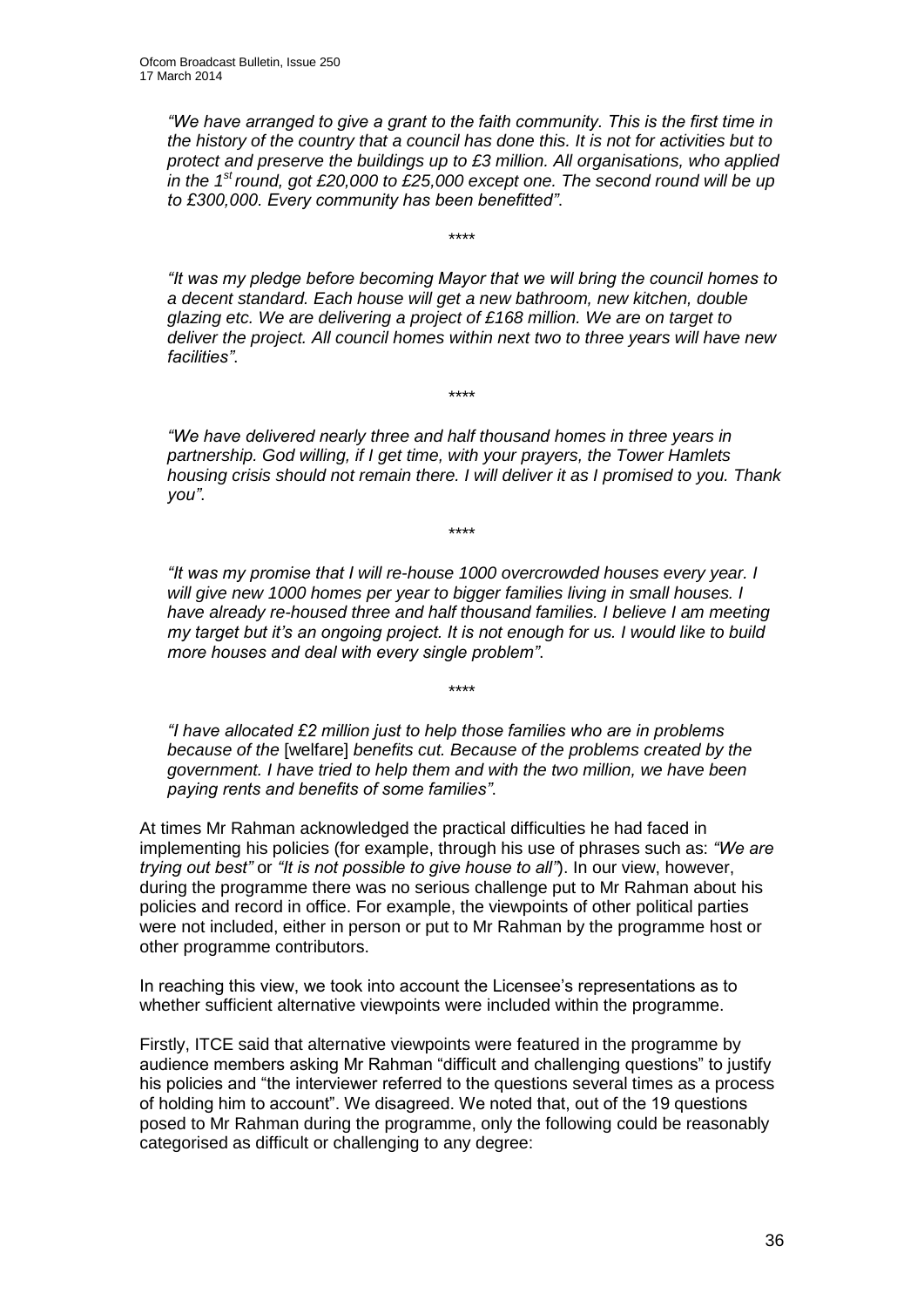*"The Mayor promised in his election manifesto that he would make our homes, decent homes. He has made quite a few and my house has also been done. But this has been done by the labours quite hurriedly and as a result cracks are created. This is a common problem and it has happened in my house as well. I telephoned and they came and repaired it. There are many complaints like this...My question is what are the Mayor's further plans regarding this?"*

*"My question tonight is about overcrowding within Tower Hamlets. Recently, we heard on the news that thousands of people are on the waiting list. Also from council statistics we saw that this number was rising year by year. Basically my question is, how would you address the issue of overcrowding within Tower Hamlets? Also how would you help the disabled people in terms of housing and young people at the age of 18 to apply for home within Tower Hamlets?"*

\*\*\*\*

*"I would like to say something about parking. When relatives come to our borough, there is no public parking for them in our borough. Is there any initiative regarding this?"*

*\*\*\*\**

The only time that in our view the programme host could be reasonably characterised as asking a difficult and challenging question to some degree was the following instance:

*"I have a question as well. The immigration and police attacked the Whitechapel market together. Someone says, it was an immigration attack, some says it was for some illegal goods. The businessmen at Whitechapel have not taken this positively. It was a negative aspect for our residents at Whitechapel. I would like to know why this has happened and whether you have taken any steps regarding this. I have another question to you. We see drugs everywhere after evening. It was more before and it is still there. How this can be controlled more?"*

Taken together, we did not consider that the above questions sufficiently provided alternative viewpoints on the issue of Mr Rahman's policies and record in office, given the large amount of the programme that was taken up by Mr Rahman promoting and defending his policy record, and that the overwhelming majority of the audience questions put to Mr Rahman were either positive or not critical or questioning of him and his policies. For example, we noted the following such questions from audience members:

*"I would like to thank you for inaugurating the second round faith grant. Many institutions, especially the religious institutions are being benefitted from this...I thank you on our behalf...Your faith grant is very much praised...".*

\*\*\*\*

*"I am the vice president of Bangladeshi student union. We held a meeting with you before. You have helped us spontaneously and we thank you for that. There are many colleges in Tower Hamlets area owned by Bangladeshi and others. Bangladeshi students suffer from problems because of them. Is there any plan from your side to take steps regarding this?"*

*\*\*\*\**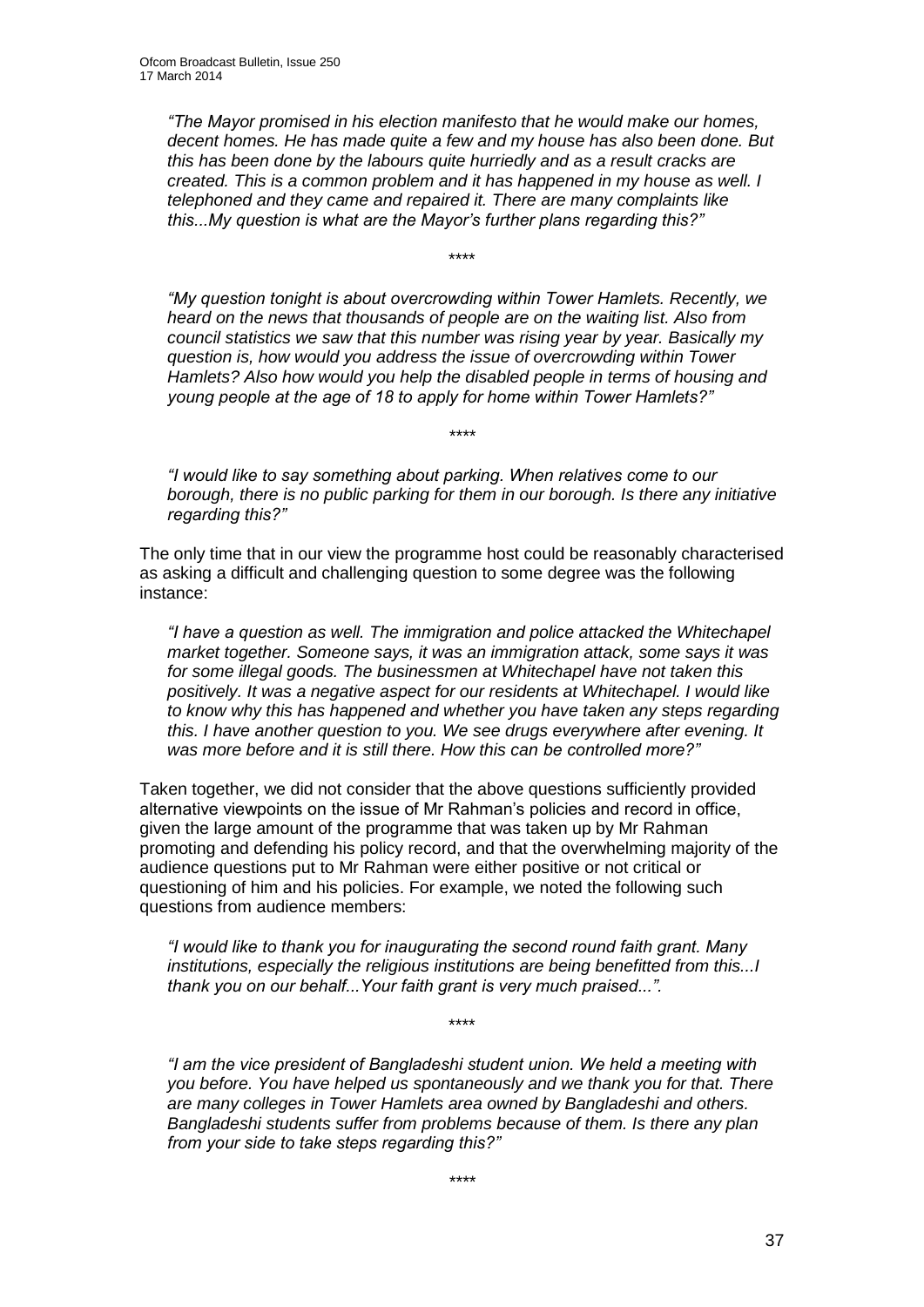*"What provision you have in place for the people of Tower Hamlets. How will you ensure that we have a bright future ahead of us. As you know there are lots of youth in the borough?" \*\*\*\**

*"We are proud that you are a Mayor from Bangladeshi origin. I don't want to ask any question to the Mayor. I would like to know one thing. I came in Tower Hamlets three years back for a visit. The roads and houses were then not in a good condition. But I can now see lot of changes. I visited a home today evening and saw the house was very nice".*

In considering the various viewpoints included in the programme, we noted that many of the questions put to Mr Rahman, as laid out in the Introduction, could be characterised as highly positive about Mr Rahman and his policies. For example, Mr Rahman was variously described as: *"our pride, our dream"*; *"pride to the Bengali Nation"*; having passed *"three years, successful three years* [as Mayor]*"*; having done *"lot of things for us"*; having *"contributed a lot for education".*

In this regard, we noted the argument put forward by ITCE that: "a literal translation of the expressions used by the audience may sound overly 'positive' in an English context", and that "to address Mr Rahman, a man of high political and community stature in the way the audience did in the programme is no way unusual". We acknowledge the different cultural and linguistic traditions which exist in various ethnic communities as to the deference which should be properly shown to elected politicians and respected figures in those communities. Ofcom considered that many of the positive references to Mr Rahman in this programme went beyond expressing respect to an elected community figure to being positive endorsements of Mr Rahman and his policies. In addition, even if various contributors did show appropriate deference and politeness to the Mayor during this programme, this did not remove the obligation on the Licensee to reflect alternative viewpoints to that of Mr Rahman sufficiently in this programme or in a series of programmes taken as a whole.

We also considered the role of the programme host in this programme. Ofcom agreed with ITCE that the programme host "referred to the questions [being asked by audience members] several times". But we did not consider this to be equivalent to "holding him [i.e. Mr Rahman] to account" as argued by the Licensee. Rather, we considered that the role of the programme host during the programme largely consisted of directing the course of the programme's proceedings rather than seriously challenging Mr Rahman at any point about his policies and record in office. ITCE said that when the programme host concluded the programme with a positive reference<sup>6</sup> to Mr Rahman this: "was a reference to the pride the Bangladeshi community feel in Mr Rahman, as a tremendously successful member of the Bangladeshi community and the interviewer's feeling of gratification that Mr Rahman was willing, in spite of his busy schedule and his success, to be interviewed by a small community television channel". However, in our view, the likely effect of this statement was to reinforce the predominantly one-sided nature of the discussion in this programme in favour of the policies and record of Mr Rahman.

The Licensee also argued that alternative viewpoints were featured on NTV in: "a variety of other programs where political debate and discussion are discussed, and where views from different sides are debated". However, ITCE did not provide any

 6 The programme host said: *"*...*Dear viewers, we feel very proud of this Bangladeshi Mayor. We will like more Bangladeshi Mayors, MPs and public representatives..."*.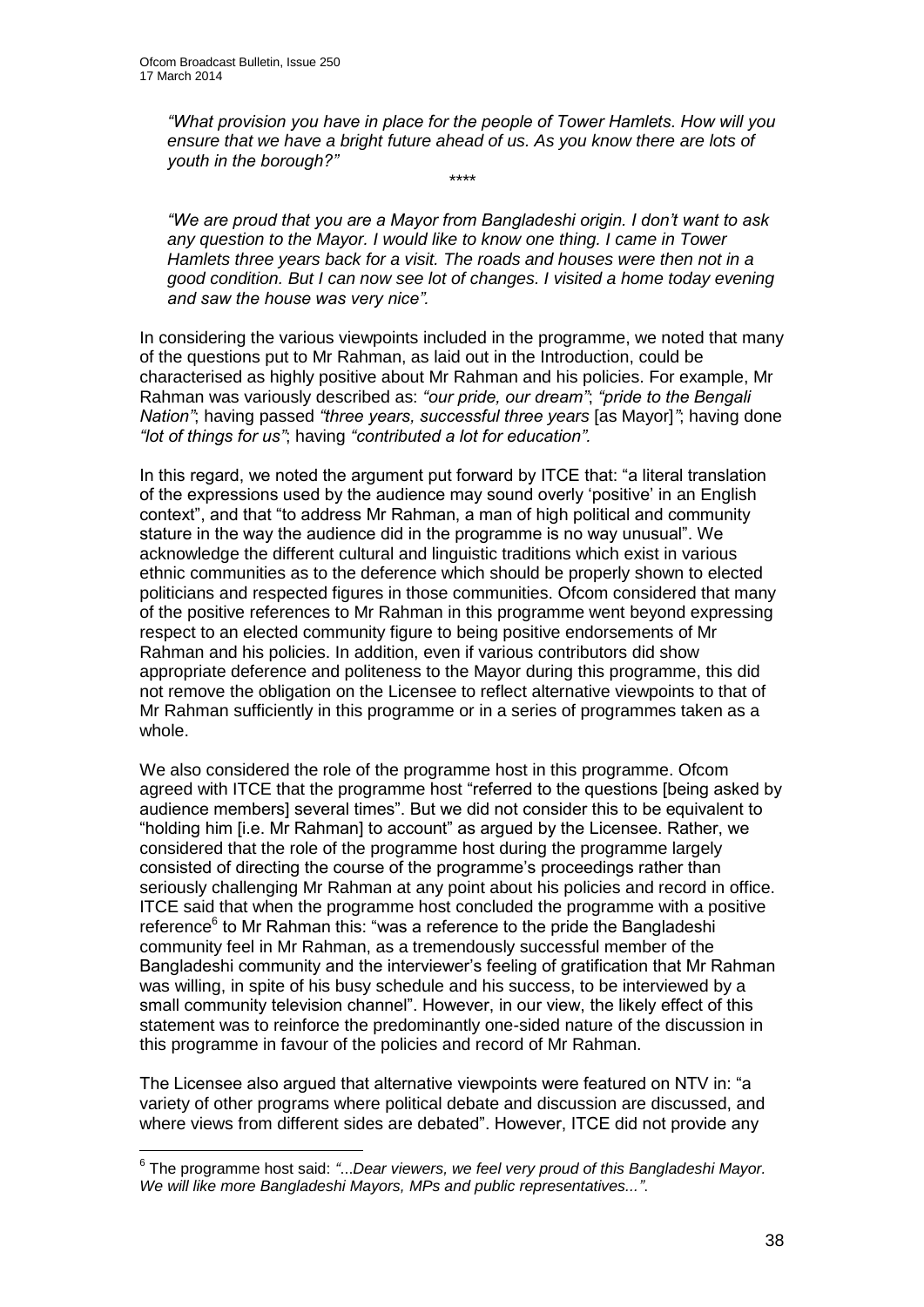evidence of how alternative viewpoints on the policies and record of Mr Rahman have been reflected on NTV, as appropriate, in a series of programmes taken as whole (i.e. more than one programme in the same service, editorially linked, dealing with the same or related issues within an appropriate period and aimed at a like audience). In addition, we noted the Licensee said in representations to us that: it would be interviewing "some of Mr Rahman's political opponents" as part of a series of programmes taken as a whole; in particular it had broadcast an interview with John Biggs, the Labour Party candidate running against Mr Rahman in the May 2014 Tower Hamlets Mayoral election, in an edition of *Shomoyer Sathe* on 3 March 2014; and also planned to broadcast an interview, on 10 March 2014, with Chris Wilford, the Conservative Party candidate running against Mr Rahman in the May 2014 Tower Hamlets Mayoral election. However, we did not consider these subsequent interviews with two of Lutfur Rahman's political opponents, over four months after the broadcast of the original programme in this case, meant the Licensee had preserved due impartiality over a series taken as a whole.

In reaching our decision, we also took into account paragraph  $1.33<sup>7</sup>$  of Ofcom's published Guidance to Section Five of the Code – referred to by the Licensee. In particular, ITCE argued that the "British Bangladeshi first generation immigrant community" would not have considered a "detailed high level political debate on policy issues" as "appropriate" in a programme of this nature. According to the Licensee, the audience would been offended had a successful and prominent member of their community been interviewed in a manner "that would be considered normal in English language programming aimed at a wider British audience". Ofcom's Guidance to section Five of the Code states, at paragraph 1.4: "...in reaching a decision whether due impartiality needs to be preserved in a particular case, broadcasters should have regard to the likely expectation of the audience as to the content, and all other relevant contextual factors". The extent to which Ofcom should take account of the likely target audience for a particular channel and their expectations will depend on the circumstances. If an Ofcom-licensed channel is broadcasting in a language other than English and primarily aiming to reach an audience based outside the UK, it is normally appropriate for Ofcom to have regard to some extent to the expectations of that audience in deciding whether due impartiality was preserved. This however is only one factor to consider in determining whether due impartiality has been preserved in any particular case. It is not the only factor. In this case, an elected politician holding office in the UK, and facing reelection in about eight months' time, was being questioned on his policies and record in office. We would expect any Ofcom licensee, broadcasting to an audience in the UK about the policy performance of an elected UK politician, to ensure that politician was challenged and/or that alternative viewpoints were reflected appropriately. It is an editorial matter for the broadcaster to decide how these requirements might be fulfilled. Ofcom considers that ITCE could, and should, have ensured that Mr Rahman was questioned and alternative viewpoints reflected appropriately (either within this programme or in a series of programmes taken as a whole) so as to ensure due impartiality without offending its audience unnecessarily.

We welcome ITCE's acceptance that it: "could have reflected opposing view points to those of Mr Rahman using some of the editorial techniques outlined in paragraph 1.37<sup>8</sup>" of Ofcom's Guidance to Section Five of the Code. Furthermore, we noted that

 7 See footnote 3.

 $8$  Paragraph 1.37 states that: "It is an editorial matter for the broadcaster as to how it maintains due impartiality. Where programmes handle, for example, controversial policy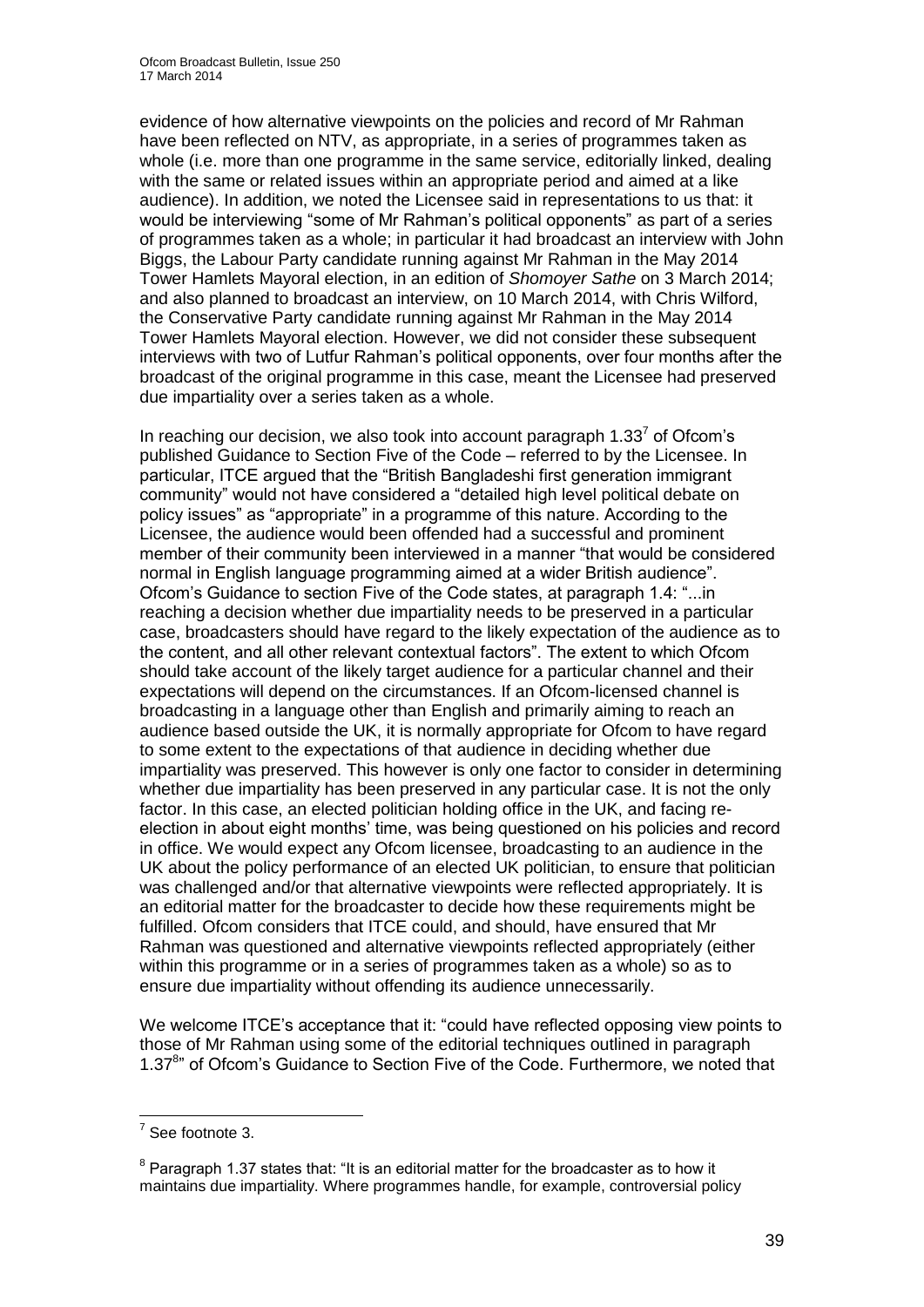ITCE had engaged a consultant to: "develop tighter internal guidelines in dealing with political interviews and to improve the training of interviewers and those making editorial decisions". However, for all the reasons above, Ofcom concluded that the Licensee failed to preserve due impartiality as required by Section Five of the Code. This programme therefore breached Rule 5.5 of the Code.

#### **Breach of Rule 5.5**

1 matters and where alternative views are not readily available, broadcasters might consider employing one or more of the following editorial techniques:

- interviewers could challenge more critically alternative viewpoints being expressed, for example, by programme guests or audience members, so as to ensure that programme participants are not permitted to promote their opinions in a way that potentially compromises the requirement for due impartiality;
- where an interviewee is expressing a particular viewpoint, interviewers could reflect alternative viewpoints through questions to that interviewee;
- alternative viewpoints could be summarised, with due objectivity and in context, within a programme;
- having available interviewees to express alternative views; or
- if alternative viewpoints cannot be obtained from particular institutions, governments or individuals, broadcasters could refer to public statements by such institutions, governments or individuals or such viewpoints could be expressed, for example, through presenters' questions to interviewees".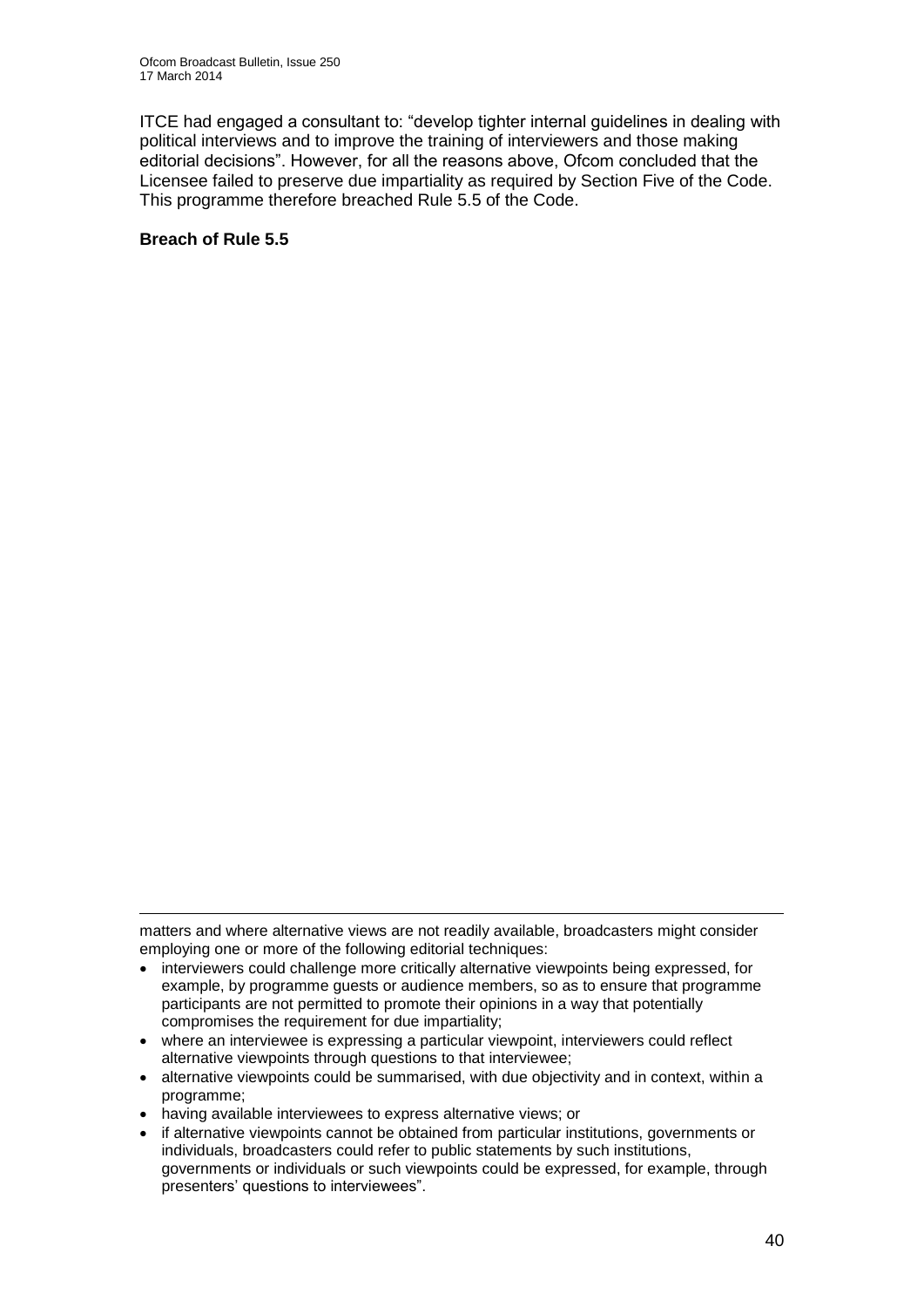# **Advertising Scheduling Findings**

## **In Breach**

### **Advertising minutage**

*Hidayat TV, 9 October 2013, 16:00*

#### **Introduction**

Hidayat TV is an Islamic channel which broadcasts educational and religious programmes in Arabic, English and Urdu. The licence for Hidayat TV is held by Hidayat Welfare Society Limited ("Hidayat TV" or "the Licensee").

Rule 4 of the Code on the Scheduling of Television Advertising (COSTA) states:

"time devoted to television advertising and teleshopping spots on any channel in any one hour must not exceed 12 minutes".

During monitoring of Hidayat TV on 9 October 2013 between 16:00 and 19:00, Ofcom noted 13 minutes and 22 seconds of advertising during commercial breaks in the 18:00 clock hour.

Ofcom therefore sought comments from the Licensee under Rule 4 of COSTA.

In addition, Rule 11 of COSTA states:

"Broadcasters must ensure that television advertising and teleshopping is readily recognisable and distinguishable from editorial content and kept distinct from other parts of the programme service. This shall be done by optical (including spatial) means; acoustic signals may also be used as well".

During programming between 16:00 and 19:00 Ofcom noted a scrolling caption ran across the bottom of the screen in a continuous loop, comprising appeals to viewers for funds for programming, information on community events, administrative notices, and including the following text:

*"...TO ADVERTISE YOUR BUSINESS ON HIDAYAT TELEVISION PLEASE CALL US ON:* [landline number]*"*.

Although the banner was distinct from the programmes in which it was broadcast, Ofcom noted that the material in the banner contained both advertising (i.e. an invitation for businesses to advertise on Hidayat TV) and editorial.

Ofcom therefore sought comments from the Licensee under Rule 11 of COSTA..

#### **Response**

The Licensee expressed regrets for the breach. It explained that the scrolling text was "purely non commercial community news" and was not carried as television advertising or teleshopping with any financial gain.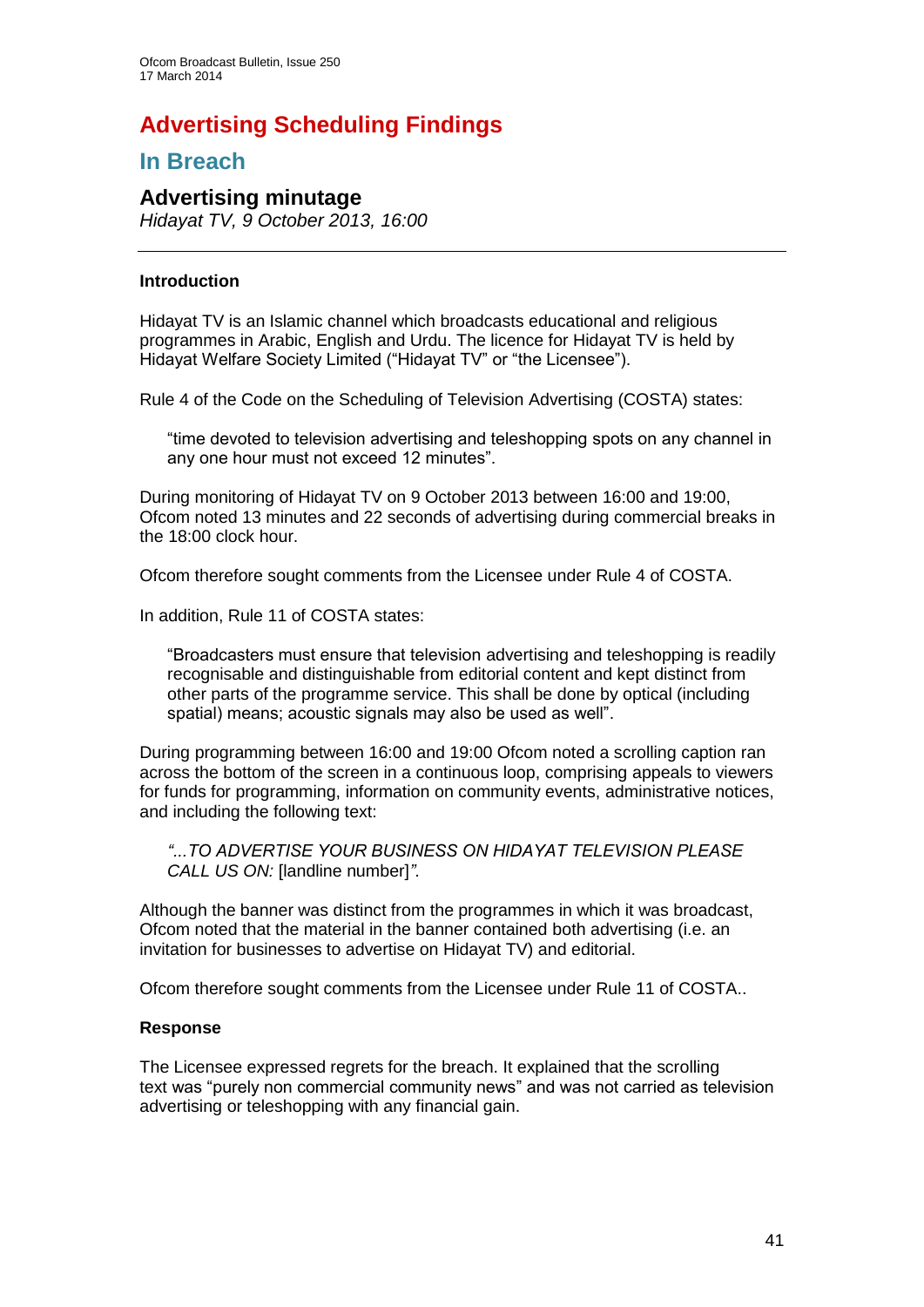#### **Decision**

Under the Communications Act 2003, Ofcom has a statutory duty to set standards for broadcast content which it considers are best calculated to secure a number of standards objectives. One of these objectives is that "the international obligations of the United Kingdom with respect to advertising included in television and radio services are complied with".

Articles 20 and 23 of the EU Audiovisual Media Services (AVMS) Directive set out strict limits on the amount and scheduling of television advertising. Ofcom has transposed these requirements by means of key rules in COSTA. Ofcom undertakes routine monitoring of its licensees' compliance with COSTA.

Rule 4 of COSTA limits advertising in any one clock hour to a maximum of 12 minutes.

Ofcom concluded that Hidayat TV had carried 13 minutes and 22 seconds of advertising in the 18:00 clock hour in breach of Rule 4 of COSTA.

Rule 11 of COSTA directs broadcasters to ensure that television advertising and teleshopping is readily recognisable and distinguishable from editorial content. COSTA defines 'television advertising' as "any form of announcement broadcast whether in return for payment or for similar consideration or broadcast for selfpromotional purposes by a public or private undertaking or natural person in connection with a trade, business, craft or profession in order to promote the supply of goods and services...in return for payment".

Ofcom noted the Licensee's statement that there was no commercial intent or financial gain for the channel behind the scrolling text highlighted. However, Ofcom considered that an invitation to businesses to advertise on Hidayat TV represented an announcement for self-promotional purposes in order to promote the supply of goods and services in return for payment, and therefore fell within the definition of television advertising in COSTA.

Ofcom therefore concluded that scrolled advertising (i.e. an invitation for businesses to advertise on Hidayat TV) and editorial were broadcast on-screen in a single banner, and that the Licensee had failed to ensure that advertising was readily recognisable and distinguishable from editorial content, in breach of Rule 11 of COSTA.

**Breaches of Rules 4 and 11 of COSTA**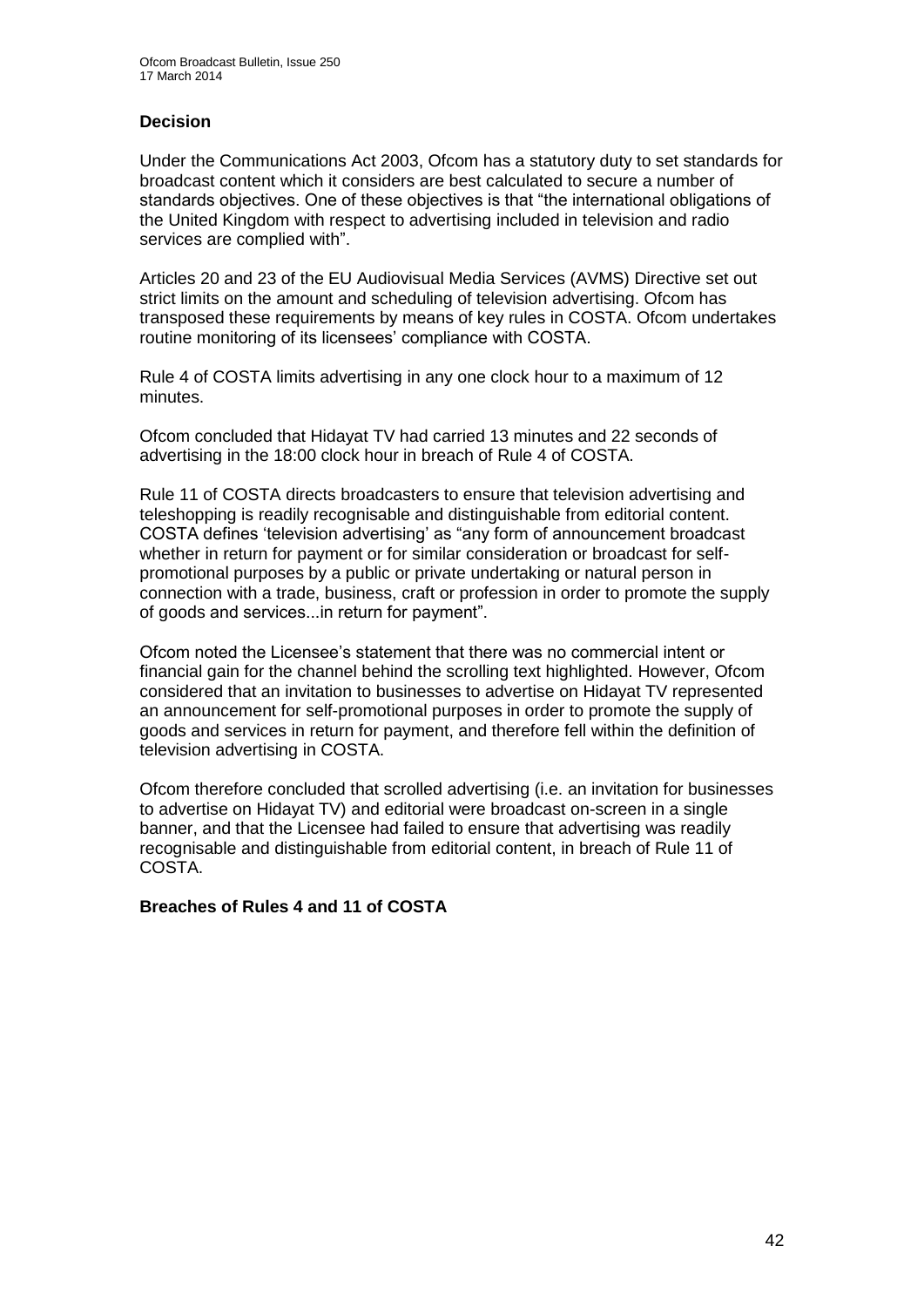# **Broadcast Licence Condition cases**

## **In Breach**

### **Provision of service**

*OX105 FM (now Destiny 105), 2 October 2013 to present*

#### **Introduction**

OX105 FM (recently re-branded as Destiny 105) is a community radio station licensed to provide a service for the people living in the OX4 postcode area of Oxford. The licence is held by OX4 FM Community Interest Company ("the Licensee").

A representative of the Licensee informed Ofcom that, between 2 and 7 October 2013, the station had been off air due to the removal of necessary equipment and an inability to access the studio. The Licensee confirmed that since 7 October 2013, it had been broadcasting an automated service.

Ofcom considered that this raised issues warranting investigation under Conditions 2(1) and 2(4) in Part 2 of the Schedule to OX105 FM's licence. These state, respectively:

"The Licensee shall provide the Licensed Service specified in the Annex $<sup>1</sup>$  for the</sup> licence period." (Section 106(2) of the Broadcasting Act 1990); and

"The Licensee shall ensure that the Licensed Service accords with the proposals set out in the Annex so as to maintain the character of the Licensed Service throughout the licence period." (Section106(1) of the Broadcasting Act 1990).

Ofcom therefore requested formal comments from the Licensee on its compliance with these Conditions.

#### **Response**

1

The Licensee reiterated that, from 2 October 2013 the station had been off air and had subsequently broadcast automated output.

It also said that: "We have now resumed local programming with over 12 hours a day originating from live presenters over the last weekend. In addition, while we continue to require automation overnight and to fill in some temporary scheduling gaps, a significant amount of our weekday schedule is now being filled by local presenters. This automation system is in the process of being fully upgraded to enable the station to provide additional local information and content in addition to music during the times when a live presenter is unavailable."

 $1$  The licence annex sets out the radio station's 'Key Commitments'. These include a description of the programme service, social gain (community benefit) objectives (such as training provision), arrangements for access for members of the target community, opportunities to participate in the operation and management of the service, and accountability to the community. OX105 FM's Key Commitments can be found here: [http://www.ofcom.org.uk/static/radiolicensing/Community/commitments/cr000215.pdf.](http://www.ofcom.org.uk/static/radiolicensing/Community/commitments/cr000215.pdf)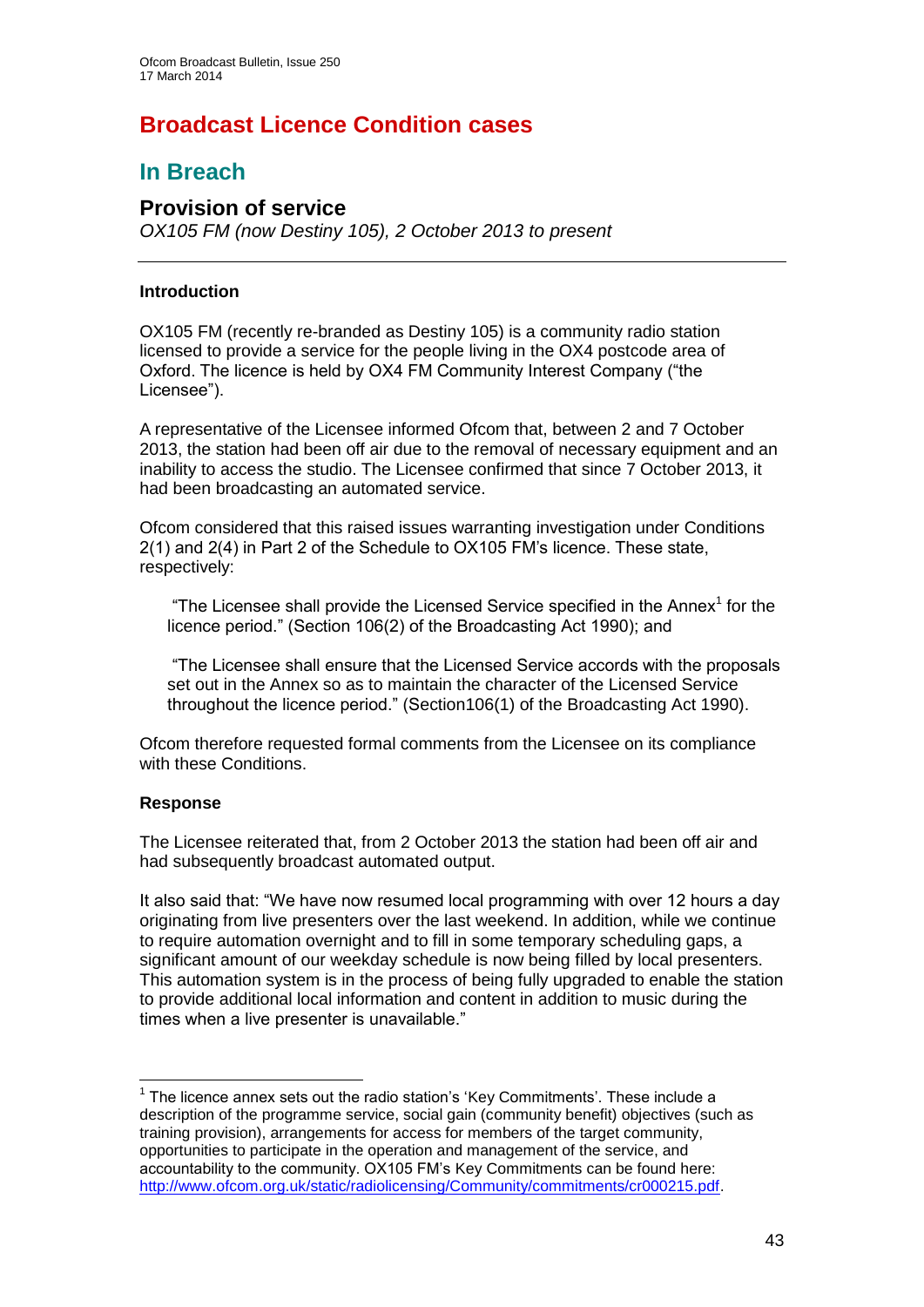#### **Decision**

Provision by a Licensee of its licensed service on the frequency assigned to it is the fundamental purpose for which a community radio licence is granted. Ofcom has a range of duties in relation to radio broadcasting, including securing a range and diversity of local radio services which are calculated to appeal to a variety of tastes and interests, and the optimal use of the radio spectrum. This is reflected in the licence condition requiring the provision of the specified licensed service. Where a licensed service is not being provided in accordance with the licence, none of the required community radio programme output is provided. In addition, choice for listeners is reduced.

In this case, the Licensee found itself in the position of being without its studio and equipment, which it required to be able to broadcast its service. While we acknowledge that the Licensee appears to have been experiencing financial issues that led to this situation, it is the responsibility of a licensee to manage its affairs so that the service it is licensed to deliver continues to be provided.

By ceasing to provide its licensed service from 2 October 2013, the Licensee breached Licence Conditions 2(1) and 2(4) in Part 2 of the Schedule to the licence. Ofcom has therefore formally recorded this breach by the Licensee.

We noted the Licensee's confirmation that while the service (which has recently been re-branded as Destiny 105) has not yet resumed broadcasting in compliance with all of its Key Commitments, it is committed to doing so, and is taking the appropriate steps to return to compliance.

Ofcom will therefore monitor the service in due course to assess whether the resumed service is operating in accordance with its Key Commitments. The Licensee is put on notice that, should similar issues arise, Ofcom will consider taking further regulatory action.

**Breaches of Licence Conditions 2(1) and 2(4) in Part 2 of the Schedule to the community radio licence held by OX4 FM Community Interest Company (licence number CR000215BA)**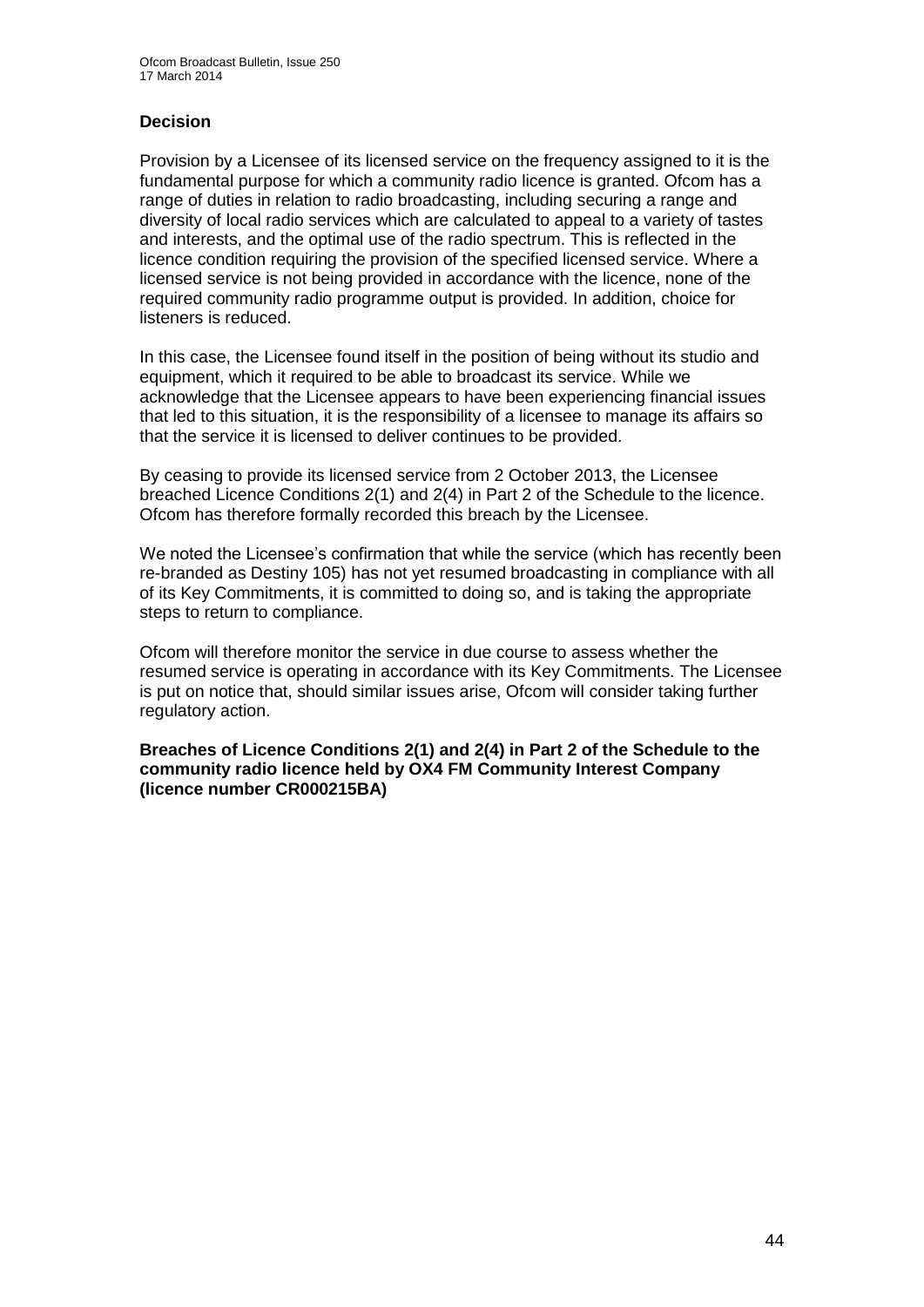## **Fairness and Privacy cases**

# **Not Upheld**

### **Complaint by Pinder Reaux Solicitors on behalf of Aardvark Kennels**

*Dispatches: Undercover Designer Dogs, Channel 4, 11 March 2013*

#### **Summary**

Ofcom has not upheld this complaint of unjust or unfair treatment and unwarranted infringement of privacy in the programme as broadcast made by Pinder Reaux Solicitors ("Pinder Reaux") on behalf of Aardvark Kennels.

The programme investigated the high demand for "designer dogs" as domestic pets in the UK and looked at the conditions in which significant numbers of puppies were imported and whether human health was being put at risk. Part of the report included heavily obscured and secretly filmed footage of Aardvark Kennels' shop and an employee taking delivery of puppies from Slovakian importers. Earlier in the same programme, one of the puppy importers was shown in secretly filmed footage claiming that mostly they imported puppies that were younger in age than the ages printed in the travel documents of the animals.

#### Ofcom found that:

- The broadcaster had taken reasonable care to satisfy itself that material facts had not been presented, disregarded or omitted in a way that was unfair to Aardvark Kennels.
- Given that the programme did not make specific allegations about the role played by Aardvark Kennels, there was no unfairness in not giving Aardvark Kennels a specific opportunity to respond.
- The broadcaster had adequately and fairly reflected the position of Aardvark Kennels, although summarised and edited, regarding the secret filming of the delivery of puppies to the shop.
- Aardvark Kennels did not have a legitimate expectation of privacy in relation to the broadcast of the footage shown in the programme, Therefore, Aardvark Kennels' privacy was not unwarrantably infringed in the programme as broadcast.

#### **Introduction and programme summary**

On 11 March 2013, Channel 4 broadcast an edition of *Dispatches* entitled *Undercover Designer Dogs*, which investigated whether the high demand for "designer dogs" as domestic pets in the UK was *"fuelling another side to the pet trade"*. It looked at the conditions in which significant numbers of puppies were being imported and asked whether the relaxation of the UK quarantine regulations was putting human health at risk. The programme reported that a relaxation in quarantine rules in 2012 meant that young puppies could now legally be brought into the UK on pet passports. However, concerns had been raised about cheap puppies being imported from Eastern Europe where paperwork and rabies vaccinations were suspect.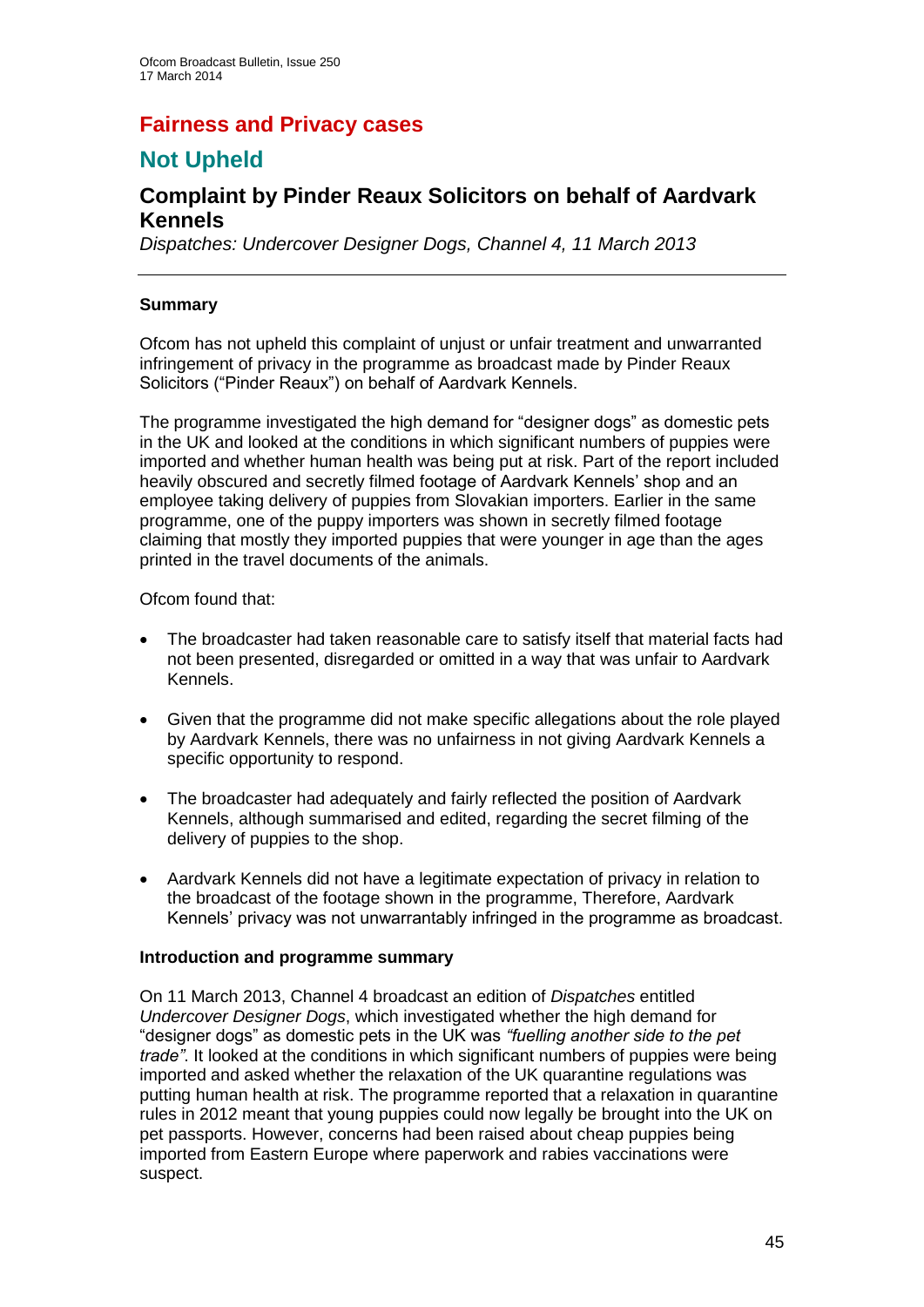To investigate these concerns, the programme makers set up an online pet shop called *"Hatched, Matched, Dispatched"* and a cover story for approaching European puppy importers who had come to their attention during their research. The programme makers planned to express an interest in buying imported puppies to sell in the UK in order to see how suspect importers operated and to film meetings with such importers surreptitiously.

The programme included secretly filmed footage of Slovakian puppy importers, Mr Milan Vincze, and his daughter Ms Aya Vincze. Ms Vincze told the programme's undercover reporter that the puppies they usually imported were younger than the ones they currently had in their van which meant that the *"stated age"*, as Ms Vincze called it, on the pet passports of the puppies was false. The programme explained that:

*"the age of 15 weeks is critical. That's because a puppy should be 12 weeks old before it's vaccinated against rabies*. *And then, according to the Department for the Environment, DEFRA*<sup>1</sup> *, you must wait a further three weeks before importing it".*

Later in the programme, the reporter was shown following Mr and Ms Vincze's van. The reporter stated that:

*"They've [Mr and Ms Vincze] have told us they're delivering all these puppies to two of their regular clients. We're not quite sure where they are. We think they're pet shops, anyway we've decided to follow them".*

The reporter stated that for a while, the programme makers had lost the van but then:

*"30 minutes later we were lucky enough to run into them* [Mr and Ms Vincze] *again. They were making a delivery on a high street in London".* 

Mr and Ms Vincze were then shown delivering some of the puppies to a pet shop at night. The programme showed the front of a brightly lit pet shop and an unidentified person being handed a number of puppies one at a time from the van. The sign above the pet shop, the face of the person taking the puppies, and the identity of the businesses on either side of the pet shop were obscured by blurring. The reporter stated:

*"Although the pet shop had been closed, it was opening for a special delivery*... *We've seen about six* [puppies] *so far.* [I'm] *just going to sit here and wait for a bit longer. So they're taking another one in now, they're taking them one by one. I think that's the seventh or eighth puppy they've brought in. The owner's putting them in his arms and taking them in. I don't know how many more they've got left to deliver. Anyway, I'm just about to turn the light off in case they see us".*

The reporter then read a statement in which Mr Vincze denied any wrongdoing, followed by a statement from the pet shop which stated that it had been *"legally importing healthy puppies from Slovakia for years"* and that DEFRA had never queried the puppies' ages.

Aardvark Kennels, the pet shop shown in the programme, was not referred to by name in the statement or identified in any other way in the programme.

1

<sup>&</sup>lt;sup>1</sup> Department for Environment, Food & Rural Affairs.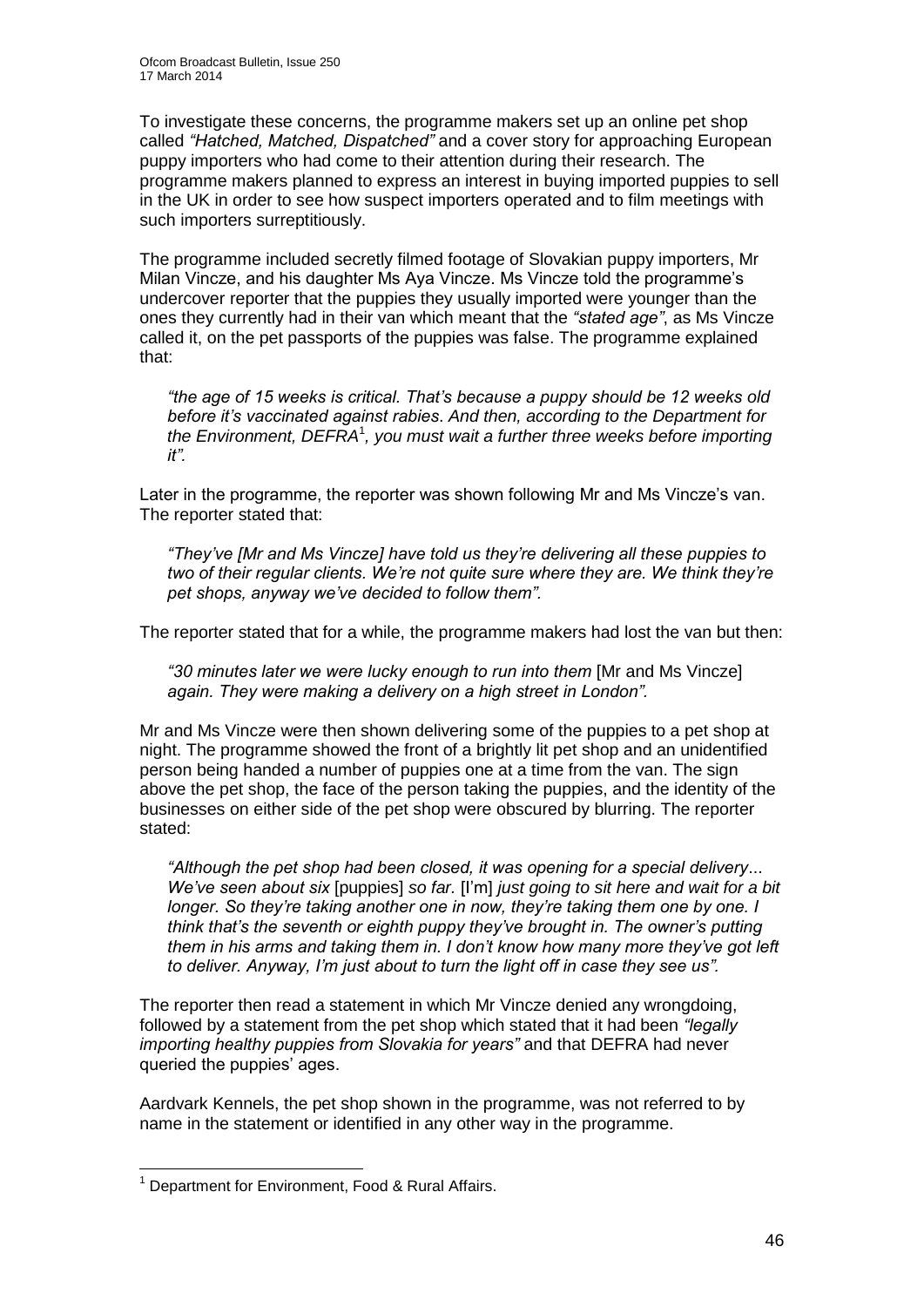#### **Summary of complaint and the broadcaster's response**

#### Unjust or unfair treatment

Pinder Reaux complained on behalf of Aardvark Kennels that it was treated unjustly or unfairly in the programme as broadcast because:

a) An incorrect and unfair impression was given that Aardvark Kennels was involved in criminal activity, namely the illegal importation of incorrectly certified animals.

In particular, Pinder Reaux said that footage of an Aardvark Kennels' employee was shown receiving a delivery of puppies from someone who was described by the programme as an *"illegal animal importer"*. Although the front sign of the Aardvark Kennels' shop was obscured in the programme, people who were familiar with the shop and its location had been able to identify it from the footage included in the programme. Pinder Reaux said that, as a consequence, Aardvark Kennels had received a number of threatening telephone calls and emails and it had been subjected to threatening messages posted on social media websites.

In response, Channel 4 said that no allegations of wrongdoing were made in the programme against Aardvark Kennels. The puppies Aardvark Kennels was shown taking delivery of had clearly been described by one of the importers, Ms Vincze, earlier in the programme as being aged 15 weeks or older. The puppies were therefore beyond the point of risk of having rabies because it was after they were required to have had the second rabies vaccination. It also said that the programme did not state that Mr and Ms Vincze had previously delivered puppies to Aardvark Kennels. It said that if it could be inferred from the programme that Ms Vincze was admitting to falsifying paperwork and deceiving DEFRA inspectors, which Channel 4 did not concede, then it was also likely that their customers would be deceived about the puppies' ages.

Channel 4 said that, because the shop was not identified by name, and that considerable efforts were taken by the programme makers to obscure the shop's identity (e.g. heavy blurring and colour changes to the neighbouring shops), it did not consider that the complainant had adequately made out its claim that it was identified as a direct result of the programme. Finally, Channel 4 said that, since it could not be denied that Aardvark Kennels had accepted these particular puppies, there was no unfairness to them in the programme.

b) The programme makers did not properly inform Aardvark Kennels in advance that footage of the shop, including the footage of an employee receiving a delivery of puppies, would be included in the programme.

Pinder Reaux said that a letter (dated 4 March 2013) from the programme's producer to the complainant stated only that it was informing Aardvark Kennels that the programme had evidence that one of its suppliers was importing dogs illegally, but added that "we are not intending to name Aardvark [Kennels] in the broadcast programme". Pinder Reaux stated that the letter seemed to be informative only and did not request a response from Aardvark Kennels.

In response, Channel 4 said that, in view of the considerable steps taken by the programme makers to obscure the identity of the pet shop (referred to above), it did not consider it necessary to forewarn Aardvark Kennels before the programme was broadcast that shots of its exterior and of an employee receiving a delivery of puppies would be included in the programme. However, it denied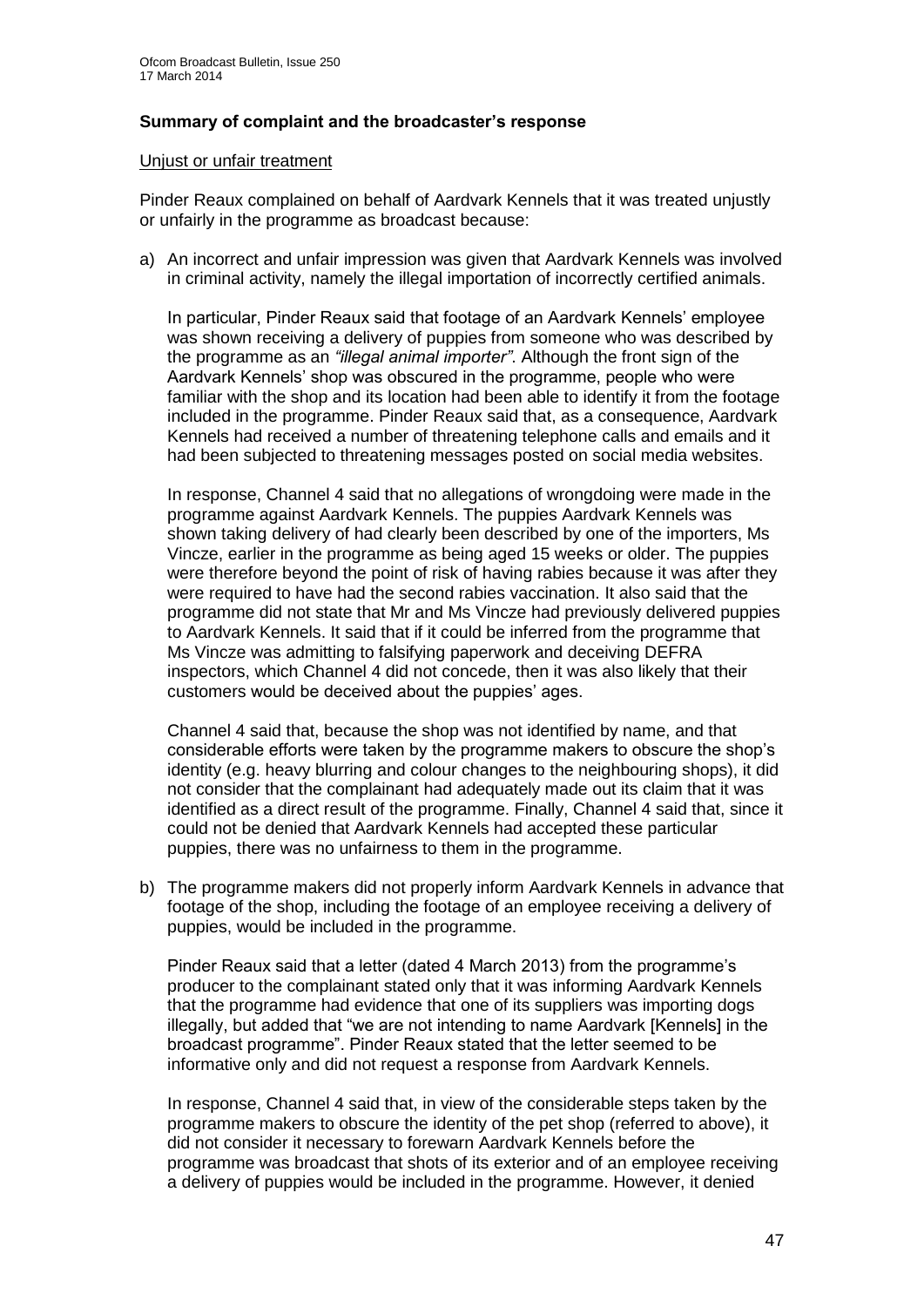that Aardvark Kennels had been misled, stating that in a letter of 4 March 2013 the programme makers had told the complainant that Mr Vincze had been "covertly filmed delivering puppies to Aardvark [Kennels]", and that, in a subsequent email dated 8 March 2013, the programme makers had told Aardvark Kennels that "proportionate and appropriate measures had been taken to obscure the identity of your shop and any staff members who were covertly filmed".

c) The programme did not contain a full or fair representation of the detailed submissions Aardvark Kennels sent to the programme makers after it had been informed by them that one of its suppliers was to be featured in the programme. This resulted in the programme creating a grossly inaccurate depiction of Aardvark Kennels.

In response, Channel 4 said that the programme makers were not obliged to offer Aardvark Kennels a right to reply because no allegations of wrongdoing had been made against the complainant in the programme. However, in view of the public health and animal welfare issues raised by the importer's activities, the programme makers wrote to Aardvark Kennels before the programme was broadcast in order to inform the complainant of the evidence the programme had gathered. Channel 4 added that the programme makers believed it was in the interests of fairness and accuracy that Aardvark Kennels' response was summarised in the programme.

#### Unwarranted infringement of privacy

Pinder Reaux complained that the privacy of Aardvark Kennels was unwarrantably infringed in the programme as broadcast because:

d) Footage of the exterior of the Aardvark Kennels pet shop, along with footage of an employee receiving a delivery of puppies, was included in the programme without its permission and despite an assurance from the programme makers that it was not intending to name Aardvark Kennels in the broadcast programme.

Pinder Reaux stated that Aardvark Kennels had specifically requested that the shop not be shown in the programme when it submitted detailed representations to the programme makers. It said that people who were familiar with the shop and its location were able to identify it from the footage included in the programme. As a result, Aardvark Kennels had received a number of threatening telephone calls and emails, and had been subjected to threatening messages posted on social media websites.

In response, Channel 4 stated that it had been justified in mounting the programme's secret filming operation because preliminary research had uncovered material evidence, including testimony from former customers of Aardvark Kennels, which raised concerns about the working practices of both the pet shop and one of its suppliers, Mr and Ms Vincze. During covert filming of meetings between Mr and Ms Vincze and the programme makers, Ms Vincze made specific admission of how they routinely evaded the rules with falsified paperwork that showed puppies as young as 10 and 12 weeks old to be 15 weeks, and duping DEFRA inspectors by hiding smaller, younger puppies behind bigger ones. Channel 4 said it was crucial to the credibility of the story and the public interest, to show that Mr and Ms Vincze were supplying UK pet shops directly and that these shops were selling puppies to UK homes relying on the paperwork provided by Mr and Ms Vincze and DEFRA checks. Investigating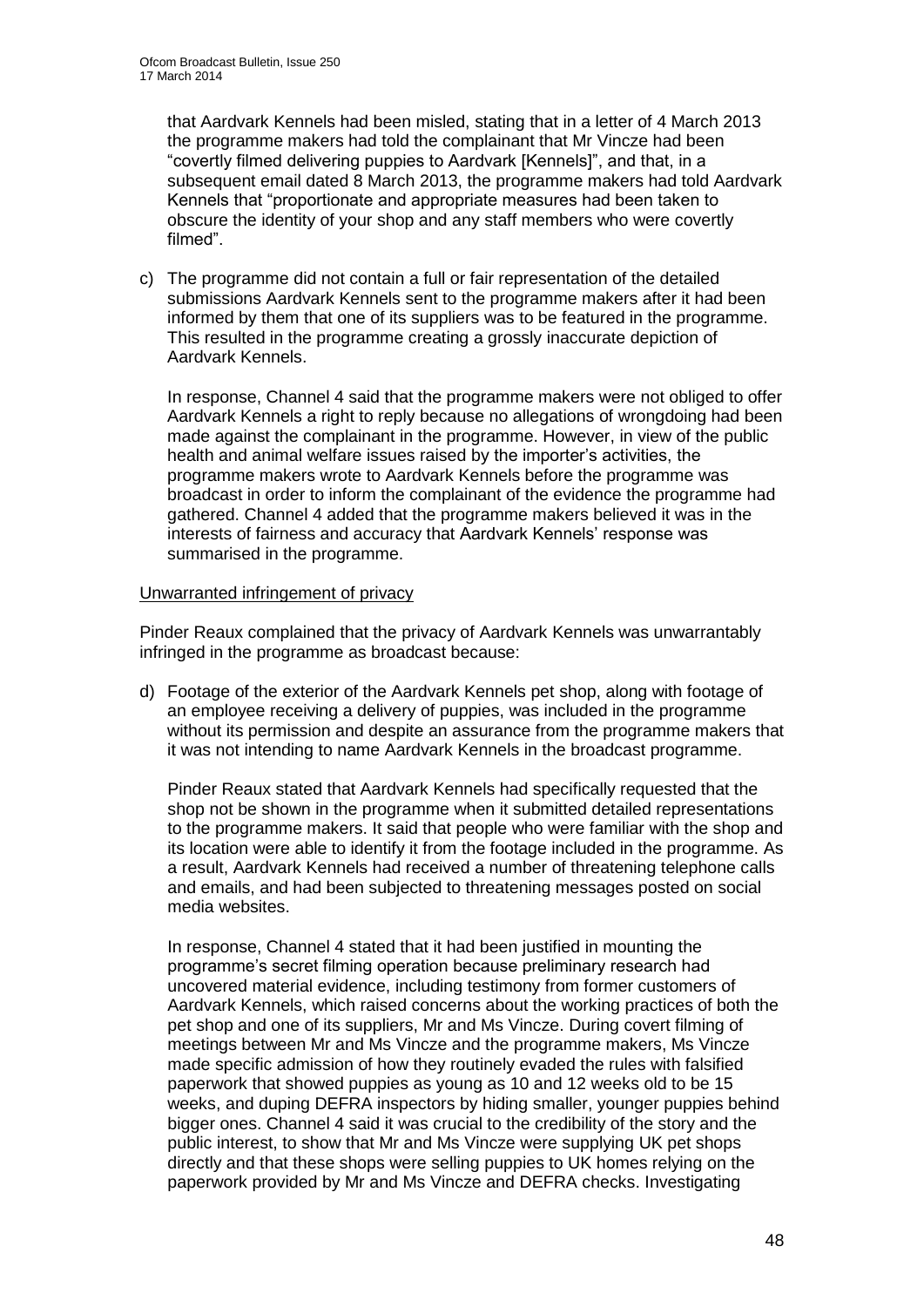these concerns, Channel 4 argued, was in the public interest because the evidence raised concerned the protection of public health and the exposing of misleading claims (i.e. Mr and Ms Vincze). Therefore, showing the surreptitiously filmed footage of the puppy delivery, albeit that the puppies were aged 15 weeks or older, to the pet shop was necessary to the credibility and authenticity of the programme.

With regard to the inclusion of footage of Aardvark Kennels and one of its employees in the programme, Channel 4 stated that it did not accept that the complainant's privacy had been unwarrantably infringed because the complainant did not have a legitimate expectation of privacy with regard to the broadcast of the covert filming. Channel 4 argued that: although the filming was surreptitious it was conducted in a public place, that is, on the street; no private act or information was included in the material broadcast; and neither the complainant, its staff, nor the shop itself were reasonably identifiable from the broadcast. If Ofcom were to consider that the complainant did have a legitimate expectation of privacy, any infringement of such a right would have been warranted by the public interest value in the matters revealed.

#### **Ofcom's initial Preliminary View**

Ofcom's initial Preliminary View in this case was that the complaint of unjust or unfair treatment and unwarranted infringement of privacy in the programme as broadcast should not be upheld. In summary, Ofcom provisionally concluded that:

- The programme makers had taken sufficient steps to obscure the identifying features of Aardvark Kennel's shop and its employee so that neither would be recognisable to an ordinary viewer. In addition, in the absence of evidence from the complainant that anyone had identified the pet shop, Ofcom was unable to conclude that the pet shop was identifiable from footage included in the programme. Given that Aardvark Kennels was not identifiable from the footage, Ofcom did not consider that an unfair impression was given in the programme that Aardvark Kennels was involved in criminal activity, namely the illegal importation of incorrectly certificated animals.
- Ofcom was also satisfied that the broadcaster had adequately reflected Aardvark Kennels' position, although summarised and edited, regarding the puppies and Ofcom considered that this was presented fairly in the programme.
- In relation to the complaint of unwarranted infringement of privacy, Ofcom took the view that the identity of the pet shop and its employee were not identifiable in the programme as broadcast. Therefore, in the circumstances of this case, Aardvark Kennels did not have a legitimate expectation of privacy in relation to the footage included in the programme as broadcast. Having reached this conclusion, it was not necessary for Ofcom to consider whether any infringement into the privacy of Aardvark Kennels was warranted.

Both parties were given the opportunity to make representations on the initial Preliminary View. Pinder Reaux, on behalf of Aardvark Kennels, and Channel 4 made representations that were directly relevant to the complaint and Ofcom's Preliminary View not to uphold the complaint.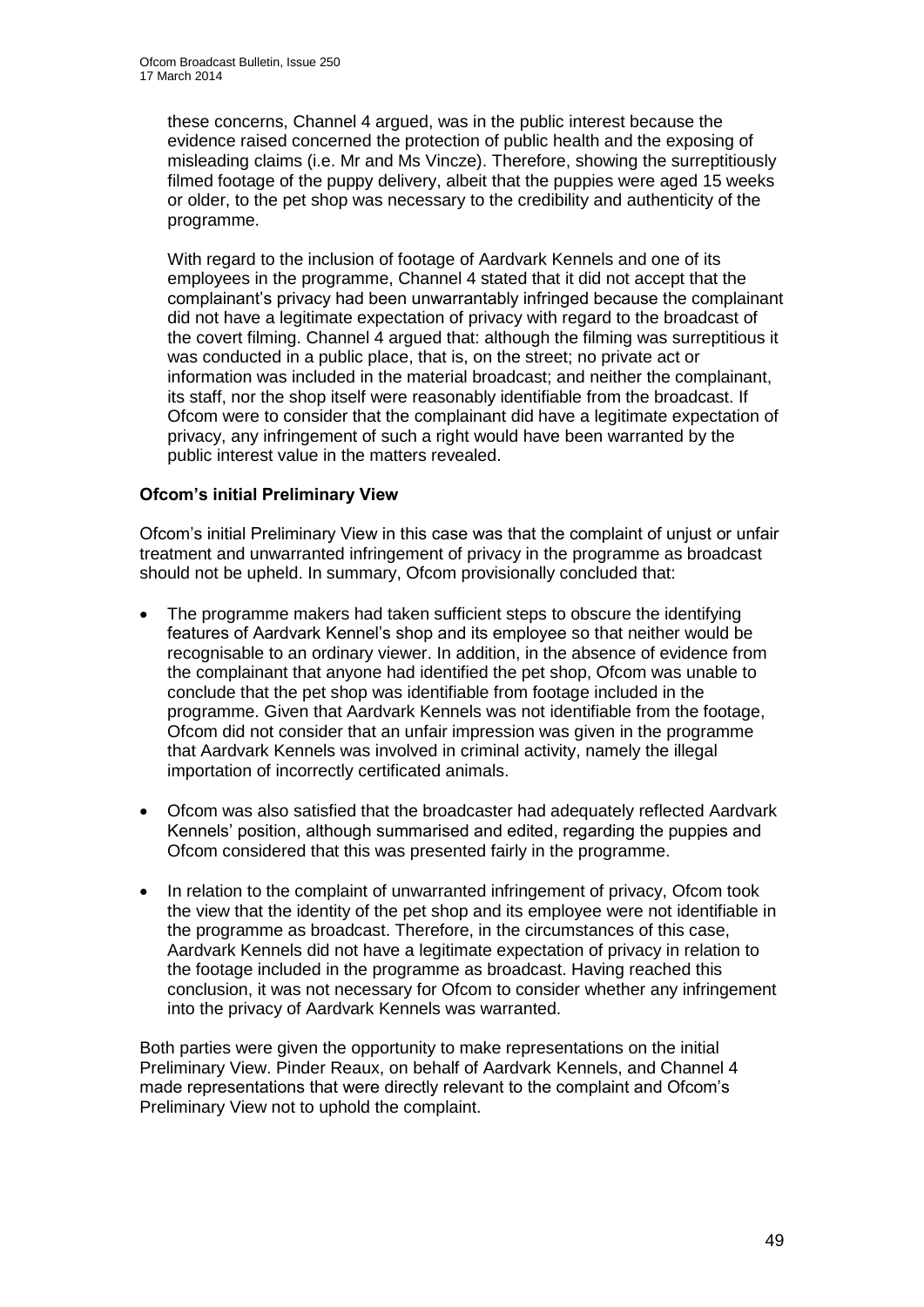#### *Pinder Reaux's representations*

In summary, Pinder Reaux said that Channel 4's failure to properly undertake a full and fair representation of the detailed submissions that Aardvark Kennels sent to the programme makers resulted in the programme creating a grossly and inaccurate depiction of it. It said that while the programme included a brief statement from Aardvark Kennels at the end of the programme, the entirety of its statement was not included. Pinder Reaux said that cherry picking a couple of sentences from Aardvark Kennels' statement was wholly unjust and amounted to unfair treatment. Pinder Reaux said that the programme clearly imputed that Aardvark Kennels was involved in illegal/criminal activity.

Pinder Reaux said that while Aardvark Kennels did not dispute that some steps were taken in the programme to shield its identity, these steps were insufficient. Pinder Reaux submitted further material to show that Aardvark Kennels was readily identifiable from the programme. This evidence included:

- Postings from the local council's Facebook page that were posted 24 to 48 hours after the broadcast of the programme. Pinder Reaux said that the posts provided to Ofcom mentioned Aardvark Kennels by name which showed that it was clearly readily identifiable via the programme. It also said that the nature of these posts clearly showed that Aardvark Kennels was perceived as being involved in criminal activity.
- Postings made on the Facebook page of Get Gumtree Animal Free ("GGTAF", a group campaigning to prevent the sale of animals via the online classified advertisements website, Gumtree). Again, Pinder Reaux said that the posts identified Aardvark Kennels as the pet shop featured in the programme.
- Emails sent directly to Aardvark Kennels via its own website within 24 hours of the programme being broadcast.
- Postings from Aardvark Kennels' own dedicated Facebook page.
- Transcripts of two abusive telephone call messages that were left on Aardvark Kennels' voicemail. Pinder Reaux said that many more telephone calls were received, but it was not possible for them all to be recorded.

Pinder Reaux said that these instances were illustrative of the extent to which Aardvark Kennels was identified by the programme and the manner in which it was portrayed, that is as being involved in criminal activity, which, it maintained, was untrue.

#### *Channel 4's representations*

In summary and in relation to the material provided by Pinder Reaux to Ofcom to show that Aardvark Kennels was readily identifiable from the programme, Channel 4 said that it was abundantly clear that Aardvark Kennels was named as the premises in the programme by an active online community of campaigners for puppy welfare who were already very familiar with the pet shop. It would only have taken one person with specialist knowledge of Aardvark Kennel's activities and reputation to identify it as the shop in the programme and then circulate this to a network of people via the campaign's publically available social networking website. The broadcaster stated that while some of the objectors referred loosely to "illegality", it was clear that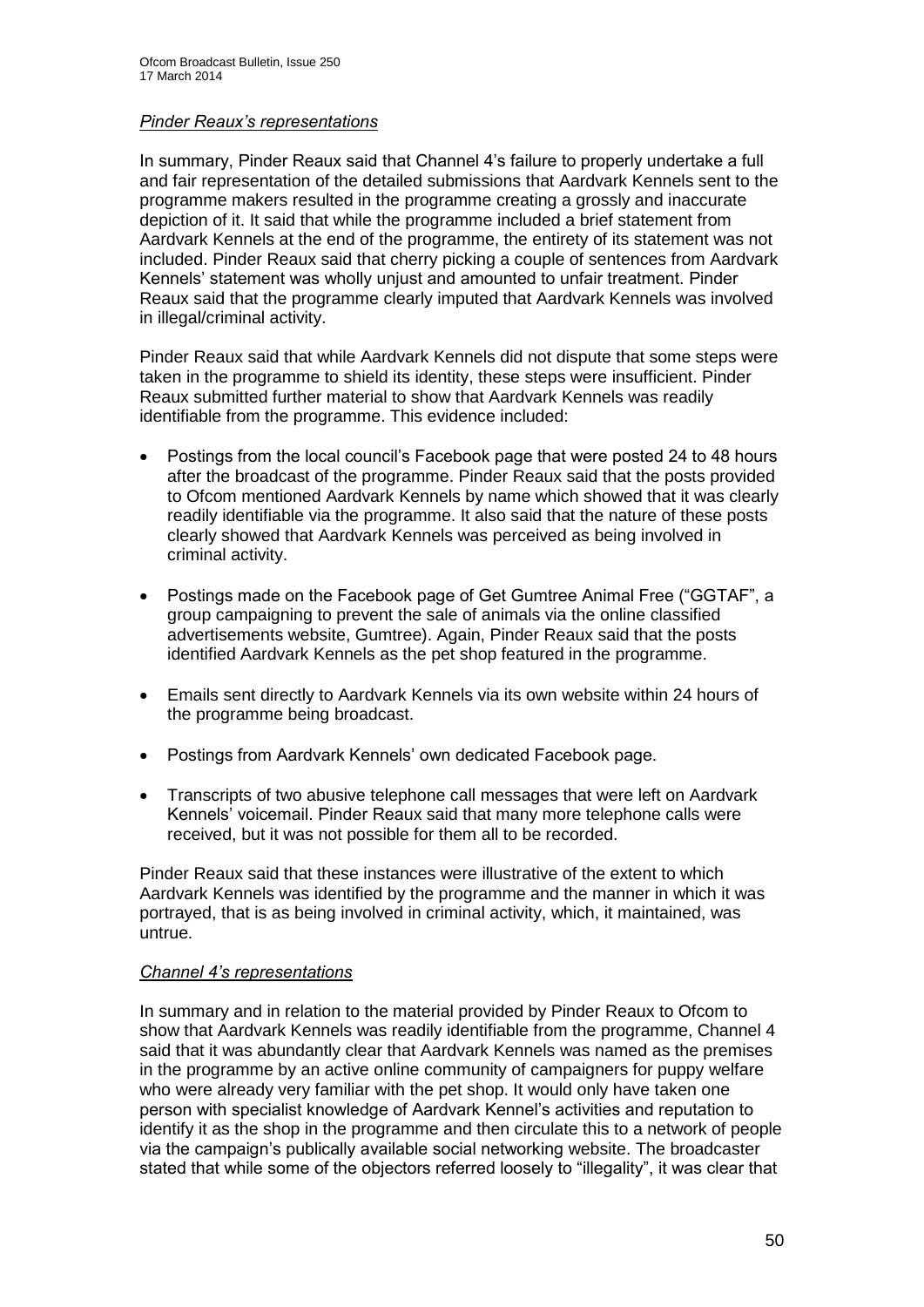such comments were directed to the pet shop buying, and then selling in the UK, puppies that campaigners suspect to have been "puppy-farmed" in Eastern Europe. This, Channel 4 said, was the true reason for the shop being targeted by campaigners.

Channel 4 provided Ofcom with material that it stated showed that campaigners and animal welfare interest groups were already raising awareness and concerns on online social networking websites about how Aardvark Kennels operated well before the programme's broadcast. Contrary to what the complainant states, Channel 4 said that it was clear from this material that Aardvark Kennels did not have a "positive/ neutral" online presence prior to the broadcast of the programme. In fact, the very first posting on the local council website was from a member of GGTAF which showed the cross-pollination of the campaigners.

The broadcaster said that it was this identification of Aardvark Kennels, i.e. due entirely to prior knowledge of its alleged "bad practices" and associations with puppy farming and importation of puppies from Eastern Europe in an established online community, that led to wider identification of the pet shop that was so heavily disguised in the programme. Channel 4 said that the steps taken to conceal the identity of Aardvark Kennels from the "ordinary viewer" were proportionate in all the circumstances. To the extent that Aardvark Kennels was identified by someone with specialist knowledge which was then passed on between like-minded people, Channel 4 said that it was in relation to activities in respect of which the pet shop was well-known and for which it had already been widely criticised.

In relation to the initial Preliminary View itself, Channel 4 made the following observations:

- Undue weight was placed by Ofcom on whether Aardvark Kennels' premises were identifiable from the programme and the lack of evidence provided by the complainant in determining whether the programme was fair. Channel 4 said that whether the premises could be identified from the programme had no bearing on "fairness". In any event, even if the pet shop was identified, the programme was not unfair.
- It did not follow from any alleged identification of the Aardvark pet shop either that it had a legitimate expectation of privacy in respect of the broadcast of the programme or that its privacy was unwarrantably infringed by the broadcast of the programme. It said that in the event that Ofcom determined that the complainant had a legitimate expectation of privacy in regard to the footage broadcast in the programme, then the public interest as already set out in Channel 4's statement above, outweighed any privacy rights engaged and therefore any infringement was clearly warranted.

Having carefully considered the representations of both parties, Ofcom considered, in light of the further points raised, to reconsider the initial Preliminary View and, in particular, our reasoning in finding that the complainant was not identifiable from the footage shown in the programme. This was reflected in the revised Preliminary View and in the Decision below.

#### **Ofcom's Revised Preliminary View**

Ofcom provided both parties with a revised Preliminary View with the opportunity to make representations on it. While the decision not to uphold the complaint remained the same as the initial Preliminary View, the revised Preliminary View included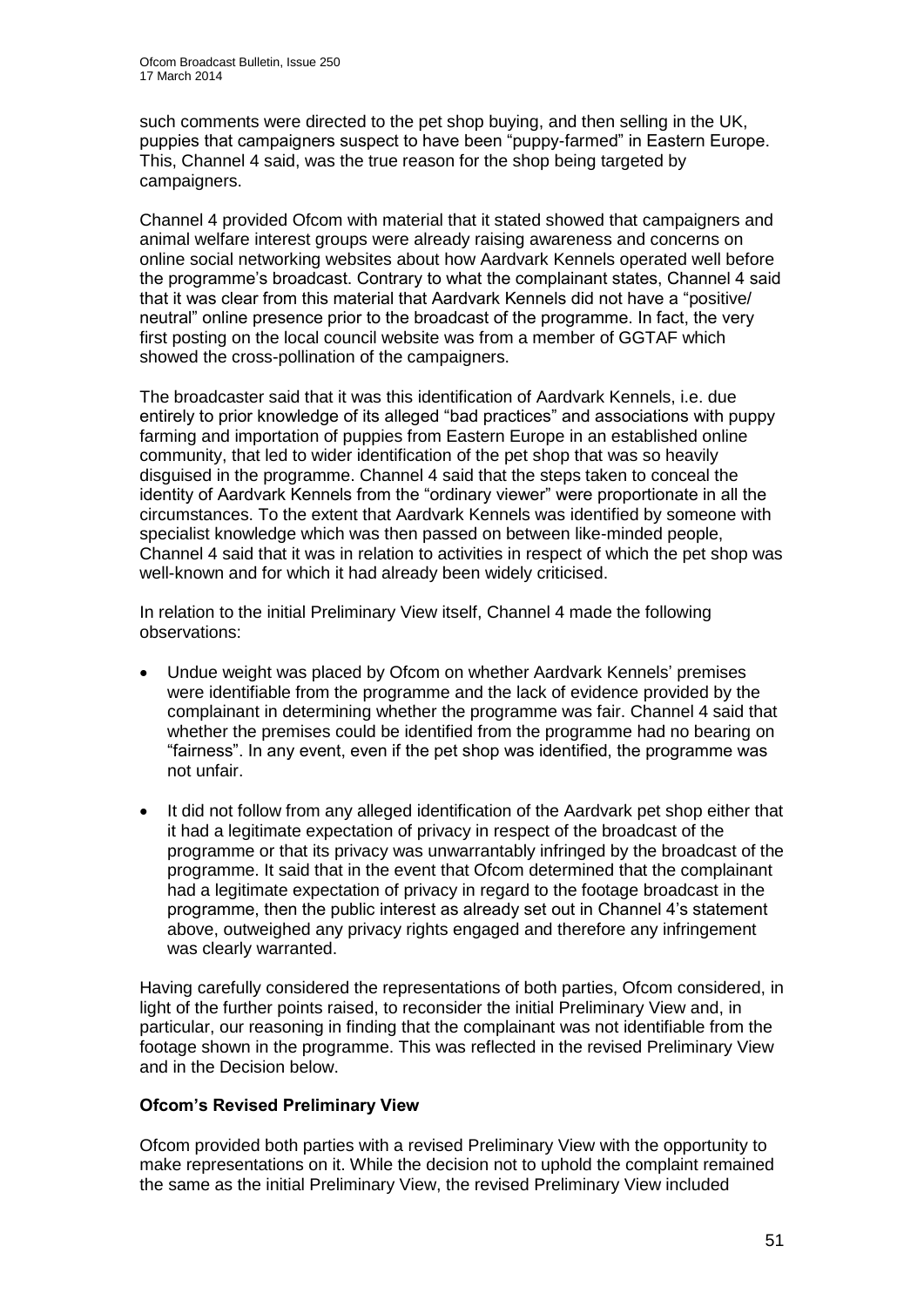altered reasoning on the issue of whether the complainant was identifiable from the footage shown in the programme. Neither the complainant nor Channel 4 made any further representations on the revised Preliminary View.

#### **Decision**

In reaching this Decision, Ofcom carefully considered all the relevant material provided by both parties. This included a recording and a transcript of the programme as broadcast, both parties' written submissions and supporting material. We also considered the representations made by the parties on the initial Preliminary View. Neither party made any further representations on the revised Preliminary View.

Ofcom's statutory duties include the application, in the case of all television and radio services, of standards which provide adequate protection to members of the public and all other persons from unjust or unfair treatment and unwarranted infringement of privacy in, or in connection with the obtaining of material included in, programmes in such services.

In carrying out its duties, Ofcom has regard to the need to secure that the application of these standards is in the manner that best guarantees an appropriate level of freedom of expression. Ofcom is also obliged to have regard, in all cases, to the principles under which regulatory activities should be transparent, accountable, proportionate and consistent, and targeted only at cases in which action is needed.

#### Unjust or unfair treatment

When considering complaints of unjust or unfair treatment, Ofcom has regard to whether the broadcaster's actions ensured that the programme as broadcast avoided unjust or unfair treatment of individuals and organisations, as set out in Rule 7.1 of the Code.

a) Ofcom considered the complaint that Aardvark Kennels had been treated unfairly and unjustly in the programme as broadcast, in that an incorrect and unfair impression was given that Aardvark Kennels was involved in criminal activity, namely the illegal importation of incorrectly certificated animals.

Ofcom had regard to whether reasonable care was taken by the broadcaster to satisfy itself that material facts had not been presented, disregarded or omitted in the programme in a way which was unfair to Aardvark Kennels (as outlined in Practice 7.9 of the Code).

The programme set out to investigate whether the demand for "designer dogs" as pets in the UK was having a significant effect on the conditions in which puppies were being imported and whether the relaxation of the quarantine regulations put human health at risk. Part of the investigation examined whether some dog importers were bringing puppies into the UK from abroad with falsified travel documents and immunisation histories. It was in this context that the footage of Aardvark Kennels was included in the programme.

Before considering the substance of the complaint that the programme gave an unfair impression that Aardvark Kennels was involved in the illegal importation of incorrectly certified animals, it was necessary for Ofcom to assess whether or not the pet shop shown in the programme was identifiable as being Aardvark Kennels. For the reasons detailed in head d) of the revised Preliminary View below, we considered, on balance, that Aardvark Kennels was identifiable as the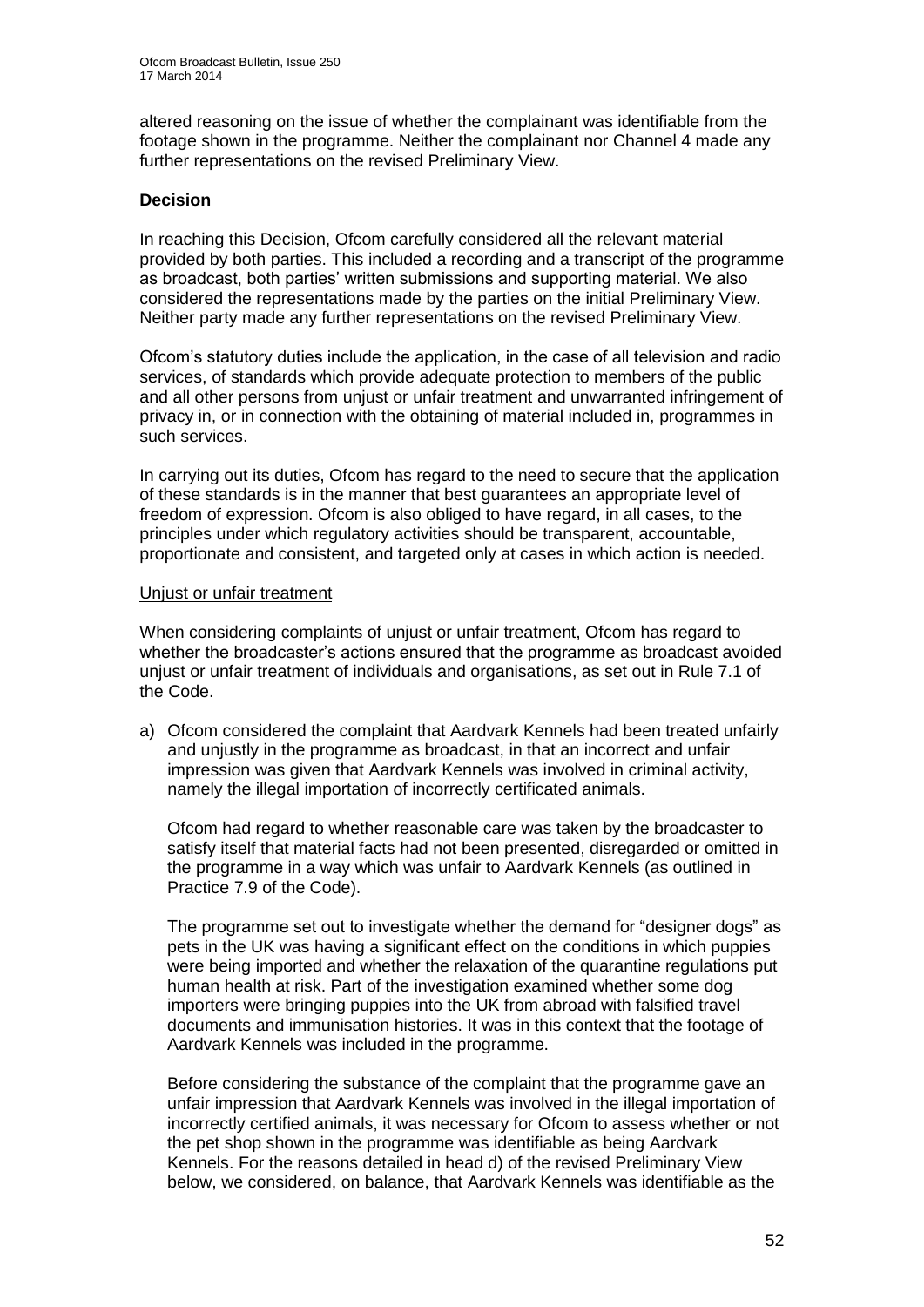pet shop from the footage, albeit only to a small and limited number of individuals who were very familiar with the shop or had specialist knowledge of it.

Ofcom went on to consider the substance of the complaint about whether or not an unfair impression was given in the programme that Aardvark Kennels was involved in the illegal importation of incorrectly certificated animals.

Ofcom began by noting, particularly, the allegations made in the programme relating to Mr and Ms Vincze, and her admission that they supplied puppies younger than 15 weeks old on falsified paperwork. We noted that just before the footage of the pet shop was shown in the programme, the reporter stated that Mr and Ms Vincze had told the undercover reporters that they were *"...delivering all these puppies to two of their regular clients. We're not quite sure where they are. We think they're a pet shop, anyway we've decided to follow them".* From this, we took the view that there was potential for viewers to form the impression that the pet shop was complicit in the activity exposed in the programme.

However, having watched the programme and taken careful note of the content of the programme as a whole, Ofcom considered that no specific allegation was made that the particular puppies shown being delivered to the pet shop were "incorrectly certified", or that they had been imported illegally. In the secretly filmed footage of Mr and Ms Vincze included in the programme, Ms Vincze said that:

*"The age* [of the puppies] *is officially 15 weeks, but they are younger mostly. Well, those* [i.e. the puppies Mr and Ms Vincze were transporting at the time of the filming] *are older because they were before Christmas and our customers had troubles to sell puppies, so we kept them with ourselves. But usually they are younger than the stated age".* 

In our view, Ms Vincze's comments suggested clearly that the puppies she and her father imported were younger *"mostly"* than the official age for importation. However, in relation to the puppies in their current consignment, and those later shown being delivered to the pet shop, Ms Vincze's comments were unequivocal in conveying that those particular puppies were older than the required 15 weeks. Ofcom considered that viewers would have clearly understood that the puppies in the van and later shown being delivered to the pet shop to be older than 15 weeks.

We also noted that the programme makers had sought a response from the pet shop about what they had discovered during the course of their investigation and that a summary of it was included in the programme. While the name of the pet shop remained undisclosed, the programme stated that:

*"Dispatches informed the pet shop and the authorities about what we discovered. The shop owner told us that he had been legally importing healthy puppies from Slovakia for a year. He said these puppies and their paperwork are all inspected by DEFRA which has never queried their age".*

Ofcom took the view that the presentation of the summary of Aardvark Kennels' response, albeit anonymous, would have left viewers in no doubt what its position was – namely, that it legally imported healthy animals and that they were inspected by the relevant authority which had never questioned the ages of the animals.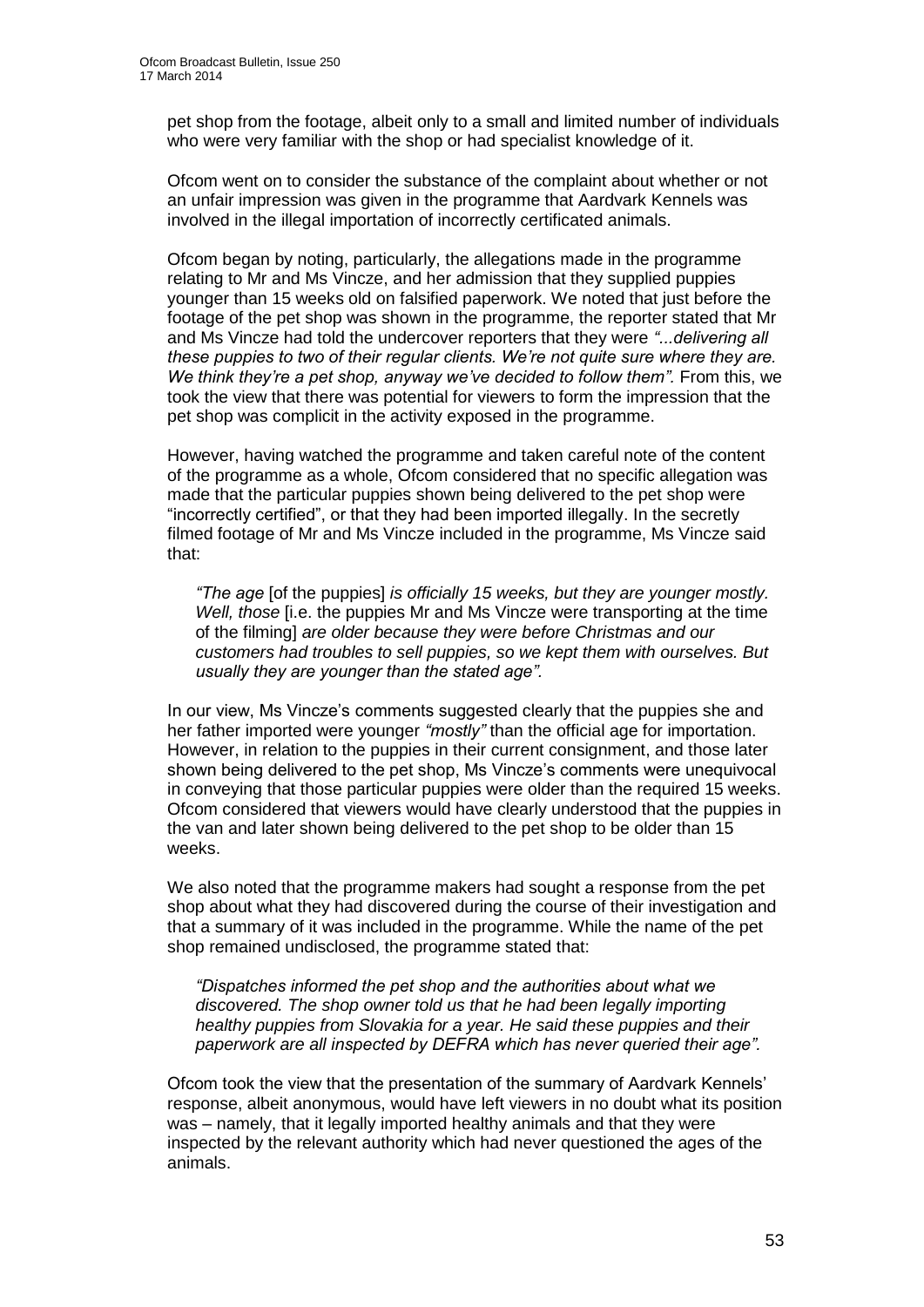Given, therefore, that no specific allegation was made in the programme that the puppies shown being delivered to the pet shop were "incorrectly certified", or that they had been imported illegally, and the presentation of a summary of the pet shop's response to the programme's findings, we considered that the programme had not presented material facts in a manner that materially and adversely affected viewers' perception of the heavily obscured pet shop shown in the programme.

Ofcom considered therefore that the broadcaster had taken reasonable care to satisfy itself that material facts had not been presented, disregarded or omitted in a way that was unfair to Aardvark Kennels.

b) Ofcom next considered the complaint that Aardvark Kennels was not properly informed in advance by the programme makers that footage of the pet shop and one of its employees would be included in the programme and that the letter it received from the programme makers appeared informative only and did not request a response.

In assessing this head of complaint, Ofcom had regard to Practice 7.11 which states that, if a programme alleges wrongdoing or incompetence or makes other significant allegations, those concerned should normally be given an appropriate and timely opportunity to respond.

Ofcom considered whether the claims made in the programme amounted to significant allegations that would require the broadcaster to give Aardvark Kennels an opportunity to respond.

Again, Ofcom noted the allegations made in the programme about Mr and Ms Vincze, and Ms Vincze's admission that they supplied puppies younger than 15 weeks old on falsified paperwork. We noted too that, just before the footage of the pet shop was shown in the programme, the reporter stated that Mr and Ms Vincze had revealed to the undercover reporters that they were *"delivering all these puppies to two of their regular clients. We're not quite sure where they are. We think they're a pet shop, anyway we've decided to follow them".* 

As already set out in head a) above, Ofcom also considered the content of the programme as a whole and took the view that no specific allegation was made that the particular puppies shown being delivered to the pet shop were "incorrectly certified", or that they had been imported illegally.

Therefore, we considered that the programme did not allege wrongdoing, incompetence or make any other significant allegation against Aardvark Kennels. For this reason, it was not incumbent upon the programme makers or the broadcaster to offer Aardvark Kennels an appropriate and timely opportunity to respond to the material to be included in the programme, or to inform Aardvark Kennels prior to broadcast that the pet shop and one of its employees (both of whom had been heavily obscured) would be featured in the programme.

In any event, Ofcom was aware that the programme makers had written to Aardvark Kennels on 4 March 2013, some eight days before the programme was broadcast, to inform it that Mr and Ms Vincze had been covertly filmed delivering puppies to the pet shop, but that it did not intend to name Aardvark Kennels. The programme included the following summary of a response received from Aardvark Kennels (though it remained unnamed):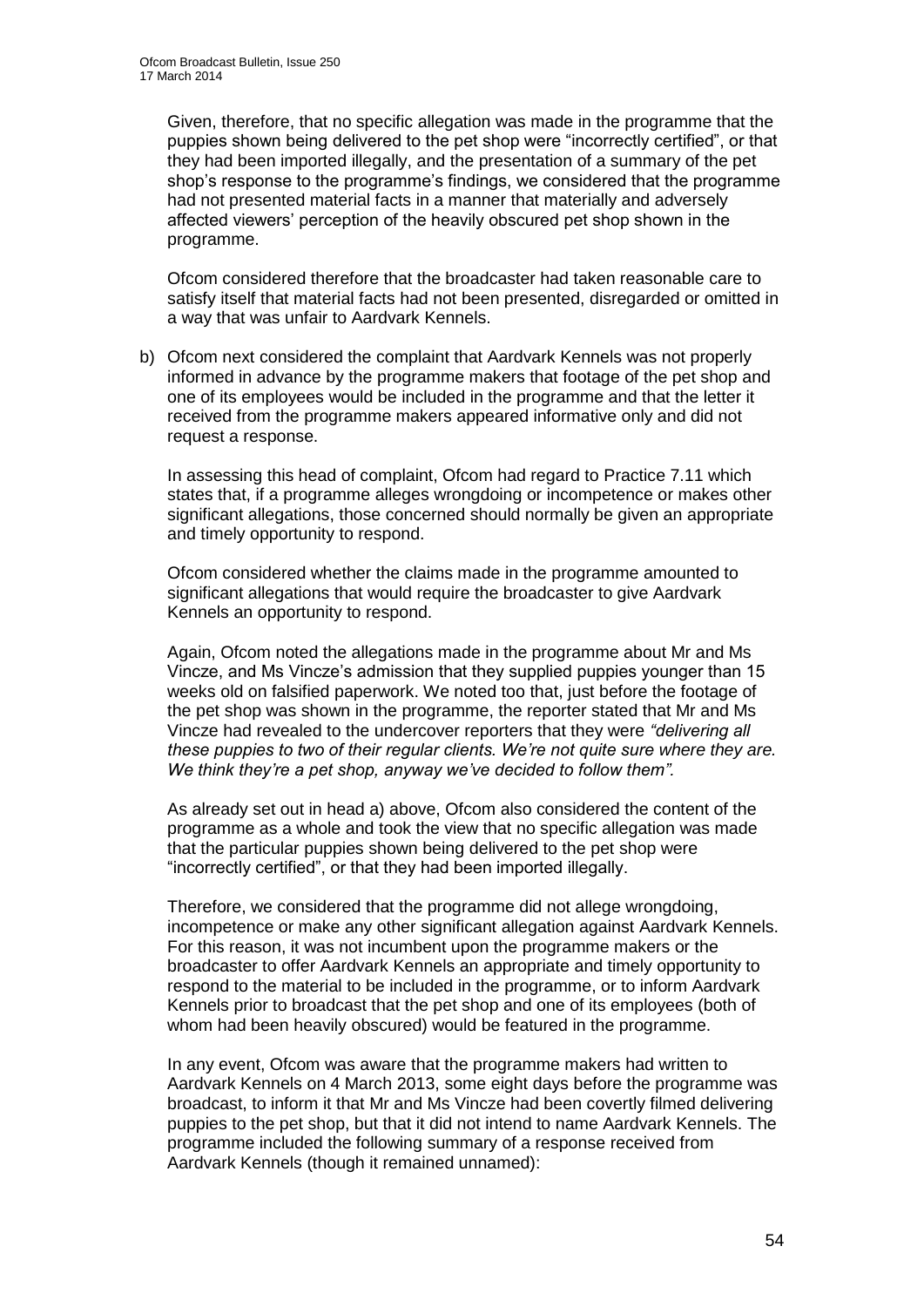*"Dispatches informed the pet shop and the authorities about what we discovered. The shop owner told us that he had been legally importing healthy puppies from Slovakia for a year. He said these puppies and their paperwork are all inspected by DEFRA which has never queried their age."*

Given the factors set out above, Ofcom concluded that there was no unfairness to Aardvark Kennels in this respect.

c) Ofcom then considered the complaint that the programme did not contain a full or fair representation of the detailed submissions Aardvark Kennels sent to the programme makers after it had been informed by them that one of its suppliers was to be featured in the programme.

Ofcom had regard to Practice 7.13 that states that, where it is appropriate to represent the views of a person or organisation that is not participating in the programme, this must be done in a fair manner.

As already noted in head b) above, the programme had included an anonymous statement from Aardvark Kennels in the programme. Ofcom compared this summary to the contents of the letter dated 7 March 2013 that the owner of Aardvark Kennels had sent to the programme makers in response to being informed that the pet shop had been covertly filmed taking delivery of the puppies. In particular, we noted the following extract from the letter directly relevant to this head of complaint:

"I have been importing nice healthy puppies commercially from Slovakia for just one year now, and they are imported legally under the Traces System, which we notify DEFRA of our intention to import puppies, and they receive an Importer Notification Form from ourselves. Then upon the puppies arrival to our kennels, the following day an Inspector from DEFRA comes to inspect all puppies and their passports, the original Intra Trade Health Certificate, and vaccination dates, and has never queried the validity of information on the passports or ages of the puppies, as they are the required 15 weeks old. The older age is something we prefer as they have had all vaccinations and are immunised, and are more unlikely to go off colour. Whereas our UK bred puppies are 8 weeks of age with only part vaccinations given.

A small family run business, Aardvark Kennels has over 30 years of experience in the pet trade, and has a good unblemished reputation. We do not wish to be implicated in any way whatsoever of any wrongdoing or illegal activity. Although your letter to us says 'we do not intend to name Aardvark in the broadcast programme', I would like your assurances that any footage of my shop front or myself or members of staff will not be shown. We are importing the puppies legally under the new EU trade rules. The puppies we are importing are of good quality and are very difficult breeds to purchase in the UK."

Ofcom recognises that programme makers and broadcasters can select and edit material provided to it by way of a written statement for inclusion in a programme. This is an editorial decision and it would be unreasonable, in Ofcom's view, for an individual to expect a broadcaster to include a lengthy written statement in full. Broadcasters must, however, ensure that where it is appropriate to represent the views of a person not participating in a programme that it is done in a fair manner.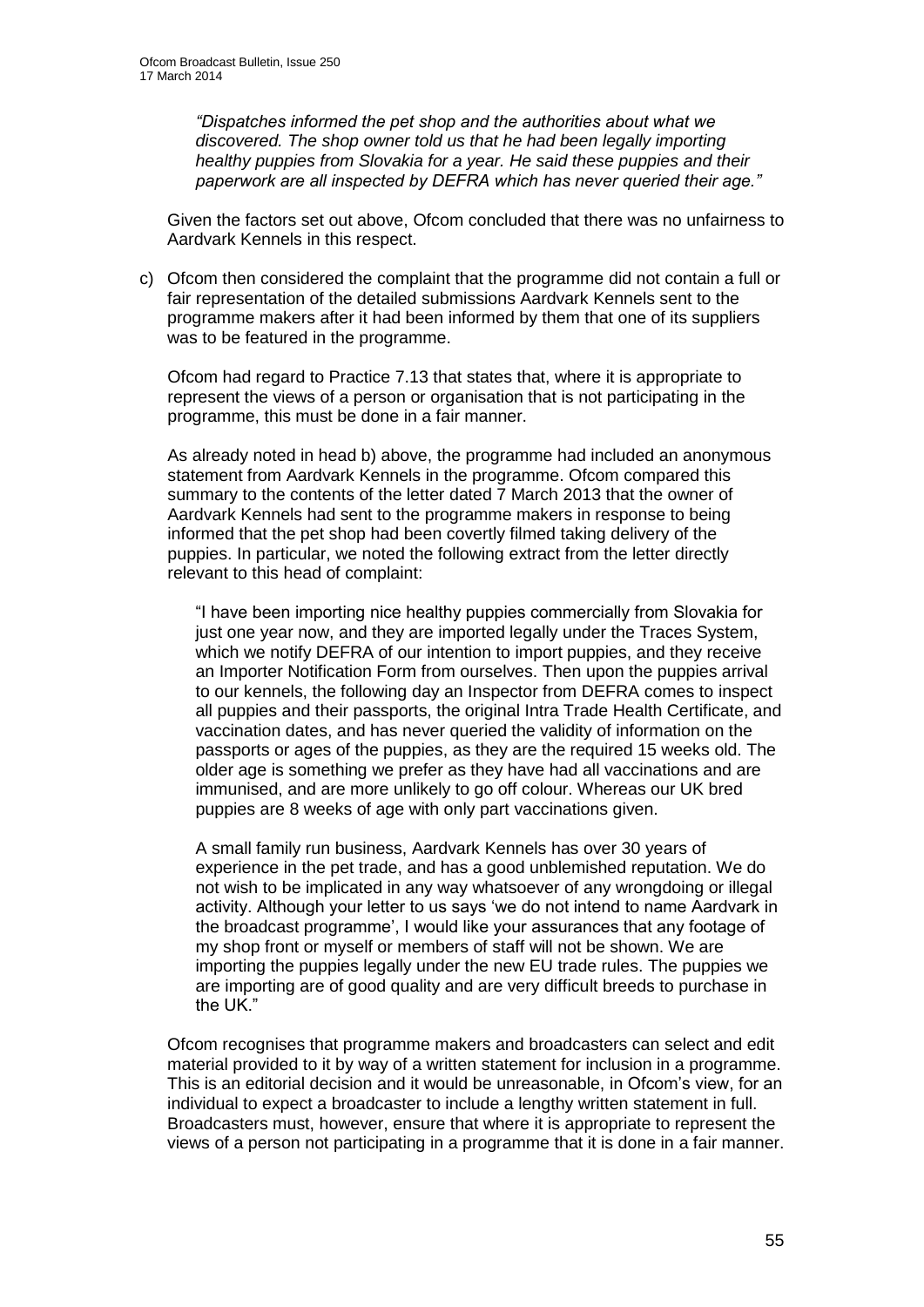In the particular circumstances of this case, Ofcom noted that the response from Aardvark Kennels was edited and summarised in the programme as quoted above in head b). Although the programme makers had decided not to present the response in its entirety, the edited extract of it included in the programme adequately set out, in our view, Aardvark Kennels' position regarding the issues raised by the programme makers in a way that would have left viewers in no doubt that it only imported healthy puppies from Slovakia and that DEFRA, who inspected the puppies' paperwork, had never queried the animals' ages.

Taking all these factors into account, Ofcom was satisfied that the broadcaster had adequately reflected Aardvark Kennels' position, although summarised and edited, regarding the puppies and we considered that this was presented fairly in the programme.

Ofcom considered therefore that there was no unfairness to Aardvark Kennels in this respect.

#### Unwarranted infringement of privacy

d) Ofcom considered the complaint that the privacy of Aardvark Kennels was unwarrantably infringed in the programme as broadcast in that footage of the exterior of its shop and one of its employees was shown in the programme without its permission and despite an assurance from the programme makers that it was "not intending to name Aardvark in the broadcast programme".

In Ofcom's view, the individual's right to privacy has to be balanced against the competing right of the broadcaster to freedom of expression. Neither right as such has precedence over the other and, where there is a conflict between the two, it is necessary to intensely focus on the comparative importance of the specific rights. Any justification for interfering with or restricting each right must be taken into account and any interference or restriction must be proportionate.

This is reflected in how Ofcom applies Rule 8.1 of the Code which states that any infringement of privacy in programmes, or in connection with obtaining material included in programmes, must be warranted. Ofcom also had regard to Practice 8.6 which states that, if the broadcast of a programme would infringe the privacy of a person, consent should be obtained before the relevant material is broadcast, unless the infringement of privacy is warranted.

In the initial Preliminary View, Ofcom considered that, owing to the steps taken by the programme makers to obscure the identity of the pet shop and its employee in the programme, neither were identifiable in the programme as broadcast, and as such Aardvark Kennels did not have a legitimate expectation of privacy in relation to the footage included in the broadcast. It was also noted that Pinder Reaux had said that Aardvark Kennels had been identified from the programme and that it had received threatening telephone and email messages although no evidence of this was provided to Ofcom.

Ofcom considered the arguments put forward by the parties (in response to the initial Preliminary View) relating to whether the pet shop was identified or identifiable as a result of the footage shown in the programme. Having reviewed the information subsequently provided to us, and having examined carefully the footage shown in the programme, we now take the view that, on balance, there was sufficient evidence to suggest that the shop had been identified as a result of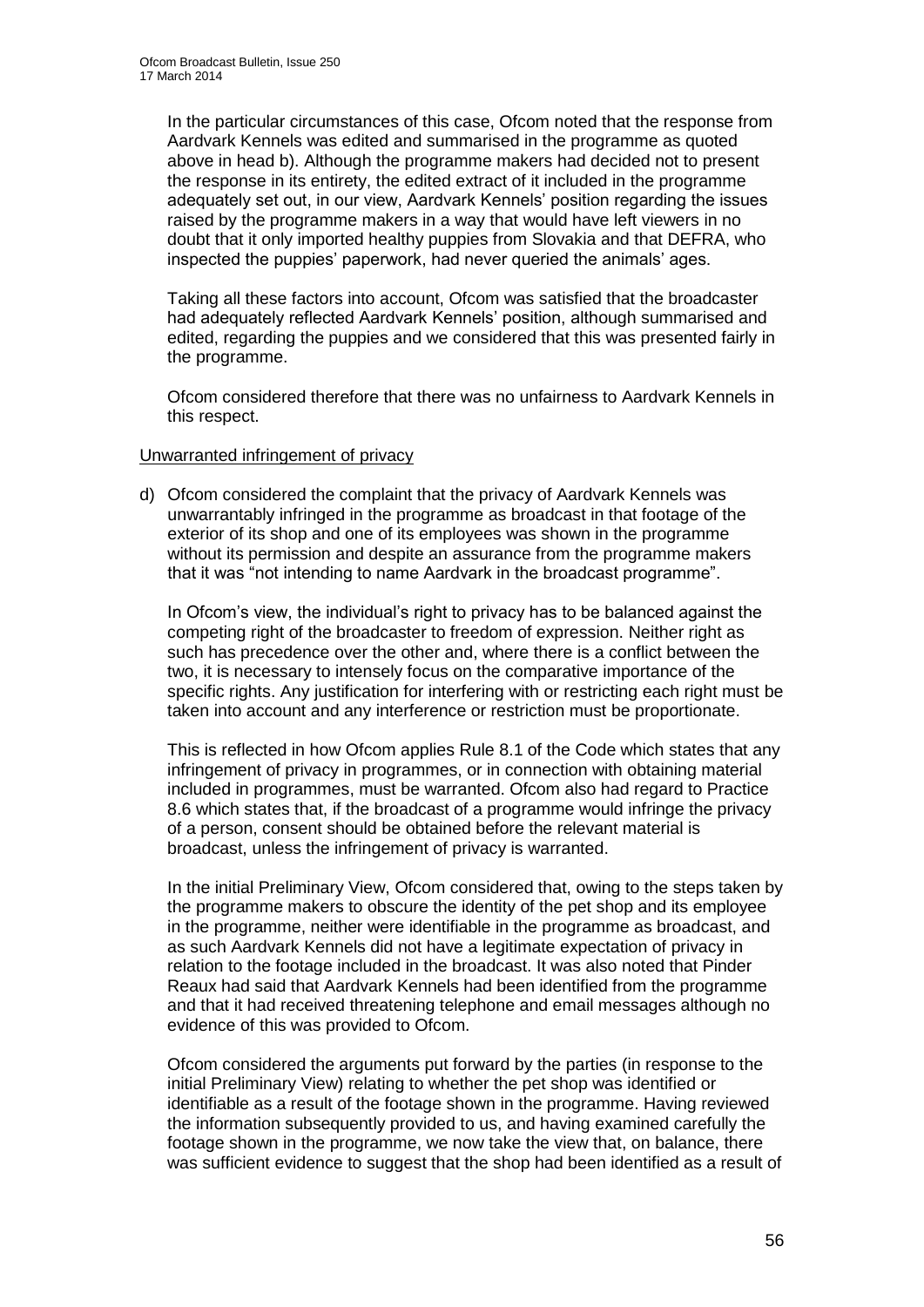the programme, albeit to a very small constituency of individuals who were very familiar with the shop or had specialist knowledge of it.

However, we noted the circumstances in which Aardvark Kennels was filmed and carefully considered the nature of the content which was actually broadcast in the programme (as described in the "Introduction and programme summary" section above).

The brief inclusion in the programme of the exterior of the shop (which was heavily obscured with the colour of its sign changed) and the delivery of the puppies to the shop (conducted in a public place, i.e. the public highway with the face of the shop employee blurred) could not, in our opinion, be reasonably considered as disclosing information of a private or sensitive nature that gave Aardvark Kennels a legitimate expectation of privacy (notwithstanding that it was identifiable to a small constituency of people).

Taking into account the factors detailed above, we therefore considered that, in the circumstances of this case, Aardvark Kennels did not have a legitimate expectation of privacy in relation to the footage included in the programme as broadcast. Having reached this conclusion, it was not necessary for us to consider whether any infringement into the privacy of Aardvark Kennels was warranted.

Ofcom concluded therefore that Aardvark Kennels' privacy was not unwarrantably infringed in the programme as broadcast.

**Therefore, Ofcom has not upheld Pinder Reaux's complaint of unjust or unfair treatment and unwarranted infringement of privacy in the programme as broadcast made on behalf of Aardvark Kennels.**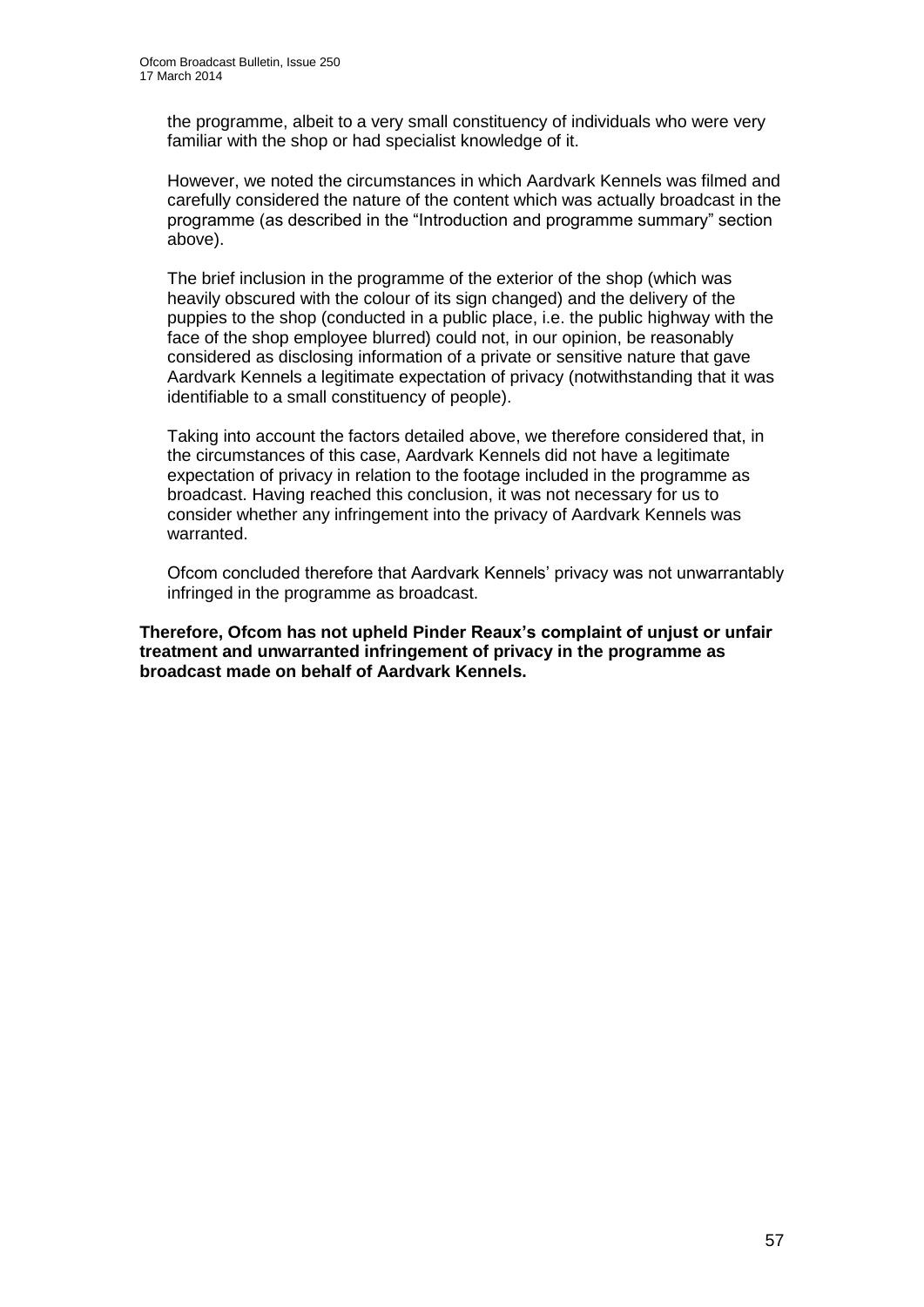# **Not Upheld**

### **Complaint by Ms Joanne Cross**

*Countdown to Murder: Stalked to Death, Channel 5, 31 October 2013*

#### **Summary**

Ofcom has not upheld Ms Joanne Cross' complaint of unjust or unfair treatment in the programme as broadcast.

*Countdown to Murder* is a documentary series which recounts high-profile murder cases. This edition provided a detailed account of events leading up to the murder of a nurse, Ms Jane Clough, who was killed by Mr Jonathan Vass, a colleague she had become romantically involved with. The programme explained that Mr Vass was already married (to the complainant, Ms Cross, although Ms Cross was never named in the programme) and that they had two children.

Ofcom considered that the broadcaster took reasonable care to satisfy itself that the material facts were not presented, omitted or disregarded in a way that was unfair to Ms Cross.

#### **Introduction and programme summary**

On 31 October 2013, Channel 5 broadcast an edition of *Countdown to Murder*, a documentary series which recounts high-profile murder cases. This edition, entitled *Stalked to Death*, provided a detailed account of events leading up to the murder of Ms Clough. The programme included interviews with various people, including: Ms Laura Richards, a criminal behaviour analyst; the parents of Ms Clough (Mr John Clough and Mrs Penny Clough); and, a friend and colleague of Ms Clough, Ms Tara Hassett. The programme also included dramatic reconstructions of events leading up to the murder and of the murder itself.

The programme explained that Ms Clough, who was a nurse at Blackpool Victoria Hospital, had become romantically involved with a colleague, Mr Vass, who worked for the ambulance service as an Ambulance Technician. It explained that Mr Vass was already married (the programme did not at any point give the name of his wife) and that they had two children. The programme stated that Ms Clough was unaware of this when she started seeing Mr Vass. The narrator said:

*"Vass had been married for two years and had two small children, both under five years old. Jane* [Clough] *was shocked at the news but Vass told her he was leaving his wife, that she had been unfaithful and they were in the process of separating. He was lying".*

Mr Clough (the murder victim's father) explained in the programme that:

*"He* [Mr Vass] *portrayed himself as the hurt party – he was a deception right from the start".*

The narrator further explained:

*"Vass was living a double life. He was married and had two young children. And was conducting affairs with other women".*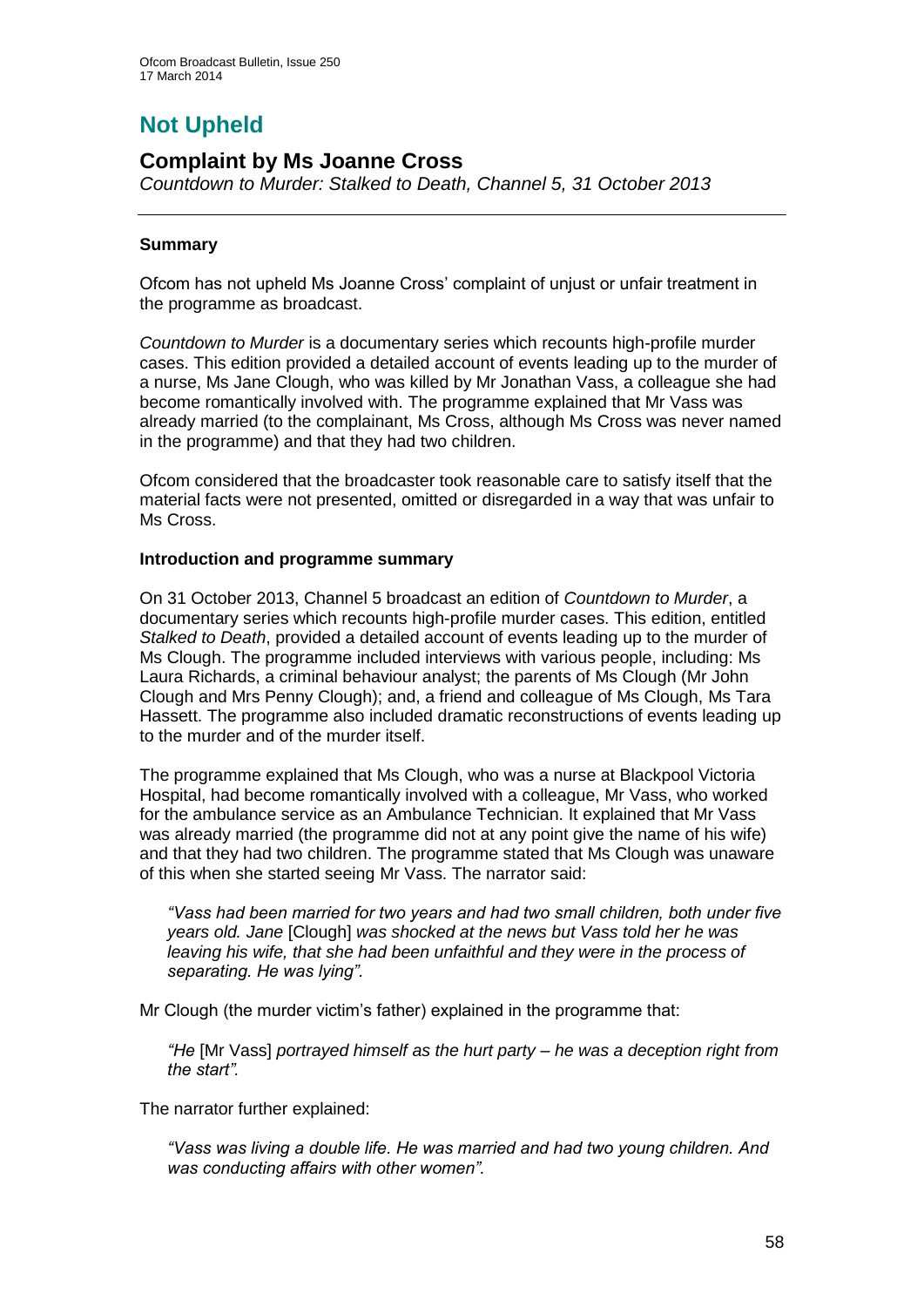Mr Clough said:

*"Jane had told us that he had said he was separating from his wife because she had been adulterous on two occasions, that's how he came to be interested in Jane".*

Ms Richards then provided insight into Mr Vass' behaviour:

*"He carried on with multiple women. He learnt that you charmed them, then you disarmed them and you compliment them. And once you've got their trust, he would become quite different".*

The programme said that Ms Clough and Mr Vass moved in together and that at this time Ms Clough was unaware that Mr Vass was still living with his wife. The narrator stated:

*"He invented night shifts and family errands to run, when in reality he was going home to see his wife and two children".*

When Ms Clough became aware that there was no divorce pending and challenged Mr Vass, they began to argue. A friend and colleague of Ms Clough's, Ms Hassett, was interviewed in the programme and explained:

*"She* [Ms Clough] *didn't want to be the person to break up a marriage, especially a marriage where there are two young children. However, he* [Mr Vass] *assured her it was all over and that he only went to see the children and so she thought he was doing the right thing".*

The programme explained that during the course of their relationship Mr Vass became increasingly violent, repeatedly raping and assaulting Ms Clough. Having had a baby with Mr Vass and not being willing to put up with the abuse any longer, it said that Ms Clough had moved out of her home with Mr Vass and back to her parents' house. The programme stated:

*"Throughout all of this time, Vass was still body building and seeing his wife and children".*

The programme stated that not long after moving out, Ms Clough returned to Mr Vass and the abuse started again. Ms Clough moved out for a second time and reported Mr Vass to the police. It stated that Mr Vass was arrested and charged with assault and rape, however he denied the charges and was granted bail and freed. The narrator stated:

*"Despite the charges against him, Vass' wife allowed him access to their children".*

Mr Vass, not wanting Ms Clough to testify against him in a trial for rape and assault, and being angry at the accusations she had made, stalked Ms Clough for several weeks. On 25 July 2010, Mr Vass murdered Ms Clough in the car park of the hospital in which she worked, stabbing her 71 times before cutting her throat.

The programme explained that at his criminal trial for the killing of Ms Clough Mr Vass pleaded guilty to murder, though denied the rapes and abuse. He was sentenced to life imprisonment.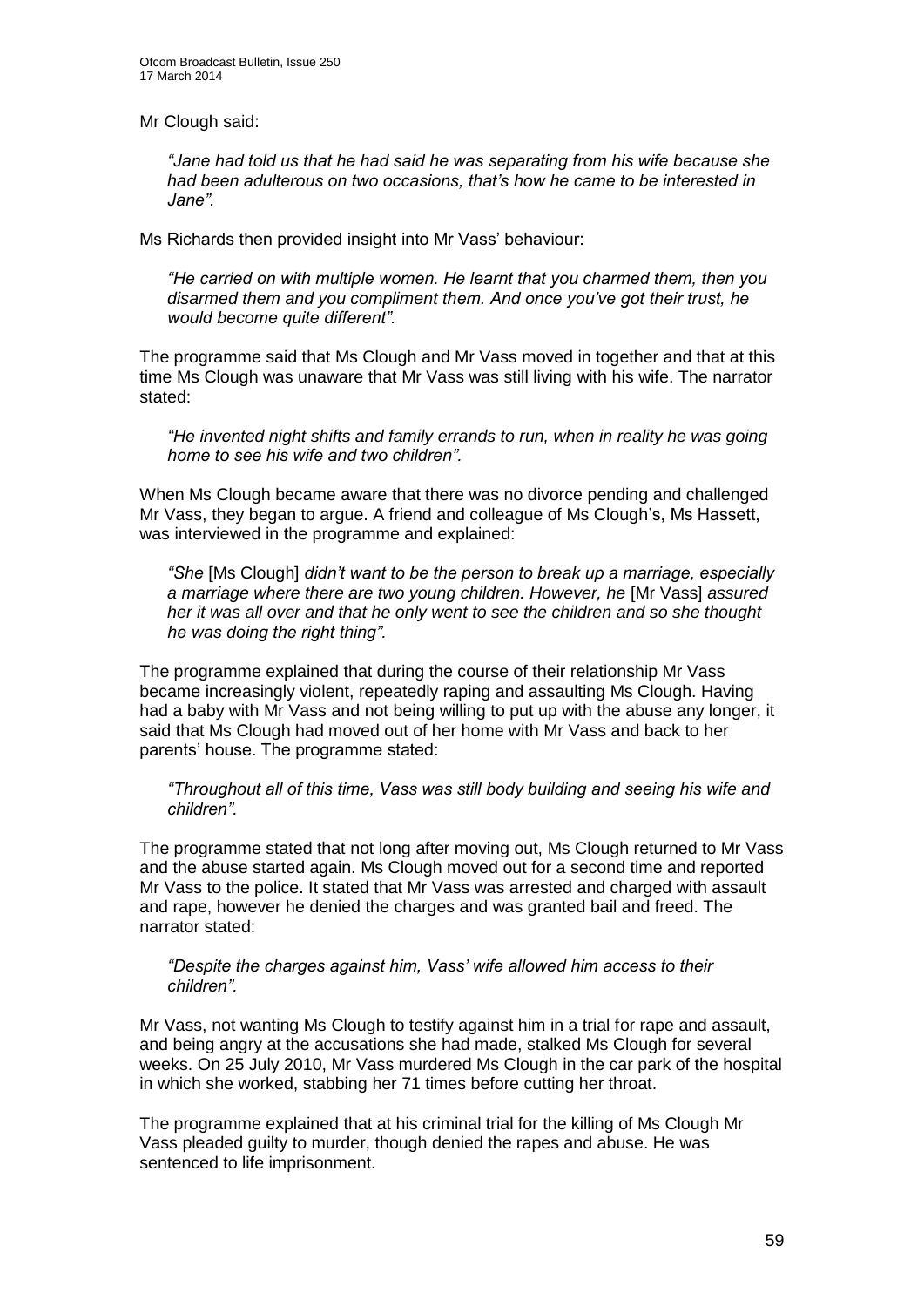Ms Cross was not named or shown in the programme and was only referred to in the programme as Mr Vass' wife.

#### **Summary of the complaint and the broadcaster's response**

In summary, Ms Cross complained that she was treated unjustly or unfairly in the programme as broadcast in that material facts were presented, disregarded or omitted in a way that damaged her reputation and her character.

In response, Channel 5 said that it regretted any embarrassment or distress felt by Ms Cross due to the programme. However, it said that the programme was not one about Ms Cross, who was not referred to in it by name, and that its editorial focus was to follow the timelines of the murderer and victim in the days and hours leading up to the murder of Ms Clough. Channel 5 said that, while the programme was not about Ms Cross, because of her relationship with Mr Vass it was inevitable that some details of Ms Cross' relevant interactions with him would be included in the programme.

Channel 5 said that each of the references to Ms Cross was factually accurate and in context and that the programme did not result in any unjust treatment or unfairness to her. It considered each of Ms Cross' particular concerns in turn:

 Ms Cross complained that the programme wrongly stated that she had been unfaithful to Mr Vass on two occasions.

In response, Channel 5 said that the programme did not state that Ms Cross had been unfaithful to Mr Vass on two occasions. Rather, the programme made it clear that the idea that Ms Cross had been *"adulterous on two occasions"* was one of many lies Mr Vass had told Ms Clough.

Channel 5 highlighted the narrator's statement *"But Jane had no idea that Vass was lying to her"* and said that this statement in particular made it clear to viewers that the various things Mr Vass had told Ms Clough about his personal circumstances were dishonest. It said that this included the information contained in the comment made by Ms Clough's father, who said:

*"Jane had told us that he* [Mr Vass] *had said he was separating from his wife because she had been adulterous on two occasions, that's how he came to be interested in Jane".*

In Channel 5's view, the ordinary, reasonable viewer would have assumed that Ms Cross had not had any extra-marital affair or had been adulterous, but that Mr Vass had lied to Ms Clough.

 Ms Cross complained that the programme wrongly stated that she had allowed Mr Vass to live with her and her children up until he had been accused of the rape and assault of Ms Clough. Ms Cross said that she had told Mr Vass to leave the family home earlier when she discovered he was having an affair. She said that Mr Vass had moved out on 4 September 2009.

In response, Channel 5 reiterated its point that the programme was not about Ms Cross but focussed on the behaviour and actions of Ms Clough and Mr Vass prior to Ms Clough's murder. It said that the programme made it clear that Mr Vass had been dishonest with both Ms Cross and Ms Clough. The references to Mr Vass' contact with Ms Cross and their children were relevant only to the question of the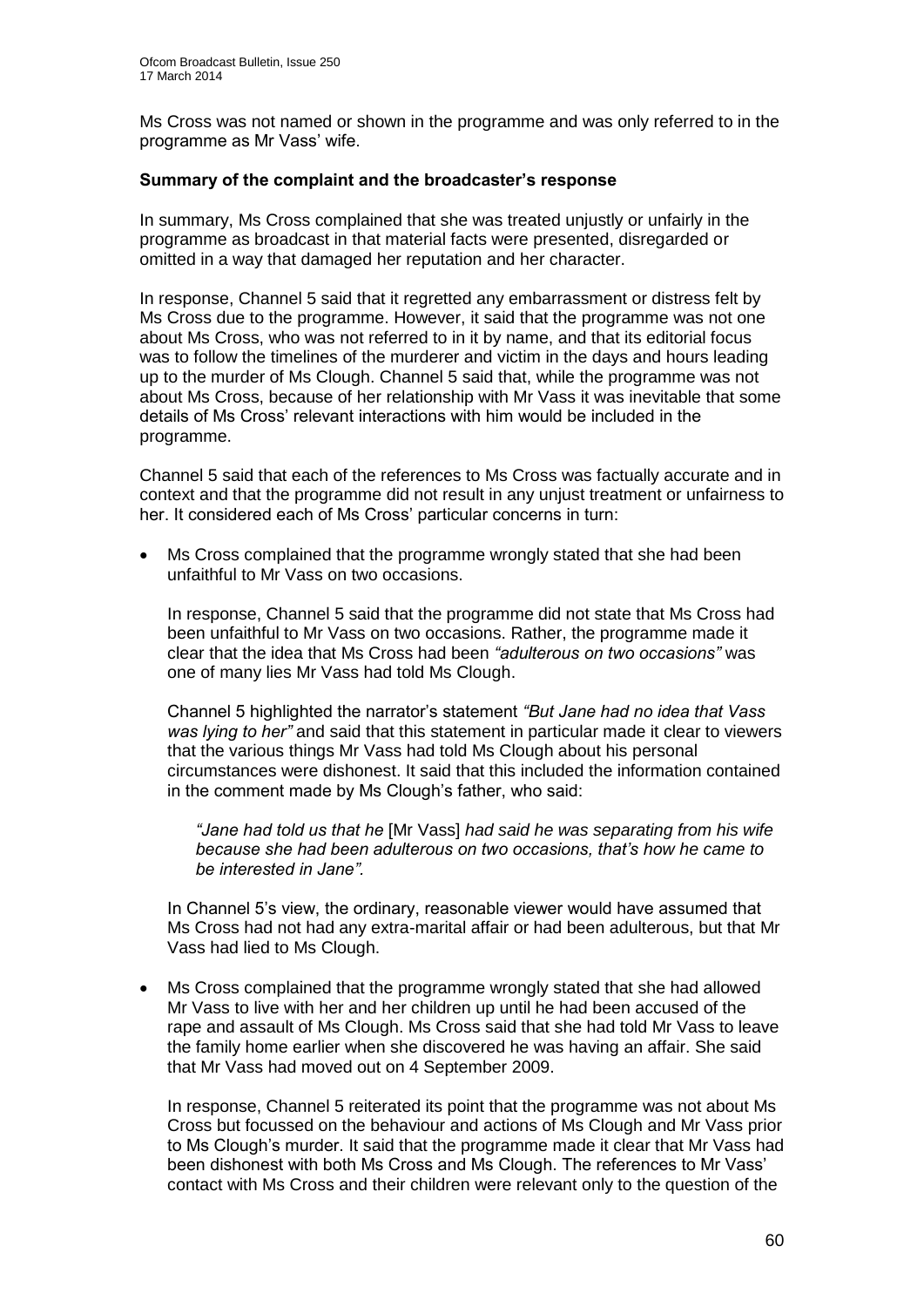lies Mr Vass had told Ms Clough and how he spent his time in the days before the murder.

The broadcaster said that the programme suggested that, once Mr Vass had moved in with Ms Clough, his home was with her, although he did spend some time with Ms Cross and their children. The programme did not suggest that Mr Vass was regularly living with Ms Cross and her children. Channel 5 stated that, in context, the statement in the programme that *"He* [Mr Vass] *was fired from the hospital and his wife threw him out"* meant no more than Mr Vass had no job and nowhere to live.

Channel 5 explained that, rather than assuming that Mr Vass had been living with Ms Cross prior to him being arrested, the ordinary, reasonable viewer would have correctly concluded that, once Mr Vass was arrested, he was unable to live in the home he had formerly shared with Ms Clough, nor, because of Ms Cross' view of him, the home where Ms Cross and their children resided. The narrator stated that: *"He* [Mr Vass] *was forced to move in with his parents"*.

The broadcaster said that only a strained or forced reading of the programme would suggest that, in context, the programme had wrongly told viewers that Mr Vass had been living with Ms Cross all through his association with Ms Clough. Further, it said that, even if that "forced reading" was correct, it would mean no more than that Ms Cross had supported Mr Vass during this time, despite knowing about his affair with Ms Clough. Channel 5 said that this was true.

Channel 5 said that Ms Cross had provided public support to Mr Vass during his prosecution for his violent behaviour towards Ms Clough. In particular, at a bail hearing on 11 December 2009, the court was told that Ms Cross (and another woman) were "horrified" that it was alleged that Mr Vass was violent and "...do not support the prosecution's view that this man is violent at all".

The broadcaster explained that, in its view, even if the programme had wrongly stated that Ms Cross had permitted Mr Vass to live with her and her children after she became aware of his affair, but before the rape allegations had been made, it did not accept that such a statement would have been likely to affect viewers' understanding of Ms Cross in a way that damaged her reputation and character in a way that was unfair to her. It said that viewers would have had no reason to think that Ms Cross was in any way complicit in Ms Clough's death or was anything other than an ordinary woman trying to keep her home functioning in difficult circumstances.

 Ms Cross complained that the programme implied that, despite the assault allegations made against Mr Vass, Ms Cross had continued to allow him to see their children, thereby potentially jeopardising their safety. Ms Cross stated that, although Mr Vass continued to see their children, any contact was supervised in a controlled and public facility to ensure their safety.

In response, Channel 5 said that there was nothing in the programme which suggested that either Ms Cross or her children were ever in danger from Mr Vass or that Ms Cross had done anything to put her children in danger. The programme had stated:

*"Despite the charges against him, Vass' wife* [Ms Cross] *allowed him access to their children. He spent the rest of his days in the gym and is said to have*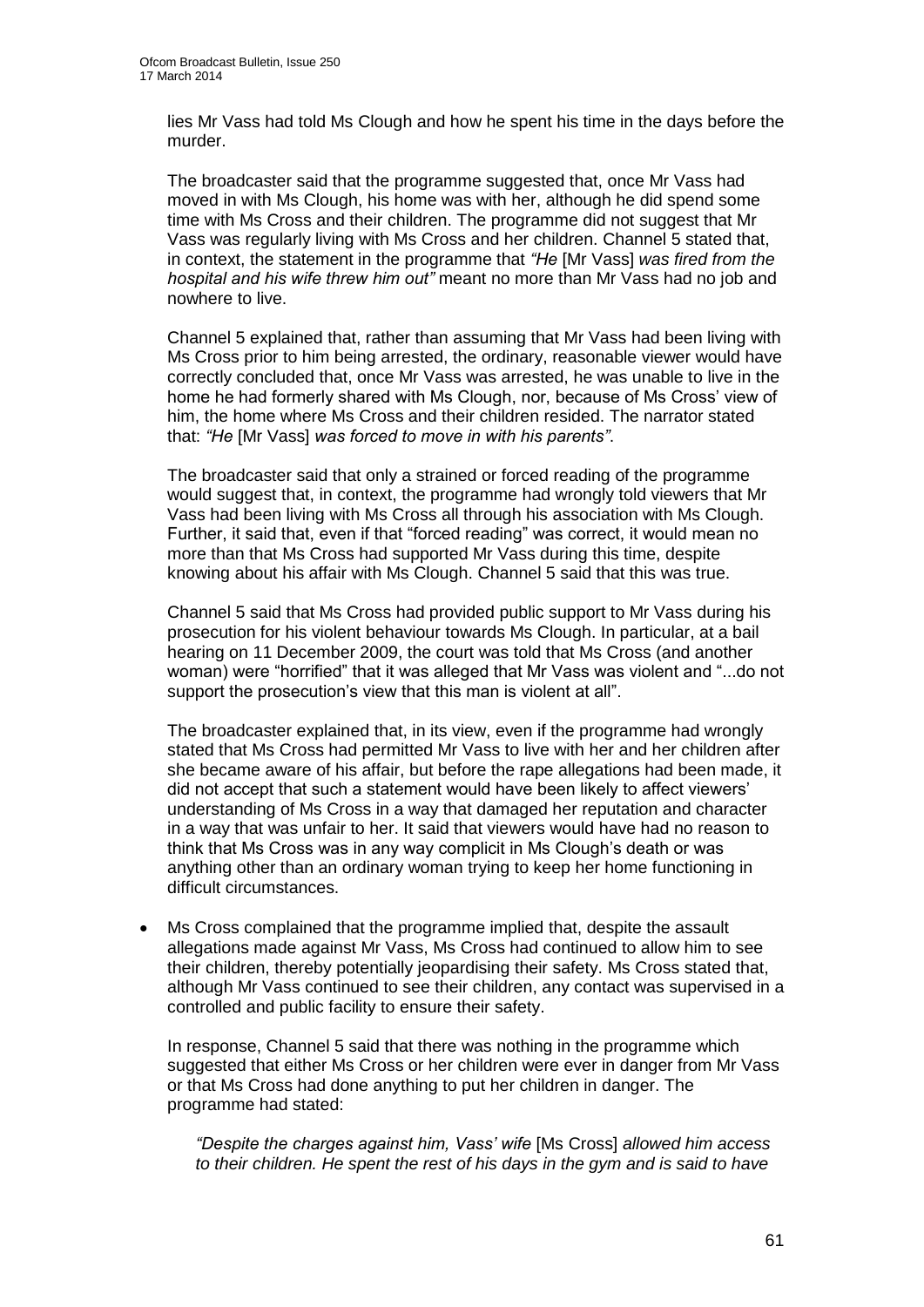*been taking more and more steroids. But at least it seemed he was keeping to his bail conditions".*

The broadcaster said that the programme correctly stated the fact that Mr Vass was allowed access to his children by Ms Cross. It said that the statement had to be judged in the general context and explained that the programme was seeking to present a view of Mr Vass' life at that particular point in time. Channel 5 reiterated its point that the format of this particular series focussed intensely on the lives of the murderer and his victim in the time leading up to the murder. Viewed in this context, the broadcaster said that the comment about Mr Vass being allowed access to his children by Ms Cross could be seen to be about Mr Vass and not Ms Cross.

#### **Decision**

Ofcom's statutory duties include the application, in the case of all television and radio services, of standards which provide adequate protection to members of the public and all other persons from unjust or unfair treatment and unwarranted infringement of privacy in, or in connection with the obtaining of material included in, programmes in such services.

In carrying out its duties, Ofcom has regard to the need to secure that the application of these standards is in the manner that best guarantees an appropriate level of freedom of expression. Ofcom is also obliged to have regard, in all cases, to the principles under which regulatory activities should be transparent, accountable, proportionate and consistent and targeted only at cases in which action is needed.

In reaching this Decision, we carefully considered all the relevant material provided by both parties. This included a recording and transcript of the programme as broadcast, both parties' written submissions and supporting documentation. The parties chose not to make any representations on Ofcom's Preliminary View in this case (which was not to uphold Ms Cross' complaint).

When considering complaints of unjust or unfair treatment, Ofcom has regard to whether the broadcaster's actions ensured that the programme as broadcast avoided unjust or unfair treatment of individuals and organisations, as set out in Rule 7.1 the Code. Ofcom had regard to this Rule when reaching this Decision. When considering each of the heads of complaint below, we also had regard to Practice 7.9 of the Code which states that, before broadcasting a factual programme, broadcasters should take reasonable care to satisfy themselves that material facts have not be presented, disregarded or omitted in a way that is unfair to an individual or organisation.

a) Ofcom considered the complaint that the programme wrongly stated that Ms Cross had been unfaithful to her former husband, Mr Vass, on two occasions.

Ofcom noted from the programme that Ms Clough's father made the following comment:

*"Jane had told us that he* [Mr Vass] *had said he was separating from his wife because she had been adulterous on two occasions, that's how he came to be interested in Jane".*

In our view, it was clear that the comment was not presented as a statement of fact and that it was made by Mr Clough who was recalling what he said he had been told by his daughter.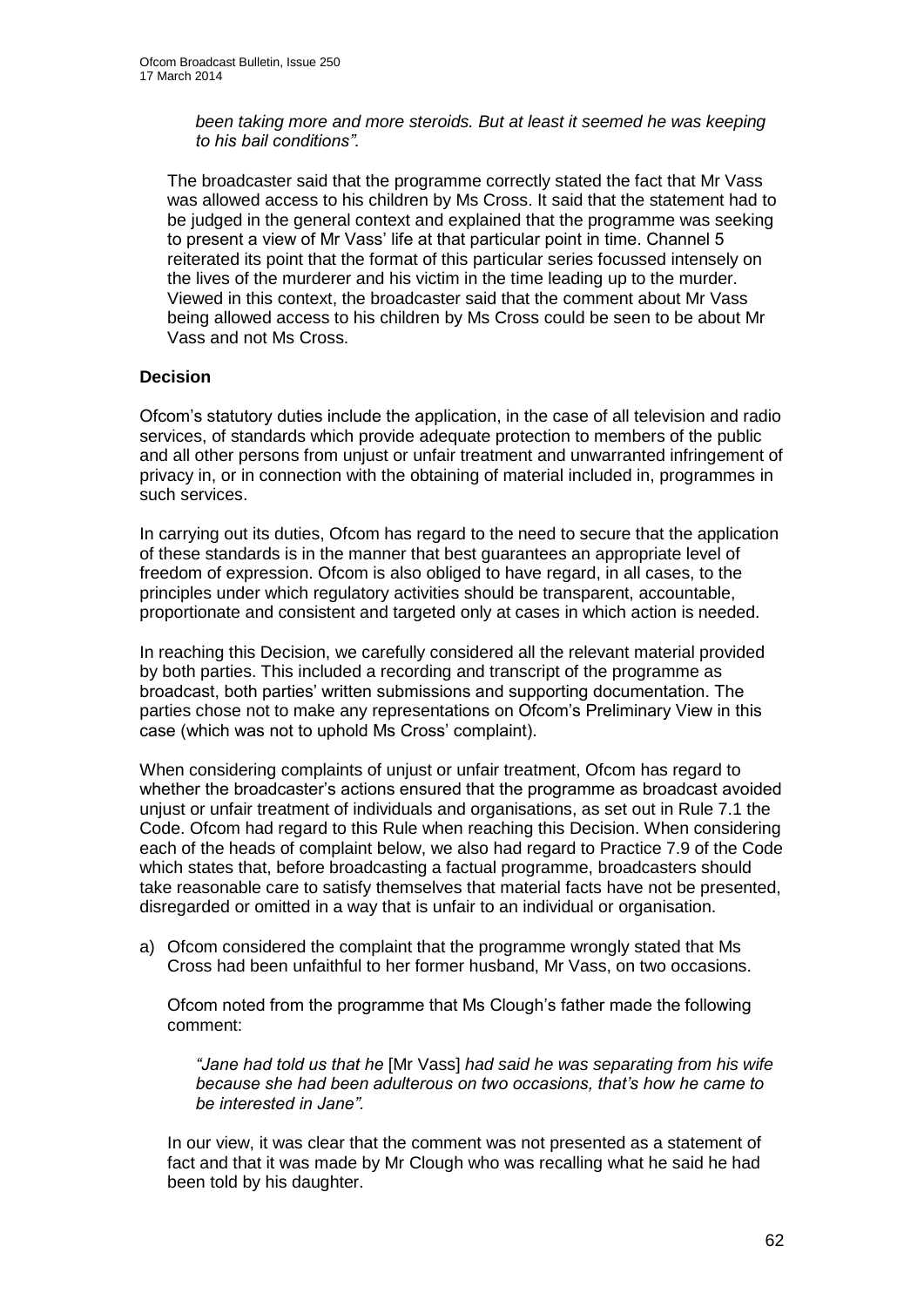We then considered the context in which the comment about the alleged adultery of Mr Vass' wife was made. In doing so, Ofcom took note of the comments made immediately before, when the narrator introduced Ms Clough's parents' contribution to the programme:

Narrator: *"Jane's parents were suspicious of him* [Mr Vass] *from the start."*

Mrs Clough (in interview):

*"He* [Mr Vass] *told stories that his grandma had owned a house on Baker Street in London and that he had this inheritance and I had suspicions that really he was a bit of a dreamer, a bit of a liar. I didn't trust him"*.

Narrator: *"Vass was living a double life, he was married and had two young children and conducting affairs with other women"*.

Given the above, Ofcom was of the view that the comments were made in the context of the programme establishing for viewers the firm idea that Mr Vass was *"a bit of a liar"*.

Further, we noted that it was explained in the programme that Mr Vass was still married (to Ms Cross) when he was seeing Ms Clough, and that he and his wife had in fact not planned to separate, in contrast to what Mr Vass had told Ms Clough. It was therefore made clear that at least some of the information Mr Vass had told Ms Clough about his wife and their relationship was incorrect. The programme included the following sequence:

Narrator: *"He* [Mr Vass] *invented nightshifts or family errands to run, when in reality he was going home to see his wife and young children"*.

Mr Clough (in interview):

*"In actuality, he was going back to the marriage, there was no divorce pending. It was a relationship that was still active"*.

Therefore, given the context in which this sequence appeared in the programme, we considered that viewers were likely to understand Mr Clough's comment about Mr Vass' wife being adulterous was untrue.

We considered too that the narrator made it quite clear that what Mr Vass had told Ms Clough about his wife, Ms Cross, having been adulterous was a lie by stating:

*"Vass had been married for two years and had two small children, both under five years old. Jane* [Clough] *was shocked at the news but Vass told her he was leaving his wife, that she had been unfaithful, and they were in the process of separating. He was lying".*

Further, the programme continued to depict Mr Vass as a dishonest and untrustworthy person throughout the entire programme, including the following examples:

Narrator: *"But Jane had no idea that Vass was lying to her"*.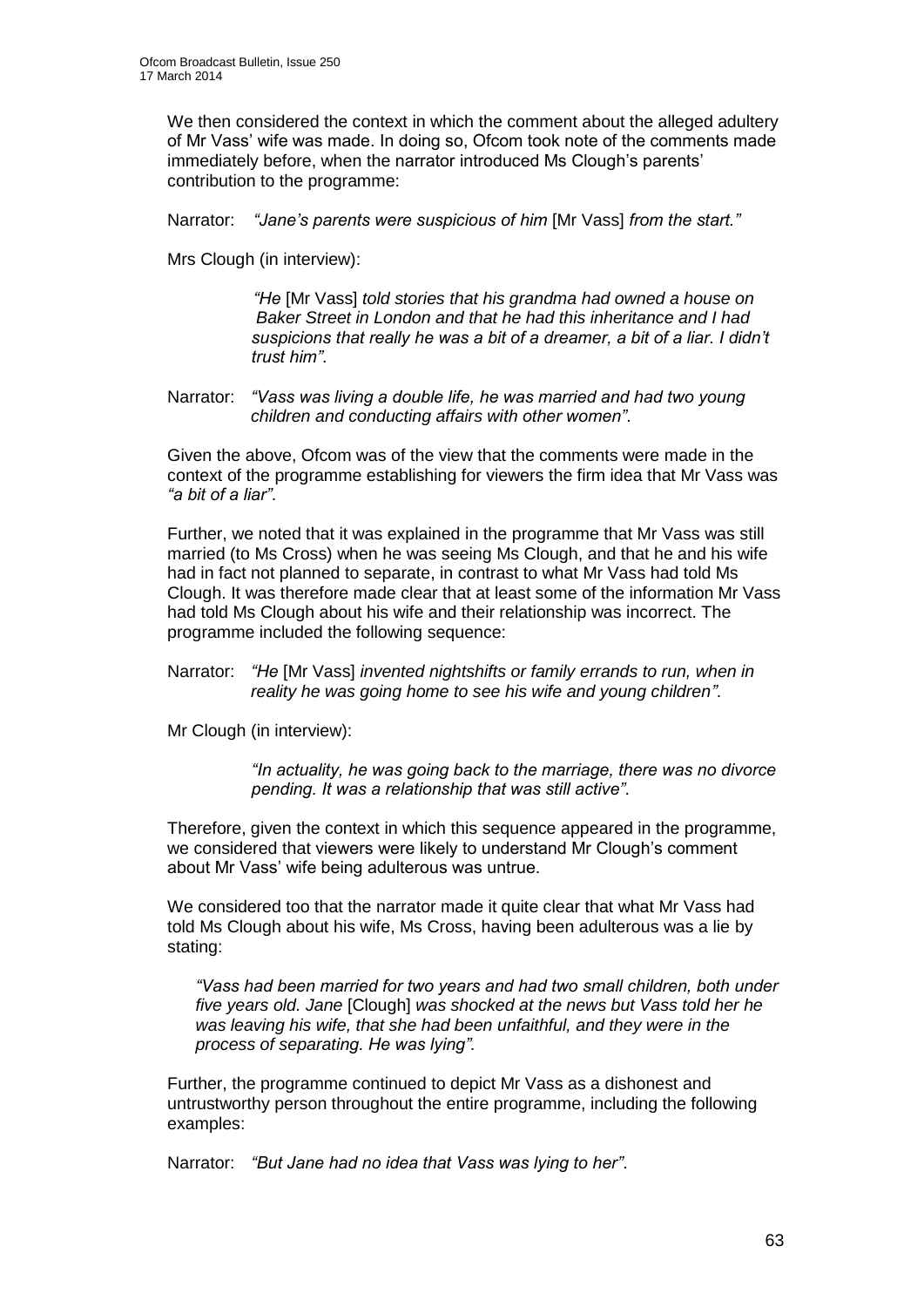Mrs Clough (in interview):

*"Jane was in love with him* [Mr Vass] *and I wasn't, and I think the picture that I got of him was completely different to the one that he had spun her"*.

...

...

Narrator: *"Vass divided his time between working at the hospital, living his fantasy life with Jane and going back to his wife and children"*.

Taking all the above into account, Ofcom considered that it was more than likely that viewers would have understood that the programme was not suggesting that Ms Cross had been unfaithful to her former husband, but that Mr Vass was dishonest and that his claim that his wife had been adulterous was only one of the lies he had told Ms Clough during their relationship.

Ofcom concluded therefore that there was no unjust or unfair treatment in this respect.

b) Ofcom next considered the complaint that the programme wrongly stated that Ms Cross had allowed Mr Vass to live with her and her children up until he had been accused of the rape and assault of Ms Clough. Ms Cross said that she had told Mr Vass to leave the family home earlier when she discovered he was having an affair. She said that Mr Vass had moved out on 4 September 2009.

Ofcom noted that the programme did not provide any specific information about when the first accusations of rape and assault, and later charges, were brought against Mr Vass (although supporting material provided to Ofcom by the broadcaster indicated that Mr Vass was arrested "towards the end of November" of 2009), nor did it give any specific information about when Mr Vass moved out of his home with Ms Cross. The programme did provide a date, however, for when further charges were brought against Mr Vass:

*"On 10 December 2009 Vass was charged with a further six rapes, making nine counts in all".*

The programme then explained that Mr Vass was granted bail, stating:

*"Vass was freed...He was fired from the hospital and his wife threw him out. He was forced to move in with his parents".*

Given this detail in the programme, we understood that, while Ms Cross maintained that Mr Vass moved out of their home in September 2009, she complained that the programme suggested that Mr Vass did not move out until sometime around December 2009.

It is important to note that it is not for Ofcom to investigate and adjudicate on whether information broadcast is factually correct or not, but rather to consider whether the inclusion of specific information amounted to unjust or unfair treatment of an individual and/or organisation. Therefore, Ofcom is not able and is not required to determine when Mr Vass moved out of the home he shared with Ms Cross.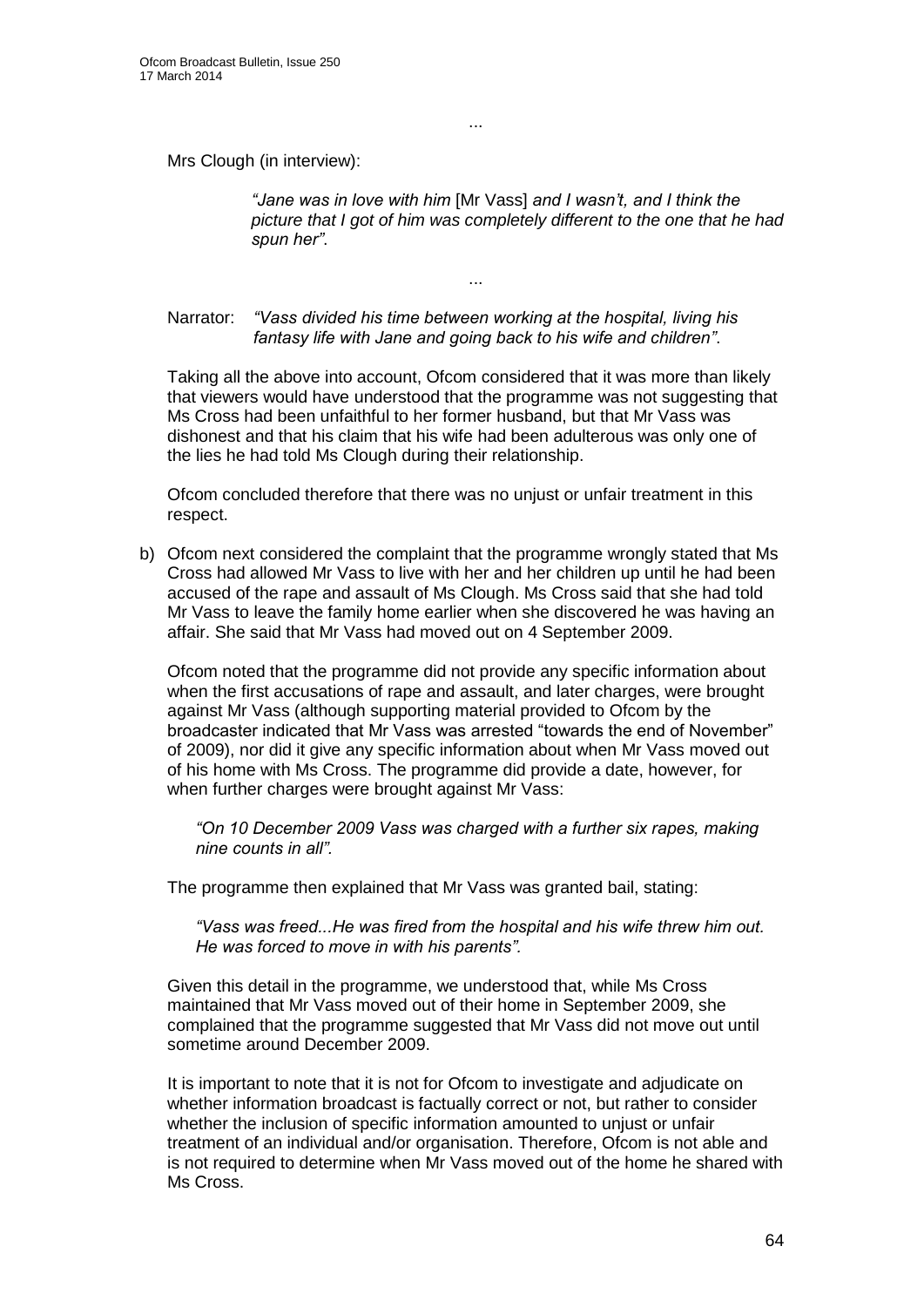We noted that the programme included a number of dramatic reconstructions of events leading up to the murder of Ms Clough, in the order that they occurred. At regular intervals during the programme, the number of days/hours until the murder was displayed on the screen while a ticking clock noise could be heard. Ofcom was of the view that, owing to this format, it was reasonable to assume that viewers would expect the events depicted in the programme to run chronologically. We therefore took the view that potentially it could be inferred from the point at which the statement *"*...*and his wife threw him out"* was made in the programme that it was at this time, i.e. sometime after 10 December 2009, that Mr Vass left permanently the home he shared with Ms Cross.

However, Ofcom recognised that the programme was not about Ms Cross. Its focus was on the behaviour and actions of Ms Clough and Mr Vass prior to Ms Clough's murder. We considered that references to Ms Cross and her children were largely incidental and appeared to be relevant only in setting out Mr Vass' deceptive behaviour and to give background to how he spent his time in the days before the murder. We also noted that the programme suggested that, once Mr Vass had moved in with Ms Clough, his home was with her, although it was also made clear that he did spend some time with his wife and their children. Ofcom did not consider that the programme suggested that Mr Vass was regularly living with Ms Cross and her children.

Ofcom noted that the programme stated that: *"In early 2008, after they'd been together for around ten months, Vass convinced Jane to let him move into her house in Barrowford, Lancashire"*. We also noted other comments made in the programme relating to Mr Vass and his movements, for example:

*"He* [Mr Vass] *invented nightshifts or family errands to run, when in reality he was going home to see his wife and young children"*.

*"In actuality, he was going back to the marriage, there was no divorce pending. It was a relationship that was still active"*.

*"Vass divided his time between working at the hospital, living his fantasy life with Jane and going back to his wife and children"*.

In our view, it was likely that viewers would have understood from the programme that Mr Vass was living a double life and that he was spending time at the homes of both Ms Cross and Ms Clough.

Given the above, we considered that whether or not Mr Vass moved out of Ms Cross' home permanently in September 2009 or December 2009 was unlikely materially and adversely to affect viewers' perceptions of Ms Cross in a way that would be unfair to her.

Ofcom concluded therefore that there was no unjust or unfair treatment in this respect.

c) Ofcom finally considered the complaint that the programme implied that, despite the assault allegations made against Mr Vass, Ms Cross had continued to allow him to see their children, thereby potentially jeopardising their safety. Ms Cross stated that, although Mr Vass continued to see their children, any contact was supervised in a controlled and public facility to ensure their safety.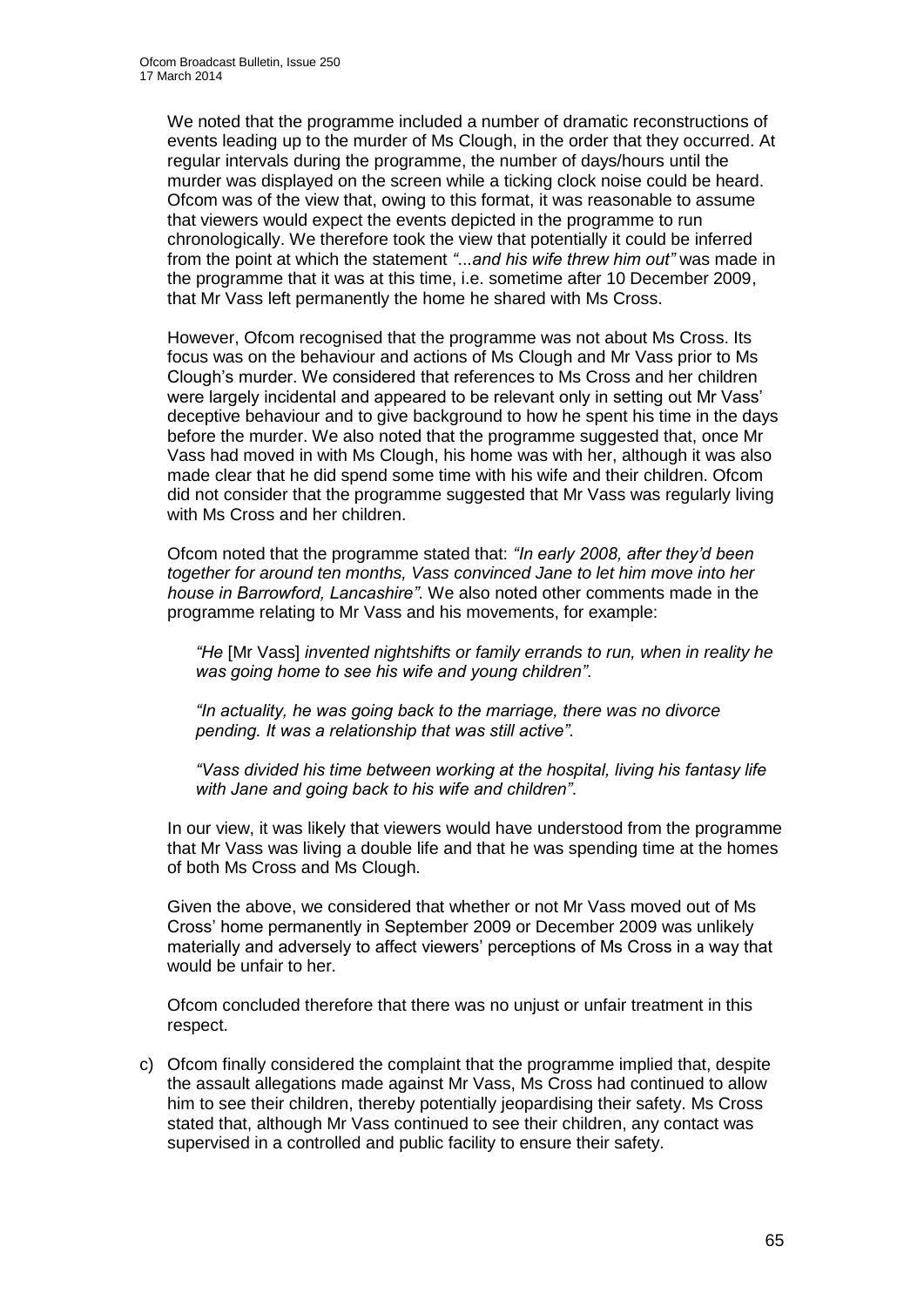Having carefully watched the programme and examined the transcript of it, Ofcom was satisfied that there was nothing in the programme to suggest that Mr Vass had been violent towards either Ms Cross or her children, or that they were ever in danger from him.

We then considered the following comment from the programme:

*"Despite the charges against him, Vass' wife* [Ms Cross] *allowed him access to their children. He spent the rest of his days in the gym and is said to have been taking more and more steroids. But at least it seemed he was keeping to his bail conditions".*

As outlined at head b) of this Decision above, Ofcom recognised that the programme focussed not on Ms Cross, but rather on the behaviour and actions of Ms Clough and Mr Vass prior to Ms Clough's murder. We acknowledged that references to Ms Cross and her children appeared to be relevant in setting out Mr Vass' deceptive behaviour and to give background to how he spent his time in the days before the murder. Viewed in this context, we considered that the comment about Mr Vass being allowed access to his children by Ms Cross would be likely to be seen by viewers as a factual account of how he spent some of his time in the days leading up to the murder of Ms Clough and not as a critical comment about Ms Cross.

Given the context in which the comment was made, we took the view that viewers' perceptions of Ms Cross were unlikely to be materially and adversely affected in a way that was unfair to her. Although no information was provided in the programme about how access to the children was arranged (because the programme was not focussed on Ms Cross and her children), Ofcom considered that, equally, the programme did not suggest that Ms Cross' children were in any danger or that she was in any way irresponsible for allowing Mr Vass access to them.

Ofcom concluded therefore that there was also no unjust or unfair treatment in this respect.

Taking all the factors above into account, Ofcom considered that the broadcaster took reasonable care to satisfy itself that the material facts were not presented, omitted or disregarded in a way that was unfair to Ms Cross.

**Therefore, Ofcom has not upheld Ms Cross' complaint of unjust or unfair treatment in the programme as broadcast.**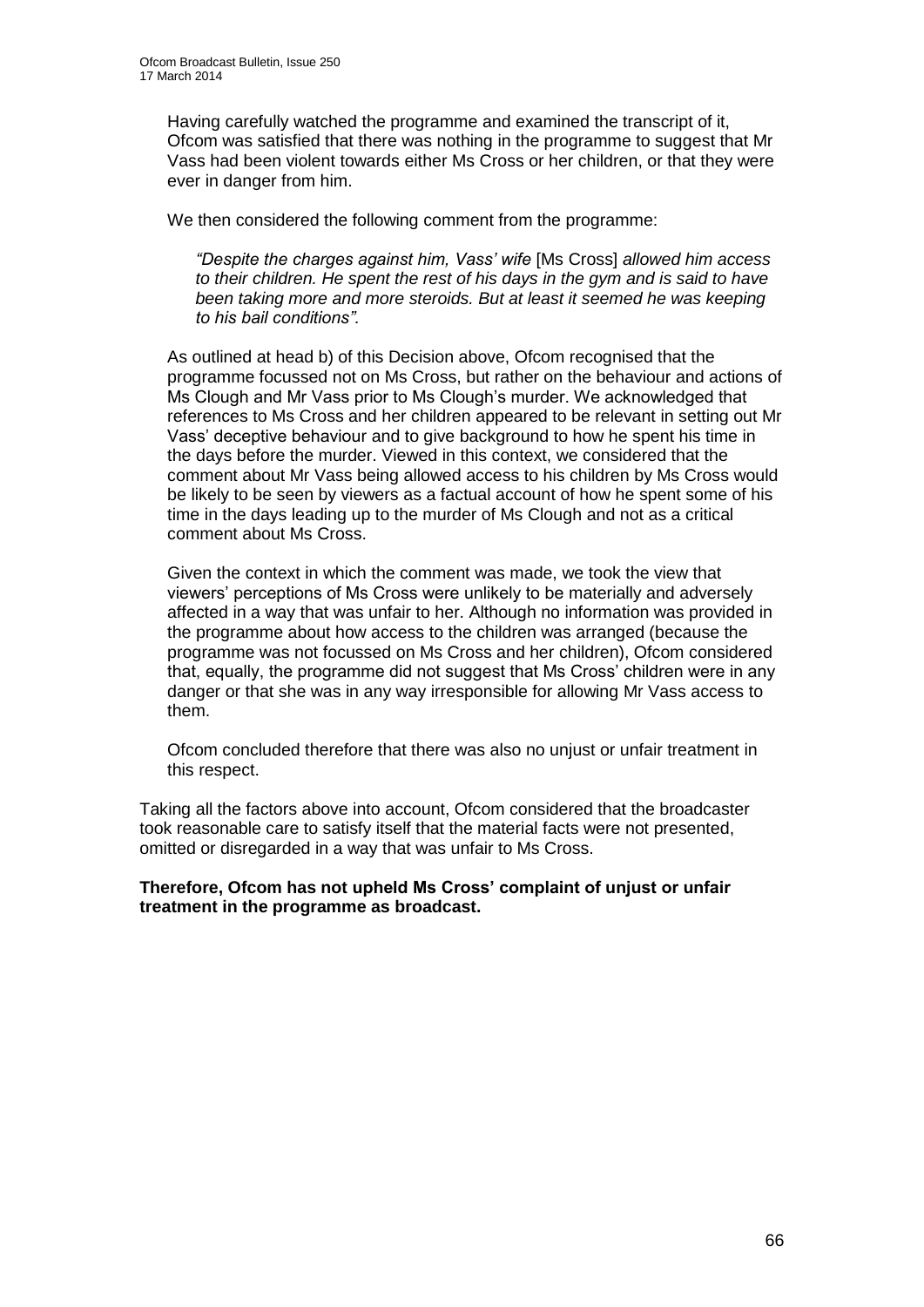# **Not Upheld**

### **Complaint by Limo Broker Limited**

*Watchdog, BBC 1, 16 October 2013*

#### **Summary**

Ofcom has not upheld this complaint of unjust or unfair treatment in the programme as broadcast made by Limo Broker Limited ("Limo Broker").

The programme included a report about Limo Broker which offered limousines for hire through a network of agents across the UK. The report alleged that bookings arranged by Limo Broker were *"sometimes wrong – the wrong vehicle, the wrong colour, the wrong time"* and did not always *"turn up"*. It also alleged that the company used sales techniques to pressure its customers into make bookings which they might not otherwise have made.

Ofcom found that:

- the broadcaster took reasonable care to satisfy itself that the material facts were not presented, omitted or disregarded in a way that was unfair to Limo Broker, particularly in regard to the omission of specific claims made by the company in its response to the programme makers.
- Limo Broker was given an appropriate and timely opportunity to respond to the claims made about it in the programme.

#### **Introduction and programme summary**

On 16 October 2013, BBC 1 broadcast an edition of its weekly consumer affairs programme, *Watchdog*. This edition of the programme included a report about Limo Broker, described in the programme as *"Britain's largest limousine hire company"*, which offered limousines for hire through a network of agents across the UK.

The programme alleged that bookings arranged by Limo Broker were *"sometimes wrong – the wrong vehicle, the wrong colour, the wrong time"* and did not always *"turn up"* and it included contributions from customers who had used Limo Broker. The first contributor was Ms Gemma Underwood who explained that her boyfriend had booked a limousine as a surprise for her 21<sup>st</sup> birthday, but the car *"never turned up"*. The programme said that Ms Underwood's boyfriend, *"Matthew"* (Mr Matthew Rogers), had paid an arrangement fee to Limo Broker in advance and, although the fee was refunded, no apology was given. The programme commented that this was: *"*[h]*ardly the behaviour you'd expect from a firm that describes itself as the country's most trusted limo hire company"*.

The next contributors to the programme were Mr and Mrs Samson, referred to as *"Helen"* and *"Paul"*, who had booked a Bentley decorated with ribbons along with a uniformed driver for their daughter's wedding. Mr Samson said that because the limousine he had booked was late they had to hire a taxi and his daughter was late to her own wedding. Mr and Mrs Samson also explained that when the limousine eventually arrived it was the wrong car with no ribbons and the driver was wearing jeans and a T-shirt. The programme said while Mr and Mrs Samson were reimbursed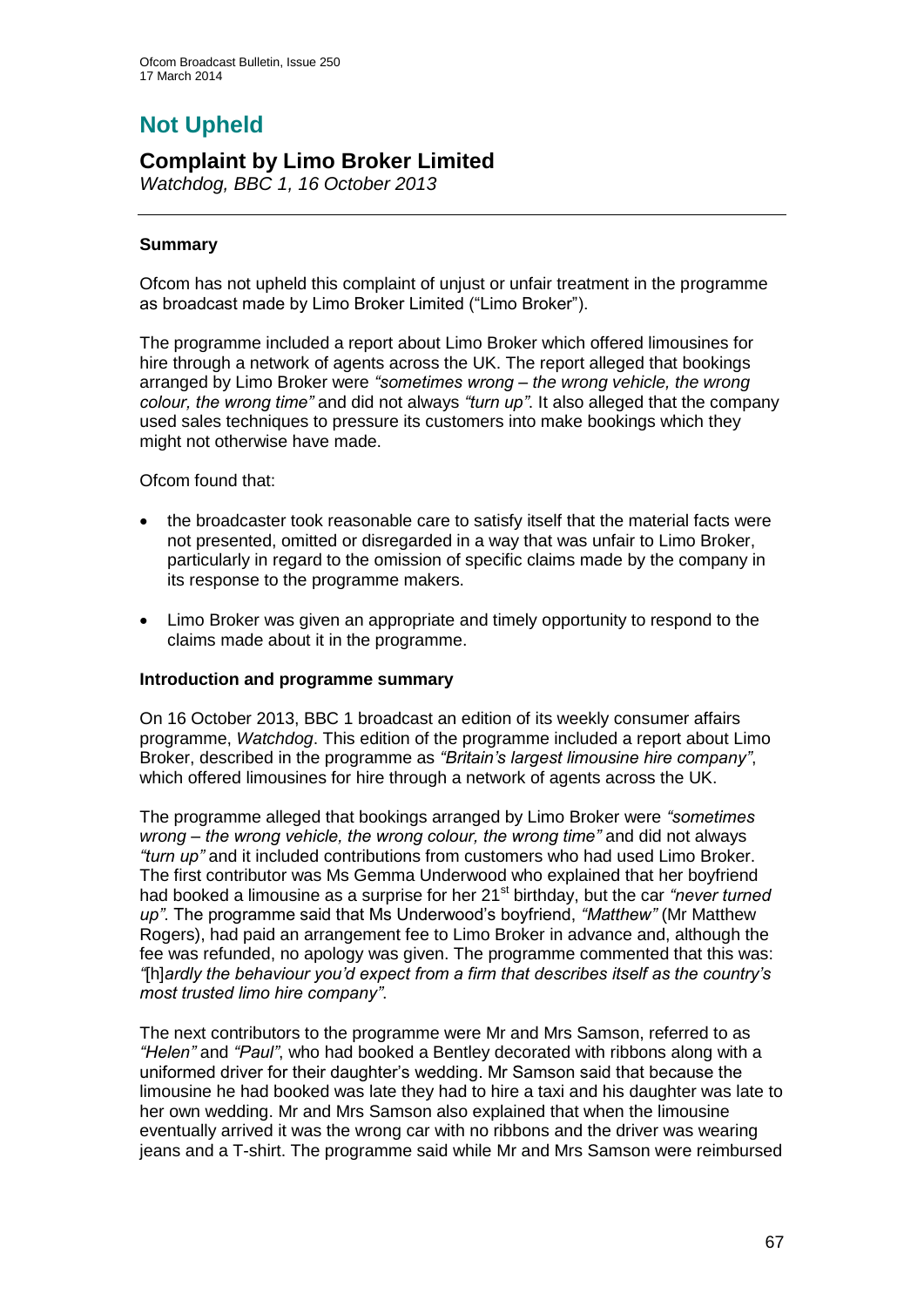by Limo Broker: *"it was little consolation for the damage done on their daughter's big day"*.

The programme then showed secretly filmed footage recorded by an undercover reporter, "Anna", who joined Transport Broker Limited, Limo Broker's parent company, to train as a call handler. The programme said that, during the four days she worked there, it became clear that: *"the company is far more concerned about making sales than it is about making sure that bookings are being made correctly"*. Footage was shown of Transport Broker Limited's former Head of HR and Training who, the programme said, was: *"encouraging Anna to put pressure on customers by implying that their best prices are only available for a limited time*". Further footage showed this person making, what appeared to be, an obscene hand gesture about the person to whom he was speaking while taking a telephone booking. In addition, the programme showed secretly filmed footage of Anna being told that it was acceptable to *"lie"* to customers about the exact type of limousine which would be provided.

The programme included the views of Professor Margaret Griffiths, described in the programme as a *"consumer law expert"*, who had watched the secretly filmed footage and seen a copy of the company's training manual which the undercover reporter said included a *"sales staff 'cheat sheet'"* which listed phrases designed to increase the pressure on customers to make bookings. Professor Griffiths said that some of the statements were: *"illegal because they are what is termed an unfair commercial practice".*

After the report and back in the studio, the programme's reporter said:

*"Limo Broker Limited would like to personally apologise to Paul, Helen and Gemma for any inconvenience they caused* [and] *they'd like to offer all of them a free hire on a date of their choice as a gesture of goodwill. They say in recent weeks they have made severe alterations to staffing and procedures inside the company. They've got rid of the training manual cheat sheet and appointed a new HR manager with 25 years' experience to improve customer service standards".* 

To assess Limo Broker's claim to have improved its service, the programme subsequently made a booking with the company. The programme's reporter said that he had booked a white stretch limousine with pink ribbons to arrive at 14:00, saying it was for his wedding anniversary. The programme then showed footage of the car which was sent to fulfil this booking. The undercover reporter said that the car arrived on time and was a stretch limousine, but it was not white and it did not have pink ribbons. He said that Limo Broker had explained that the discrepancy was due to *"a problem with the hire firm they used to source the limo"* before adding: *"…not their fault then, but either way they were the ones that took the booking and we didn't get what we wanted"*.

#### **Summary of the complaint and the broadcaster's response**

a) Limo Broker complained that it was treated unjustly or unfairly in the programme as broadcast because material facts were presented, disregarded or omitted in a way that portrayed the company unfairly.

In particular, Limo Broker said that the programme was devoid of balance and omitted relevant information provided by Limo Broker to the programme makers prior to the broadcast. The complainant said that the omissions of particular information resulted in the report giving an incomplete and unfair impression of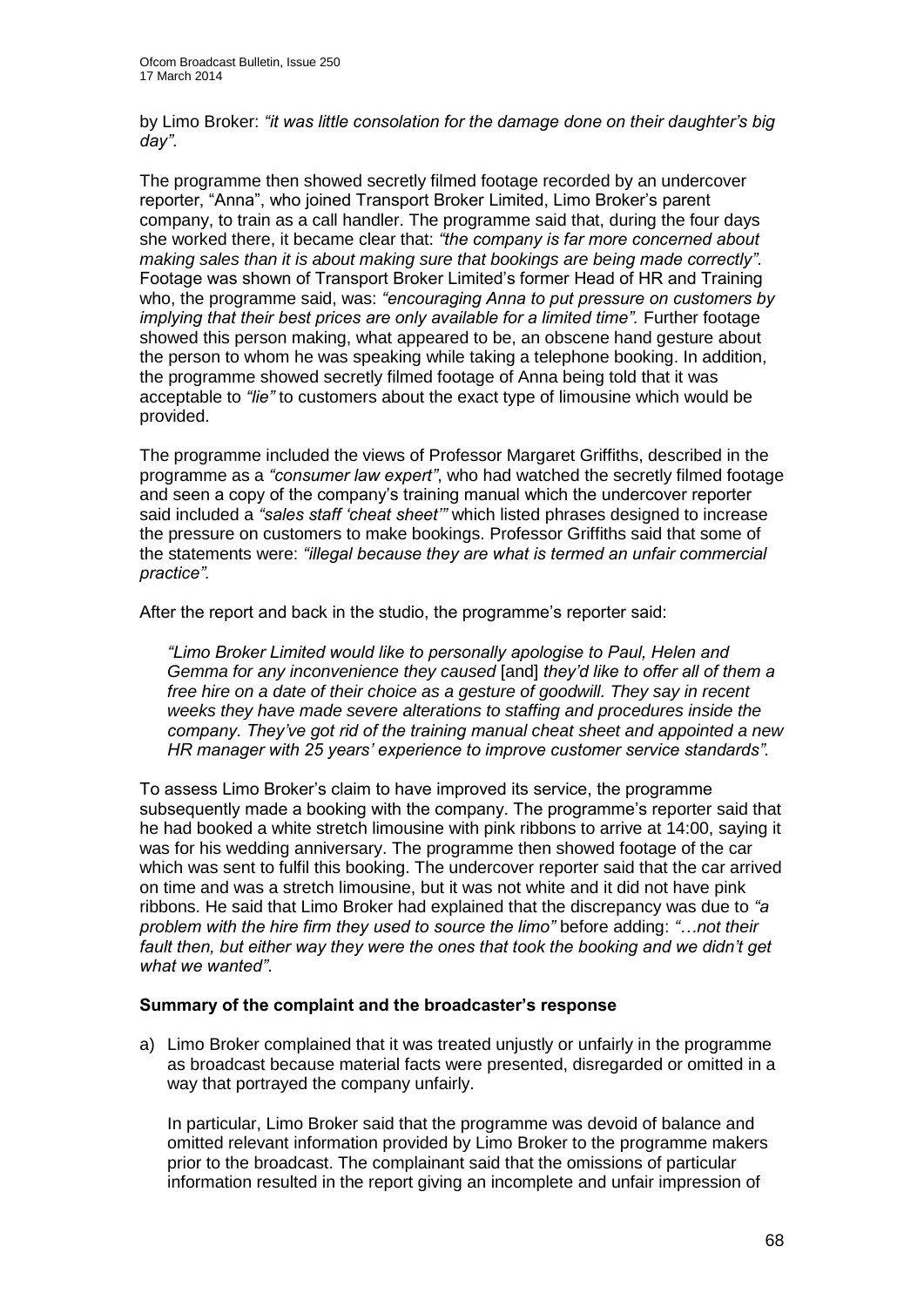the company in relation both to its general approach to customer service and particularly its actions in relation to the specific cases featured in the programme. Limo Broker also said the broadcast of this report had a serious and detrimental impact on its business. Limo Broker provided the following examples of information it said was unfairly omitted from the programme:

i) Limo Broker did not confirm any booking with its customers until the provider (i.e. the agent which will supply the limousine) had confirmed its availability.

In response, the BBC said that it did not accept Limo Broker's claim that it never confirmed bookings until the provider had confirmed the availability of the relevant vehicle. It said that the evidence gathered by the programme makers, the testimony of the whistleblower, and the experience of the undercover reporter all indicated that sales staff at Limo Broker regularly booked vehicles, and took customers' deposits, without regard to whether availability had been confirmed or not. The broadcaster also said that the sales manual encouraged staff to give the impression that bookings were made directly with Limo Broker rather than with a third party agent and that it included no guidance to staff to check availability before closing a sale. Given this, the BBC argued that the omission of this claim from the programme did not result in unfairness to the complainant.

ii) The booking made by Mr Rogers, Ms Underwood's boyfriend, was cancelled by the limousine driver due to what he described as the threatening behaviour and language he was subjected to by Mr Rogers. Instead, the programme only showed Ms Underwood complaining that the limousine *"didn't show up"* and thereby failed to reflect the full picture in relation to this case.

The BBC did not accept that Limo Broker's account regarding the cancellation of Mr Rogers' booking was accurate. Mr Rogers told the programme makers that the limousine was due to arrive at 23:30. However, he received a telephone call from the driver saying he would be about 20 to 25 minutes late. The limousine had not arrived by 00:30, so Mr Rogers called the driver and was told that the limousine was five minutes away. The BBC said that Mr Rogers' party waited outside for the vehicle for over an hour during which time Mr Rogers tried to call the driver a number of times. When the driver eventually answered, the broadcaster said that he told Mr Rogers "I don't have a Scooby [i.e. a clue] where I am" and that he would call again in five minutes. The driver did not call again. By this time, Mr Rogers' group had been waiting for well over two hours, over an hour of that time in the rain. His girlfriend was distraught and in tears, and he himself was, on his own admission, becoming very angry. He called the driver again to find the phone had been switched off so he left what he acknowledged was an abusive message on the driver's voicemail. Later, Mr Rogers accepted that this was regrettable but argued that, in the circumstances, it was at least understandable.

The BBC said that from Mr Rogers' account it was clear that the booking had effectively been cancelled by the hire company before he left the message. This was because by the time he left the message the car was almost three hours late. The driver had switched off his mobile telephone and it was apparent to Mr Rogers that the car was not going to arrive at all.

The broadcaster explained that, prior to the broadcast of the programme, Limo Broker provided the programme makers with a document purporting to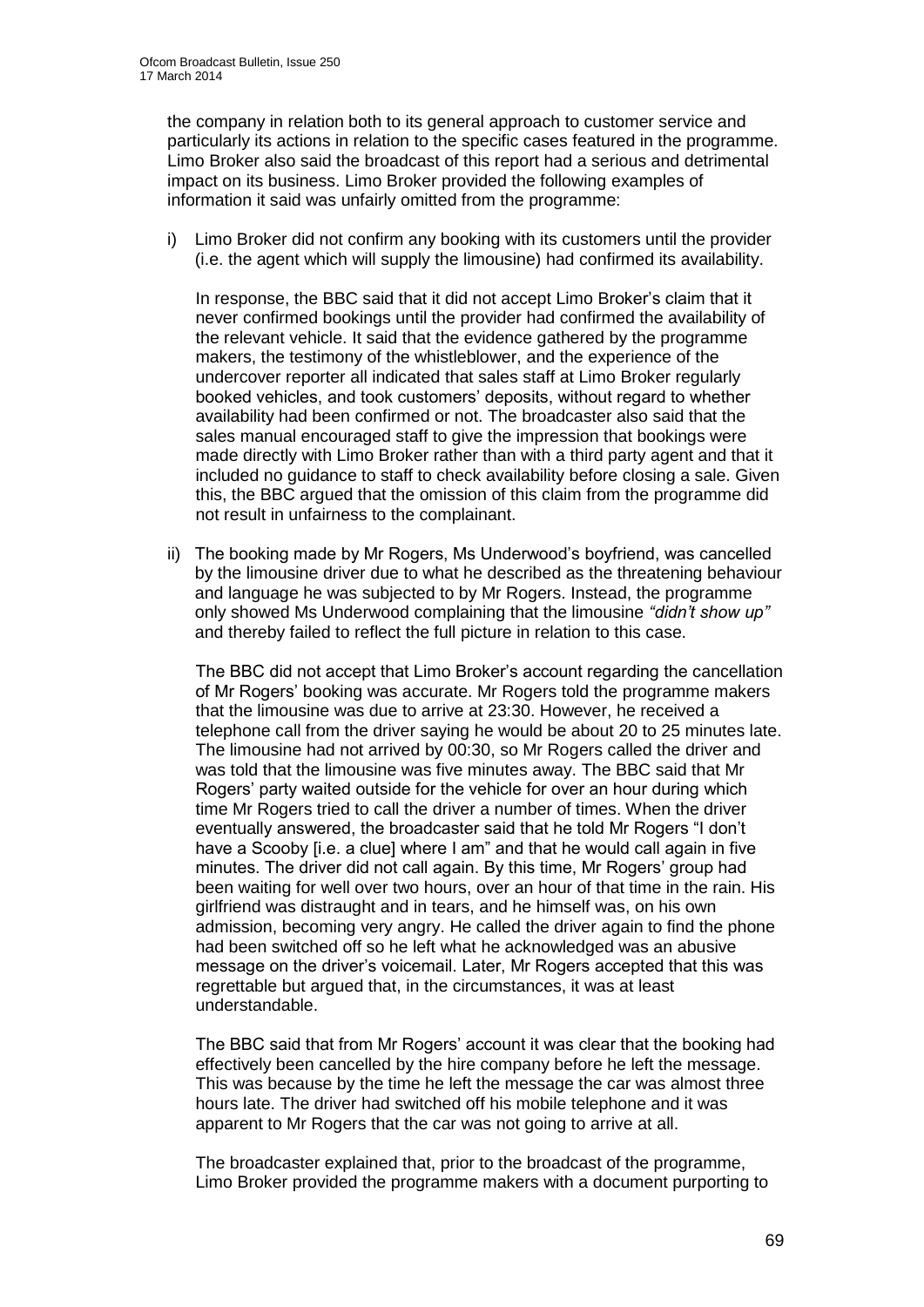corroborate the company's account of events and, in particular, that the booking was cancelled because of Mr Rogers' threatening behaviour. However, the programme makers did not consider that this document could be relied upon, because it was a scanned copy of the booking form with a brief handwritten note added at the bottom which was not signed or dated. Also, the company had already offered to provide Mr Rogers with another booking free of charge as a gesture of goodwill. The programme makers believed that, had Mr Rogers actually issued threats against the limousine driver such that he felt the need to cancel the booking, it was unlikely that such a gesture would have been made.

Given this, the BBC argued that the omission of the company's account of the events leading up to the cancellation of Mr Rogers' booking from the programme did not result in unfairness to the complainant.

iii) The agent which fulfilled the programme reporter's booking provided an upgrade in the form of a different car to the one originally booked rather than informing him that there was a fault with the original vehicle reserved. Limo Broker added that rather than making this clear the programme focused on the fact that the wrong vehicle was sent.

The BBC said that the programme focused on the fact that the wrong vehicle had been sent because this was one of the most common complaints made against Limo Broker. The programme therefore made a test limousine booking to see if the vehicle which was ordered would arrive and if it fitted the exact requirements set out during the booking. Although the correct type of vehicle (a stretch limousine) arrived on time, it was not the right colour and it did not have pink ribbons decorating it as specified in the booking. The BBC said that the fact that the vehicle provided may have been an upgrade in some respects was irrelevant to the investigation and would have been wholly irrelevant to a customer had the colour of vehicle and the decoration with ribbons been requested for a particular reason. The broadcaster argued that, therefore, the omission of the fact that this vehicle was an upgrade did not result in unfairness to the company.

b) Limo Broker also complained that it was treated unjustly or unfairly in the programme as broadcast because it was not given an appropriate or timely opportunity to respond to the claims being made about it in the programme. It said that it was only given three working days to investigate and respond to the programme makers.

In response, the BBC accepted that the time allowed for Limo Broker to respond was limited, but argued that it was sufficient for the company to respond to the allegations which would be made in the programme. It said that all the complaints due to be featured in the programme had already been investigated by Limo Broker with appropriate gestures of goodwill offered in response. The training manual featured in the programme was in use by the company on a regular basis and the obscene gesture made by a member of staff about a customer "spoke for itself". It added that formulating an appropriate response would not have required significant research and would not have detained the company unduly.

The BBC also said that at no point during the pre-broadcast correspondence did Limo Broker indicate that it might find it difficult to provide a response in the time specified and that, in the event, the company did provide a comprehensive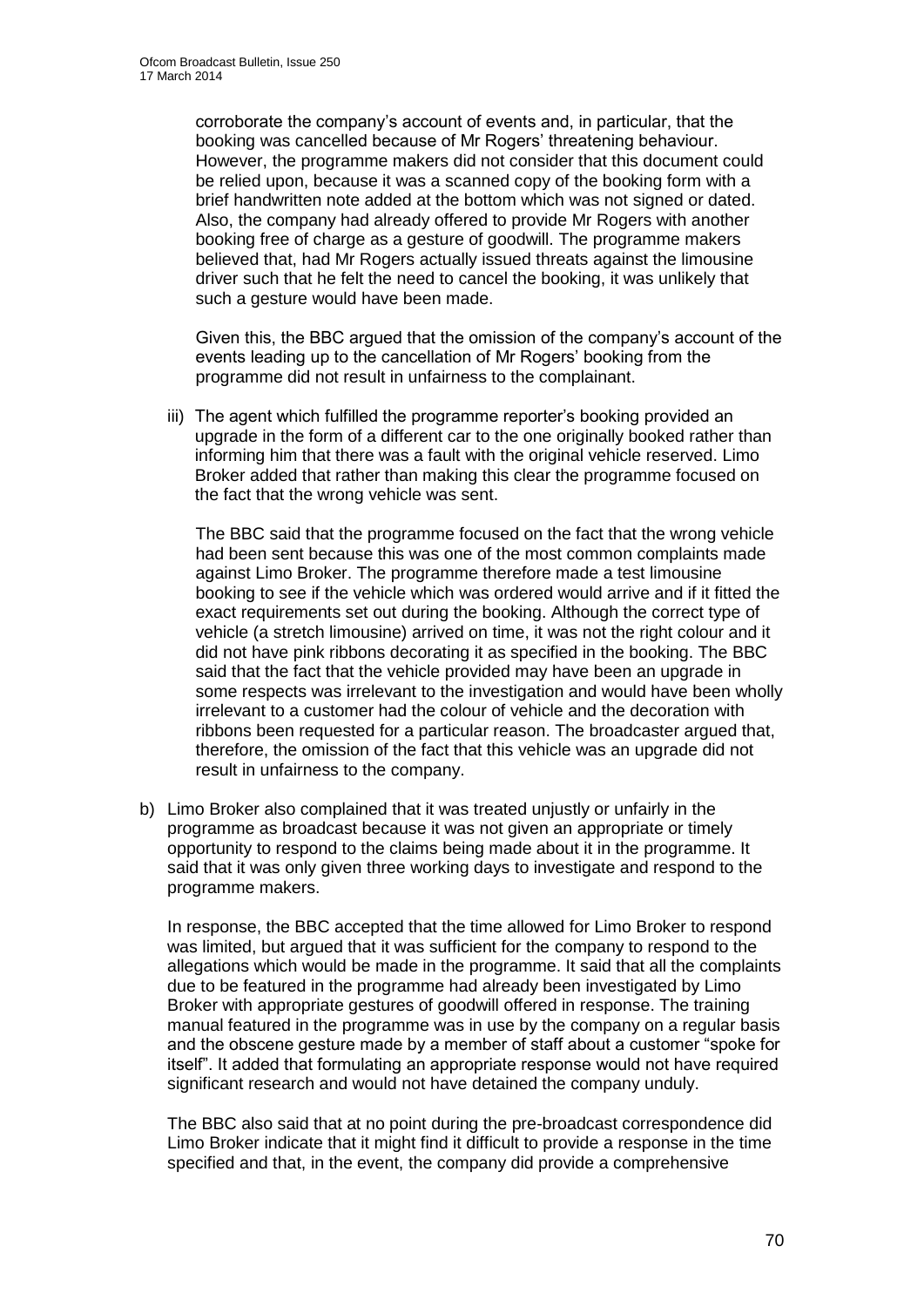response before broadcast – which itself indicated that the time allowed was sufficient.

By way of background to its response to the complaint, the BBC explained that it had decided to investigate Limo Broker after *Watchdog* had received over 120 complaints about Limo Broker from its customers, and that part of the programme's investigation was partly based on the testimony of a "whistleblower" who had worked for the company for several months.

#### **Decision**

Ofcom's statutory duties include the application, in the case of all television and radio services, of standards which provide adequate protection to members of the public and all other persons from unjust or unfair treatment and unwarranted infringement of privacy in, or in connection with the obtaining of material included in, programmes in such services.

In carrying out its duties, Ofcom has regard to the need to secure that the application of these standards is in the manner that best guarantees an appropriate level of freedom of expression. Ofcom is also obliged to have regard, in all cases, to the principles under which regulatory activities should be transparent, accountable, proportionate and consistent and targeted only at cases in which action is needed.

In reaching this Decision, we carefully considered all the relevant material provided by both parties. This included a recording and transcript of the programme as broadcast and both parties' written submissions and supporting material, including pre-broadcast correspondence between the broadcaster and the complainant, and a copy of the Limo Broker sales training manual referred to in the programme. The parties chose not to make any representations on Ofcom's Preliminary View in this case (which was not to uphold Limo Broker's complaint).

When considering complaints of unfair treatment, Ofcom has regard to whether the broadcaster's actions ensured that the programme as broadcast avoided unjust or unfair treatment of individuals and organisations, as set out in Rule 7.1 of the Code. We had regard to this Rule when reaching our Decision.

a) Ofcom first considered Limo Broker's complaint that it was treated unjustly or unfairly because the programme omitted relevant information provided to the programme makers prior to the broadcast.

Ofcom recognises that programme makers and broadcasters can legitimately select whether or not to include particular pieces of information or material in a programme. Ultimately, this is an editorial decision for broadcasters to make prior to the broadcast of a programme. However, broadcasters must ensure that material facts are presented fairly in programmes. Therefore, Ofcom had regard to Practice 7.9 of the Code. This provides that, before broadcasting a factual programme, broadcasters should take reasonable care to satisfy themselves that material facts have not been presented, disregarded or omitted in a way that is unfair to the individual or organisation. Ofcom also had regard to Practice 7.13 which states that, where it is appropriate to represent the views of a person or organisation that is not participating in the programme, this must be done in a fair manner.

In considering this complaint, Ofcom noted that the broadcaster and the complainant had different accounts of Limo Broker's business practices. It is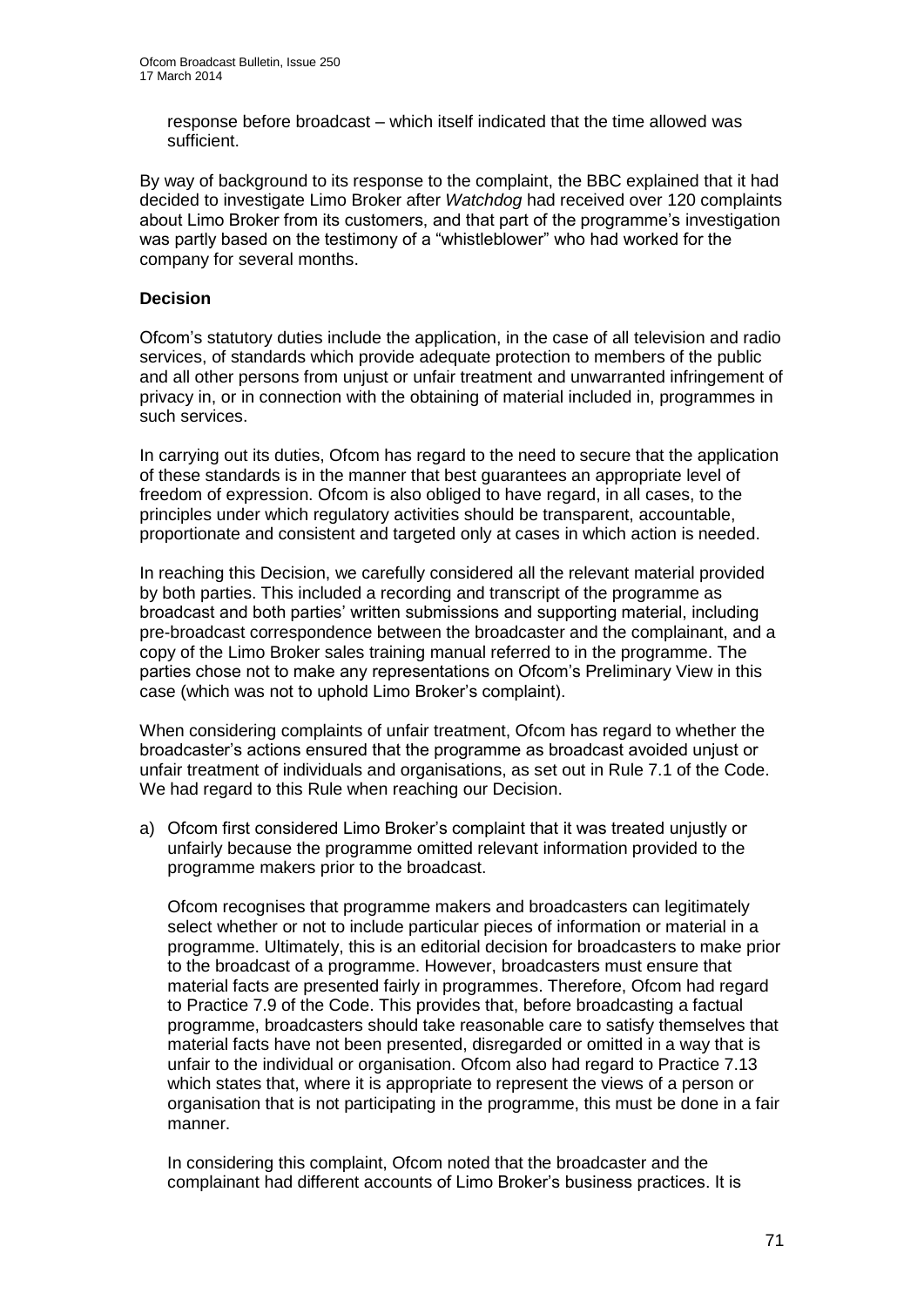therefore important to note that it is not for Ofcom to investigate and adjudicate on whether information broadcast or omitted is factually correct or not, but rather to consider whether the inclusion/omission of information amounted to unjust or unfair treatment of an individual or organisation. In this case, we considered each example given by Limo Broker of information which it said was omitted from the programme, and then the relevant section of the programme as a whole, to reach an overall decision on whether the company was treated unfairly in this respect.

#### *Confirmation of availability*

Ofcom noted that Limo Broker had provided the programme makers with a response to the allegations to be made in the programme and, in particular, it explained that, because it used a large number of agencies to provide vehicles, it had developed a system which allowed its staff to see providers' availability. It told the programme makers that its sales staff checked with the providers "through the system and through communications prior to the completion of a booking". It also stated that "[n]o booking is confirmed to the customer until the provider has confirmed their availability".

Ofcom noted that the programme did not reflect this aspect of Limo Broker's response in the report. However, the report did refer to complaints about vehicles being booked through Limo Broker for special occasions that did not arrive.

We took into account too the BBC's statement summarised above and, in particular, that it did not accept Limo Broker's claim that Limo Broker never confirmed bookings until the provider had confirmed the availability of the relevant vehicle. The BBC said that the claims made in the programme were based on several strands of evidence, including the testimony of a whistleblower and the undercover reporter, that indicated that staff at Limo Broker regularly booked vehicles without having checked, or having any regard to, whether the availability had been confirmed or not. Ofcom also noted that the company's sales manual encouraged staff to give customers the impression that the booking was being made directly with Limo Broker rather than a third party agent.

Ofcom took into account all the factors above and, in particular, the evidence gathered by the programme makers that supported their claim that Limo Broker staff did not, in fact, always confirm availability before making bookings. We therefore took the view that it was reasonable (and so not unfair) for the programme makers and the broadcaster to decide not to include this particular piece of information (about Limo Broker's system of checking limo availability) from Limo Broker's response in the programme.

#### *Cancellation of Mr Rogers' booking*

We noted from Limo Broker's response to the programme makers that it claimed that Mr Rogers had threatened the driver and sent the programme makers a copy of the booking form (provided to Ofcom by the complainant) on which, Limo Broker said, the driver had written "[h]ire terminated after receiving verbal abuse from Mr Rogers section 6 terms and conditions, have also received voicemails from him threatening to "cut my throat" when he finds me". Ofcom noted that the hand written note was neither signed nor dated.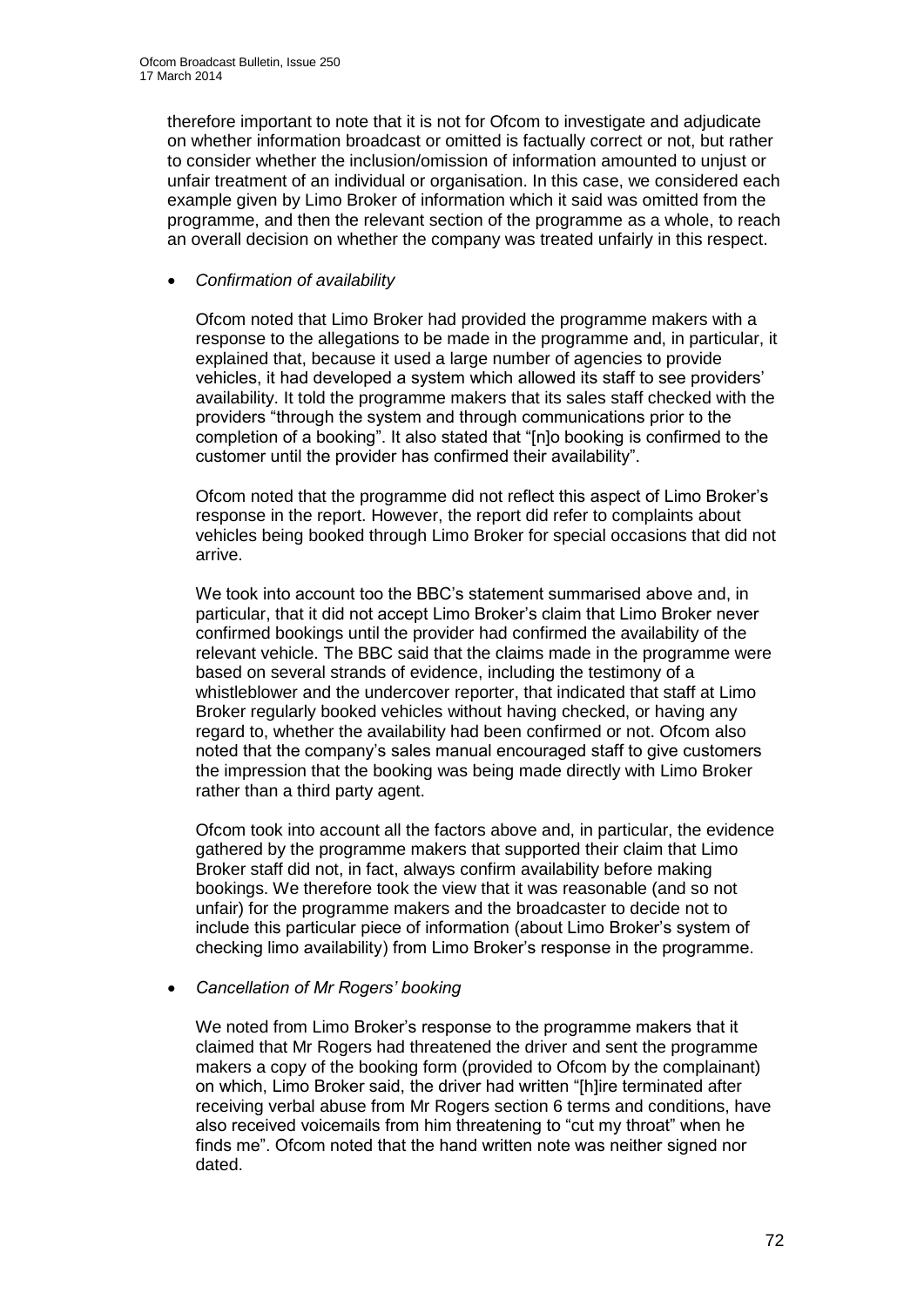Ofcom noted that the programme did not include any reference to Limo Broker's claim that the booking was cancelled by the driver due to Mr Rogers' alleged aggressive and threatening telephone calls to him. Rather, it stated that Ms Underwood eventually got her money back, but did not receive an apology at the time. Later, the programme's reporter stated that Limo Broker *"…would like to personally apologise to Helen, Paul and Gemma [Ms Underwood] for any inconvenience caused"* and offered all of them a free vehicle hire as a gesture of goodwill.

Again, Ofcom took account of the BBC's statement in response and noted that it challenged Limo Broker's account of the cancellation of Mr Rogers' booking. We noted the detailed account of what the BBC said the programme makers had been told by Mr Rogers and Ms Underwood in relation to their experience. Consideration was also given to the broadcaster's view that, had Mr Rogers' threat caused the driver to be too fearful to complete the booking, it would have been unlikely that Limo Broker would have reimbursed Ms Underwood or subsequently have offered her a booking free of charge.

In Ofcom's view, the focus of this part of the programme was the contributors' accounts of being let down by Limo Broker having booked a vehicle from the company. While we recognised that there was disagreement between the BBC and the complainant about the cause of the cancellation of Ms Underwood's limousine, it was clearly accepted by both parties that the car that had been hired never arrived.

Ofcom had regard to all the factors above and in particular the strength of the corroborated account of these events recalled by Mr Rogers and Ms Underwood, and the willingness of Limo Broker to reimburse her and offer another booking as a goodwill gesture. As a result we took the view that it was reasonable (and so not unfair) for the programme makers and the broadcaster to decide not to include in Limo Broker's response as presented in the programme any reference to Mr Rogers' alleged threats to the driver.

*The programme's test booking*

Ofcom noted that, in its response to the programme makers, Limo Broker had explained the car originally booked "was not fit for use as it needed a tyre replacing" and that the agent had not informed Limo Broker of this. It also said that the agent gave the customer an upgrade free of charge as an apology for the alteration in that the vehicle which was sent would have cost an additional £150.

In the programme as broadcast, Limo Broker's response was represented as follows:

*"Well, Limo Broker say it was a problem with the hire firm they used to source the limo...Not their fault then. But either way, they were the ones who took our booking and we didn't get what we wanted".*

The programme did not refer to the exact nature of the fault with the original car or that it was replaced with an upgrade. The programme makers did however include, albeit in a summarised form, Limo Broker's explanation why the vehicle that arrived differed in some respects to the one which had been booked.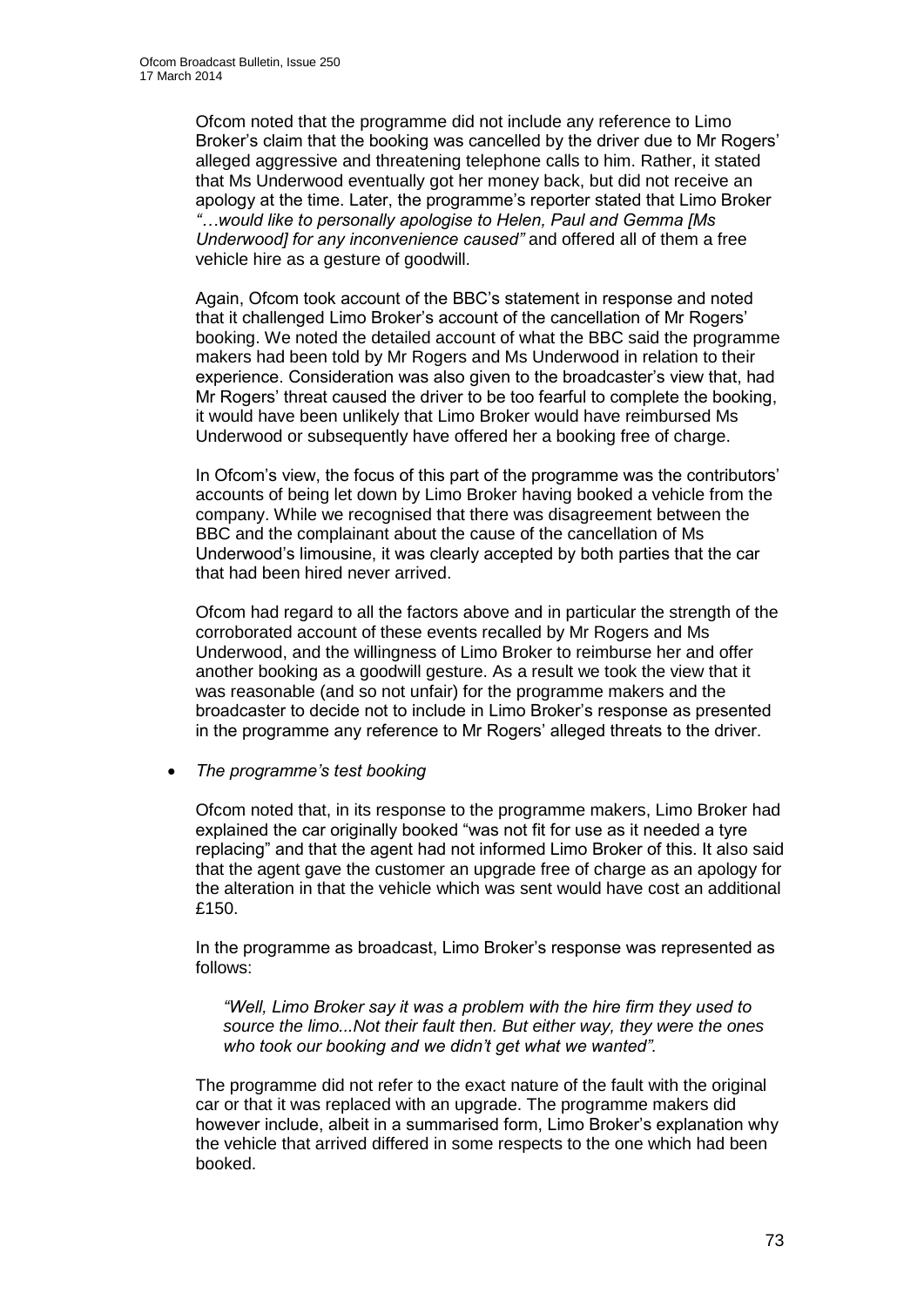Ofcom took into account that the focus of this report was whether vehicles booked through Limo Broker met the requirements made during those bookings, and that the reasons for this particular vehicle differing from the one actually booked were summarised in the programme. We therefore considered that it was not incumbent on the programme makers or the broadcaster to explain the exact nature of the circumstances that resulted in a replacement vehicle being provided. In these circumstances, Ofcom concluded that it was reasonable (and so not unfair) for the programme makers and the broadcaster to decide not to include reference to this particular piece of information from Limo Broker's response in the programme.

Given the above, Ofcom did not consider that the omission of any or all of the examples given by the complainant resulted in the report giving an incomplete and unfair impression of the company. Ofcom considered therefore that the broadcaster took reasonable care to satisfy itself that material facts were not presented, disregarded or omitted in a way that was unfair to Limo Broker.

b) Ofcom then considered Limo Broker's complaint that it was not given an appropriate and timely opportunity to respond to the claims the programme made about it.

In considering this head of complaint, Ofcom took particular account of Practice 7.11 which states that, if a programme alleges wrongdoing or incompetence or makes other significant allegations, those concerned should normally be given an appropriate and timely opportunity to respond.

As noted above, the programme included allegations about Limo Broker's service and the way its sales staff operated, notably that they used techniques to coerce people into making bookings which they otherwise would not have made. Ofcom considered that, given the serious nature of these claims, in accordance with practice 7.11, the programme makers needed to offer Limo Broker an appropriate and timely opportunity to respond to the claims being made about it.

On 10 October 2013, following several telephone calls to ensure that they contacted the appropriate person within the company, the programme makers sent Limo Broker an email in which they set out, in specific detail, the nature of the claims the programme intended to make about it, including the testimony of the contributors and the findings of the undercover reporter. This was followed by another email on 11 October 2013 which set out the views of Professor Griffiths, the consumer law expert, regarding the company's sales training manual. Receipt of this second email was acknowledged by the complainant on the same day. The first email offered Limo Broker the opportunity of being interviewed for the programme and also asked for a written response by 12:00 on 16 October 2013. On 14 October 2013, Limo Broker sent the programme makers an email saying that it would not take part in an interview and that it would "provide a statement as soon as possible". On 15 October 2013, Limo Broker sent a detailed response to the allegations made about it to the programme makers. On the following day (16 October 2013), the programme makers contacted Limo Broker again with regard to the test booking and to which the company responded. As is set out above, Limo Broker's response to the claims made about it was reflected in the programme, albeit in summary.

Ofcom recognised that Limo Broker complained that it was only given three working days in which to investigate and respond to the programme makers'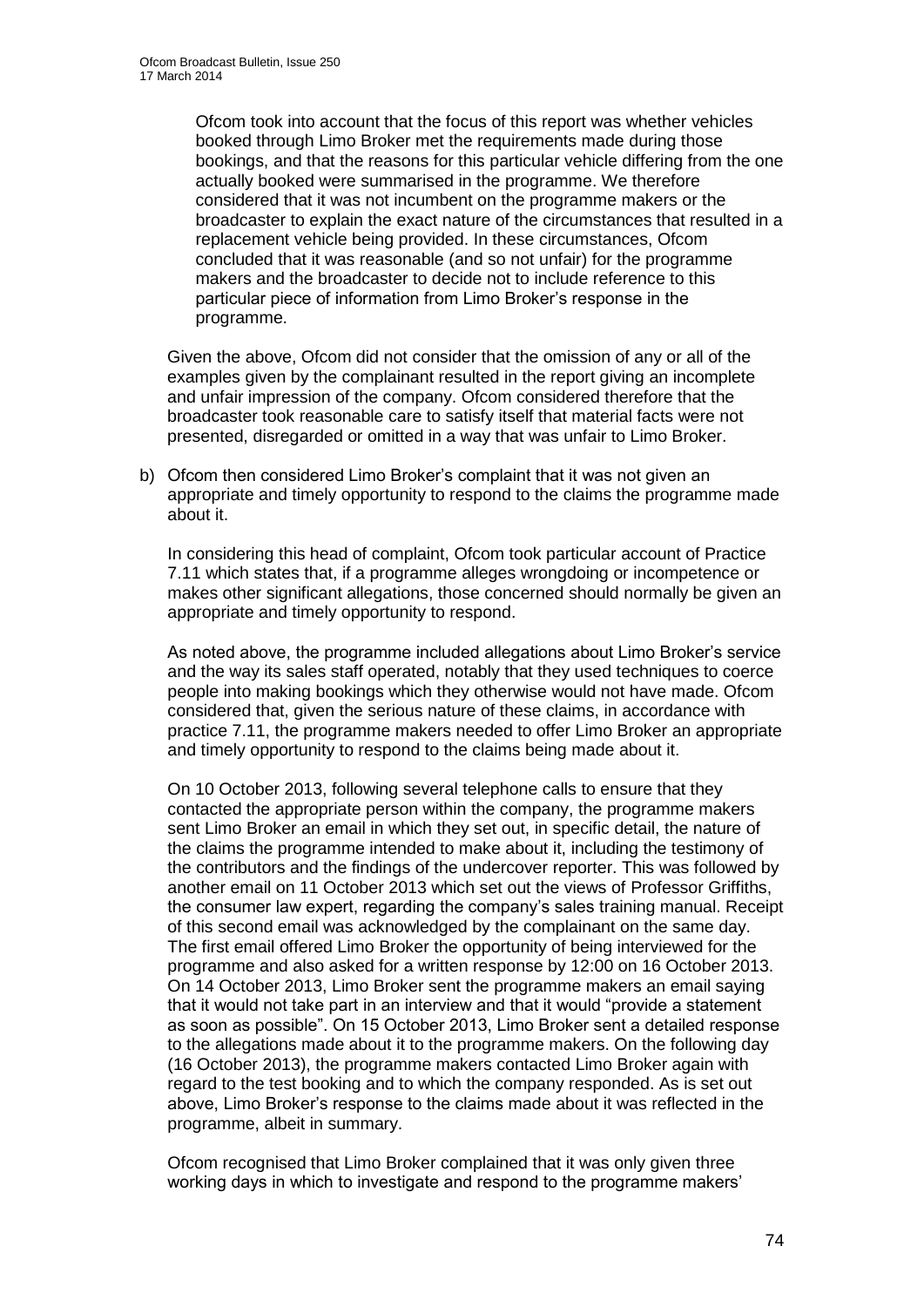claims and that the BBC accepted that this was a comparatively limited period in which to research and draft such a response. However, as the BBC also set out in its response to this complaint, the material on which the claims were based was not new or unfamiliar to Limo Broker. In addition, the company did not request any extra time in which to respond, but did, in fact, provide a detailed response to the programme makers on the day before the deadline set in the programme maker's first email, i.e. 16 October 2013.

In light of these observations, and taking into account the factors noted above, we took the view that Limo Broker was given an appropriate and timely opportunity to respond to the claims made about it in the programme. Therefore, Ofcom concluded that there was no unfairness to Limo Broker in this respect.

**Therefore, Ofcom has not upheld Limo Broker's complaint of unjust or unfair treatment in the programme as broadcast.**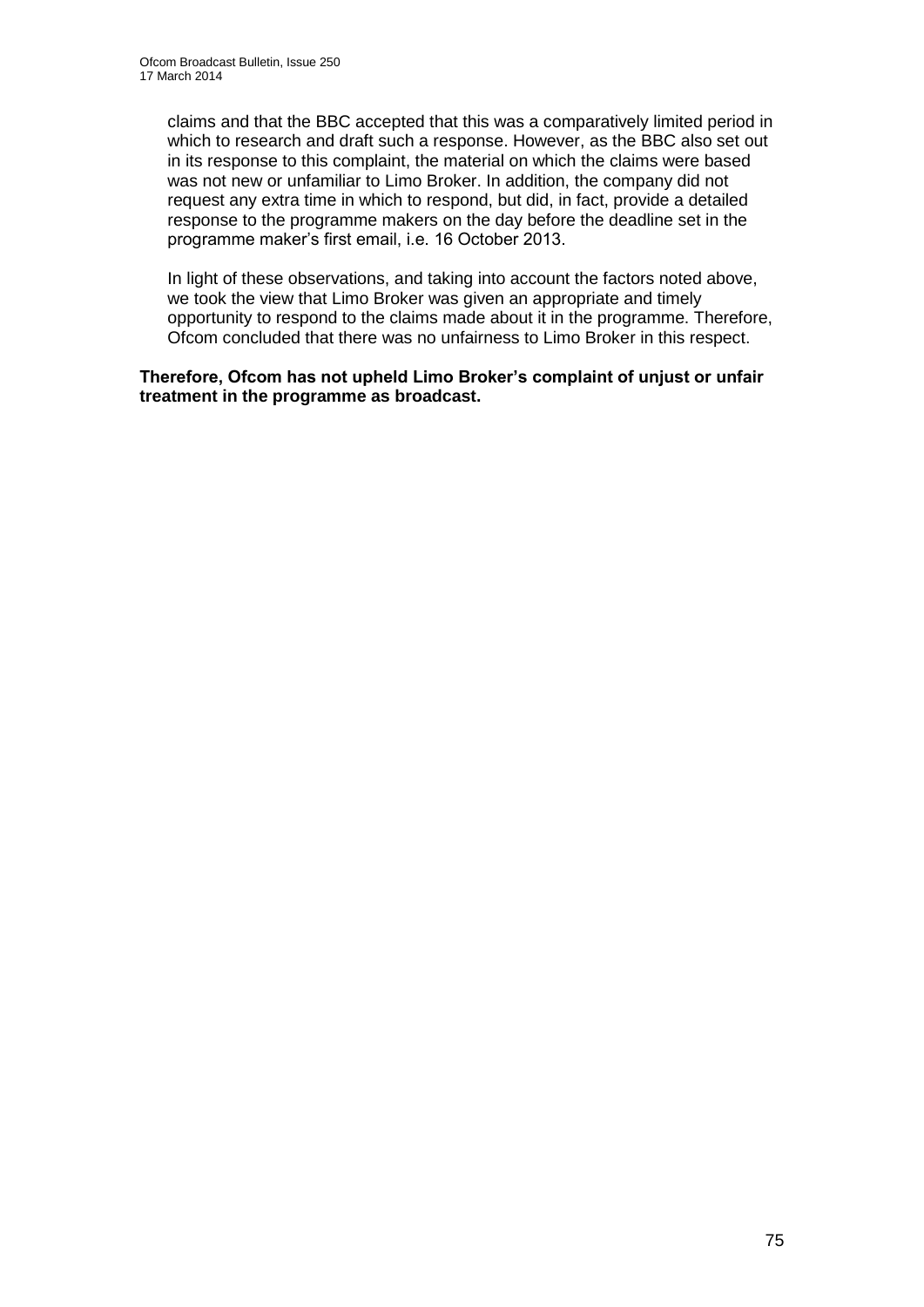# **Other Programmes Not in Breach**

# **Up to 3 March 2014**

| Programme                 | <b>Broadcaster</b>                         | <b>Transmission</b><br>Date | <b>Categories</b>                   |
|---------------------------|--------------------------------------------|-----------------------------|-------------------------------------|
| Advertising<br>minutage   | <b>Starz</b>                               | Various                     | Advertising minutage                |
| Advertising<br>scheduling | <b>NDTV</b>                                | Various                     | Advertising<br>scheduling           |
| Countdown to<br>Murder    | Channel 5                                  | 31/10/2013                  | Generally accepted<br>standards     |
| Remembering<br>Martyrs    | <b>International Live Channel</b><br>(ILC) | Various                     | Violence and<br>dangerous behaviour |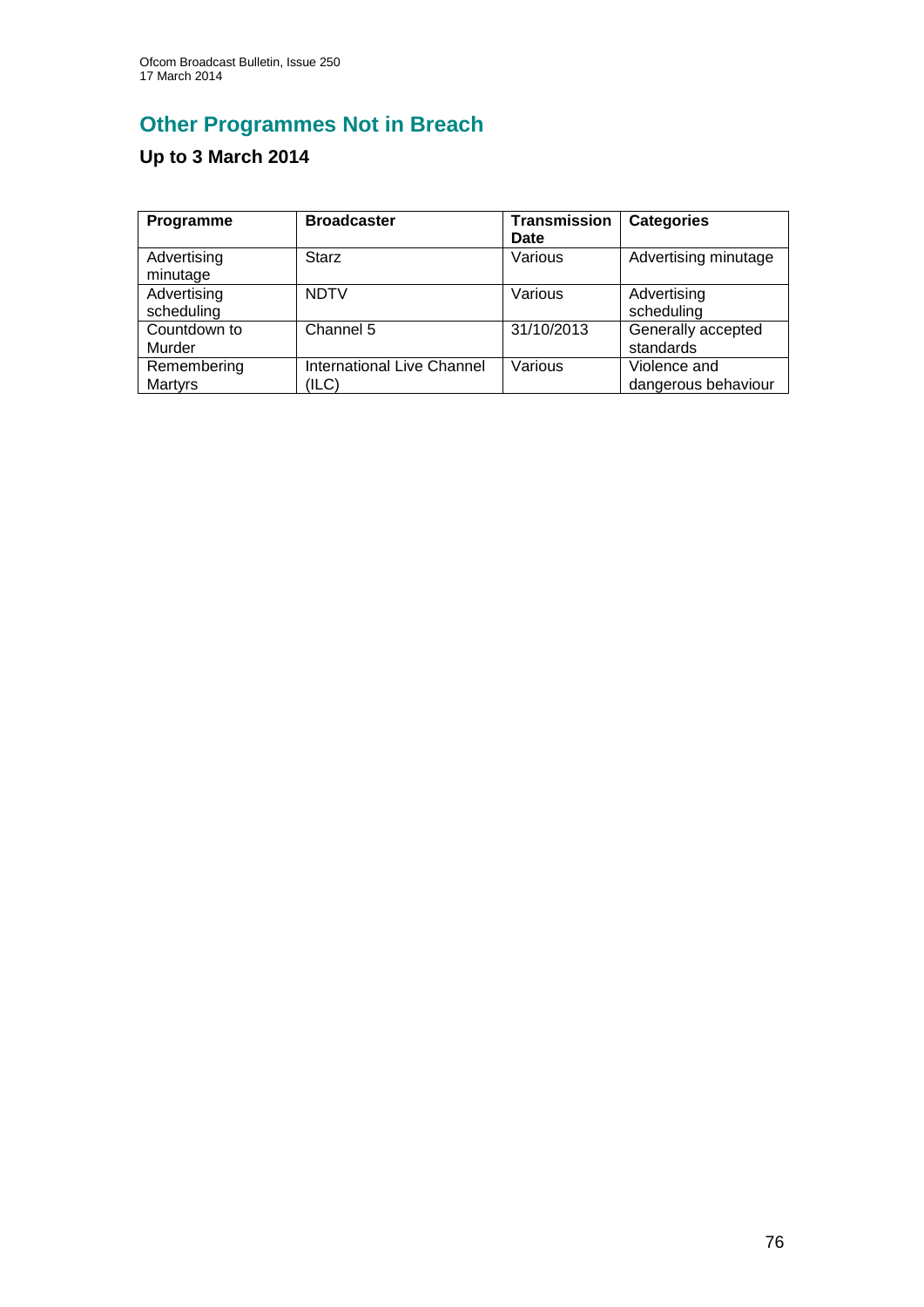1

# **Complaints Assessed, not Investigated**

### **Between 18 February and 3 March 2014**

This is a list of complaints that, after careful assessment, Ofcom has decided not to pursue because they did not raise issues warranting investigation<sup>1</sup>.

| Programme                                          | <b>Broadcaster</b> | <b>Transmission</b><br><b>Date</b> | <b>Categories</b>                           | <b>Number of</b><br>complaints |
|----------------------------------------------------|--------------------|------------------------------------|---------------------------------------------|--------------------------------|
| Harry and the<br>Hendersons                        | $5*$               | 16/02/2014                         | Offensive language                          |                                |
| Asaram ke sewadar<br>Shiva se mili                 | Aaj Tak            | 06/10/2013                         | Religious/Beliefs<br>discrimination/offence | 1                              |
| Babagardi: Khul gayi<br>Baba ki Kartoton ki<br>Pol | Aaj Tak            | 04/09/2013                         | Generally accepted<br>standards             | 1                              |
| Baba Ki Bam Lila                                   | Aaj Tak Channel    | 02/11/2013                         | Religious/Beliefs<br>discrimination/offence | 1                              |
| Advertisements                                     | $\overline{All}$   | Various                            | Advertising minutage                        | 1                              |
| Advertisements                                     | <b>ATN Bangla</b>  | 14/02/2014                         | Advertising scheduling                      | 1                              |
| <b>BBC News</b>                                    | <b>BBC</b>         | 25/02/2014                         | Outside of remit / other                    | 1                              |
| <b>BBC News</b>                                    | $\overline{B}$ BC  | Various                            | Product placement                           | 1                              |
| <b>Great British Menu</b>                          | <b>BBC</b>         | Various                            | Generally accepted<br>standards             | 1                              |
| <b>Winter Olympics</b>                             | <b>BBC</b>         | Various                            | Outside of remit / other                    | 1                              |
| <b>BBC News at Six</b>                             | BBC <sub>1</sub>   | 12/02/2014                         | <b>Disability</b><br>discrimination/offence | 1                              |
| <b>BBC News at Ten</b>                             | BBC <sub>1</sub>   | 20/02/2014                         | Violence and dangerous<br>behaviour         | 1                              |
| <b>Breakfast</b>                                   | BBC <sub>1</sub>   | 25/02/2014                         | Outside of remit / other                    | 1                              |
| Call the Midwife                                   | BBC <sub>1</sub>   | 09/02/2014                         | Materially misleading                       | 3                              |
| Call the Midwife                                   | BBC <sub>1</sub>   | 16/02/2014                         | Generally accepted<br>standards             | 1                              |
| <b>Doctors</b>                                     | BBC <sub>1</sub>   | 18/02/2014                         | Scheduling                                  | 1                              |
| Doctors                                            | BBC <sub>1</sub>   | 19/02/2014                         | Scheduling                                  | 1                              |
| EastEnders                                         | BBC <sub>1</sub>   | 27/02/2014                         | Scheduling                                  | 1                              |
| <b>Holby City</b>                                  | BBC <sub>1</sub>   | 18/02/2014                         | Generally accepted<br>standards             | 1                              |
| James Martin: Home<br>Comforts                     | BBC <sub>1</sub>   | 28/02/2014                         | Scheduling                                  | 1                              |
| Jonathan Creek                                     | BBC <sub>1</sub>   | 28/02/2014                         | Generally accepted<br>standards             | 1                              |
| Match of the Day                                   | BBC 1              | 01/03/2014                         | Outside of remit / other                    | $\mathbf{1}$                   |
| MOTD2 Extra                                        | BBC 1              | 02/03/2014                         | Race<br>discrimination/offence              | 1                              |
| Outnumbered                                        | BBC <sub>1</sub>   | 12/02/2014                         | Gender<br>discrimination/offence            | $\mathbf{1}$                   |
| <b>Question Time</b>                               | BBC <sub>1</sub>   | 06/02/2014                         | Generally accepted<br>standards             | 1                              |

 $1$  Ofcom has listed the cases on these pages by broadcaster rather than by programme, as it has done to date. We are doing this on a trial basis to allow stakeholders the opportunity to let us know if this is helpful. Please send any comments to [OfcomStandardsTeam@ofcom.org.uk.](mailto:OfcomStandardsTeam@ofcom.org.uk)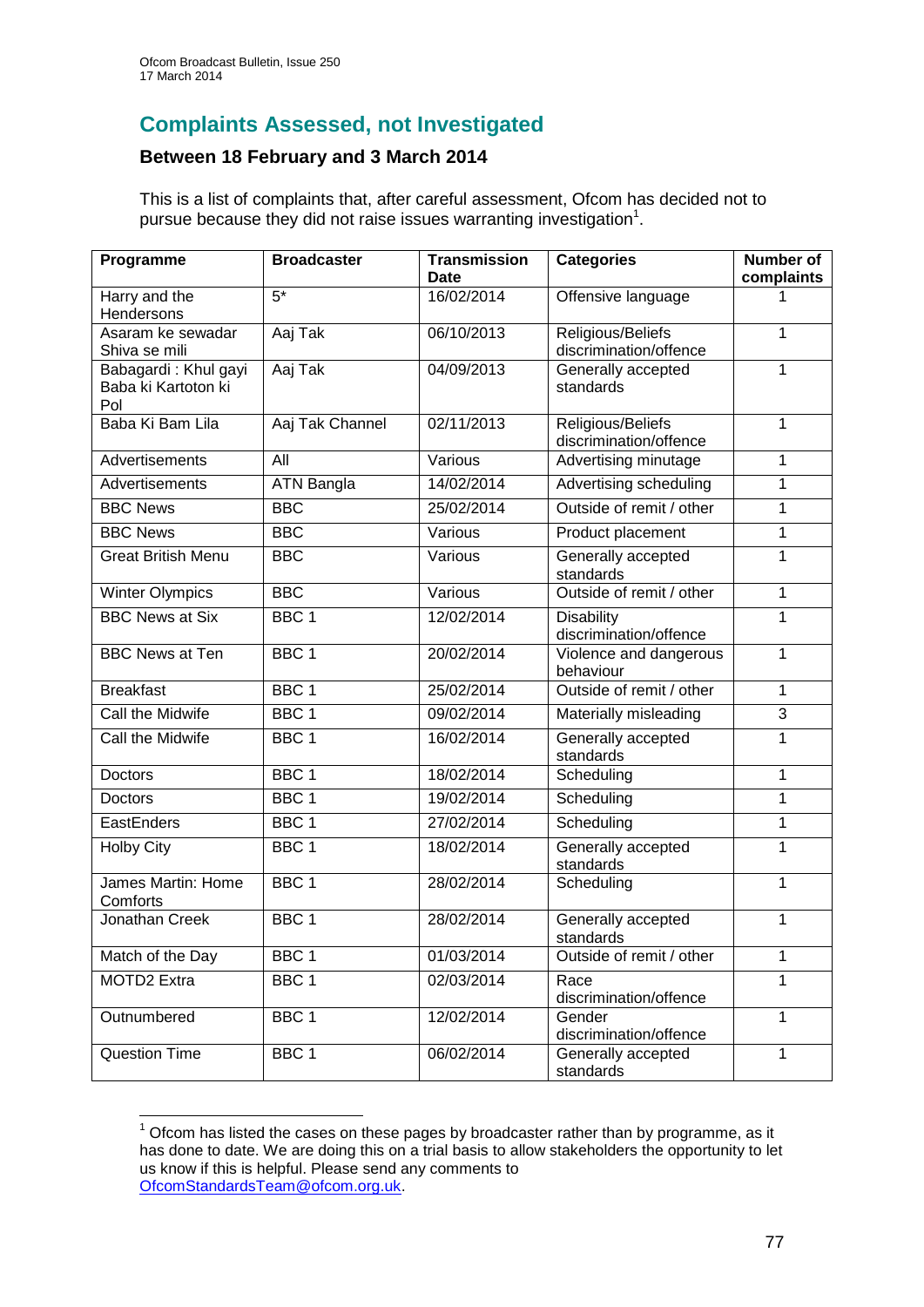| <b>Question Time</b>                                | BBC <sub>1</sub>        | 27/02/2014 | Due impartiality/bias                       | 1              |
|-----------------------------------------------------|-------------------------|------------|---------------------------------------------|----------------|
| Silk                                                | BBC <sub>1</sub>        | 24/02/2014 | Outside of remit / other                    | 1              |
| <b>Six Nations Rugby</b><br>Union                   | BBC <sub>1</sub>        | 21/02/2014 | Outside of remit / other                    | 1              |
| The Andrew Marr<br>Show                             | BBC <sub>1</sub>        | 16/02/2014 | Outside of remit / other                    | 1              |
| The One Show                                        | BBC <sub>1</sub>        | 24/02/2014 | Drugs, smoking,<br>solvents or alcohol      | $\mathbf{1}$   |
| <b>WPC 56</b>                                       | BBC <sub>1</sub>        | 12/02/2014 | Scheduling                                  | $\mathbf{1}$   |
| <b>WPC 56</b>                                       | BBC <sub>1</sub>        | 13/02/2014 | Scheduling                                  | $\mathbf{1}$   |
| <b>BBC News at One</b>                              | <b>BBC 1 Scotland</b>   | 28/02/2014 | Elections/Referendums                       | 1              |
| The Street                                          | <b>BBC 1 Scotland</b>   | 17/02/2014 | Offensive language                          | $\mathbf{1}$   |
| Line of Duty                                        | BBC <sub>2</sub>        | 26/02/2014 | Religious/Beliefs<br>discrimination/offence | $\mathbf{1}$   |
| QI XL                                               | BBC <sub>2</sub>        | 01/02/2014 | Religious/Beliefs<br>discrimination/offence | $\mathbf{1}$   |
| The Restaurant Man                                  | BBC <sub>2</sub>        | 26/02/2014 | Offensive language                          | 1              |
| The Winter Olympics<br>(trailer)                    | BBC <sub>2</sub>        | 17/02/2014 | Materially misleading                       | 1              |
| Top Gear                                            | BBC <sub>2</sub>        | 02/02/2014 | Scheduling                                  | $\mathbf{1}$   |
| <b>Top Gear</b>                                     | BBC <sub>2</sub>        | 16/02/2014 | Generally accepted<br>standards             | 3              |
| <b>Top Gear</b>                                     | BBC <sub>2</sub>        | 23/02/2014 | Violence and dangerous<br>behaviour         | $\overline{2}$ |
| <b>Top Gear</b>                                     | BBC <sub>2</sub>        | 02/03/2014 | Generally accepted<br>standards             | $\mathbf{1}$   |
| <b>Winter Olympics</b>                              | BBC <sub>2</sub>        | 08/02/2014 | Generally accepted<br>standards             | 1              |
| <b>Winter Olympics</b>                              | BBC <sub>2</sub>        | 12/02/2014 | Generally accepted<br>standards             | $\overline{2}$ |
| <b>Winter Olympics</b>                              | BBC <sub>2</sub>        | 12/02/2014 | Sexual material                             | 1              |
| <b>Winter Olympics</b>                              | BBC <sub>2</sub>        | 16/02/2014 | Generally accepted<br>standards             | 1              |
| <b>Winter Olympics</b>                              | BBC <sub>2</sub>        | 23/02/2014 | Generally accepted<br>standards             | $\mathbf{1}$   |
| <b>Bad Education</b>                                | BBC <sub>3</sub>        | 23/02/2014 | Generally accepted<br>standards             | 1              |
| <b>Family Guy</b>                                   | BBC <sub>3</sub>        | 17/02/2014 | Generally accepted<br>standards             | 1              |
| Ja'mie: Private School<br>Girl                      | $BBC \overline{3}$      | 20/02/2014 | Race<br>discrimination/offence              | $\mathbf{1}$   |
| Ja'mie: Private School<br>Girl                      | BBC <sub>3</sub>        | 21/02/2014 | Race<br>discrimination/offence              | 2              |
| Ja'mie: Private School<br>Girl                      | BBC <sub>3</sub>        | 26/02/2014 | <b>Disability</b><br>discrimination/offence | $\overline{2}$ |
| <b>BBC News</b>                                     | <b>BBC News Channel</b> | 17/02/2014 | Outside of remit / other                    | $\mathbf{1}$   |
| The Radio 1 Breakfast<br>Show with Nick<br>Grimshaw | <b>BBC Radio 1</b>      | 19/02/2014 | Sexual material                             | 1              |
| Archive On 4                                        | <b>BBC Radio 4</b>      | 15/02/2014 | Scheduling                                  | 1              |
| Arthur Smith Sings<br>Leonard Cohen Again           | <b>BBC Radio 4</b>      | 17/02/2014 | Offensive language                          | 1              |
| PM                                                  | <b>BBC Radio 4</b>      | 25/02/2014 | Outside of remit / other                    | 1              |
| PM                                                  | <b>BBC Radio 4</b>      | 27/02/2014 | Outside of remit / other                    | $\mathbf{1}$   |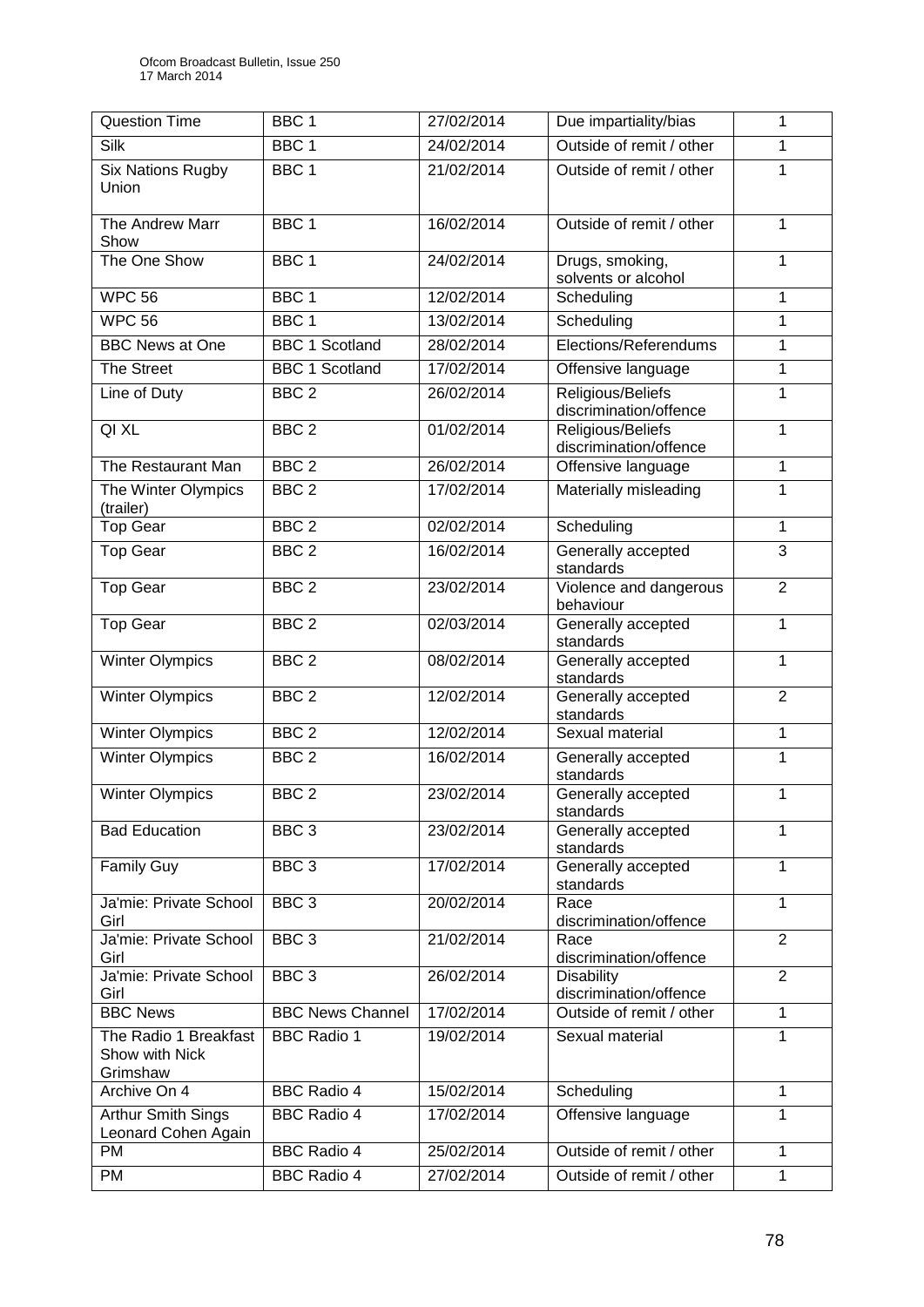| Sunday                                              | <b>BBC Radio 4</b>                                    | 23/02/2014 | Scheduling                                      | 1               |
|-----------------------------------------------------|-------------------------------------------------------|------------|-------------------------------------------------|-----------------|
| Today                                               | <b>BBC Radio 4</b>                                    | 13/02/2014 | Outside of remit / other                        | 1               |
| Today                                               | <b>BBC Radio 4</b>                                    | 26/02/2014 | Generally accepted<br>standards                 | 1               |
| You and Yours                                       | <b>BBC Radio 4</b>                                    | 28/02/2014 | Outside of remit / other                        | $\mathbf{1}$    |
| <b>Sunday Sequence</b>                              | <b>BBC Radio Ulster</b>                               | 26/01/2014 | Religious/Beliefs<br>discrimination/offence     | 1               |
| <b>Capital Breakfast</b>                            | Capital FM (South<br>Wales)                           | 05/02/2014 | Generally accepted<br>standards                 | 1               |
| Programming                                         | <b>Cartoon Network</b>                                | 09/01/2014 | Scheduling                                      | 1               |
| Programming                                         | <b>Cartoon Network</b>                                | 24/01/2014 | Scheduling                                      | 1               |
| Programming                                         | <b>Cartoon Network</b><br>(Central Eastern<br>Europe) | 22/01/2014 | Scheduling                                      | 1               |
| How to be Epic at<br>Everything                     | <b>CBBC</b>                                           | 04/02/2014 | Scheduling                                      | 1               |
| 99 Women                                            | <b>CBS</b> Action                                     | 23/02/2014 | Animal welfare                                  | $\mathbf{1}$    |
| Dog and Beth: On the<br>Hunt                        | <b>CBS: Reality</b>                                   | 08/02/2014 | Offensive language                              | 1               |
| 8 Out of 10 Cats                                    | Channel 4                                             | 17/02/2014 | Generally accepted<br>standards                 | 1               |
| Babylon                                             | Channel 4                                             | 09/02/2014 | Animal welfare                                  | 1               |
| <b>Bodyshockers</b>                                 | Channel 4                                             | 30/01/2014 | Materially misleading                           | 1               |
| Bodyshockers                                        | Channel 4                                             | 31/01/2014 | Generally accepted<br>standards                 | 1               |
| <b>Bodyshockers</b>                                 | Channel 4                                             | 13/02/2014 | Outside of remit / other                        | $\overline{2}$  |
| Channel 4 News                                      | Channel 4                                             | 26/01/2014 | Materially misleading                           | 1               |
| Channel 4 News                                      | Channel 4                                             | 07/02/2014 | Due impartiality/bias                           | $\mathbf{1}$    |
| Channel ident "Gay<br>Mountain"                     | Channel 4                                             | Various    | Generally accepted<br>standards                 | $\overline{71}$ |
| Dispatches: Hunted                                  | Channel 4                                             | 05/02/2014 | Generally accepted<br>standards                 | $\overline{7}$  |
| Extreme Dog Styling                                 | Channel 4                                             | 21/02/2014 | Offensive language                              | 1               |
| Hollyoaks                                           | Channel 4                                             | 09/01/2014 | Scheduling                                      | 1               |
| Hollyoaks                                           | Channel 4                                             | 24/02/2014 | Sexual orientation<br>discrimination/offence    | 1               |
| Jimmy Carr: Making<br>People Laugh                  | Channel 4                                             | 28/02/2014 | Generally accepted<br>standards                 | 1               |
| Paul Chowdhry:<br>What's Happening<br>White People? | Channel 4                                             | 18/02/2014 | Race<br>discrimination/offence                  | 1               |
| <b>Sexting Teacher</b>                              | Channel 4                                             | 18/02/2014 | Generally accepted<br>standards                 | 8               |
| The Paralympic<br>Winter Games (trailer)            | Channel 4                                             | 23/02/2014 | Offensive language                              | $\overline{2}$  |
| The Repo Man                                        | Channel 4                                             | 27/02/2014 | Generally accepted<br>standards                 | $\mathbf{1}$    |
| The Super Bowl:<br>American Football<br>Live        | Channel 4                                             | 02/02/2014 | Flashing images/risk to<br>viewers who have PSE | 1               |
| The Taste                                           | Channel 4                                             | 11/02/2014 | Gender<br>discrimination/offence                | 1               |
| Will and Grace                                      | Channel 4                                             | 18/02/2014 | Offensive language                              | 1               |
| Advertisements                                      | Channel 5                                             | 20/01/2014 | Advertising scheduling                          | $\mathbf{1}$    |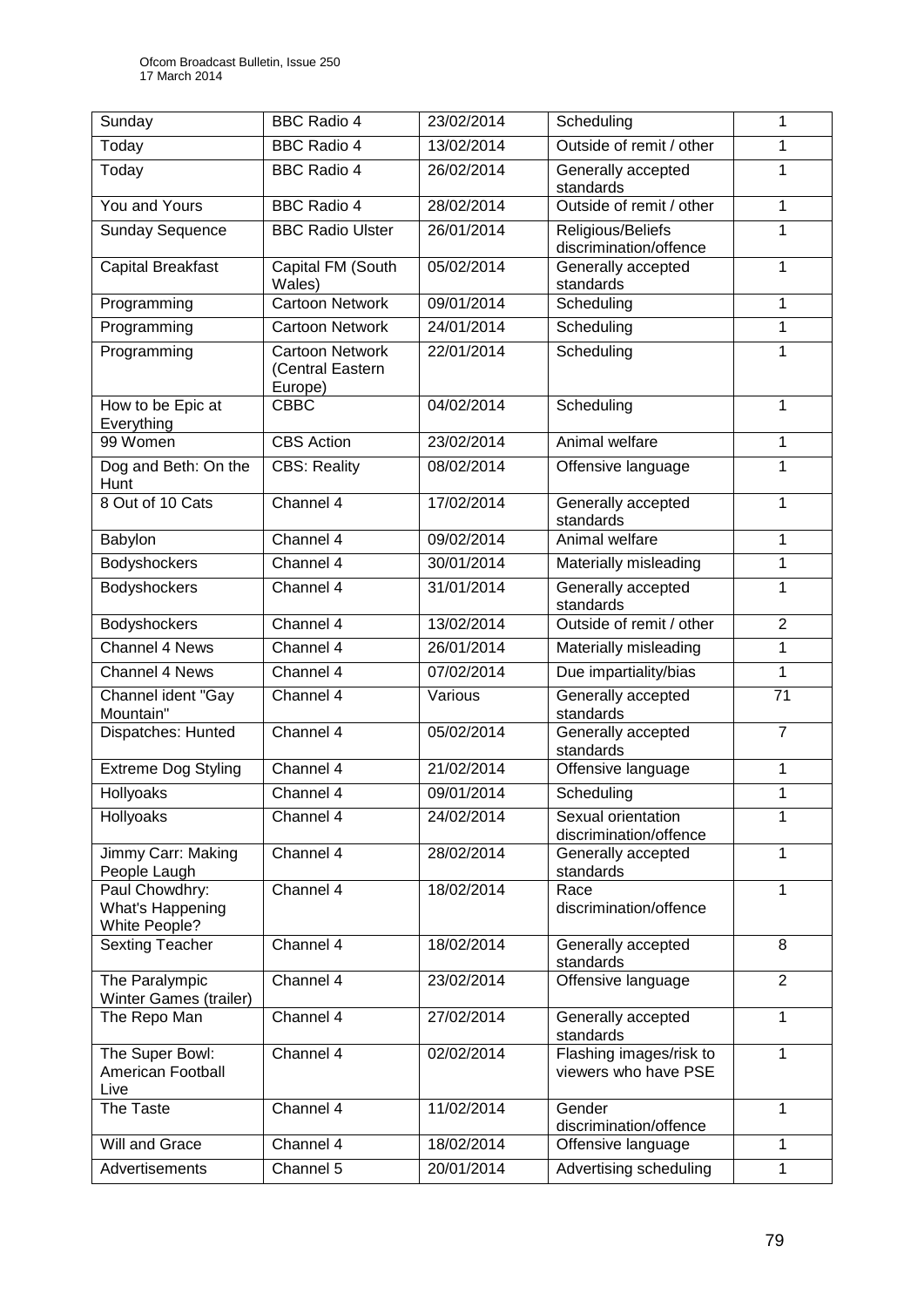| Aldi's sponsorship of<br>Neighbours                           | Channel 5            | Various    | Sponsorship credits                         | 1              |
|---------------------------------------------------------------|----------------------|------------|---------------------------------------------|----------------|
| Ben Fogle: New Lives<br>in the Wild                           | Channel 5            | 14/02/2014 | Generally accepted<br>standards             | $\overline{2}$ |
| <b>Big Brother</b>                                            | Channel 5            | 17/06/2013 | Generally accepted<br>standards             | 307            |
| <b>Big Brother</b>                                            | Channel 5            | 08/08/2013 | Generally accepted<br>standards             | 244            |
| <b>Big Brother</b>                                            | Channel 5            | 11/08/2013 | Offensive language                          | $\mathbf{1}$   |
| <b>Big Brother</b>                                            | Channel 5            | 12/08/2013 | Outside of remit / other                    | $\overline{2}$ |
| <b>Big Brother</b>                                            | Channel 5            | 13/08/2013 | Generally accepted<br>standards             | 1              |
| <b>Big Brother</b>                                            | Channel 5            | 15/08/2013 | <b>Disability</b><br>discrimination/offence | $6\phantom{1}$ |
| <b>Big Brother</b>                                            | Channel 5            | 15/08/2013 | Voting                                      | 8              |
| <b>Big Brother</b>                                            | Channel 5            | 16/08/2013 | Generally accepted<br>standards             | 1              |
| <b>Big Brother</b>                                            | Channel 5            | 18/08/2013 | Generally accepted<br>standards             | $\mathbf{1}$   |
| <b>Big Brother</b>                                            | Channel 5            | 19/08/2013 | Materially misleading                       | 1              |
| <b>Big Brother</b>                                            | Channel 5            | 19/08/2013 | Voting                                      | 1              |
| <b>Big Brother</b>                                            | Channel 5            | Various    | Product placement                           | 1              |
| Big Brother's Bit on<br>the Psych                             | Channel 5            | 17/08/2013 | Generally accepted<br>standards             | $\mathbf{1}$   |
| Big Brother's Bit on<br>the Psych                             | Channel 5            | 31/08/2013 | <b>Disability</b><br>discrimination/offence | $\overline{2}$ |
| Big Brother's Bit on<br>the Side                              | Channel 5            | 15/07/2013 | Generally accepted<br>standards             | $\overline{4}$ |
| Big Brother's Bit on<br>the Side                              | Channel 5            | 08/08/2013 | Generally accepted<br>standards             | 12             |
| Big Brother's Bit on<br>the Side                              | Channel 5            | 09/08/2013 | Generally accepted<br>standards             | 1              |
| Big Brother's Bit on<br>the Side                              | Channel 5            | 13/08/2013 | Generally accepted<br>standards             | $\mathbf{1}$   |
| Big Brother's Bit on<br>the Side                              | Channel 5            | 16/08/2013 | Generally accepted<br>standards             | 1              |
| Celebrity Big Brother                                         | Channel 5            | Various    | Generally accepted<br>standards             | 1              |
| Checkatrade.com's<br>sponsorship of<br><b>Cowboy Builders</b> | Channel 5            | Various    | Materially misleading                       | 1              |
| Daybreakers                                                   | Channel 5            | 23/02/2014 | Generally accepted<br>standards             | $\mathbf{1}$   |
| Ice Road Truckers                                             | Channel 5            | 14/02/2014 | Offensive language                          | $\mathbf{1}$   |
| Jim Davidson: At<br>Least I'm Not Boring                      | Channel 5            | 10/02/2014 | Offensive language                          | 1              |
| <b>NCIS</b>                                                   | Channel 5            | 27/02/2014 | Scheduling                                  | 1              |
| Neighbours                                                    | Channel 5            | 25/02/2014 | Competitions                                | 1              |
| Police 5                                                      | Channel <sub>5</sub> | 18/02/2014 | Materially misleading                       | 1              |
| Police 5                                                      | Channel 5            | 25/02/2014 | Generally accepted<br>standards             | 1              |
| Police Interceptors                                           | Channel 5            | 24/02/2014 | Violence and dangerous<br>behaviour         | 1              |
| Super Casino                                                  | Channel 5            | 01/03/2014 | Gambling                                    | $\mathbf{1}$   |
| The Big British                                               | Channel 5            | 17/02/2014 | Due impartiality/bias                       | 26             |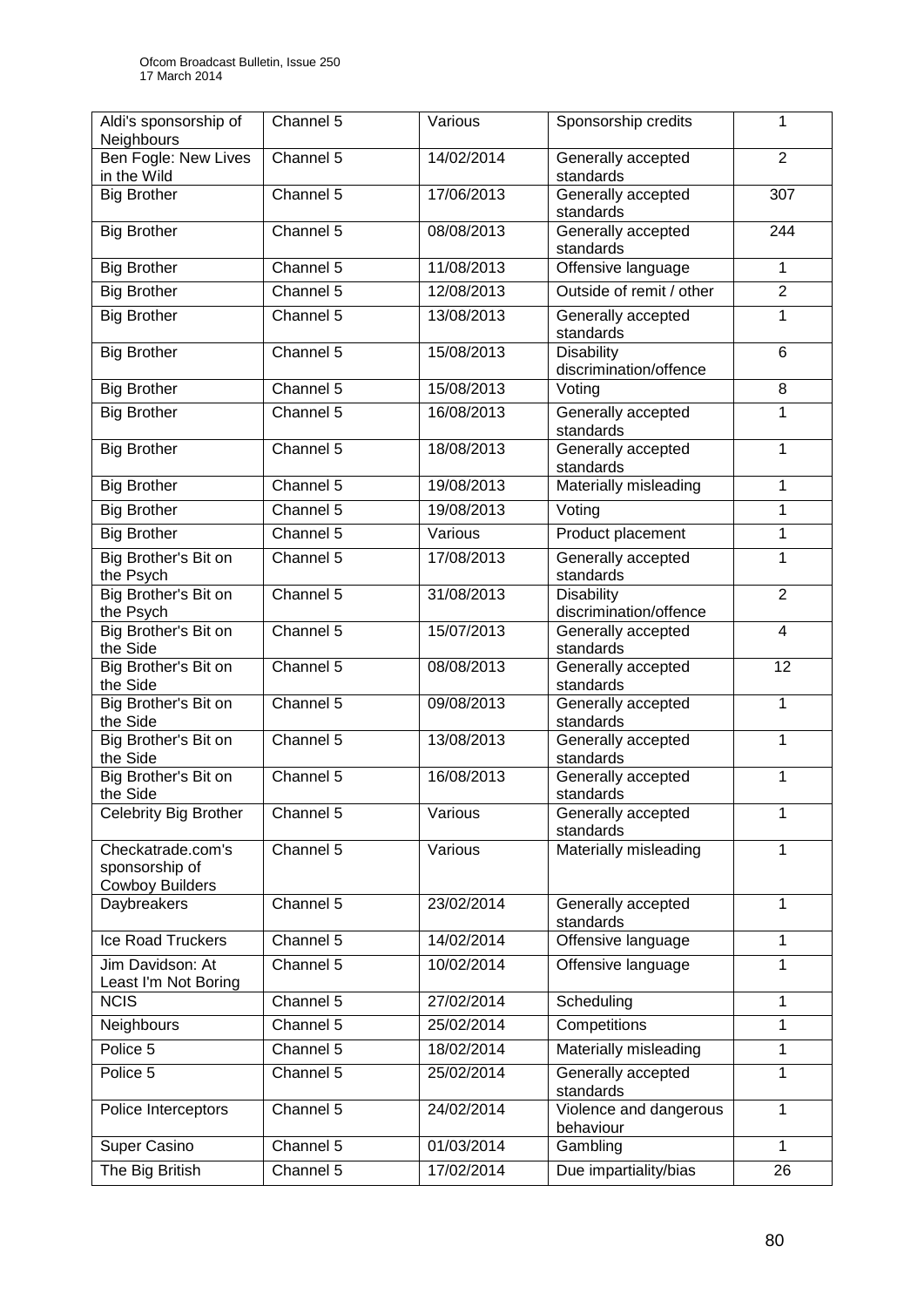| Immigration Row: Live                               |                               |            |                                              |                |
|-----------------------------------------------------|-------------------------------|------------|----------------------------------------------|----------------|
| The Hotel Inspector                                 | Channel 5                     | 09/02/2014 | Offensive language                           | 1              |
| The Hotel Inspector                                 | Channel 5                     | 13/02/2014 | Sexual orientation<br>discrimination/offence | 1              |
| The Hotel Inspector                                 | Channel 5                     | 16/02/2014 | Offensive language                           | $\overline{2}$ |
| The Hotel Inspector                                 | Channel 5                     | 20/02/2014 | Generally accepted<br>standards              | 1              |
| The Hotel Inspector                                 | Channel 5                     | 23/02/2014 | Offensive language                           | 1              |
| Advertisements                                      | Channel i                     | 14/02/2014 | Advertising scheduling                       | 1              |
| Advertisements                                      | <b>CHSTV</b>                  | 14/02/2014 | Advertising scheduling                       | 1              |
| Advertisements                                      | <b>CHSTV/ATN</b><br>Bangla UK | Various    | Advertising scheduling                       | 1              |
| Pat and Stan                                        | <b>CITV</b>                   | 09/02/2014 | Scheduling                                   | 1              |
| Super Scoreboard                                    | Clyde1                        | 04/02/2014 | Generally accepted<br>standards              | 1              |
| <b>Trouble in Paradise</b>                          | Discovery Channel             | 15/01/2014 | Generally accepted<br>standards              | 1              |
| <b>Channel ident</b>                                | E <sub>4</sub>                | 15/02/2014 | Scheduling                                   | 1              |
| Hollyoaks                                           | E <sub>4</sub>                | 26/02/2014 | Materially misleading                        | 1              |
| The Mindy Project                                   | E <sub>4</sub>                | 28/02/2014 | Scheduling                                   | 1              |
| Frequency of trailers                               | <b>Food Network</b>           | 24/01/2014 | Outside of remit / other                     | 1              |
| <b>Aunt Bessie's</b><br>sponsorship of The<br>Chase | $\overline{\text{IV}}$        | Various    | Sponsorship credits                          | $\overline{2}$ |
| Birds of a Feather                                  | $\overline{\text{ITV}}$       | 30/01/2014 | <b>Disability</b><br>discrimination/offence  | $\overline{3}$ |
| Births, Deaths and<br>Marriages                     | <b>ITV</b>                    | 11/02/2014 | Gender<br>discrimination/offence             | 1              |
| Boots' sponsorship of<br>This Morning               | $\overline{\text{ITV}}$       | 03/03/2014 | Animal welfare                               | 1              |
| <b>Coronation Street</b>                            | $\overline{\text{ITV}}$       | 14/02/2014 | Scheduling                                   | 1              |
| <b>Coronation Street</b>                            | <b>ITV</b>                    | 19/02/2014 | Drugs, smoking,<br>solvents or alcohol       | 1              |
| <b>Coronation Street</b>                            | $\overline{ITV}$              | 19/02/2014 | Scheduling                                   | 1              |
| <b>Coronation Street</b>                            | <b>ITV</b>                    | 21/02/2014 | Scheduling                                   | 99             |
| <b>Coronation Street</b>                            | <b>ITV</b>                    | 23/02/2014 | Scheduling                                   | 1              |
| <b>Coronation Street</b>                            | <b>ITV</b>                    | 24/02/2014 | Drugs, smoking,<br>solvents or alcohol       | 1              |
| <b>Coronation Street</b>                            | <b>ITV</b>                    | Various    | Generally accepted<br>standards              | $\mathbf{1}$   |
| <b>Coronation Street</b>                            | <b>ITV</b>                    | Various    | Product placement                            | $\mathbf{1}$   |
| Dancing on Ice                                      | <b>ITV</b>                    | 02/03/2014 | Materially misleading                        | $\mathbf{1}$   |
| Dancing on Ice                                      | <b>ITV</b>                    | 02/03/2014 | Voting                                       | 1              |
| Daybreak                                            | <b>ITV</b>                    | 06/02/2014 | Materially misleading                        | 1              |
| <b>DCI Banks</b>                                    | <b>ITV</b>                    | 17/02/2014 | <b>Disability</b><br>discrimination/offence  | 1              |
| <b>DCI Banks</b>                                    | <b>ITV</b>                    | 17/02/2014 | Outside of remit / other                     | 1              |
| Dickinson's Real Deal                               | $\overline{IV}$               | 09/02/2014 | Competitions                                 | 1              |
| Emmerdale                                           | <b>ITV</b>                    | 13/02/2014 | Sexual material                              | 1              |
| <b>ITV News and</b><br>Weather                      | <b>ITV</b>                    | 11/02/2014 | Due impartiality/bias                        | 1              |
| <b>ITV News and</b>                                 | $\overline{IV}$               | 20/02/2014 | Generally accepted                           | $\mathbf{1}$   |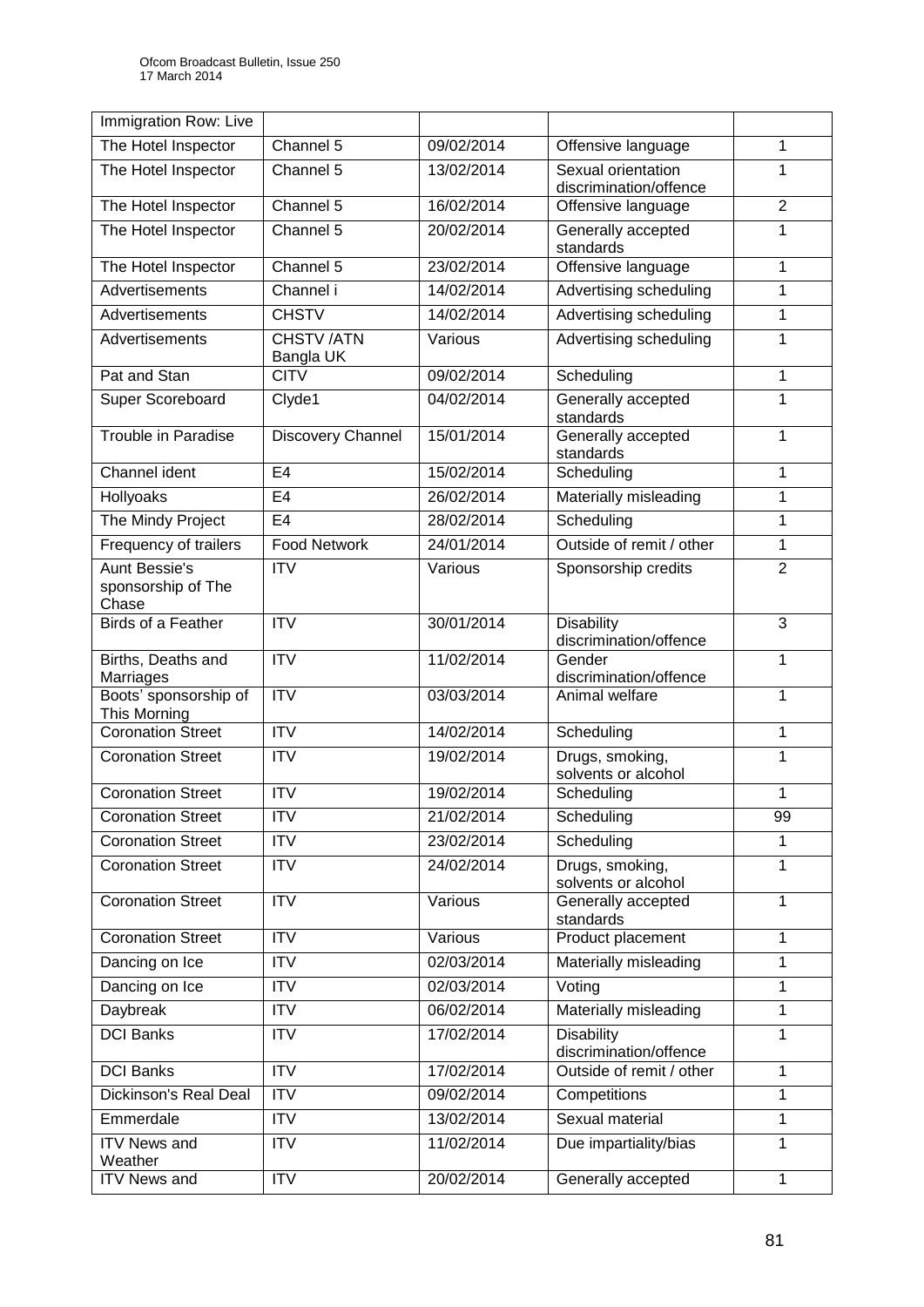| Weather                                                                                    |                        |            | standards                                   |                |
|--------------------------------------------------------------------------------------------|------------------------|------------|---------------------------------------------|----------------|
| <b>ITV News and</b><br>Weather                                                             | <b>ITV</b>             | 20/02/2014 | Violence and dangerous<br>behaviour         | 1              |
| ITV News at Ten and<br>Weather                                                             | $\overline{IV}$        | 20/02/2014 | Violence and dangerous<br>behaviour         | $\mathbf{1}$   |
| ITV News at Ten and<br>Weather                                                             | <b>ITV</b>             | 26/02/2014 | Generally accepted<br>standards             | 1              |
| <b>ITV News London</b>                                                                     | ITV                    | 24/02/2014 | Due accuracy                                | $\mathbf{1}$   |
| Loose Women                                                                                | <b>ITV</b>             | 13/02/2014 | <b>Disability</b><br>discrimination/offence | $\overline{2}$ |
| Lorraine                                                                                   | $\overline{IV}$        | 04/02/2014 | Generally accepted<br>standards             | 1              |
| Scrambled!                                                                                 | <b>ITV</b>             | 16/02/2014 | Religious/Beliefs<br>discrimination/offence | 1              |
| Seven Seas'<br>sponsorship of ITV<br>National Weather                                      | <b>ITV</b>             | 12/02/2014 | Sponsorship credits                         | 1              |
| <b>Surprise Surprise</b>                                                                   | $\overline{\text{IV}}$ | 01/12/2014 | Outside of remit / other                    | $\mathbf{1}$   |
| The Brit Awards 2014                                                                       | <b>ITV</b>             | 19/02/2014 | Drugs, smoking,<br>solvents or alcohol      | 3              |
| The Brit Awards 2014                                                                       | <b>ITV</b>             | 19/02/2014 | Generally accepted<br>standards             | 2              |
| The Brit Awards 2014                                                                       | $\overline{IV}$        | 19/02/2014 | Materially misleading                       | $\mathbf{1}$   |
| The Brit Awards 2014                                                                       | $\overline{IV}$        | 19/02/2014 | Offensive language                          | 13             |
| The Brit Awards 2014                                                                       | <b>ITV</b>             | 19/02/2014 | Scheduling                                  | $\mathbf 1$    |
| The Chase                                                                                  | $\overline{IV}$        | 14/02/2014 | Materially misleading                       | 1              |
| The Chase                                                                                  | <b>ITV</b>             | 20/02/2014 | Materially misleading                       | 1              |
| The Chase                                                                                  | <b>ITV</b>             | 21/02/2014 | Materially misleading                       | 1              |
| The Chase                                                                                  | $\overline{IV}$        | 21/02/2014 | Outside of remit / other                    | 1              |
| The Martin Lewis<br><b>Money Show</b>                                                      | <b>ITV</b>             | 07/02/2014 | Materially misleading                       | 1              |
| The Trevor Nelson<br>Collection 2 The<br>Album's sponsorship<br>of Valentine's in<br>Vegas | <b>ITV</b>             | 12/02/2014 | Sponsorship                                 | 1              |
| This Morning                                                                               | <b>ITV</b>             | 19/02/2014 | Outside of remit / other                    | 1              |
| <b>TSB</b> advertisement                                                                   | <b>ITV</b>             | 11/02/2014 | Political advertising                       | 1              |
| <b>UEFA Champions</b><br>League                                                            | <b>ITV</b>             | 25/02/2014 | Competitions                                | 1              |
| Ladette to Lady:<br>Australia                                                              | ITV <sub>2</sub>       | Various    | Generally accepted<br>standards             | 1              |
| You've Been Framed!                                                                        | ITV2                   | 28/02/2014 | Religious/Beliefs<br>discrimination/offence | 1              |
| You've Been Framed!<br>'Christmas'                                                         | $ITV2 + 1$             | 08/12/2013 | Outside of remit / other                    | 1              |
| <b>ITV News (trailer)</b>                                                                  | ITV3                   | 15/02/2014 | Generally accepted<br>standards             | $\mathbf{1}$   |
| 118 118's sponsorship<br>of ITV Movies                                                     | ITV4                   | 06/02/2014 | Sponsorship credits                         | 1              |
| Heroes of the City                                                                         | Jim Jam                | 13/02/2014 | Outside of remit / other                    | 1              |
| <b>Toddlers and Tiaras</b>                                                                 | Kanal 11 (Sweden)      | 14/02/2014 | Under 18s in<br>programmes                  | 1              |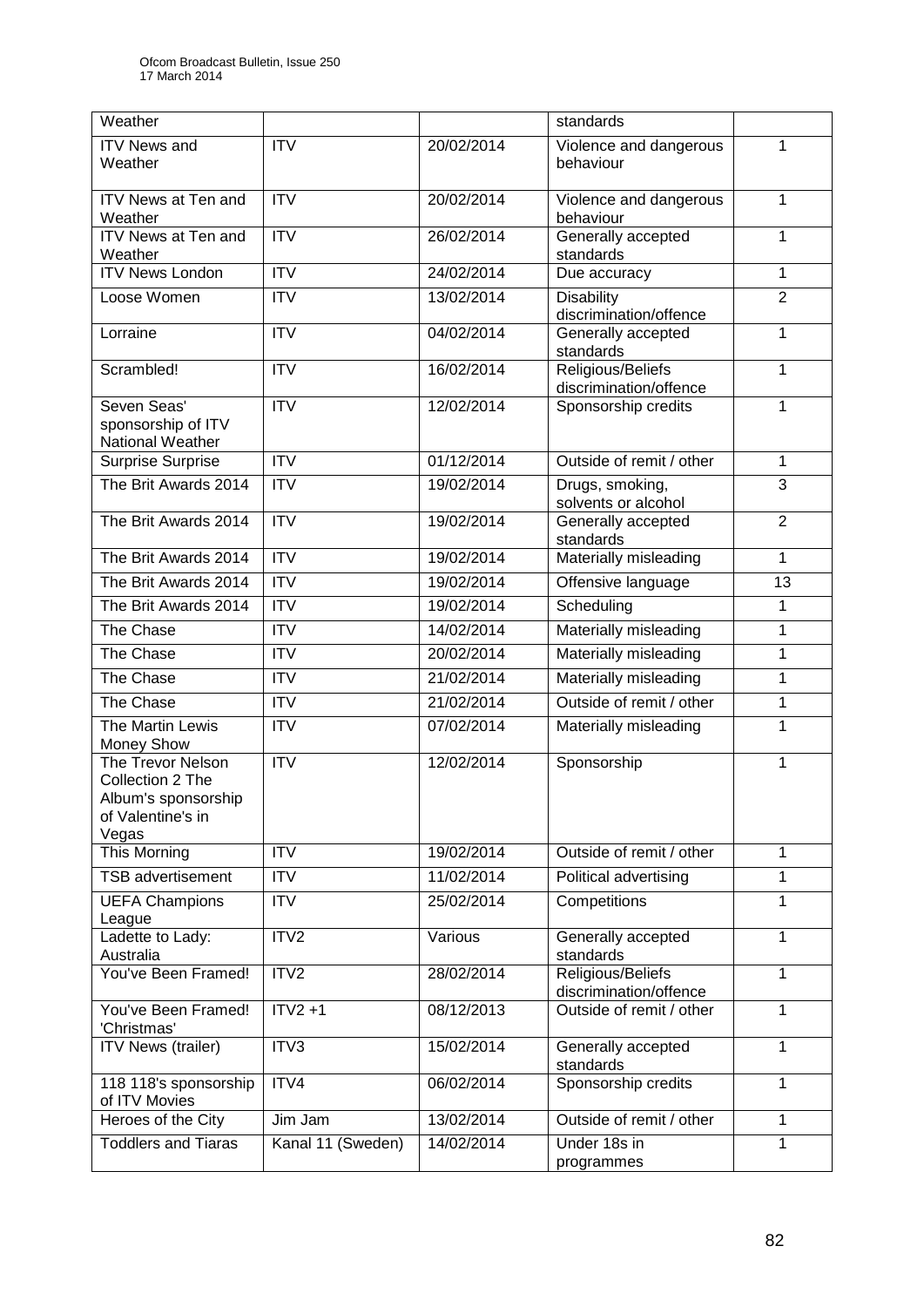| Äntligen helg                                                        | Kanal 5               | 02/02/2014 | <b>Disability</b><br>discrimination/offence | $\overline{2}$ |
|----------------------------------------------------------------------|-----------------------|------------|---------------------------------------------|----------------|
| Partaj                                                               | Kanal 5               | 05/01/2014 | Generally accepted<br>standards             | 1              |
| James O'Brien                                                        | <b>LBC 97.3FM</b>     | 11/02/2014 | Generally accepted<br>standards             | 1              |
| Nick Ferrari                                                         | <b>LBC 97.3FM</b>     | 13/02/2014 | Generally accepted<br>standards             | 1              |
| <b>Advertisements</b>                                                | <b>NTV</b>            | 14/02/2014 | Advertising scheduling                      | 1              |
| PM Programme                                                         | Radio 4               | 12/02/2014 | Scheduling                                  | 1              |
| Kesri Lehar                                                          | Sangat TV             | 16/01/2014 | Violence and dangerous<br>behaviour         | 1              |
| Sikh Youth Show                                                      | <b>Sikh Channel</b>   | 26/01/2014 | Religious/Beliefs<br>discrimination/offence | $\overline{2}$ |
| <b>Sky News</b>                                                      | <b>Sky News</b>       | 14/01/2014 | <b>Nudity</b>                               | 1              |
| <b>Sky News</b>                                                      | <b>Sky News</b>       | 25/01/2014 | Offensive language                          | 1              |
| <b>Sky News</b>                                                      | <b>Sky News</b>       | 22/02/2014 | Generally accepted<br>standards             | 1              |
| <b>Sky News with</b><br>Dermot Murnaghan                             | <b>Sky News</b>       | 17/02/2014 | Generally accepted<br>standards             | 1              |
| Sky News with Kay<br><b>Burley</b>                                   | <b>Sky News</b>       | 30/01/2014 | Due impartiality/bias                       | 1              |
| <b>Sky News with Kay</b><br><b>Burley</b>                            | <b>Sky News</b>       | 25/02/2014 | Outside of remit / other                    | 1              |
| <b>Sunrise</b>                                                       | <b>Sky News</b>       | 02/03/2014 | Religious/Beliefs<br>discrimination/offence | $\mathbf{1}$   |
| Superleague                                                          | Sky Sports 1          | 14/02/2014 | Undue prominence                            | 1              |
| <b>NCIS: Los Angeles</b>                                             | Sky1                  | 28/02/2014 | Offensive language                          | $\mathbf{1}$   |
| Soccer A.M.                                                          | Sky1                  | 22/02/2014 | Generally accepted<br>standards             | 1              |
| Arise Asia Cup 2014                                                  | Star OK               | 02/03/2014 | Advertising scheduling                      | 1              |
| Studio 66                                                            | Studio 66 TV1         | 04/02/2014 | Scheduling                                  | 1              |
| <b>Lunchtime Show</b>                                                | <b>Takeover Radio</b> | 11/02/2014 | Generally accepted<br>standards             | 1              |
| Night Owls (Alien<br>Jesus)                                          | <b>TFM Radio</b>      | 19/02/2014 | Religious/Beliefs<br>discrimination/offence | $\mathbf{1}$   |
| <b>The Breakfast Show</b>                                            | Town 102 FM           | 28/01/2014 | Competitions                                | 1              |
| Paråkning OS i Sotji                                                 | TV10 (Sweden)         | 12/02/2014 | Outside of remit / other                    | 1              |
| Trolljägarna                                                         | $\overline{TV3}$      | Various    | Outside of remit / other                    | 1              |
| <b>Winter Olympics</b>                                               | Various               | Various    | Outside of remit / other                    | $\mathbf{1}$   |
| Khana Rozana                                                         | Venus TV              | 23/01/2014 | Undue prominence                            | 1              |
| Prettylittlething.com's<br>sponsorship of Fresh<br>Prince of Bel Air | Viva                  | 14/02/2014 | Sponsorship credits                         | 1              |
| MC In The Morning                                                    | West FM               | Various    | Competitions                                | $\mathbf{1}$   |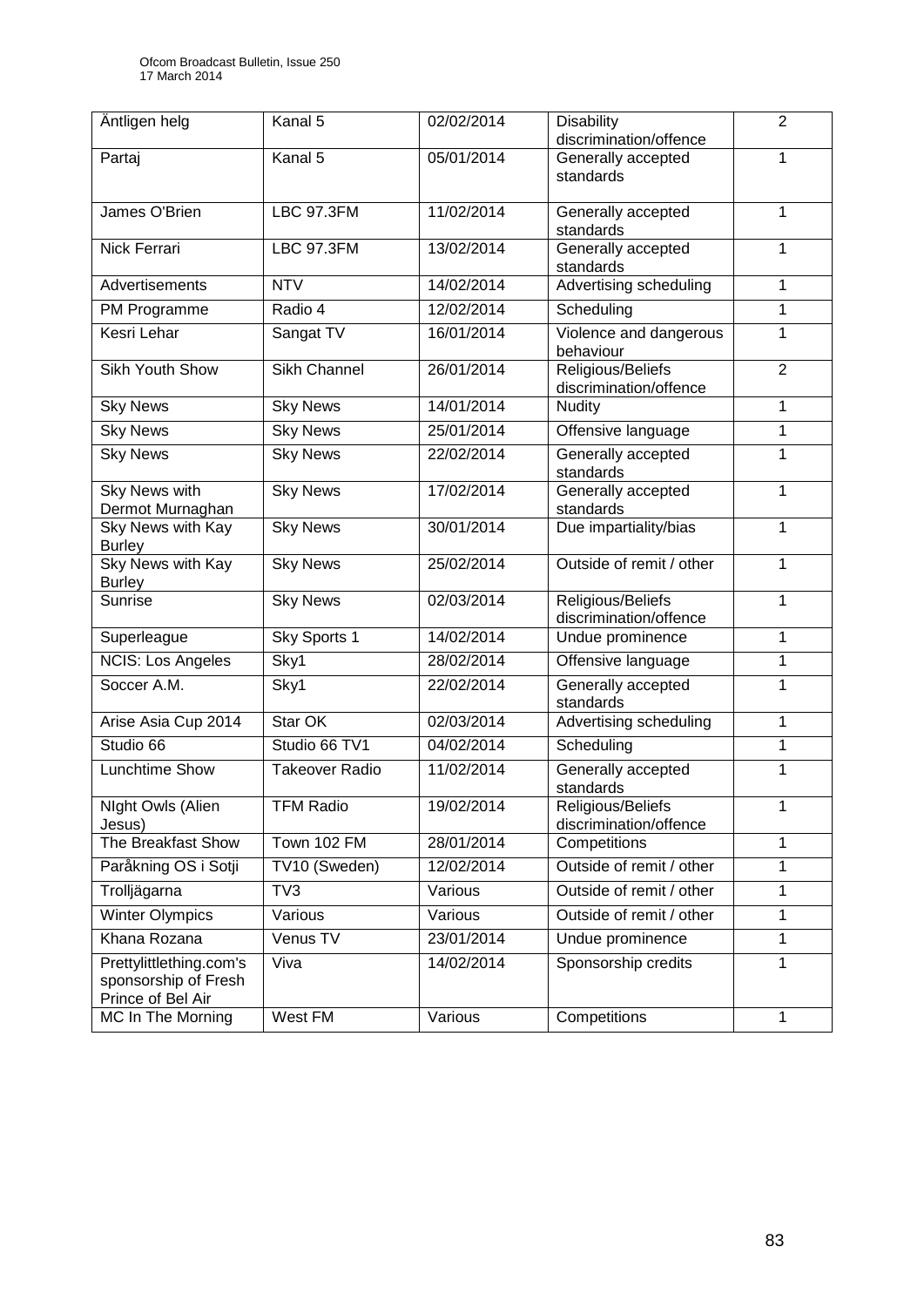## **Investigations List**

If Ofcom considers that a broadcaster may have breached its codes, a condition of its licence or other regulatory requirements, it will start an investigation.

#### **It is important to note that an investigation by Ofcom does not necessarily mean the broadcaster has done anything wrong. Not all investigations result in breaches of the licence or other regulatory requirements being recorded.**

Here are alphabetical lists of new investigations launched between 20 February and 5 March 2014.

### **Investigations launched under the Procedures for investigating breaches of content standards for television and radio**

| Programme                     | <b>Broadcaster</b>               | <b>Transmission date</b> |
|-------------------------------|----------------------------------|--------------------------|
| <b>6ixth Sense</b>            | Pick TV                          | 28 January 2014          |
| Advertising minutage          | Channel 4                        | 2 January 2014           |
| Advertising minutage          | Channel 5                        | 14 January 2014          |
| Advertising minutage          | News18 India                     | 21 January 2014          |
| <b>BBC SE Regional News</b>   | BBC <sub>1</sub>                 | 13 February 2014         |
| <b>Community Announcement</b> | Channel i                        | 21 January 2014          |
| <b>Criminal Justice</b>       | <b>Channel Nine</b><br><b>UK</b> | 25 January 2014          |
| Do You Know Me                | Channel $5$                      | 10 February 2014         |
| <b>FA Cup Football</b>        | BT Sport 1                       | 16 February 2014         |
| <b>Golden Recipe</b>          | <b>ATN Bangla</b>                | 13 January 2014          |
| Jerry Springer                | Pick TV                          | 27 January 2014          |
| <b>Joystick Warriors</b>      | RT                               | 4 March 2014             |
| Law and Talk                  | ATN Bangla UK                    | 2 November 2013          |
| Legal Platform                | <b>ATN Bangla</b>                | 7 January 2014           |
| Save Bangladesh advertisement | <b>Channel Nine</b><br><b>UK</b> | 25 January 2014          |